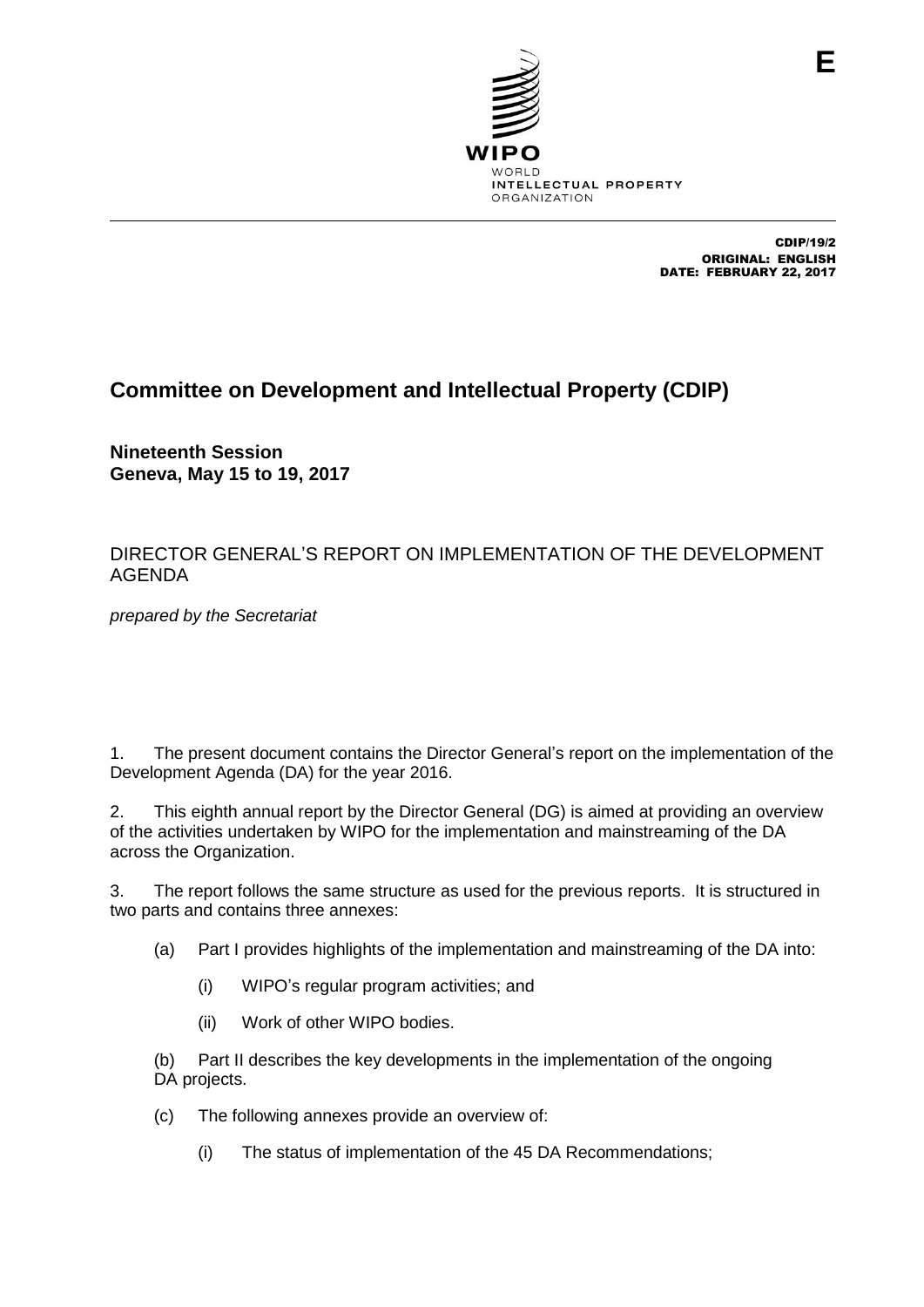(ii) DA projects that were under implementation in 2016<sup>1</sup>; and

(iii) Completed and evaluated DA projects, together with some key recommendations made by external evaluators.

#### **PART I: IMPLEMENTATION AND MAINSTREAMING THE DEVELOPMENT AGENDA**

### **DEVELOPMENT AGENDA IMPLEMENTATION AND MAINSTREAMING INTO WIPO'S PROGRAM ACTIVITIES**

4. As reflected in the Program and Budget for the 2016/17 Biennium, development continued to be a priority for the Organization with DA Recommendations guiding WIPO's development activities. To this end, Program linkages to the DA Recommendations were substantively reflected in each relevant Program narrative in the Program and Budget. The mainstreaming of the DA projects initiated during the previous years continued, both in terms of substance and resource availability. In all, there are 18 projects that have been mainstreamed.

5. At the organizational level, the reporting on the implementation of the DA followed the methodology used in 2015, where for the first time the assessment of the implementation of the DA was mainstreamed and integrated in the "Overview of Progress" in the Program Performance Report (PPR), as opposed to the previous approach of addressing it in a separate section. This methodology will continue to guide the reporting process in the future.

6. The revised definition of "development expenditure" approved by the WIPO Assemblies in 2015 formed the basis for estimating development expenditure. The Program and Budget 2018/19 will use this approved definition.

7. The DA Recommendations and principles, in particular the Recommendations in Cluster A, continued to guide the technical assistance and capacity building activities. This has helped in the strengthening of technical cooperation and the improvement of the delivery of development oriented activities to developing countries and least developed countries (LDCs). The emphasis continued to be placed on empowering these countries to use the intellectual property (IP) system as a contributing factor for achieving their development goals and fostering their participation in the global economy of knowledge and innovation.

8. WIPO continued to focus on providing technical assistance to Member States in the development and implementation of national IP and innovation policies and strategies in order to achieve balanced and result-oriented outcomes at the national level. The development of national IP and Innovation strategies, using WIPO guidelines, remained the most convenient framework for favoring coherent and concrete activities with clear and well-defined objectives and a structured implementation strategy, in line with the level of development of the recipient countries and their national development goals and strategic priorities, rather than isolated activities. The adopted approach for implementing national IP strategies has been projectbased, focusing on the needs and priorities. Furthermore and as the primary interface between the beneficiary countries and the various programs of WIPO, Program 9 has continued coordinating, in-house and with the recipient countries, the provision of assistance for more efficiency in the use of the IP assets through a wide range of activities covering awareness-

The Location of the Committee's practice, a full review of progress on implementation of DA projects, including<br>The keeping with the Committee's practice, a full review of progress on implementation of DA projects, includi information on budget expenditure and deliverables, will be provided to the Committee at its twentieth session in the form of the Progress Report.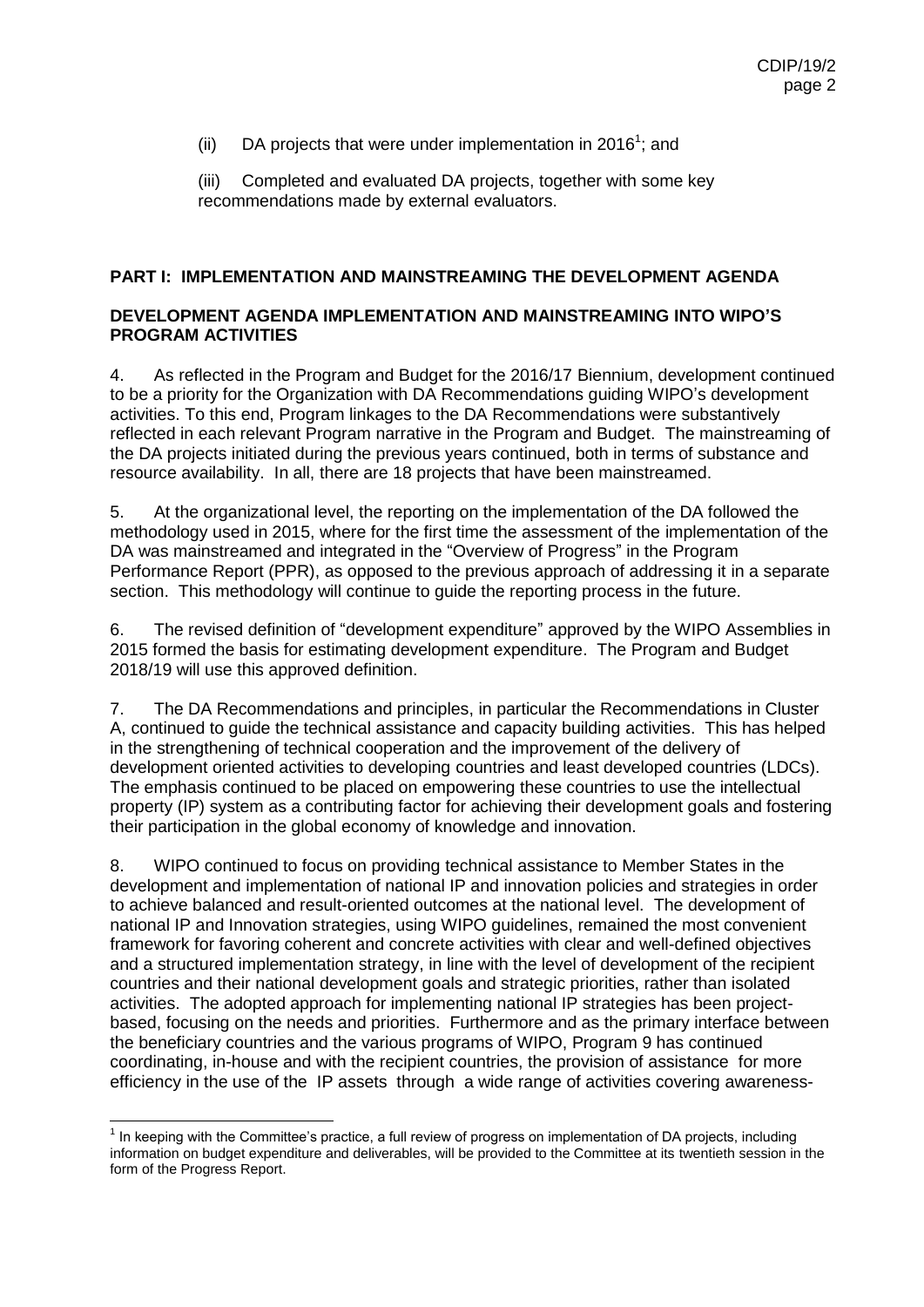raising, legislative advice, human resource and infrastructure development, effective IP asset Management by SMEs, Branding of origin based products, use of patent information, Innovation Promotion and Technology Transfer, in addition to building respect for IP and promoting the sharing of information and transfer of knowledge, among others. Initiatives, projects and activities aiming at strengthening sub-regional and regional cooperation and enhancing the exchange of best practices and success stories have also been designed and launched.

9. The WIPO Academy continued to be the core entity for training and human capacitybuilding, particularly for developing countries, LDCs and countries in transition. It continued to offer regular education and training activities and deployed further efforts to respond, within available resources, to education and training requests taking into consideration the development-orientated approach and geographical balance. The Academy provided training to some 50,000 participants, and strengthened its cooperation with a number of developing countries with the support and valuable cooperation of its partners and the generous contributions of Member States. The Academy continued to be unique in offering peer-to-peer specialized training in cooperation and partnership with Member States for the benefit of other Member States. In 2016, more and more developing countries became active partners in providing their specialized knowledge and skills to other developing countries and LDCs in response to their training needs and requirements.

10. The Academy conducted a survey in 2015 on the training needs and priorities of Member States and stakeholders in the area of professional training. The survey demonstrated that WIPO was considered by a number of Member States as the sole provider of professional training and capacity building in the area of IP. As a result, target beneficiaries and training priorities started to be redefined in 2016.

11. Over 20 distance-learning (DL) courses were organized by the Academy with enhanced variety and content through the offer of specialized and tailored versions of DL courses, including in particular the "Accessible General Course on Intellectual Property (DL-101) for the blind, visually impaired, or otherwise print disabled". This special course is expected to have a direct beneficial effect on the users of IP among the 285 million visually impaired persons worldwide, 90 per cent of whom live in developing countries.

12. Aiming towards access to higher IP education, the Academy continued its support for graduate level education on IP through the joint Master's programs. In 2016 two new joint Master's programs were established with the Tongji University, Shanghai, China, and the Ankara University, Turkey. Other forms of assistance were also provided to universities including the development of curricula and by providing the participation of international lecturers.

13. In accordance with Coordination Mechanisms and Monitoring, Assessing and Reporting Modalities, the Secretariat continued to provide to the United Nations an annual report on the implementation of the Development Agenda by WIPO. This report consisted of the Director General's report to the CDIP on the implementation of the Development Agenda and the Organization's Program Performance Report (PPR), which highlighted the main achievements in the implementation and mainstreaming of the DA.

14. WIPO continued to be actively involved in the work of the United Nations (UN) system and other intergovernmental organizations (IGOs) during 2016 in line with the DA Recommendations 24, 30, 31 and 40, by taking part in development-related processes and initiatives. The Secretariat continued its cooperation with UN organizations relevant to WIPO's mandate and continued monitoring and contributing to various processes, in particular, 2030 Agenda and Addis Ababa Action Agenda (AAAA), the Technology Facilitation Mechanism and implementation of the SAMOA Pathway (outcome of the Third International Conference on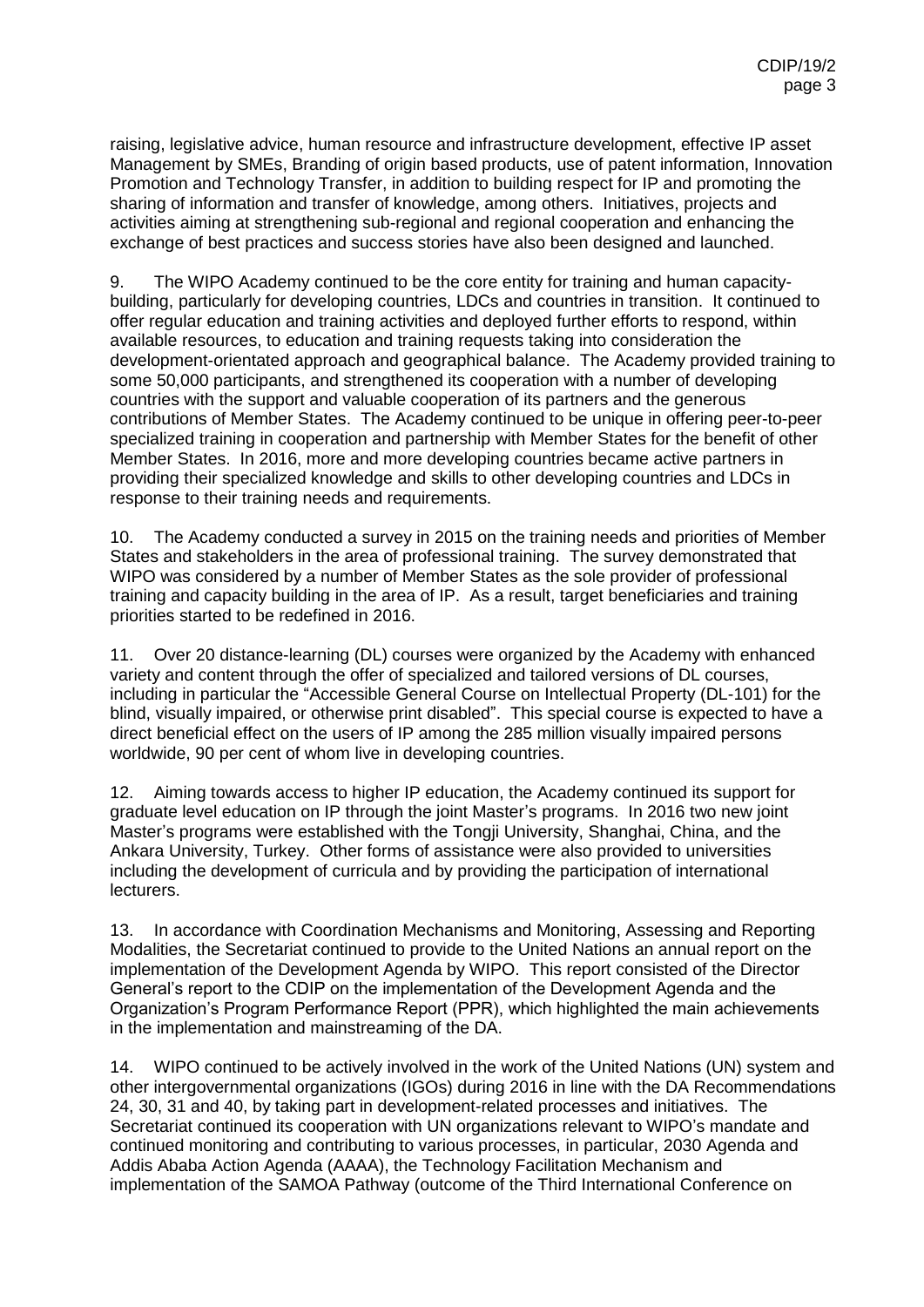Small Island Developing States (SIDS)), the United Nations Framework Convention on Climate Change (UNFCCC) Conference of the Parties (COP) 22, the UNFCCC Technology Executive Committee and Advisory Board of the Climate Technology Centre and Network, the World Summit on the Information Society Forum (WSIS Forum), and the annual Internet Governance Forum (IGF).

15. The following are highlights of WIPO's cooperation with the UN system and other IGOs during this period:

(i) WIPO participated actively in the technical discussions and UN inter-agency processes involved in the implementation of the 2030 Agenda and Sustainable Development Goals (SDGs). The Secretariat was also actively involved in various working processes of the Inter-Agency Task Team on Science, Technology and Innovation (IATT on STI) for the SDGs, established as part of the Technology Facilitation Mechanism (TFM) by the Member States in 2015. A key part of this work was WIPO's contribution to the UN system's organization of the first annual Multistakeholder Forum on Science, Technology and Innovation for the SDGs, held at the UN in New York in June 2016, and participation in a mapping exercise of the UN system's work on STI in preparation for an online platform as mandated by the TFM (DA Recommendations 30 and 31).

(ii) Cooperation with key intergovernmental partner organizations remained an important aspect of WIPO's work to help mainstream the WIPO DA. WIPO continued working with the World Trade Organization (WTO) and with the World Health Organization (WHO). The Secretariat participated in a series of national, regional and international workshops organized by the WTO (e.g. "Annual Workshop on Trade and Public Health", Geneva), and also supported the work of the WIPO-WTO-WHO trilateral cooperation on issues around public health, innovation, trade and IP (DA Recommendations 14 and 40). In New York, WIPO co-organized an event on June 7, 2016, on "The role of innovation and technology for sustainable development" together with UNIDO and co-sponsored by the Permanent Missions of Kenya and Finland to the UN in New York. Also in New York, WIPO engaged with UNESCO to present a program on digital creativity to mark the World IP Day on April 26, 2016. WIPO's work in the abovementioned IATT on STIs also involved close collaboration with 31 UN agencies and the World Bank (DA Recommendation 30).

(iii) The WIPO Secretariat was also closely involved in providing support to the UNFCCC in the implementation of the UNFCCC Technology Mechanism (i.e., the Technology Executive Committee (TEC) and the Climate Technology Center and Network (CTCN)). The Secretariat participated in meetings of the TEC and CTCN and also participated as an observer in COP 22 in Marrakech, Morocco (November 2016) (DA Recommendation 40).

(iv) With respect to WIPO activities aimed at bridging the digital divide, the Secretariat continued to report on its contributions to the implementation of the outcomes of the World Summit on the Information Society (WSIS). The Secretariat was actively engaged in the WSIS Forum 2016. The DG gave a video message to the Forum and the Secretariat organized a session on "Software Licensing: Navigating a Sea of Options". In addition to the WSIS Forum, the WIPO Secretariat engaged actively in the 2016 Internet Governance Forum (IGF), helping to raise awareness of the important role played by IP in this area. The Secretariat took part in the Opening Session and organized workshops on "Copyright and Disabilities" and "Local Content for Sustainable Growth" (DA Recommendation 24).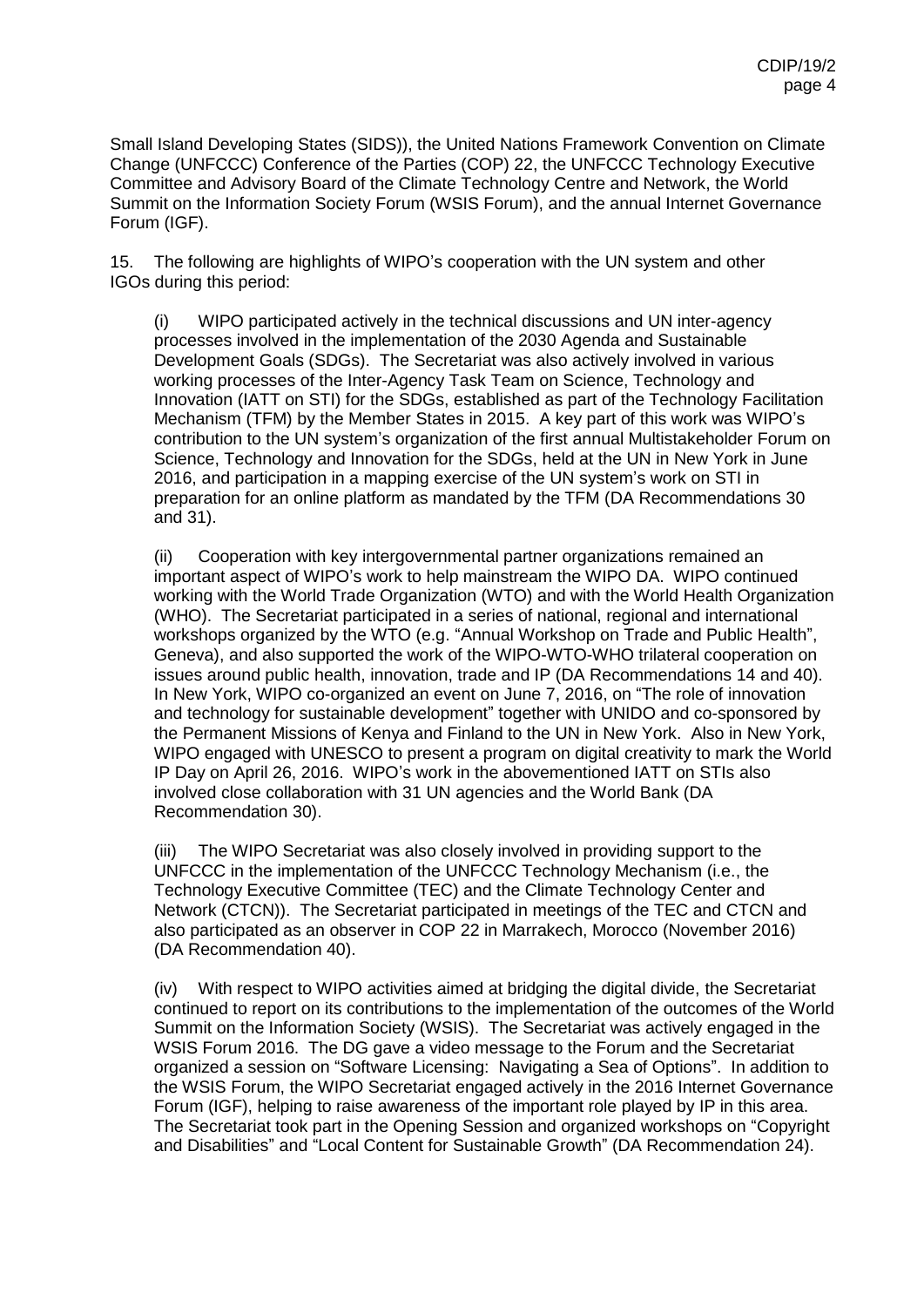(v) WIPO renewed its active participation in the Global Entrepreneurship Week (GEW 2016 – November 14 to 18), an international initiative that promotes entrepreneurship and innovation amongst young people through local, national and global activities. In cooperation with the UN Conference for Trade and Development (UNCTAD), the UN Office in Geneva (UNOG), the *Département du Développement Économique du Canton de Genève*, *Université de Genève* (UNIGE) and the *Fédération des Entreprises Romandes* (FER), the Secretariat co-organized a week of events and training sessions in Geneva for the GEW 2016. The focus was primarily on innovation promotion and social entrepreneurship. Among other events, WIPO organized three capacity building sessions.

(vi) The UN development system's support for the Member States in their implementation of the SDGs was a major focus for the UN in New York in 2016, and the Secretariat participated in various inter-agency fora as part of this work. For example, WIPO attended the High Level Political Forum on Sustainable Development, organized under the auspices of the ECOSOC, and actively participated in the Inter-Agency Consultative Group on Small Island Developing States (SIDS) and maintained its contribution to the SIDS Partnership Forum. The Secretariat also engaged in the technical discussions of the Inter-Agency Expert Group on SDGs, working on development of an indicator framework to provide an evidence-based approach to monitoring and review of implementation of the SDGs. In this work, the Secretariat continued to provide factual information related to the IP system to help support better informed debate in these processes (DA Recommendation 40).

16. In the context of the discussion on SDGs, the CDIP considered a Mapping of WIPO Activities Related to the SDGs<sup>2</sup> highlighting the activities undertaken by the Organization in the period from October 2014 to September 2015, categorized as directly and indirectly relevant to the Organization's work<sup>3</sup>. As a follow up, it was decided that interested Member States would provide inputs to the Secretariat as regards the SDGs they deemed relevant to WIPO's work<sup>4</sup>. The Secretariat received four proposals from China, Brazil, Uganda and the Group of Latin America and Caribbean Countries (GRULAC). These proposals were discussed during the 18<sup>th</sup> session of the CDIP. As a result, the Committee decided that the Secretariat would present an annual report, at its first session of the year, containing information on WIPO's contribution to the implementation of the SDGs and its associated targets on: (a) the activities and initiatives undertaken individually by the Organization; (b) the activities undertaken by the Organization as part of the UN system; and (c) the assistance provided by WIPO to Member States upon their request. The Committee will also continue its discussion on the way to address this subject in its future sessions, including the request for establishing a permanent agenda item.

17. The Accessible Books Consortium (ABC) provided training and technical assistance to nongovernmental organizations (NGOs) and government and commercial publishers in developing countries and LDCs in the latest accessible book production processes. It also provided funding to its partners to produce educational materials in national languages. The ABC also hosted and managed the ABC Book Service, which is a global database of accessible book titles that is used by libraries for the blind to supplement their collections. Through its 25 participating libraries, the ABC Book Service has to date provided accessible books to over

Committee as its sixteenth session. The document is available at:

  $^2$  Document CDIP/18/7 available at: http://www.wipo.int/meetings/en/doc\_details.jsp?doc\_id=331416. 3 As established in document CDIP/16/8 entitled *WIPO and the Post-2015 Development Agenda* discussed by the

http://www.wipo.int/meetings/en/doc\_details.jsp?doc\_id=317858.<br><sup>4</sup> It was also decided that the revised document on "WIPO and the Post-2015 Development Agenda" would be presented to a future session of the Committee, given, *inter alia*, that this document is dependent upon the adoption of the SDGs indicators.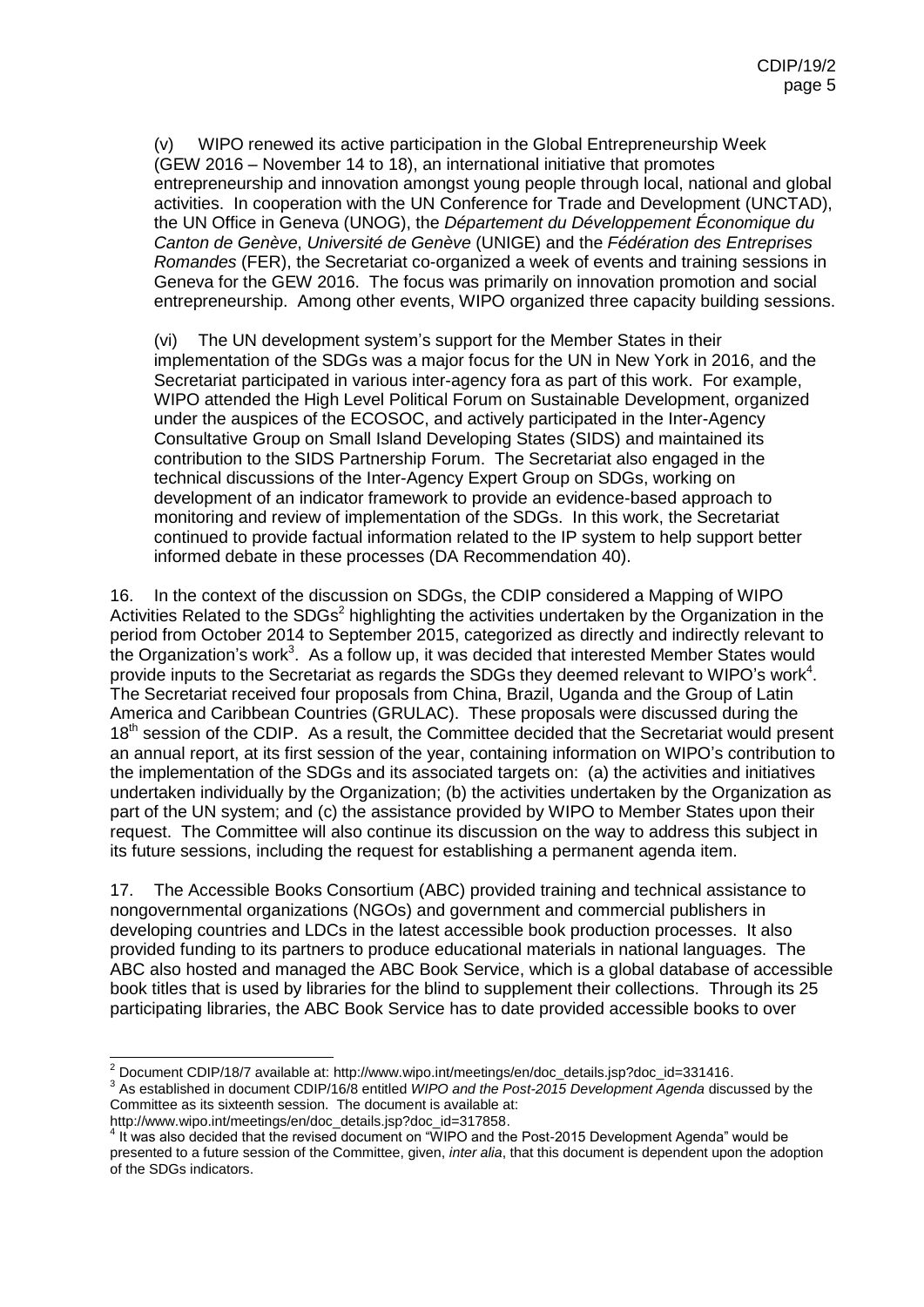100,000 people who are print disabled. The ABC Book Service currently contains 353,000 accessible titles in over 76 languages.

18. By the end of 2016, WIPO Re:Search had 107 members, with an increasing share of academic and public research institutions in developing countries, particularly in Africa. WIPO Re:Search, through its partnership hub BIO Ventures for Global Health (BVGH), has now facilitated 107 collaborations among its Members. Through the continued success of WIPO Re:Search, and the ongoing trilateral cooperation with WHO and WTO on issues of IP, health and trade, WIPO contributed to facilitating research into neglected tropical diseases (NTDs), malaria and tuberculosis (TB) and supported the policy debate in the field of global health towards achieving greater policy coherence (DA Recommendations 2, 25, 26 and 40).

19. The WIPO GREEN Platform, by the end of 2016, counts 74 Partners and has facilitated more than 100 connections. Over 2400 green technologies and technology needs are currently listed in the WIPO GREEN Database. The platform has over 5,000 Network members, including users and subscribers. A WIPO GREEN matchmaking event on water and agriculture in East Africa successfully brought together providers and seekers of green technology and led to nine signed letters of intent and one memorandum of understanding. A licensing checklist has been prepared after intensive stakeholder consultations and can be used to identify pertinent issues for licensing negotiations. WIPO GREEN has achieved significant improvements as a green technology transfer platform through the expansion of its network, continued updating of the WIPO GREEN database, and facilitating connections (DA Recommendations 2, 25 and 40).

20. The Inventor Assistance Program (IAP) developed by WIPO, in cooperation with the World Economic Forum, was officially launched during a ceremony that took place in Geneva on October 17, 2016. The IAP's objective is to match under-resourced inventors and small businesses in developing countries, with pro bono patent attorneys. This innovative program has been welcomed by the Members States. It is now fully operational in three countries, and four new requests have been received for the program to be extended to the same number of countries. The IAP also received an enthusiastic support from patent attorneys and agents: more than 50 professionals have registered thus far in the beneficiary countries, and consultations with international and regional patent attorneys and agents associations are underway to get additional support in other key jurisdictions. With regards to inventors, more than 70 have followed the online course to-date and approximately 20 have already received support in filing their own patent applications. More information is available at: [http://www.wipo.int/iap/en/.](http://www.wipo.int/iap/en/)

21. As part of the work of the Chief Economist, special efforts were made to promote the participation of developing country IP offices in the global network of IP office economists, which is coordinated by WIPO – included through a dedicated meeting of economic research units of Latin American IP offices in Mexico, in October 2016.

22. WIPO's statistics and economics webpages continue to be a valuable resource to support evidence-based policymaking in developing countries. These webpages were updated with additional research papers and statistics with broadened country coverage.

23. A number of small and medium sized enterprises (SMEs) related seminars and workshops on IP management were held in 11 countries, mostly in developing countries and LDCs. Over 717 representatives of SMEs and SME support institutions from 19 countries benefitted from these events. The IP offices and/or the chambers of commerce of the concerned Member States continued to be closely involved in the planning stage and took a leading role by making substantial contributions during the development and implementation of the programs, including in the selection of speakers and the program topics. The focus of the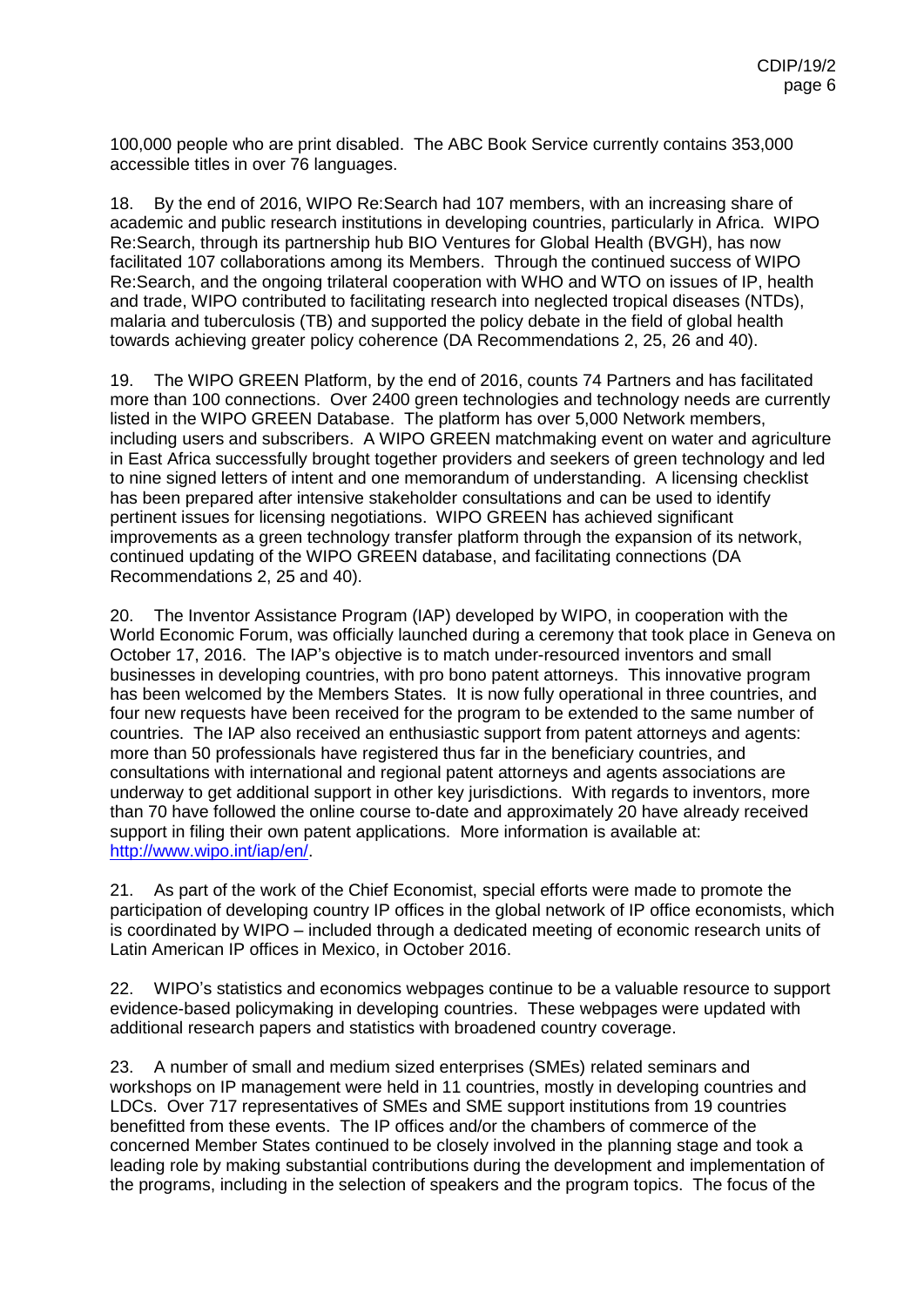SMEs-related activities was on assisting SMEs to improve their competitiveness and business performance by effective management of their IP assets. The assistance continued to be delivered through a project-based approach and sector-specific activities that stressed the importance of complementarity between WIPO and Member State's actions. The translation of SMEs-related publications and IP Panorama multimedia tool kit in various languages contributed to the development of awareness and capacity building materials. At the same time, these materials were used by SMEs, SME support institutions and academic institutions for imparting IP management education and training. The IP Panorama mobile project was completed and would contribute further to enhancing IP management competencies amongst SMEs worldwide. Provisional programs, customized and translated publications, surveys, studies and the IP Panorama tool kit in different languages continued to be displayed on the WIPO website. WIPO's SMEs-related programs and activities contributed to strengthening national/regional capacity for protection of domestic creations, innovations and inventions (DA recommendations 1, 4, 10 and 11).

24. In the field of building respect for IP, the Organization continued to approach enforcement in the context of broader societal interests and especially development-oriented concerns. Upon Member States' request, WIPO provided legislative assistance on the compatibility of current or draft national legislation with the enforcement-related obligations under Part III of the TRIPS Agreement, while taking the balances and flexibilities incorporated therein into account.

25. In addition, a number of capacity building and awareness raising activities were organized to address topics related to building respect for  $IP<sup>5</sup>$ . Training Materials were also commissioned for Law Enforcement Authorities and Prosecutors, to be used as a resource tool in specific capacity-building events. These materials are under customization by a number of national authorities to meet their local requirements. Assistance was also provided to Member States in developing national strategies for building respect for IP, particularly focusing on raising awareness about IP in targeted interest groups. An online teaching resource dedicated to raise awareness about copyright among young people aged from 10 to 15 years was created in 2016<sup>6</sup>. A set of survey tools for use by IP offices was also developed to profile consumer behavior in relation to counterfeit and pirate goods and to measure the effectiveness of awareness campaigns.

26. The Organization continued to maintain close relationships with other IGOs and the private sector with the objective to ensure policy cohesion and achieve maximum impact through shared resources. These collaborations mainstreamed WIPO's vision of a development-related approach to building respect for IP into the work of WIPO's partners. Information on all WIPO-led activities in relation to building respect for IP is published on the WIPO website.

27. An *International Conference on Building Respect for Intellectual Property - Stimulating Innovation and Creativity* was organized by WIPO and the Shanghai Municipal People's Government (SMPG), with the support of the State Intellectual Property Office of China (SIPO), in Shanghai, China, on November 17 and 18, 2016. The Conference provided a high-level forum for dialogue on respect for IP among international policy makers, allowing the participants to share experiences of IP stimulating innovation and driving development and growth, and to reaffirm the commitment to build respect for IP through information exchange on enhancing public awareness and strengthening knowledge of emerging issues in IP adjudication and jurisprudence. The Conference addressed topics such as: National IP Strategies – How to

 5 For further information please see document WIPO/ACE/11/10 available at:

http://www.wipo.int/meetings/en/doc\_details.jsp?doc\_id=340916

<sup>6</sup> The resource is available at: www.respectforcopyright.org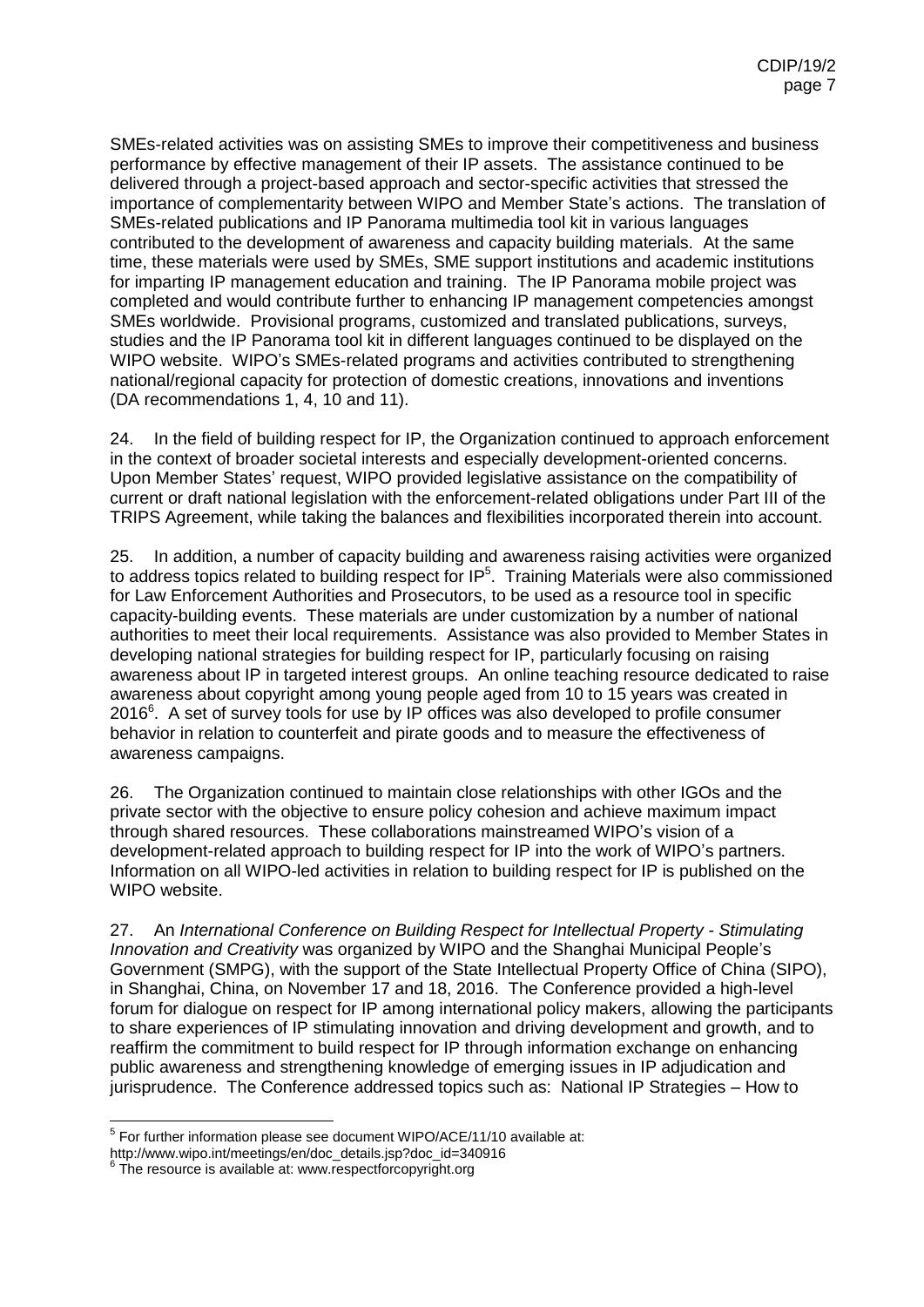Empower Countries to Use the IP System to Achieve their National Development Goals; IP Commercialization and Utilization; International Cooperation on Building Respect for Intellectual Property: Who are the Actors and what are the Key Issues?; National Experiences with Effective and Innovative IP Enforcement Mechanisms; IP Disputes: How Best to Resolve them in an Effective and Balanced Way?; and IP Adjudication and Jurisprudence: What are the Emerging Issues?

28. WIPO's legislative assistance to Member States has grown due to a number of reasons, namely, the accession of countries to the WIPO multilateral treaties or to the WTO, the interest to make the law compatible with national and regional policies, the revision of patent laws to incorporate new elements or modern trends/practices, the participation in regional economic integration processes, and preferential trade agreements. In compliance with DA Recommendations, legislative and policy advice was provided to Member States at their request. Extreme care was taken to keep the advice development-oriented, well balanced, neutral and tailored to the unique situation of each Member State (DA Recommendation 13), bearing in mind the applicable flexibilities relevant to countries with differing levels of development (DA Recommendations 14 and 17).

29. In accordance with DA Recommendation 14, WIPO addressed the matter of flexibilities in the IP system. Possible options for regularly updating the Database on Flexibilities<sup>7</sup> established by the CDIP were explored and discussed by the Committee in its 17<sup>th</sup> and 18<sup>th</sup> sessions<sup>8</sup>. It was agreed that a specific mechanism would be put in place. This mechanism will aim to update the database on a regular basis. For this purpose, Members States will provide the Secretariat with the update(s) of their national provisions related to the flexibilities originally included in the Database. Those updates will be incorporated in a new field, entitled "Updates by Member States". The mechanism will seek to ensure access to accurate information by the users. The Secretariat is considering measures to ensure a better dissemination of the information contained in the Database and to migrate it to a new platform where new search facilities will be incorporated. The Committee will be informed of these actions in a future session.

30. In the context of discussion on the Evaluation Report of the Project on Intellectual Property and Technology Transfer: Common Challenges - Building Solutions<sup>9</sup>, the Committee considered a Mapping of WIPO's existing activities in the field of technology transfer<sup>10</sup>. The Secretariat provided information regarding existing technology transfer-related services and WIPO activities related to collaboration and exchange of information with other relevant international and regional organizations that can provide knowledge transfer services beyond WIPO's mandate. As a follow up it was decided that Member States should submit proposals related to technology transfer for discussion at the  $18<sup>th</sup>$  session of the Committee, separating general policy issues and specific proposals for possible action. The Secretariat received a Joint Proposal of the Delegations of the United States, Australia and Canada on general policy issues and a way forward and a proposal from the Delegation of South Africa for a project on IP management and transfer of technology: promoting the effective use of IP in developing countries. As a result, the Committee supported the South African proposal in principle and will consider a revised document at the current session. It also agreed to go forward with items 1, 2, 3, 4 and 6 of the Joint proposal, and to continue discussing item 5 of this proposal.

The referred options were contained in document CDIP/17/5 available at:<br>The referred options were contained in document CDIP/17/5 available at:

http://www.wipo.int/meetings/en/doc\_details.jsp?doc\_id=329882<br><sup>8</sup> The referred options were contained in document CDIP/18/5 available at:

http://www.wipo.int/meetings/en/doc\_details.jsp?doc\_id=346821

<sup>9</sup> Document CDIP/16/3, available at: http://www.wipo.int/meetings/en/doc\_details.jsp?doc\_id=311558

<sup>10</sup> Document CDIP/17/9, available at: http://www.wipo.int/meetings/en/doc\_details.jsp?doc\_id=331037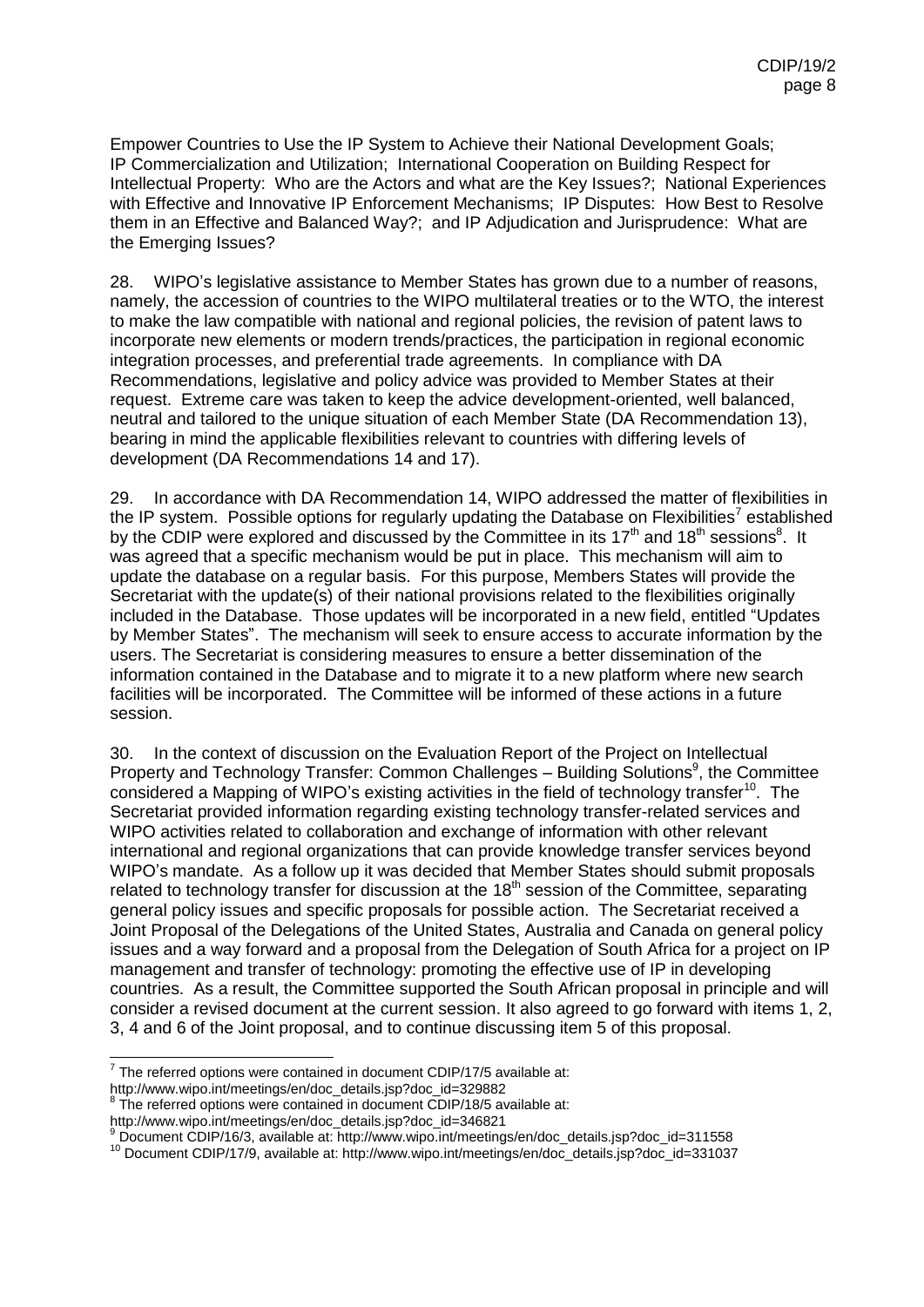31. In line with DA Recommendations 1, 10, 11, 13 and 14, the Secretariat continued to assist, upon request, in developing and implementing national and regional policies and legislation related to IP and genetic resources (GRs), traditional knowledge (TK) and traditional cultural expressions (TCEs). The Secretariat organized a multi-stakeholder practical workshop, aimed at building capacity and raising awareness amongst representatives of indigenous peoples and local communities, as well as key government agencies, and reinforcing national policy dialogues and processes around the interface between IP and GRs, TK and TCEs (DA Recommendations 3 and 42).

32. In compliance with DA Recommendation 42, WIPO continued to identify and promote opportunities to enhance the participation of civil society in its activities. The work of the Organization benefited from the strong participation of a broad range of international and national NGOs accredited as observers at its official meetings, as well as their contributions to WIPO programs and events. Close collaboration with nongovernmental stakeholders continued to be maintained through activities that contributed to the promotion of IP as a tool for economic growth and development worldwide. WIPO will continue to pursue initiatives that encourage and facilitate the active and meaningful participation of civil society in its future activities.

33. The Ethics Office continued to ensure that WIPO personnel at all levels understands their ethical obligations arising from their status as international civil servants and as members of WIPO staff body. In this regard, the Ethics Office continued to focus on developing standards, promoting awareness of ethical conduct and providing confidential advice and guidance to WIPO staff on situations raising ethical dilemmas.

34. A selected team of independent external experts undertook the Independent Review of the Implementation of the DA Recommendations. The Lead Evaluator presented the methodology of the review, its findings, conclusions and recommendations to the 18<sup>th</sup> session of the Committee<sup>11</sup>. The Committee took note of the content of the report and acknowledged that the recommendations contained therein were addressed to different actors involved in the implementation of the DA, namely, Member States, the Committee and the Secretariat. The Secretariat has provided to the current session its response on the recommendations addressed to it.

35. The International Conference on IP and Development was convened from April 7 to 8, 2016. It gathered 400 participants including delegates from over 75 Member States and 600 viewers through webcasting. H.E. Mr. Rob Davies, Minister for Trade and Industry of South Africa delivered a keynote address, providing a high-level perspective on how the IPRs system can best assist developing countries, to achieve their development objectives. The Conference also benefited from the expertise of 21 high-level speakers from different sectors and participation of various stakeholders such as, government representatives, civil society, IP owners, industry associations, IGOs and NGOs. Due consideration was also given to the principles of geographical balance, appropriate expertise and balance in perspectives in the selection of speakers. The Conference served as a forum for the exchange of different perspectives at national, regional and international levels on the role of IP in economic, social and cultural development. The Committee discussed at its 18<sup>th</sup> session a report on the Conference submitted by the Secretariat<sup>12</sup>. The Conference was very well received by delegations that expressed their interest in convening similar conferences on a biennial basis.

  $11$  The report contained in document CDIP/18/7 is available at: http://www.wipo.int/meetings/en/doc\_details.jsp?doc\_id=347436

 $12$  The report contained in document CDIP/18/3 is available at: http://www.wipo.int/meetings/en/doc\_details.jsp?doc\_id=346559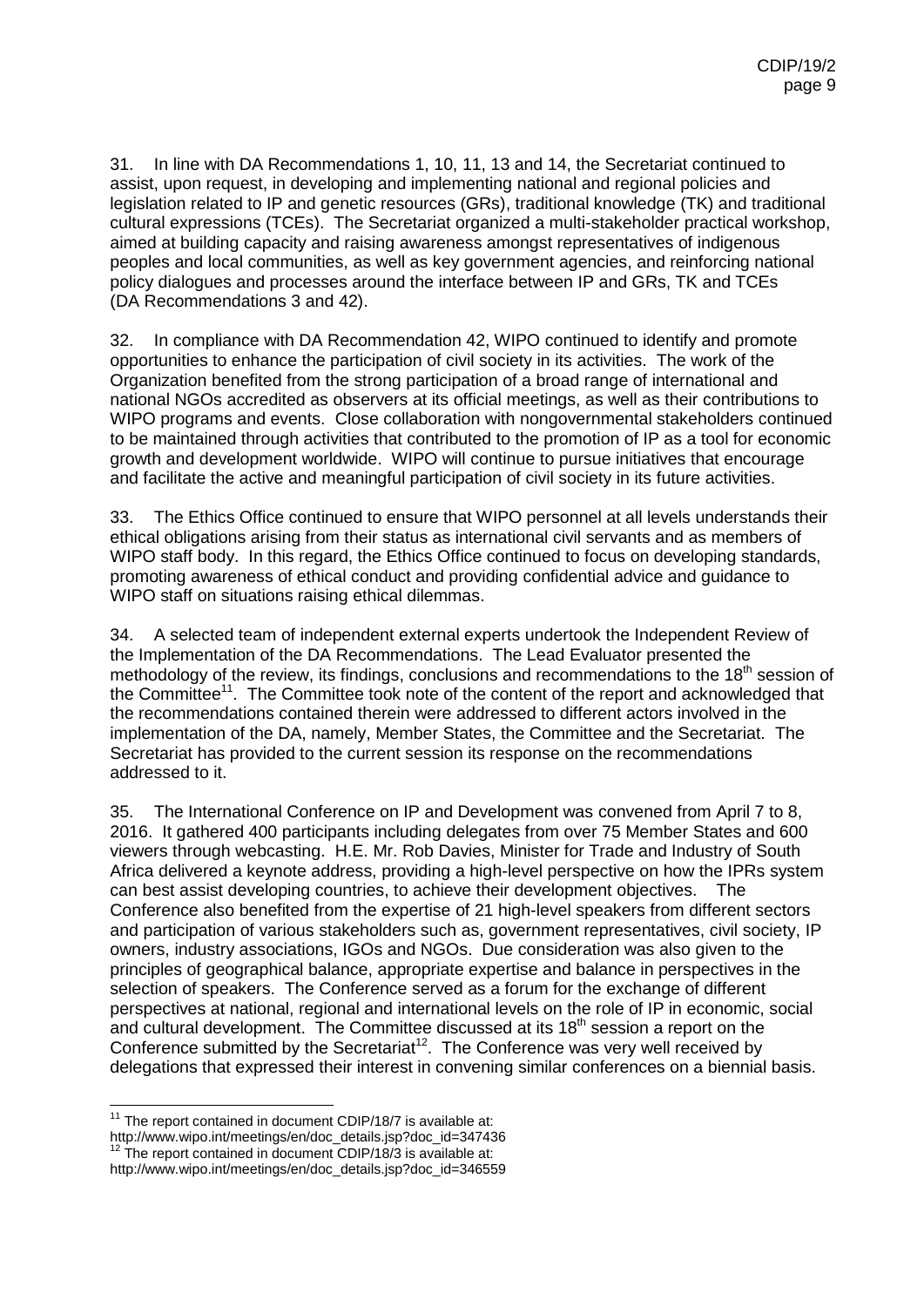The current session of the Committee will discuss a proposal submitted by the African Group in this regard.

36. Further to their completion and independent external evaluation, the work related to the following 18 mainstreamed DA projects continued during 2016.

(i) As follow up to the *Conference on Mobilizing Resources for Development*, WIPO continues to work to identify partners and extra budgetary financial support for its programs and projects. In 2016, efforts continued to strengthen partnerships to support WIPO GREEN, WIPO Re:Search and the ABC Consortium. In addition, different WIPO programs were supported in identifying and reaching out to potential donors for project funding and in the preparation of project proposals.

(ii) In the framework of the Pilot Project for the Establishment of "Start-Up" National IP Academies, the WIPO Academy continued providing assistance to Member States to establish national self-sustaining IP training centers (Start-up Academies) focused on specific national goals and priorities. It also focused its efforts on providing existing IP Academies with updated and new training resources, taking into account their areas of interest and specialization.

(iii) The strong trend seen in recent years in the development of Technology and Innovation Support Centers (TISCs) continued in 2016 with over 500 TISCs now listed in the TISC Directory, established within the framework of formal projects in 59 Member States. Onsite training events were organized in 26 countries on searching technology databases and on patent analytics. According to the TISC Survey for activities carried out in 2015, approximately 400,000 inquiries were supported by TISCs throughout the year. Moreover, the eTISC knowledge sharing platform has nearly 1,700 members and had over 22,000 page views last year. TISCs have also been directly involved in the establishment and development of the Inventor Assistance Program (IAP) in three pilot countries in 2016 and continue to support the IAP's development following its global launch in October 2016.

(iv) WIPO's Access to Research for Development and Innovation (ARDI) program is a public-private partnership with some of the world's most important publishers and facilitates access to nearly 8,000 subscription-based scientific and technical journals and 20,000 e-books and reference works to over 850 registered institutions in 85 developing countries and LDCs. ARDI is also a partner of the Research4Life (R4L) programs which offer content in the respective specialized fields of the World Health Organization (WHO), the Food and Agriculture Organization (FAO) and the United National Environment Programme (UNEP), which together offer access to nearly 77,000 journals to over 8,200 registered institutions. The Access to Specialized Patent Information (ASPI) program provides access to commercial patent search and analytical services to over 50 registered institutions in 27 developing countries and LDCs. With a new partner joining ASPI in 2016, this brings to seven the total number of commercial database providers offering commercial patent search and analysis systems within the program.

(v) The Development Sector System (DSS) covers all technical assistance undertaken by WIPO in developing countries and LDCs. It includes the IP Technical Assistance Database (IP-TAD), which records information about activities undertaken and IP-ROC, which stores information about experts, speakers and participants. DSS continues to be used as a repository of information for Senior Management and Member States to assist in monitoring technical assistance. It also stores the data for the regular reporting on South-South and triangular cooperation undertaken by WIPO. It is planned to integrate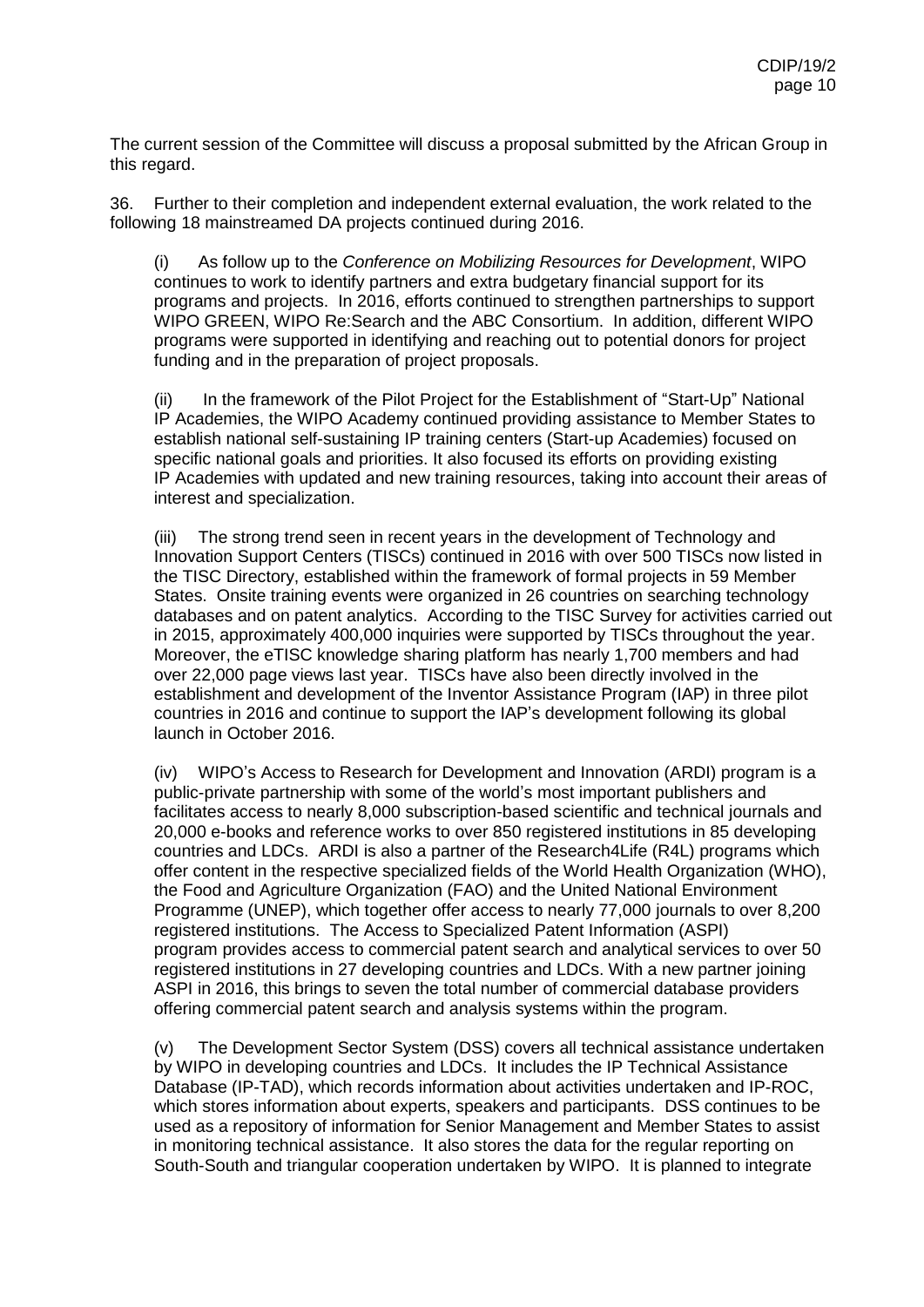DSS into the ERP Process in 2017 to automatize the process of loading the data as well as enlarge and improve the reporting tools.

(vi) A plan to bolster uploads and to catalyze matches in the previously called "IP Development Matchmaking Database (IP-DMD)" renamed WIPO Match, was put in place. Through the revamping of WIPO Match platform, the Secretariat facilitates the growth of existing partnerships (public-private, public-public, private-private); adds to WIPO's limited resources for IP technical assistance activities which could not be generated by the regular budget and facilitates the use of IP for development through the conclusion of concrete projects and activities. In order to make WIPO Match a successful initiative for addressing needs in developing countries, LDCs and countries in transition, the platform is a secured single website that can work on a multiplatform environment where users can have access using different devices like a computer, tablet and smartphones. Promotional activities are being undertaken with Member States as well as NGOs/IGOs/observers to sensitize them about this new Matchmaking platform and its benefits.

(vii) Developing countries and LDCs continued to benefit from Technical Assistance in the area of the public domain, based on the outcomes of the projects on IP and Public domain and Patents and Public domain<sup>13</sup>.

(viii) WIPO continued its work on IP and Competition and maintained its position of a multilateral forum in this area. With reference to the relevant DA Recommendations 7, 23 and 32, WIPO's work in 2016 focused on monitoring the case law on IP and Competition in developing countries and emerging economies. The Organization continued to actively participate in the IP and Competition Interest Group, discussing possible collaboration and exchanging views and experience with UNCTAD, WTO and the Organization for Economic Co-operation and Development (OECD). WIPO also strengthened its participation in the International Competition Network, contributing to the discussions on IP-related competition issues and bringing the pro-competitive perspective to the competition agencies community.

(ix) Fully mainstreamed into technical assistance programs in developing countries and LDCs, the WIPO Methodology elaborated under the CDIP Project "Improvement of National, Sub-Regional and Regional IP Institutional and User Capacity" (2010-2013) continued to be used in 2016 as a basis for the formulation of 15 new national IP strategies in developing countries all Regions.

- [Scoping Study on Copyright and Related Rights and the Public Domain](http://www.wipo.int/meetings/en/doc_details.jsp?doc_id=161162)
- [Second Survey on Voluntary Registration and Deposit Systems](http://www.wipo.int/copyright/en/registration/registration_and_deposit_system_03_10.html)
- Second Survey on Voluntary Registration<br>• [Study on Patents and the Public Domain](http://www.wipo.int/meetings/en/doc_details.jsp?doc_id=203800)
- [Survey of Private Copyright Documentation Systems and Practices](http://www.wipo.int/export/sites/www/meetings/en/2011/wipo_cr_doc_ge_11/pdf/survey_private_crdocystems.pdf)
- [Study on Misappropriation of Signs](http://www.wipo.int/meetings/en/doc_details.jsp?doc_id=200622)

 $\overline{a}$ 

- [Feasibility Study on the Establishment of National Patent Register Databases and Linkage to](http://www.wipo.int/meetings/en/doc_details.jsp?doc_id=168537)  [PATENTSCOPE](http://www.wipo.int/meetings/en/doc_details.jsp?doc_id=168537)
- [Comparative Analysis of National Approaches on Voluntary Copyright Relinquishment](http://www.wipo.int/meetings/en/doc_details.jsp?doc_id=272263)

Studies developed under the project on Patents and Public Domain:

- [Study on Patents and the Public Domain \(II\)](http://www.wipo.int/meetings/en/doc_details.jsp?doc_id=253106)
- [Addendum to the Study on Patents and the Public Domain \(II\)](http://www.wipo.int/meetings/en/doc_details.jsp?doc_id=269139)

 $13$  Studies and surveys developed under the project [IP and the Public Domain:](http://www.wipo.int/meetings/en/doc_details.jsp?doc_id=150598)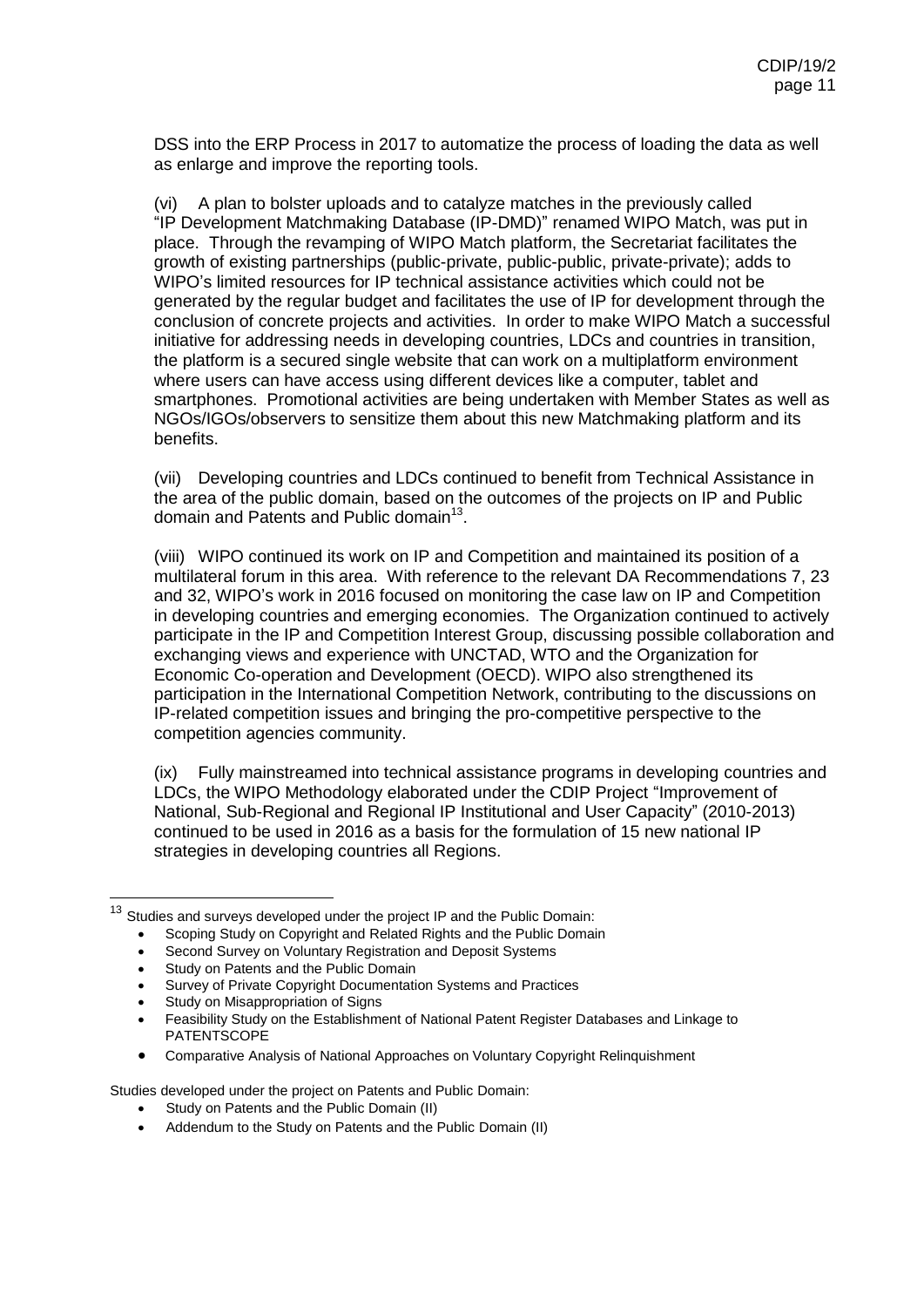(x) Building up on ongoing initiatives aimed at designing IP and branding strategies for local agri-business and handicraft products, progress was made particularly in Cambodia, Kenya and in the Caribbean region, where WIPO has been working with a coalition of partners (including producers' associations, inter-governmental organizations and donors) to optimize the competitiveness of flagship origin-linked products (i.e., premium rice for Cambodia, fine cocoa, selected fruits and vegetables for the Caribbean, and hand-woven baskets in Kenya). Inspired by the CDIP Project on "IP and Product Branding for Business Development in developing and least developed countries", these projects attest to the mainstreaming of the DA into regular technical assistance activities of Regional Bureaus. They are also a demonstration of how IP can be leveraged to achieve the desired economic development outcomes of Member States involved in such projects.

(xi) Developments continued in the area of Patent Landscape Reports (PLRs) in different technologies of interest for transition, developing countries and LDCs, including the completion of a PLR on neglected tropical diseases, which brought to a total of 15 the number of PLRs commissioned by WIPO. In addition, the unique WIPO collection of PLRs prepared by other organizations in the areas of public health, food and agriculture, climate change and environment, ICT technologies and other areas, increased to 175. A Manual on Open Source Tools for Patent Analytics was also published online at the end of 2016, providing detailed information and step-by-step guidance on how to use a selection of open source tools for the various stages of drafting patent landscape reports with a view to developing capacities of TISCs in the provision of value added services on patent analytics.

(xii) In the context of the discussions on WIPO Technical Assistance in the Area of Cooperation for Development, a proposal by the Delegation of Spain was adopted by the Committee<sup>14</sup>. It foresees possible ways to enhance the work of the Organization in providing technical assistance in the area of cooperation for development. In the context of this proposal, a sub-agenda item entitled - *"WIPO Technical Assistance in the Area of Cooperation for Development*", will be dedicated to the issues contained in the approved proposal. This discussion will last for the next six coming sessions of the CDIP. At the end of this period the CDIP will discuss the final implementation of the proposal and documents related to the "External Review of the WIPO Technical Assistance"<sup>15</sup>.

(xiii) As a follow up of the CDIP project on IP and the Informal Economy, WIPO and Cambridge University Press co-published a book on this topic in 2016. A similar book on the International Mobility of Talent and Innovation – building on the CDIP project on IP and Brain Drain – was completed in 2016, for publication in 2017.

 <sup>14</sup> The proposal is contained in the Appendix I of the Summary by the Chair of the 17<sup>th</sup> session, available at: http://www.wipo.int/edocs/mdocs/mdocs/en/cdip\_17/cdip\_17\_summary-appendixi.pdf

<sup>&</sup>lt;sup>15</sup> The decision contained in the Summary by the Chair of the 18<sup>th</sup> session referred to documents CDIP/8/INF/1, CDIP/9/15, CDIP/9/16 and CDIP/16/6.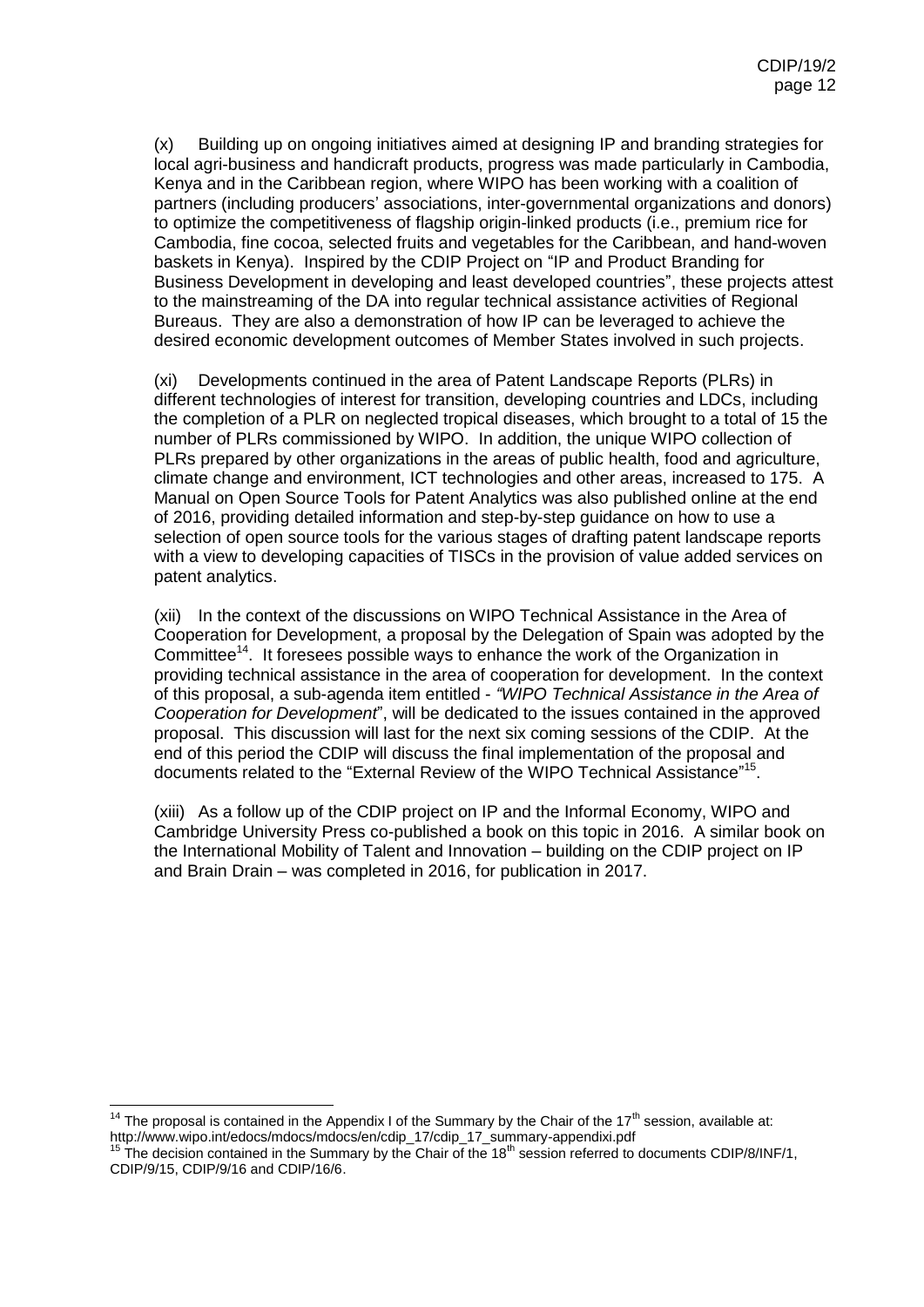### **DEVELOPMENT AGENDA MAINSTREAMING IN THE WORK OF OTHER WIPO BODIES**

37. The Coordination Mechanisms and Monitoring, Assessing and Reporting Modalities ('Coordination Mechanism') adopted by the WIPO General Assembly at its thirty-ninth session and approved by the CDIP at its fifth session, *inter alia* requested the "relevant WIPO bodies to identify the ways in which the DA Recommendations were being mainstreamed in their work". A document including references to these contributions was discussed by the WIPO General Assembly at its forty-eighth session in 2016<sup>16</sup>.

38. The following is a summary of the developments in various WIPO bodies during 2016, and their contribution to the implementation of the DA Recommendations:

#### *Intergovernmental Committee on Intellectual Property and Genetic Resources, Traditional Knowledge and Folklore*

39. In October 2015, the General Assembly agreed on the renewal of the mandate of the Intergovernmental Committee on Intellectual Property and Genetic Resources, Traditional Knowledge and Folklore (IGC) for the 2016/17 biennium, as well as the work program for the IGC for the biennium. According to the agreed upon mandate, the IGC met four times in 2016 (IGC 29<sup>th</sup> on GRs in February,  $30<sup>th</sup>$  IGC on GRs in May-June, IGC 31<sup>st</sup> on TK in September, and  $32<sup>nd</sup>$  session of the IGC on TK in November-December). Negotiating texts on GRs and TK were developed further. In accordance with the mandate, a Seminar on IP and Genetic Resources and a Seminar on IP and Traditional Knowledge were organized to build regional and crossregional knowledge and consensus on the related issues with a focus on unresolved issues.

40. In accordance with the mandate, the 2016 General Assembly took note of a factual report on the IGC's work up to that time.

41. The conclusion of the IGC's negotiations is the subject of DA Recommendation 18, which urges the Committee "to accelerate the process on the protection of genetic resources, traditional knowledge and folklore, without prejudice to any outcome, including the possible development of an international instrument or instruments." Other relevant recommendations include Recommendations 12, 14, 15, 16, 17, 20, 21, 22, 40 and 42:

(i) The norm-setting activities are Member State-driven and ensure a participatory process, which takes into consideration the interests and priorities of all Member States as well as the viewpoints of other stakeholders, including accredited IGOs, representatives of indigenous peoples and local communities, and NGOs, and the work pursued in other fora. This is in line with Recommendations 15, 40 and 42.

(ii) The norm-setting process duly considers the boundaries, role and contours of the public domain in line with Recommendations 16 and 20, and takes into account flexibilities in international IP agreements in line with Recommendations 12, 14 and 17.

(iii) The IGC negotiations are based upon open and balanced consultations in line with Recommendation 21, and are supportive of the UN development goals in line with Recommendation 22.

*Standing Committee on Law and Patents*

 $\overline{a}$ <sup>16</sup> Document WO/GA/48/13 available at[: http://www.wipo.int/meetings/en/doc\\_details.jsp?doc\\_id=352476](http://www.wipo.int/meetings/en/doc_details.jsp?doc_id=352476)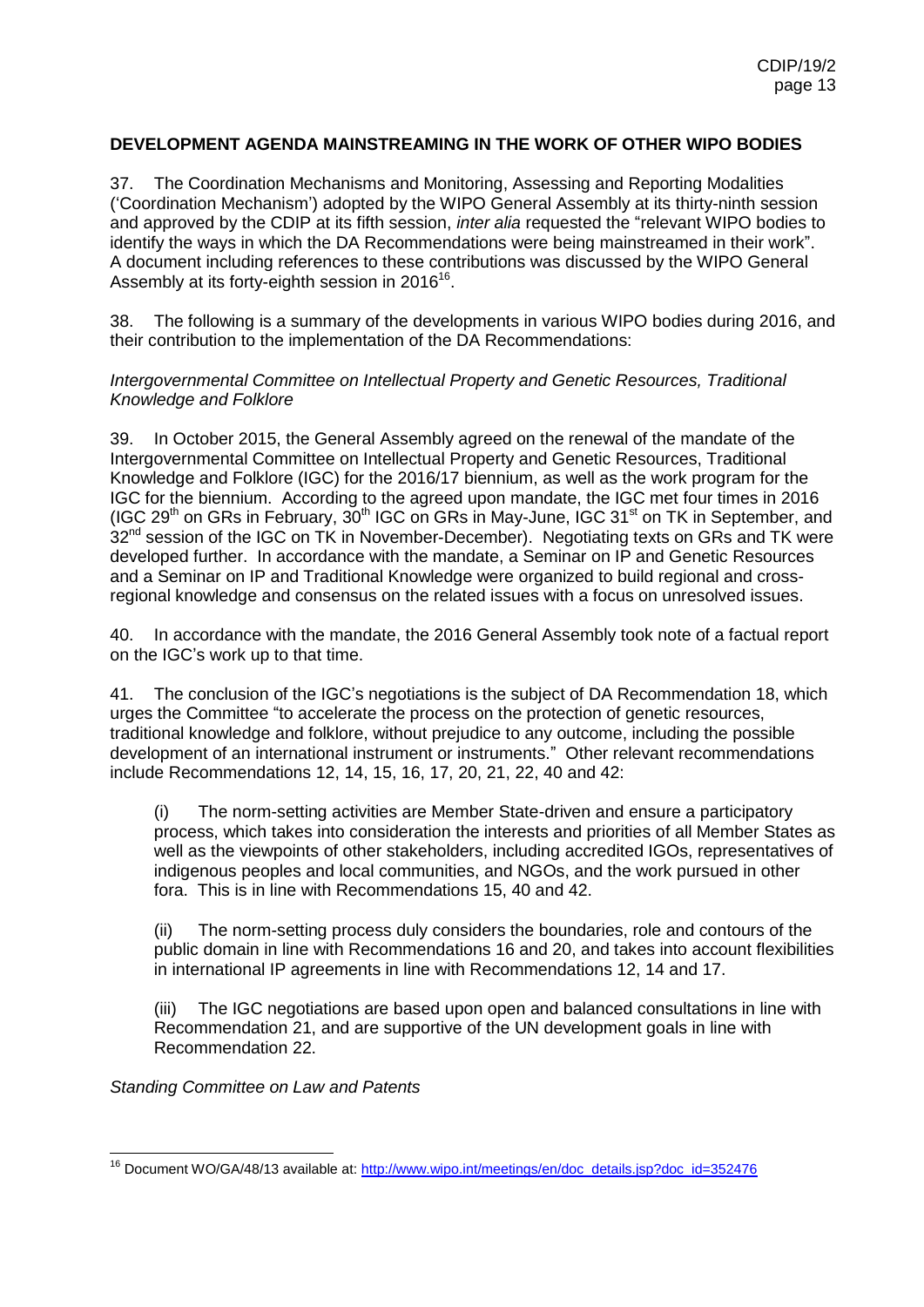42. The Standing Committee on the Law of Patents (SCP) held its twenty-fourth and twentyfifth sessions from June 27 to 30, 2016 and from December 12 to 15, 2016, respectively. The SCP continued to address the following five topics: (i) exceptions and limitations to patent rights; (ii) quality of patents, including opposition systems; (iii) patents and health; (iv) the confidentiality of communications between clients and their patent advisors; and (v) transfer of technology. The discussions addressed, among others, flexibilities in international IP agreements (DA Recommendation 17), potential flexibilities, exceptions and limitations for Member States (DA Recommendation 22), and IP-related transfer of technology (DA Recommendations 19, 22, 25 and 29).

43. The activities of the SCP are Member State driven, and in order to facilitate the dialogue among Member States, are based on open and balanced consultations, in accordance with DA Recommendation 21. The SCP advanced discussions based on documents prepared by the Secretariat and proposals made by Member States. Discussions were also guided by sharing sessions which facilitated the exchange of information on Member States' experiences. They contributed to a participatory process, which takes into consideration the interests and priorities of all Member States, as well as viewpoints of other stakeholders, including accredited IGOs and NGOs (DA Recommendations 15 and 42). In 2016, a number of sharing sessions on topical issues have increased the understanding of the subjects addressed among delegates, namely: (i) exceptions and limitations that have proven effective to address development issues and/or economic strengthening; (ii) national experiences relating to the use of health-related patent flexibilities for promoting public health objectives or the challenges thereof; and (iii) the relationship between patent systems and transfer of technology, as well as examples and cases presented by experts from different regions with a view to further developing the understanding of the impact of sufficiency of disclosure on transfer of technology.

### *Standing Committee on the Law of Trademarks, Industrial Designs and Geographical Locations*

44. The Standing Committee on the Law of Trademarks, Industrial Designs and Geographical Indications (SCT) held its thirty-fifth session from April 25 to 27, 2016, and its thirty-sixth session from October 17 to 19, 2016. The current work of the SCT regarding industrial designs, the protection of country names against registration and use as trademarks, and geographical indications, continues to be in line with DA Recommendation 15 and mainstreams the Development Agenda.

45. The negotiations on the draft Design Law Treaty (see documents SCT/35/2 and 3) are being conducted in an inclusive and member-driven manner and take into account the Study on the Potential Impact of the Work of the SCT. As per the results of that Study, due consideration is given to the levels of development in WIPO Member States and to the costs and benefits flowing from the implementation of this potential outcome (documents SCT/27/4 and SCT/27/4 Add.). Proposals regarding an article/resolution on technical assistance, taking into consideration DA Recommendations 10 to 12, and regarding a provision on disclosure of source or origin, to be included in the draft Design Law Treaty, also continue to be discussed.

### *Standing Committee on Copyright and Related Rights*

46. The Standing Committee on Copyright and Related Rights (SCCR) met twice in 2016. The thirty-second session was held from May 9 to 13, 2016, and the thirty-third session was held from November 14 to 18, 2016. The Committee dedicated significant time to discussing the issue of limitations and exceptions for libraries and archives, for educational and research institutions, and for persons with other disabilities. The Committee took note of the Study on Copyright Limitations and Exceptions for Educational and Research Institutions (document SCCR/33/3), by Professor Daniel Seng. The study covered the national legislation of all 188 WIPO Member States. The Committee also heard a presentation on the Scoping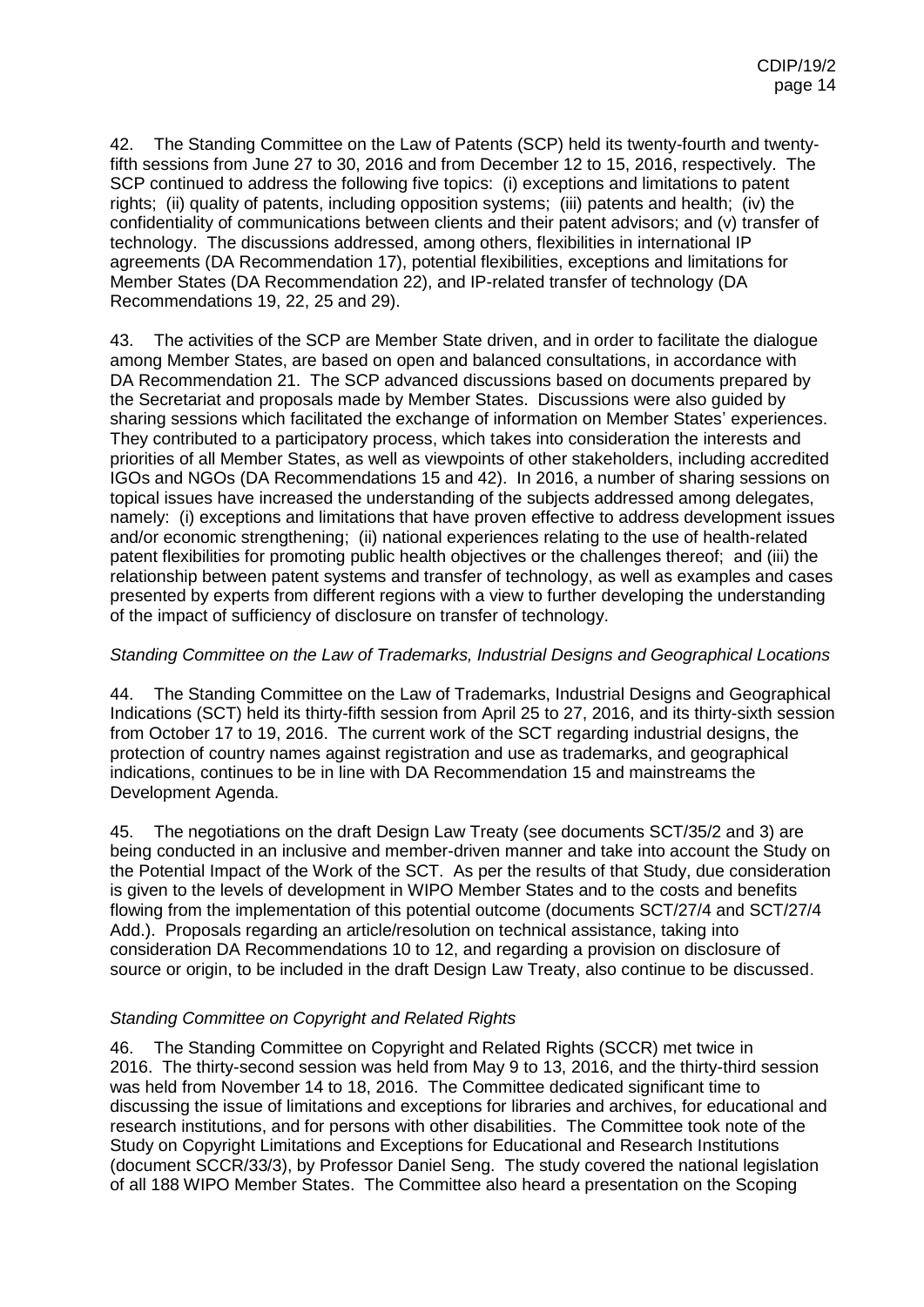Study on Copyright Limitations and Exceptions for Persons with Other Disabilities. These studies add to the solid basis for a rich and useful debate on the topics on the SCCR agenda.

#### *Advisory Committee on Enforcement*

47. The Advisory Committee on Enforcement (ACE) held its eleventh session from September 5 to 7, 2016. The work of the ACE is focused on technical assistance and coordination with other organizations and the private sector in the area of enforcement and building respect for IP. In accordance with DA Recommendation 45, the Committee approaches enforcement in the context of broader societal interests and especially development-oriented concerns, which are reflected in the work program of the eleventh session of the ACE: (i) Exchange of information on national experiences on awareness building activities and strategic campaigns as a means for building respect for IP among general public, especially the youth, in accordance with Member states' educational or any other priorities; (ii) Exchange of information on national experiences relating to institutional arrangements concerning IP enforcement policies and regimes, including a mechanism to resolve IP disputes in a balanced, holistic and effective manner; (iii) Exchange of information on national experiences in respect of WIPO's legislative assistance, with a focus on drafting national laws of enforcement that take into account the flexibilities, the level of development, the difference in legal tradition and the possible abuse of enforcement procedures, bearing in mind the broader societal interest and in accordance with Member States' priorities; and (iv) Exchange of success stories on capacity building and support from WIPO for training activities at national and regional levels for agencies and national officials in line with relevant Development Agenda recommendations and the ACE mandate.

48. The Committee heard 38 expert presentations and two panel discussions relating to this ACE work program. Alongside the ACE, an exhibition was organized on respect for IP and tourism. Eight exhibitors from WIPO Member States and other organizations presented campaigns designed to positively change consumer behavior, in particular at the national border. The Committee decided that at its twelfth session, scheduled to take place from September 4 to 6, 2017, it would continue to base its work on the four topics listed above.

### *Patent Cooperation Treaty Working Group*

49. The Patent Cooperation Treaty (PCT) Working Group held its ninth session from May 17 to 20, 2016. The Working Group continued its discussions on a number of proposals aimed at improving the functioning of the PCT system, in line with the recommendations which had been endorsed by the Working Group at its third session. These recommendations endorsed by the Working Group included recommendations as to how the future development of the PCT can be matched with applicable Development Agenda recommendations, notably from Clusters A and C. The focus of these improvements, to be carried out by the WIPO Secretariat, applicants, Contracting States and national Offices (acting in both their national and international capacities), is to make the PCT system more effective both for processing patent applications and for supporting technology transfer and technical assistance to developing countries.

50. The Working Group discussed a proposal, submitted by Brazil, on a "PCT Fee Policy to Stimulate Patent Filing by Universities and Public Funded Research Institutions (PROs) from Certain Countries, Notably Developing and Least Developed Countries" (document PCT/WG/9/25). It requested the Secretariat to work with the Chief Economist to provide a supplement to earlier studies presented to the Working Group on the overall fee elasticity of PCT applications (document PCT/WG/7/6) and on separate fee elasticities for universities and public research organizations with values for developed and developing countries (document PCT/WG/8/11), for discussion by the Working Group at its 2017 session. That supplement should provide further information on the approach taken to identify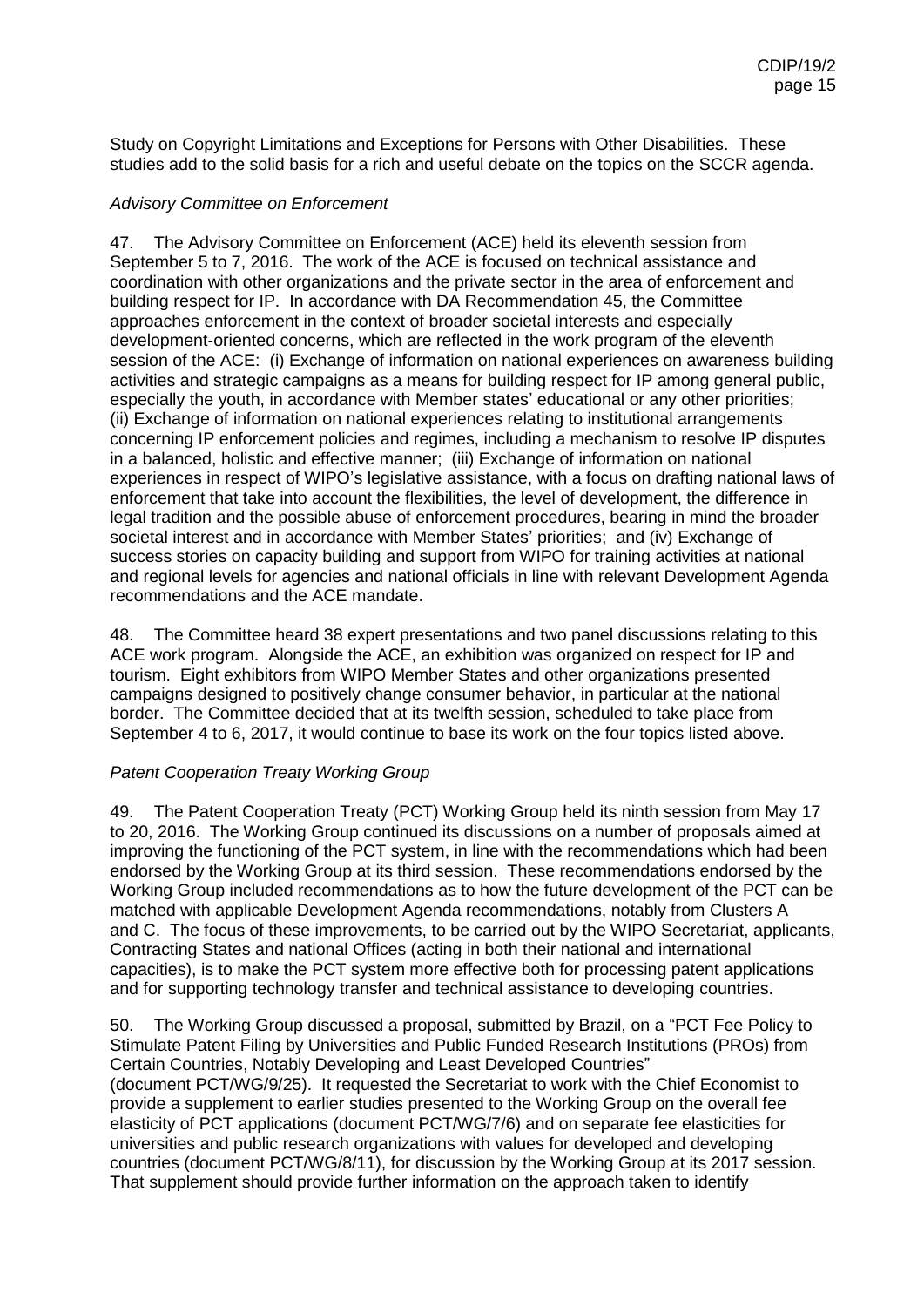universities and PROs in the PCT's applicant base, and should present additional simulation results on hypothetical fee reductions, particularly those that would limit such reductions to a certain number of international applications per applicant and per year.

51. The Working Group further noted a report by the International Bureau on the technical assistance projects related to the PCT carried out, for the benefit of developing countries and LDCs, in 2015 and up to February 2016, along with technical assistance activities planned for the remainder of 2016 (document PCT/WG/9/8). At its fifth session, the Working Group had agreed that such reports would be included as a regular agenda item of future sessions of the Working Group. The Working Group also noted an update from the International Bureau on the discussions at the sixteenth and seventeenth sessions of the Committee for Development and Intellectual Property (CDIP) on the External Review of WIPO Technical Assistance in the Area of Cooperation for Development (document CDIP/8/INF/1).

52. In addition, the Working Group continued its discussions on a proposal prepared by the International Bureau for the eighth session of the Working Group (document PCT/WG/8/7) for better coordination of patent examiner training between national Offices, taking into account questions of effective long term planning, sharing of experiences in delivering effective training, and matching needs for examiner training with Offices able to supply the respective training. The Working Group noted the evaluation of a survey carried out by the International Bureau regarding the training of substantive patent examiners and agreed on proposed follow-up actions, including invitations to Offices to provide annual reports on training activities carried out or received by Offices; invitations to donor Offices to provide more training opportunities; invitations to Member States able to fund training activities to consider setting up Fund-in-Trust arrangements, or expanding existing Fund-in-Trust arrangements, with a view to making additional funds available for the provision of training of examiners from developing countries; and invitations to Offices to share self-study material and courses, as well as curricula and competency models that they have developed for the training of their substantive patent examiners.

53. Finally, in accordance with a decision taken by the Patent Cooperation Treaty (PCT) Working Group at its fifth session in 2012, a report prepared by the International Bureau on technical assistance and capacity building activities that have a direct bearing on the use of the PCT by developing countries, and on technical assistance activities related to the PCT that are carried out under the supervision of other WIPO bodies (notably the Committee on Development and Intellectual Property (CDIP), the Committee on WIPO Standards (CWS) and the WIPO General Assembly) is included, as a regular item, on the agenda of the every session of the PCT Working Group. The most recent report, providing detailed and extensive information on PCT technical assistance activities undertaken by the International Bureau in 2015 and the first two months of 2016, as well as the work plan covering such activities which were planned to be carried out in the remainder of 2016, is set out in document PCT/WG/9/8, available on WIPO's website<sup>17</sup>. A further such report, covering 2016 and 2017, will be submitted to the PCT Working Group for consideration at its May 2017 session.

### **PART II: DEVELOPMENT AGENDA PROJECTS**

54. By the end of 2016, Member States had approved 34 projects, implementing 34 recommendations. The estimated financial resource approved to date for the implementation of these projects amounts to 30,108,792 Swiss francs.

 $17$ 

http://www.wipo.int/meetings/en/doc\_details.jsp?doc\_id=331637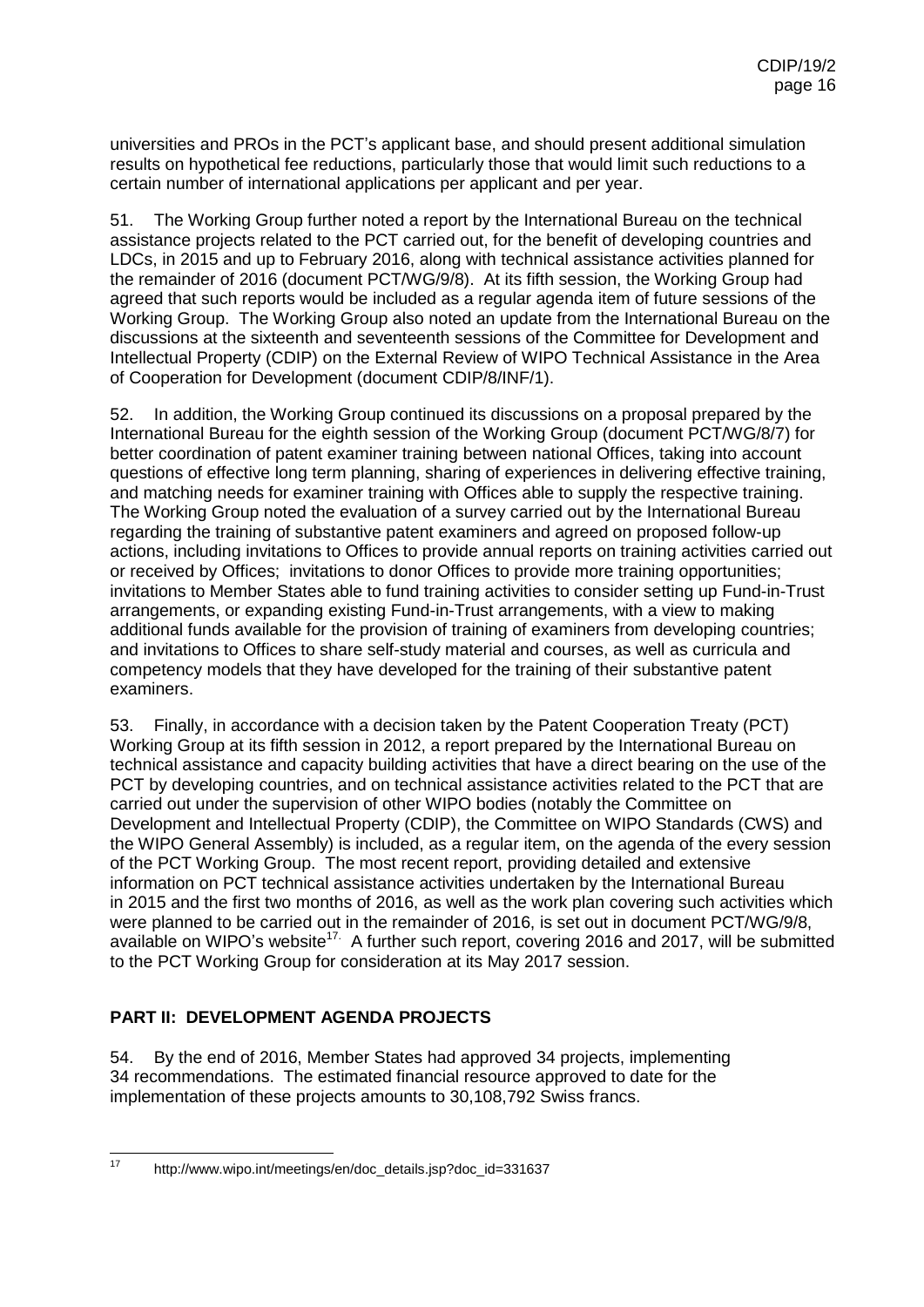55. During 2016, a final independent evaluation report for the completed DA Project on Strengthening and Development of the Audiovisual Sector in Burkina Faso and Certain African Countries (implementing DA Recommendations 1, 2, 4, 10 and 11) was submitted for consideration to the seventeenth session of the CDIP.

56. By the end of 2016, 27 DA projects have been evaluated and their evaluation reports discussed by the Committee. In addition, the CDIP took note of the completion report of the Pilot Project on IP and Design Management for Business Development in Developing and Least Developed Countries (LDCs). The evaluation report of this project will be discussed by the current session of the Committee.

57. The independent evaluation reports of completed DA projects remain an essential tool for the Member States to assess the effectiveness of the implementation of these projects and to provide guidance for future development-related activities and new DA related projects. WIPO Secretariat developed a mechanism that takes into account recommendations emanating from the evaluations, in order to ensure that the agreed recommendations made by the evaluators are duly implemented.

58. The implementation of the six remaining approved projects continued in 2016. A progress report on the implementation of these projects was presented to the eighteenth session of the CDIP and discussed by Member States. At the end of 2016, six projects were still under implementation, namely:

(i) Intellectual Property, Tourism and Culture: Supporting Development Objectives and Promoting Cultural Heritage in Egypt and Other Developing Countries;

(ii) Project on IP and Socio-Economic Development – Phase II;

(iii) Project on Capacity-Building in the Use of Appropriate Technology-specific Technical and Scientific Information as a Solution for Identified Development Challenges – Phase II;

(iv) Cooperation on Development and Intellectual Property Rights Education and Professional Training with Judicial Training Institutions in Developing and Least Developed Countries;

(v) Strengthening and Development of the Audiovisual Sector in Burkina Faso and Certain African Countries – Phase II; and

(vi) Project on the Use of Information in the Public Domain for Economic Development.

59. The following are some highlights of the implementation of DA projects during the reporting period:

(i) In the context of the project on Intellectual Property, Tourism and Culture: Supporting Development Objectives and Promoting Cultural Heritage in Egypt and Other Developing Countries, research and documentation activities were carried out on best practices concerning the existing or potential use of IP tools for the promotion of tourism, and national/local knowledge, traditions and culture. A WIPO Best Practices Guide on IP and Tourism was drafted and is being peer reviewed. Discussions have been initiated with the United Nations World Tourism Organization (UNWTO), with a view to identifying areas of possible collaboration in the context of the project. With respect to country-level implementation, a briefing session was held in Geneva with representatives from the respective Permanent Missions of the selected countries, namely Ecuador, Egypt,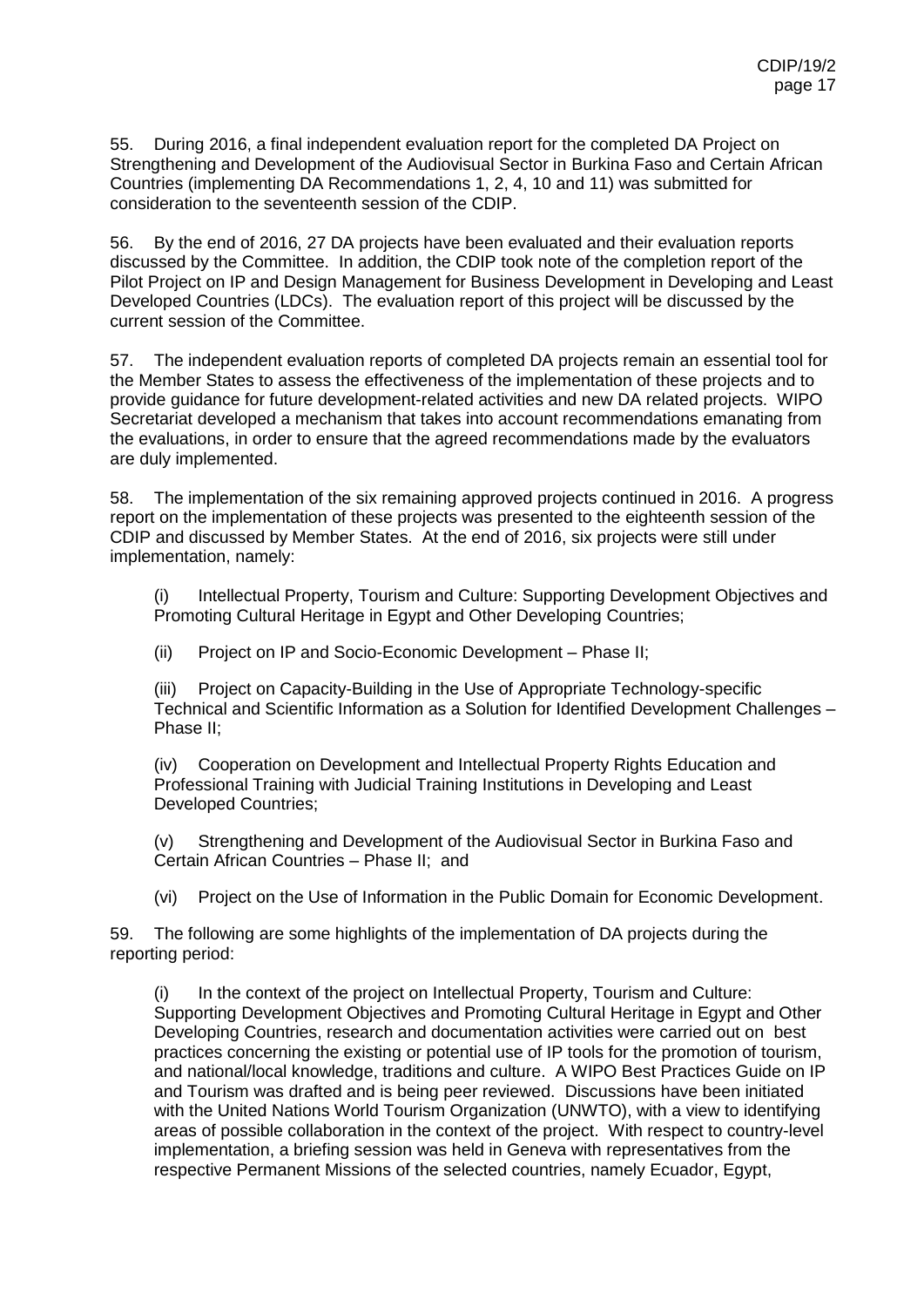Namibia and Sri Lanka. In Sri Lanka and Ecuador and Namibia, lead agencies have been appointed and relevant tourism stakeholders have been identified. Under the leadership of the lead institutions, several coordination meetings were held at national level to define the project scope and focus. A first round of country-level stakeholders' consultations was organized in all four pilot countries. National experts were identified and appointed in three countries to conduct country-level research on case studies and produce relevant recommendations. Three national studies are currently underway.

(ii) Implementation of the project on IP and Socio-Economic Development – Phase II proceeded well in 2016. As outlined in the progress report submitted to the  $18<sup>th</sup>$  session of the Committee (CDIP/18/2), seven studies projects have been initiated, with fact-finding missions and stakeholder consultations having taken place for most of them. First outputs were delivered in the second half of 2016, summaries of which will be presented to the 2017 CDIP sessions.

(iii) In the context of the project on Capacity-Building in the Use of Appropriate Technology Specific Technical and Scientific Information as a Solution for Identified Development Challenges – Phase II, during 2016, national meetings were held under the auspices of the National Expert Groups (NEG) institutionalized for the project under the Ministry of Science and Technology in the three participating countries, namely Ethiopia, Rwanda and Tanzania. The National Expert Group Meetings were also attended by the national and international experts and the WIPO Secretariat and successfully identified two national priority technological needs areas for each of the participating countries. Thereafter, a Patent Search Request for each of the six identified technological needs areas was prepared. WIPO is currently in the process of completing State-of-the Art patent searches in cooperation with governments which will then enable the preparation of Patent Search Reports and Technology Landscape Reports for the identification of appropriate technological solutions for each needs area. In addition, a technological capacity building training program for key senior officials from the project beneficiary countries will take place this year for further strengthening of national technical capacity in the access to and use of technical and scientific information for technological capacity building and development.

(iv) In accordance with the approved project on *Cooperation on Development and Intellectual Property Rights Education and Professional Training with Judicial Training Institutions in Developing and Least Developed Countries*, and in coordination with and the support of the respective Regional Group Coordinators in Geneva, the selection process was finalized in the beginning of July 2016. Four pilot countries were selected, namely, Costa Rica, Lebanon, Nepal and Nigeria. Those countries represent the following regions of Latin America and the Caribbean, the Arab region. Nepal also represents the LDCs group. Needs-assessment questionnaires were transmitted to the pilot countries and replies were received. Meetings to agree on a roadmap for implementing the project and identifying national priorities were held, jointly and separately with representatives of the said countries.

(v) In the context of the project on *Strengthening and Development of the Audiovisual Sector in Burkina Faso and Certain African Countries.* During 2016, WIPO and the beneficiary countries, namely, Burkina Faso, Kenya, Senegal, Morocco, and Cote d'Ivoire, undertook necessary consultation to select the national project coordinators, to agree upon the project scope, and to define the activities and the methodology for their implementation. Moreover, additional distance learning modules on copyright for film professionals were developed in cooperation with WIPO Academy as well as some on-site training activities in the area of management of rights.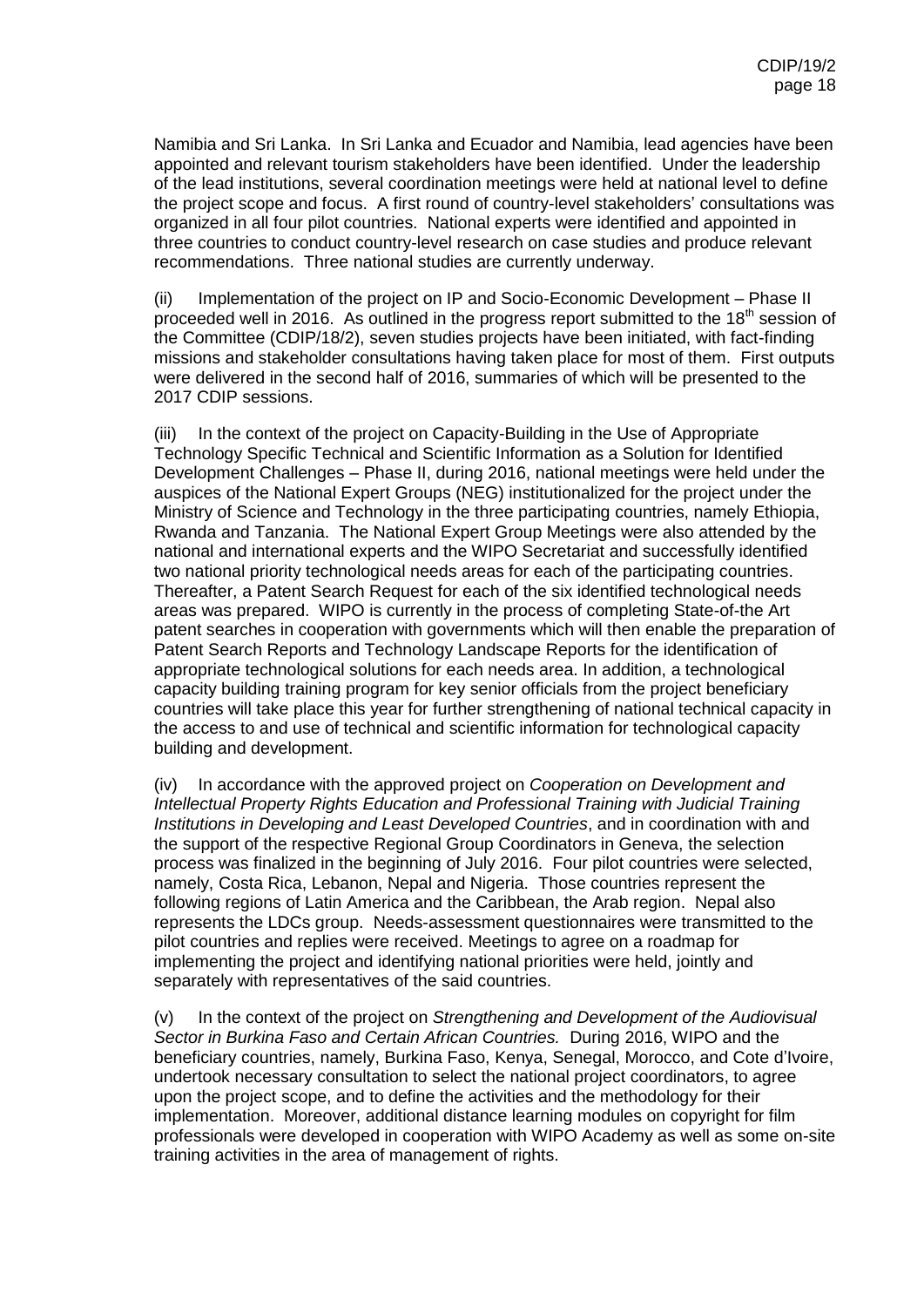(vi) In the context of the *Project on the Use of Information in the Public Domain for Economic Development,* the project foundations were set with the successful recruitment of a temporary staff member to coordinate project activities and external consultants to prepare specific project outputs of the project. The first complete drafts of the guides on identifying and using inventions in the public domain were initiated in 2016.

### **CONCLUSION**

60. The implementation and mainstreaming of the DA within WIPO's Programs and Budget has consistently progressed over the past eight years. This fact has been duly acknowledged by the team of experts which undertook the Independent Review of the Implementation of the DA from 2008 to 2015.

61. To date, 34 projects have been developed and executed with the aim of operationalizing the DA Recommendations. In 2016, the WIPO Secretariat continued to deploy its efforts and all the necessary resources to respond to the Member State needs and priorities.

62. Commitment to multilateralism, engagement, dialogue and appropriate compromise from the Member States has permitted to resolve long-standing issues on the Agenda of the Committee, notably: The Conference on IP and Development, the Review on WIPO Technical Assistance in the Area of Cooperation for Development, and the Independent Review of the Implementation of the DA Recommendations. Enormous progress has also been made in relation with the work of the Committee related to technology transfer and Flexibilities in the IP system. These developments have created a solid foundation for the consolidation of the achievements made.

[Annexes follow]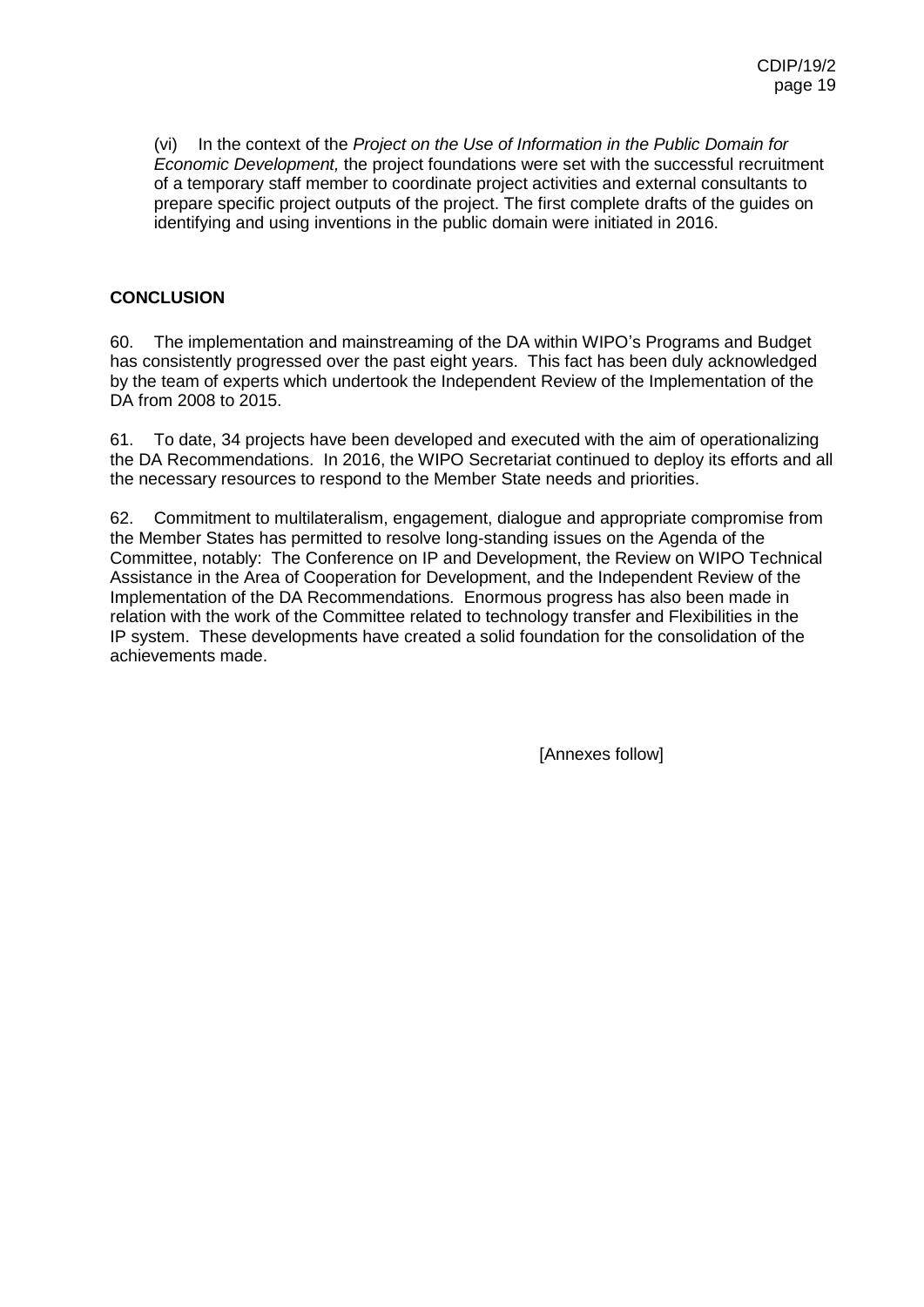## **STATUS OF IMPLEMENTATION OF DEVELOPMENT AGENDA RECOMMENDATIONS END OF DECEMBER 2016**

|    | <b>RECOMMENDATION</b>                                                                                                                                                                                                                                                                                                                                                                                                                                                                                                                           | <b>STATUS OF</b><br><b>DISCUSSIONS</b><br><b>AT CDIP</b> | <b>STATUS OF IMPLEMENTATION</b>                                                                                                                                                                                                                                                                                                                                                                                                                                                                                                                                                                                                                                                                                                                                                                                                                                                                                                                                                                                                                                                               | <b>BACKGROUND</b><br><b>DOCUMENTS</b> | <b>REPORTS</b>                                                                                                                     |
|----|-------------------------------------------------------------------------------------------------------------------------------------------------------------------------------------------------------------------------------------------------------------------------------------------------------------------------------------------------------------------------------------------------------------------------------------------------------------------------------------------------------------------------------------------------|----------------------------------------------------------|-----------------------------------------------------------------------------------------------------------------------------------------------------------------------------------------------------------------------------------------------------------------------------------------------------------------------------------------------------------------------------------------------------------------------------------------------------------------------------------------------------------------------------------------------------------------------------------------------------------------------------------------------------------------------------------------------------------------------------------------------------------------------------------------------------------------------------------------------------------------------------------------------------------------------------------------------------------------------------------------------------------------------------------------------------------------------------------------------|---------------------------------------|------------------------------------------------------------------------------------------------------------------------------------|
| 1. | <b>WIPO</b> technical<br>assistance shall be,<br>inter alia.<br>development-oriented,<br>demand-driven and<br>transparent, taking into<br>account the priorities<br>and the special needs<br>of developing<br>countries, especially<br>LDCs, as well as the<br>different levels of<br>development of<br>Member States and<br>activities should<br>include time frames for<br>completion. In this<br>regard, design,<br>delivery mechanisms<br>and evaluation<br>processes of technical<br>assistance programs<br>should be country<br>specific. | Discussed.<br>Activities agreed<br>upon (CDIP/2/4)       | Under implementation since adoption of the Development<br>Agenda (DA) in October 2007.<br>This Recommendation has been addressed by the following<br>projects:<br>1. Project on "Enhancing South-South Cooperation on IP and<br>Development among Developing Countries and LDCs."<br>(Project DA_1_10_11_13_19_25_32_01 contained in<br>document CDIP/7/6).<br>An Evaluation Report was presented at the thirteenth session<br>of the CDIP and is contained in document CDIP/13/4.<br>2. Project on "Strengthening and Development of the<br>Audiovisual Sector in Burkina Faso and certain African<br>Countries" (Project DA_1_2_4_10_11_1 contained in<br>document CDIP/9/13);<br>An evaluation report for this project was presented for the<br>consideration of the seventeenth session of the CDIP<br>(CDIP/17/3).<br>In addition, this recommendation is also being addressed by<br>the following projects:<br>Project on "Strengthening and Development of the<br>Audiovisual Sector in Burkina Faso and certain African<br>Countries - Phase II" (Project DA_1_2_4_10_11 contained in | CDIP/1/3<br><b>CDIP/2/2</b>           | <b>CDIP/3/5</b><br>CDIP/6/3<br>CDIP/8/2<br>CDIP/10/2<br>CDIP/11/2<br>CDIP/12/2<br>CDIP/14/2<br>CDIP/16/2<br>CDIP/17/3<br>CDIP/18/2 |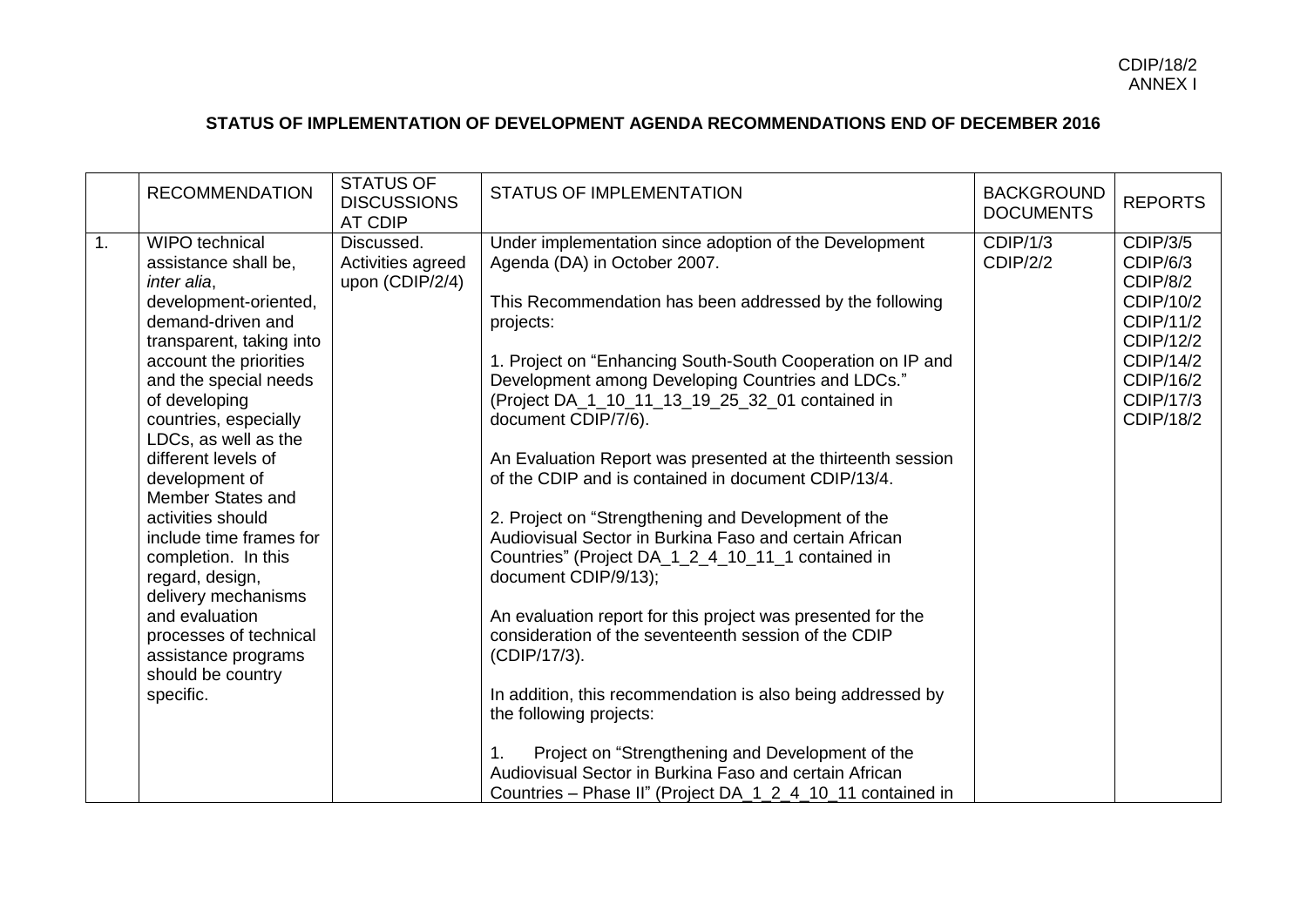|                  | <b>RECOMMENDATION</b>                                                                                                                                                                                                                                                                                                                                                                                                                                                      | <b>STATUS OF</b><br><b>DISCUSSIONS</b><br><b>AT CDIP</b>                  | <b>STATUS OF IMPLEMENTATION</b>                                                                                                                                                                                                                                                                                                                                                                                                                                                                                                                                                                                                                                                                                                                                                                                                                                                                                          | <b>BACKGROUND</b><br><b>DOCUMENTS</b>       | <b>REPORTS</b>                                                                                                       |
|------------------|----------------------------------------------------------------------------------------------------------------------------------------------------------------------------------------------------------------------------------------------------------------------------------------------------------------------------------------------------------------------------------------------------------------------------------------------------------------------------|---------------------------------------------------------------------------|--------------------------------------------------------------------------------------------------------------------------------------------------------------------------------------------------------------------------------------------------------------------------------------------------------------------------------------------------------------------------------------------------------------------------------------------------------------------------------------------------------------------------------------------------------------------------------------------------------------------------------------------------------------------------------------------------------------------------------------------------------------------------------------------------------------------------------------------------------------------------------------------------------------------------|---------------------------------------------|----------------------------------------------------------------------------------------------------------------------|
|                  |                                                                                                                                                                                                                                                                                                                                                                                                                                                                            |                                                                           | document CDIP/17/7); and<br>Project on "Intellectual Property, Tourism and Culture:<br>2.<br>Supporting Development Objectives and Promoting Cultural<br>Heritage in Egypt and Other Developing Countries<br>(Project DA_1_10_12_40_01 contained in document<br><b>CDIP/15/7 Rev.)</b>                                                                                                                                                                                                                                                                                                                                                                                                                                                                                                                                                                                                                                   |                                             |                                                                                                                      |
| $\overline{2}$ . | Provide additional<br>assistance to WIPO<br>through donor funding,<br>and establish<br>Trust-Funds or other<br>voluntary funds within<br>WIPO specifically for<br>LDCs, while continuing<br>to accord high priority<br>to finance activities in<br>Africa through<br>budgetary and<br>extra-budgetary<br>resources, to promote,<br>inter alia, the legal,<br>commercial, cultural,<br>and economic<br>exploitation of<br>intellectual property<br>(IP) in these countries. | Discussed.<br>Activities agreed<br>upon (CDIP/2/4<br>and<br>CDIP/3/INF/2) | Under implementation since early 2009.<br>This Recommendation was addressed by the following<br>projects:<br>1. Project DA_02_01: "Conference on Mobilizing Resources<br>for Development" (contained in CDIP/3/INF/2). The project<br>was completed in November 2010. Project follow-up activities<br>have been mainstreamed into the Program and Budget for<br>2010/2011 and 2012/2013.<br>An evaluation report for this project was presented for the<br>consideration of the ninth session of the CDIP (CDIP/9/3).<br>2. Project on "Strengthening and Development of the<br>Audiovisual Sector in Burkina Faso and certain African<br>Countries" (Project DA_1_2_4_10_11_1 contained in<br>document CDIP/9/13).<br>An evaluation report for this project was presented for the<br>consideration of the seventeenth session of the CDIP<br>(CDIP/17/3).<br>In addition, this recommendation is being addressed by the | CDIP/1/3<br>CDIP/2/INF/2<br><b>CDIP/2/2</b> | CDIP/4/2<br>CDIP/6/2<br>CDIP/8/2<br>CDIP/9/3<br>CDIP/12/2<br>CDIP/14/2<br>CDIP/16/2<br>CDIP/17/3<br><b>CDIP/18/2</b> |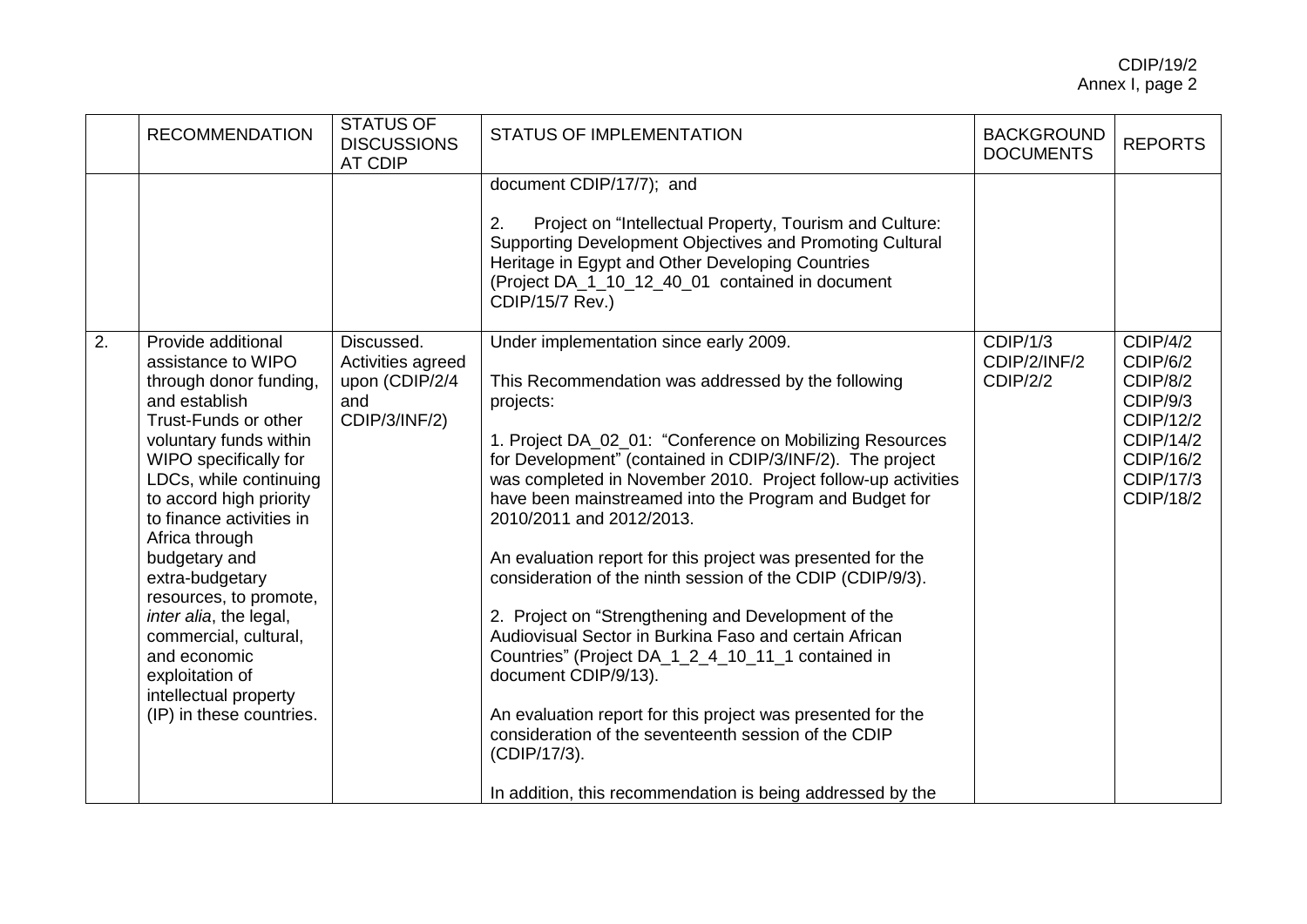| <b>RECOMMENDATION</b> | <b>STATUS OF</b><br><b>DISCUSSIONS</b><br>AT CDIP | <b>STATUS OF IMPLEMENTATION</b>                                                                                                                                                                  | <b>BACKGROUND</b><br><b>DOCUMENTS</b> | <b>REPORTS</b> |
|-----------------------|---------------------------------------------------|--------------------------------------------------------------------------------------------------------------------------------------------------------------------------------------------------|---------------------------------------|----------------|
|                       |                                                   | Project on "Strengthening and Development of the Audiovisual<br>Sector in Burkina Faso and certain African Countries - Phase<br>II" (Project DA_1_2_4_10_11 contained in document<br>CDIP/17/7). |                                       |                |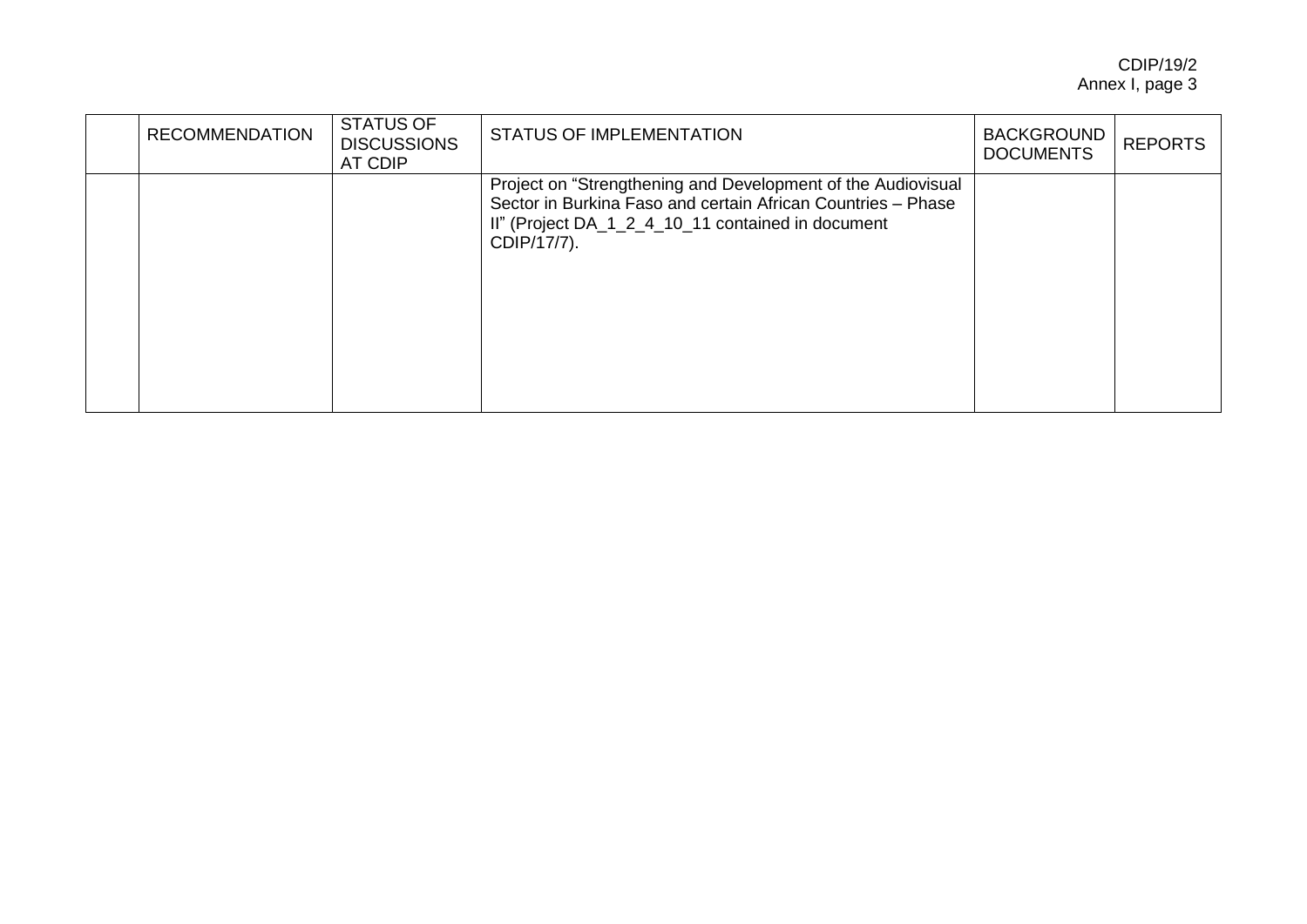|    | <b>RECOMMENDATION</b>                                                                                                                                                                                                                                                                                                       | <b>STATUS OF</b><br><b>DISCUSSIONS</b><br>AT CDIP  | <b>STATUS OF IMPLEMENTATION</b>                                                                                                                                                                                                                                                                                                                                                                                                                                                                                                                                                                                                                                                                                                                                                                                                                                                                                                                                                                                                                                                                                                                                                                                                                                                                                                                                                                                                                                                                                                                                                        | <b>BACKGROUND</b><br><b>DOCUMENTS</b> | <b>REPORTS</b>                                                                                                       |
|----|-----------------------------------------------------------------------------------------------------------------------------------------------------------------------------------------------------------------------------------------------------------------------------------------------------------------------------|----------------------------------------------------|----------------------------------------------------------------------------------------------------------------------------------------------------------------------------------------------------------------------------------------------------------------------------------------------------------------------------------------------------------------------------------------------------------------------------------------------------------------------------------------------------------------------------------------------------------------------------------------------------------------------------------------------------------------------------------------------------------------------------------------------------------------------------------------------------------------------------------------------------------------------------------------------------------------------------------------------------------------------------------------------------------------------------------------------------------------------------------------------------------------------------------------------------------------------------------------------------------------------------------------------------------------------------------------------------------------------------------------------------------------------------------------------------------------------------------------------------------------------------------------------------------------------------------------------------------------------------------------|---------------------------------------|----------------------------------------------------------------------------------------------------------------------|
| 3. | Increase human and<br>financial allocation for<br>technical assistance<br>programs in WIPO for<br>promoting a, inter alia,<br>development-oriented<br>IP culture, with an<br>emphasis on<br>introducing intellectual<br>property at different<br>academic levels and<br>on generating greater<br>public awareness on<br>IP. | Discussed.<br>Activities agreed<br>upon (CDIP/2/4) | Under implementation since adoption of the DA in<br>October 2007.<br>In WIPO's Program and Budget for the 2016/2017 Biennium,<br>the total resources devoted to development expenditure<br>amount to 144.1 million Swiss francs (excluding the DA<br>projects). This represents an overall increase in development<br>expenditure from 21.3 % in the biennium 2012/2013 to 21.4 %<br>in the current biennium.<br>In addition, for the 2016/2017 Biennium a total amount of<br>1.5 million Swiss francs was approved for the implementation<br>of DA Projects (please see Table 6 of the Program and Budget<br>2016/2017).<br>On activities for introducing IP at different academic levels, a<br>wide range of tailor-made programs and activities are ongoing,<br>particularly under the WIPO Academy. In this field, the two<br>important initiatives are the "Start-up IP Academies" (Projects<br>DA_10_01 contained in CDIP/3/INF/2, and DA_10_02<br>contained in CDIP/9/10 Rev. 1, completed, evaluated and<br>mainstreamed into WIPO's Program and Budget) and the<br>integration of the DA into WIPO's Distance Learning programs,<br>which are used by several academic institutions.<br>In addition, a project proposal on Cooperation on Intellectual<br>Property Rights Education and Professional Training with<br>Judicial Training Institutions in Developing and Least<br>Developed Countries (Project DA_3_10_45_01 contained in<br>document CDIP/16/7 Rev.) was approved at the seventeenth<br>session of the CDIP and started its implementation in<br>October 2016. | CDIP/1/3<br><b>CDIP/2/3</b>           | <b>CDIP/3/5</b><br>CDIP/6/3<br>CDIP/8/2<br>CDIP/9/6<br>CDIP/10/2<br>CDIP/12/2<br>CDIP/14/2<br>CDIP/16/2<br>CDIP/18/2 |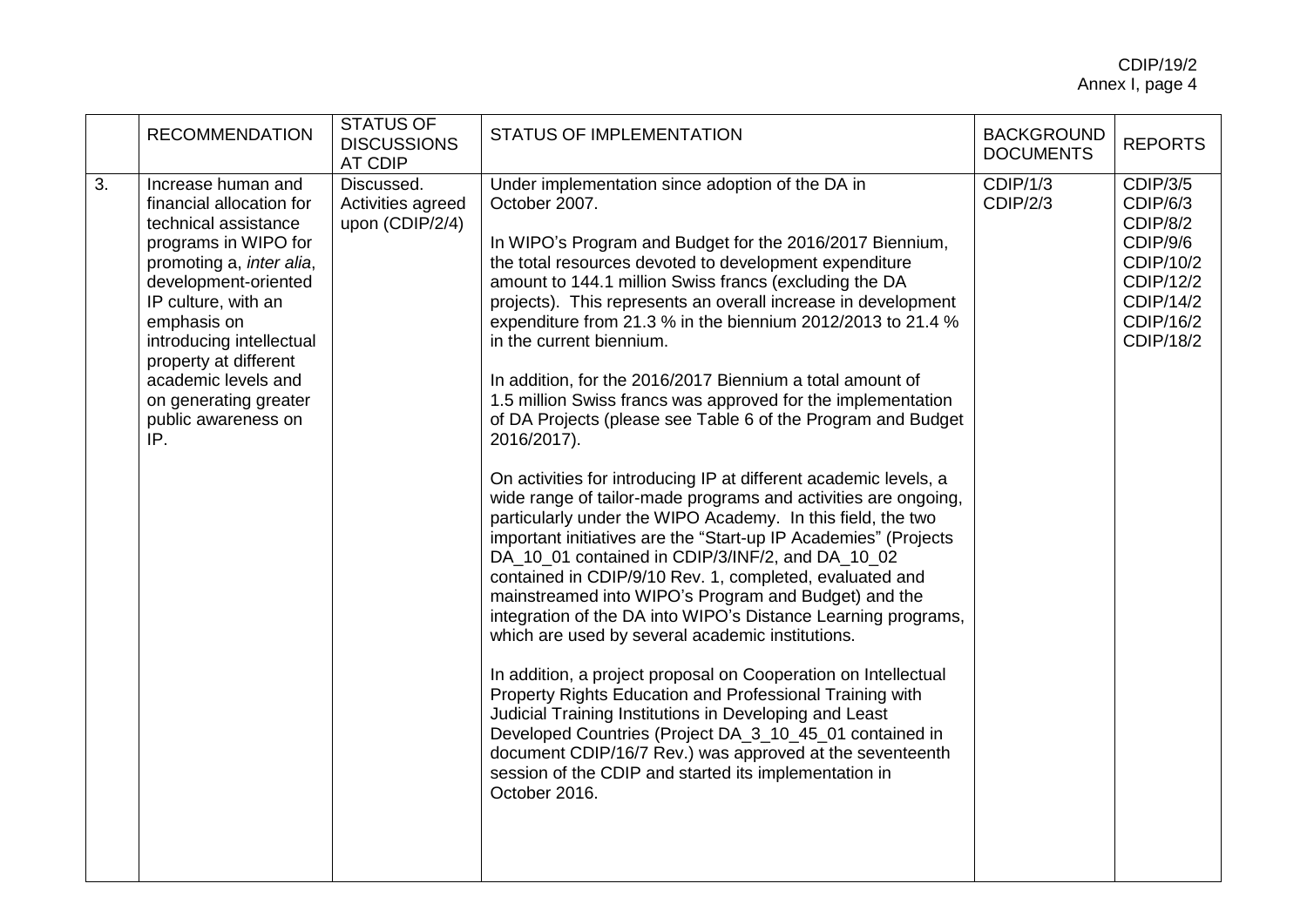|    | <b>RECOMMENDATION</b>                                                                                                                                                                                                                                                | <b>STATUS OF</b><br><b>DISCUSSIONS</b><br><b>AT CDIP</b>            | <b>STATUS OF IMPLEMENTATION</b>                                                                                                                                                                                                                                                                                                                                                                                                                                                                                                                                                                                                                                                                                                                                                                                                                                                                                                                                                                                                                                                                                                                                                                                                                                                         | <b>BACKGROUND</b><br><b>DOCUMENTS</b>                  | <b>REPORTS</b>                                                                                                        |
|----|----------------------------------------------------------------------------------------------------------------------------------------------------------------------------------------------------------------------------------------------------------------------|---------------------------------------------------------------------|-----------------------------------------------------------------------------------------------------------------------------------------------------------------------------------------------------------------------------------------------------------------------------------------------------------------------------------------------------------------------------------------------------------------------------------------------------------------------------------------------------------------------------------------------------------------------------------------------------------------------------------------------------------------------------------------------------------------------------------------------------------------------------------------------------------------------------------------------------------------------------------------------------------------------------------------------------------------------------------------------------------------------------------------------------------------------------------------------------------------------------------------------------------------------------------------------------------------------------------------------------------------------------------------|--------------------------------------------------------|-----------------------------------------------------------------------------------------------------------------------|
| 4. | Place particular<br>emphasis on the needs<br>of SMEs and<br>institutions dealing with<br>scientific research and<br>cultural industries and<br>assist Member States,<br>at their request, in<br>setting-up appropriate<br>national strategies in<br>the field of IP. | Discussed.<br>Activities agreed<br>upon (CDIP/2/4<br>and CDIP/5/5). | Under implementation since adoption of the DA in<br>October 2007.<br>This Recommendation was addressed by the following<br>projects:<br>1. Project on "Improvement of National, Sub-Regional and<br>Regional IP Institutional and User Capacity" (project<br>DA_10_05 contained in document CDIP/3/2),<br>2. Project on "Intellectual Property and Product Branding for<br>Business Development in Developing Countries and LDCs"<br>(Project DA_04_10_01 contained in document CDIP/5/5),<br>3. Project on "Strengthening and Development of the<br>Audiovisual Sector in Burkina Faso and certain African<br>Countries" (Project DA_1_2_4_10_11_1 contained in<br>document CDIP/9/13) and,<br>4. Pilot Project on "Intellectual Property (IP) and Design<br>Management for Business Development in Developing and<br>Least Developed Countries (LDCs)" (Project DA_4_10_02<br>contained in document CDIP/12/6).<br>Evaluation reports for the first three projects were presented<br>respectively at the tenth, thirteenth and seventeenth sessions<br>of the CDIP (CDIP/10/7, CDIP/13/3 and CDIP/17/3).<br>The Evaluation report on the Pilot Project on "IP and Design<br>Management for Business Development in Developing and<br>LDCs" has been presented at the current session. | CDIP/1/3<br>CDIP/2/3<br><b>CDIP/5/5</b><br>CDIP3/INF/2 | <b>CDIP/3/5</b><br>CDIP/6/3<br>CDIP/8/2<br>CDIP/10/2<br>CDIP/10/7<br>CDIP/12/2<br>CDIP/14/2<br>CDIP/16/2<br>CDIP/18/2 |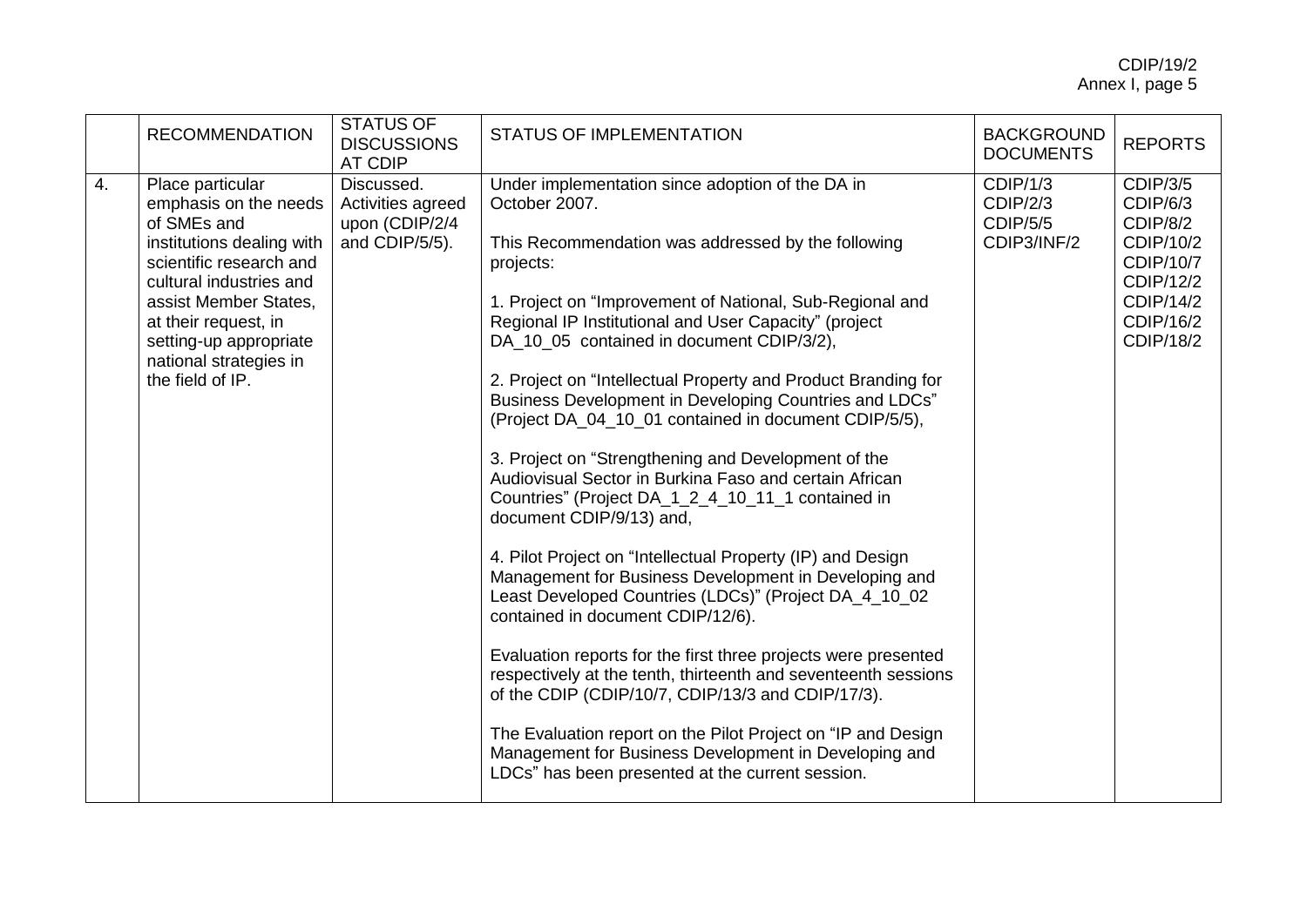|    | <b>RECOMMENDATION</b>                                                                                                                                                                                                                                                                                                                  | <b>STATUS OF</b><br><b>DISCUSSIONS</b><br>AT CDIP                         | <b>STATUS OF IMPLEMENTATION</b>                                                                                                                                                                                                                                                                                                                                                                                                                                                                  | <b>BACKGROUND</b><br><b>DOCUMENTS</b> | <b>REPORTS</b>                                                         |
|----|----------------------------------------------------------------------------------------------------------------------------------------------------------------------------------------------------------------------------------------------------------------------------------------------------------------------------------------|---------------------------------------------------------------------------|--------------------------------------------------------------------------------------------------------------------------------------------------------------------------------------------------------------------------------------------------------------------------------------------------------------------------------------------------------------------------------------------------------------------------------------------------------------------------------------------------|---------------------------------------|------------------------------------------------------------------------|
|    |                                                                                                                                                                                                                                                                                                                                        |                                                                           | The Creative Industries component of project DA_10_04 on<br>"Strengthening the Capacity of National IP Governmental and<br>Stakeholder Institutions to Manage, Monitor and Promote<br>Creative Industries, and to Enhance the Performance and<br>Network of Copyright Collective Management Organizations"<br>(contained in CDIP/3/INF/2) also contributed to implementing<br>this Recommendation.                                                                                               |                                       |                                                                        |
|    |                                                                                                                                                                                                                                                                                                                                        |                                                                           | This Recommendation continues to be addressed by the<br>Project on "Strengthening and Development of the Audiovisual<br>Sector in Burkina Faso and certain African Countries -<br>Phase II" (Project DA_1_2_4_10_11 contained in document<br>CDIP/17/7).                                                                                                                                                                                                                                         |                                       |                                                                        |
|    |                                                                                                                                                                                                                                                                                                                                        |                                                                           | In addition, WIPO's SMEs-related programs and activities<br>contributed to strengthening national/regional capacity for<br>protection of domestic creations, innovations and inventions.                                                                                                                                                                                                                                                                                                         |                                       |                                                                        |
| 5. | WIPO shall display<br>general information on<br>all technical assistance<br>activities on its<br>website, and shall<br>provide, on request<br>from Member States,<br>details of specific<br>activities, with the<br>consent of the Member<br>State(s) and other<br>recipients concerned,<br>for which the activity<br>was implemented. | Discussed.<br>Activities agreed<br>upon (CDIP/2/4<br>and<br>CDIP/3/INF/2) | Under implementation since early 2009.<br>This Recommendation was addressed by the DA Project on<br>"IP Technical Assistance Database (IP-TAD)" (Project<br>DA_05_01 contained in CDIP/3/INF/2 and available at<br>http://www.wipo.int/tad/en/).<br>An evaluation report for this project was presented for<br>consideration of the ninth session of the CDIP (CDIP/9/4).<br>A presentation on the Technical Assistance Database<br>(IP-TAD) was made during the eighteenth session of the CDIP. | CDIP/1/3<br><b>CDIP/2/2</b>           | CDIP/4/2<br>CDIP/6/2<br>CDIP/8/2<br>CDIP/9/4<br>CDIP/16/2<br>CDIP/18/2 |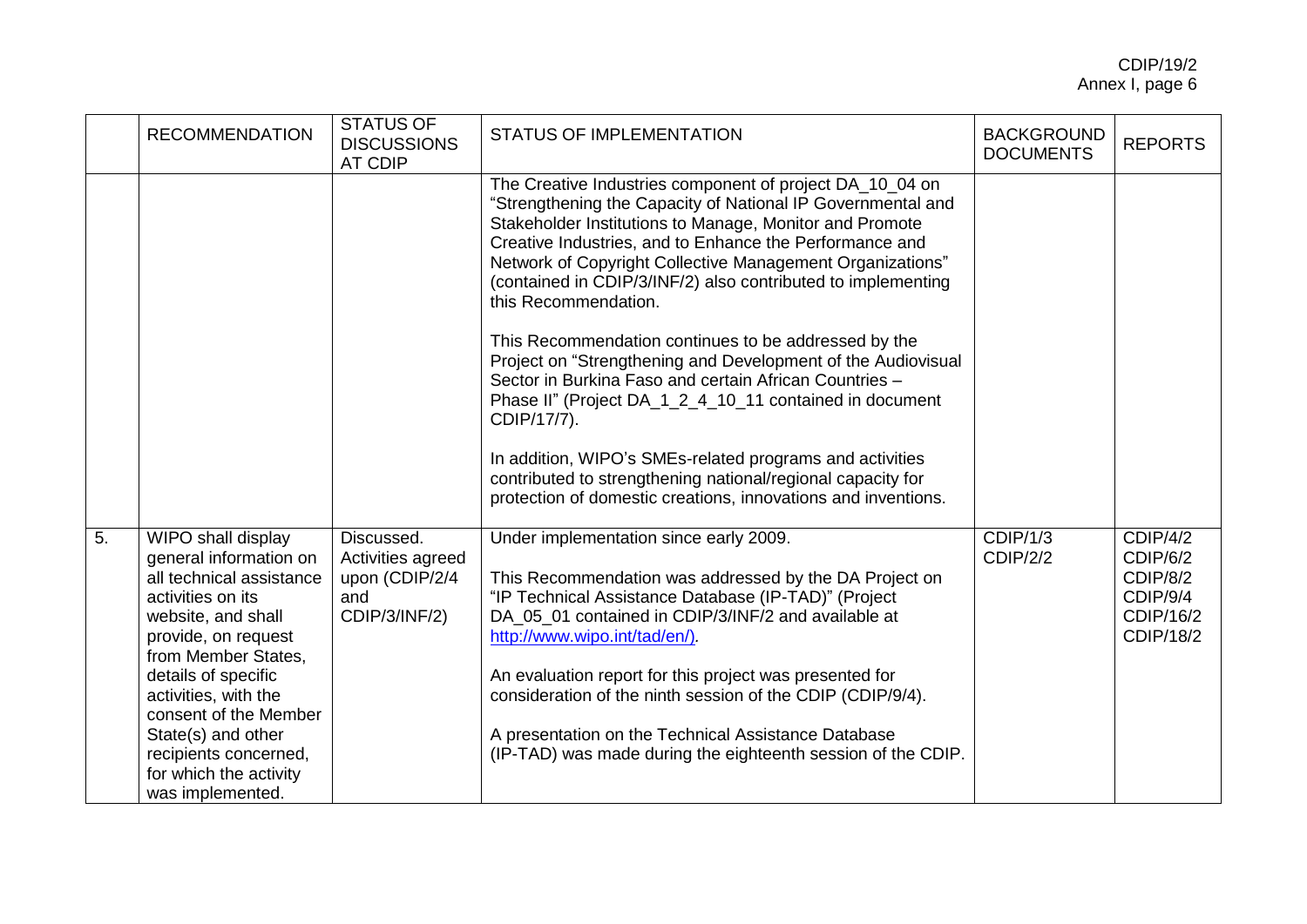|    | <b>RECOMMENDATION</b>                                                                                                                                                                                                                                                                                                                                                                               | <b>STATUS OF</b><br><b>DISCUSSIONS</b><br>AT CDIP                                                                                                       | <b>STATUS OF IMPLEMENTATION</b>                                                                                                                                                                                                                                                                                                                                                                                                                                                                                                                                                                                                                                                                                                                                                                                                                                                                                                                                                                                    | <b>BACKGROUND</b><br><b>DOCUMENTS</b> | <b>REPORTS</b>                                                                                                  |
|----|-----------------------------------------------------------------------------------------------------------------------------------------------------------------------------------------------------------------------------------------------------------------------------------------------------------------------------------------------------------------------------------------------------|---------------------------------------------------------------------------------------------------------------------------------------------------------|--------------------------------------------------------------------------------------------------------------------------------------------------------------------------------------------------------------------------------------------------------------------------------------------------------------------------------------------------------------------------------------------------------------------------------------------------------------------------------------------------------------------------------------------------------------------------------------------------------------------------------------------------------------------------------------------------------------------------------------------------------------------------------------------------------------------------------------------------------------------------------------------------------------------------------------------------------------------------------------------------------------------|---------------------------------------|-----------------------------------------------------------------------------------------------------------------|
| 6. | WIPO's technical<br>assistance staff and<br>consultants shall<br>continue to be neutral<br>and accountable, by<br>paying particular<br>attention to the existing<br>Code of Ethics, and by<br>avoiding potential<br>conflicts of interest.<br>WIPO shall draw up<br>and make widely<br>known to the Member<br>States a roster of<br>consultants for<br>technical assistance<br>available with WIPO. | Discussed.<br>Activities agreed<br>upon (CDIP/2/4)<br>Document<br>implementing<br>part of the<br>recommendation<br>CDIP/3/2 (Roster<br>of Consultants). | Under implementation since adoption of the DA in<br>October 2007.<br>Following the conclusion of the Strategic Realignment<br>Program (SRP) and the adoption of the WIPO Code of Ethics,<br>intensive training was undertaken; the level of awareness on<br>ethics issues can be viewed as high at WIPO.<br>The Ethics Office continued to ensure that WIPO personnel at<br>all levels understand their ethical obligations arising from their<br>status as international civil servants and as members of WIPO<br>personnel. In this regard, the Ethics Office continued to focus<br>on developing standards, promoting awareness of ethical<br>conduct and providing confidential advice and guidance to<br>WIPO staff on situations raising ethical dilemmas.<br>The Roster of Consultants presented at CDIP/3 was updated<br>and integrated with the project, "Intellectual Property Technical<br>Assistance Database (IP-TAD)" (Project DA_05_01). The<br>roster is available at http://www.wipo.int/roc/en/. | CDIP/1/3<br>CDIP/2/3                  | <b>CDIP/3/5</b><br>CDIP/6/3<br>CDIP/8/2<br>CDIP/10/2<br>CDIP/12/2<br>CDIP/14/2<br>CDIP/16/2<br><b>CDIP/18/2</b> |
| 7. | Promote measures<br>that will help countries<br>deal with IP related<br>anti-competitive<br>practices, by providing<br>technical cooperation<br>to developing<br>countries, especially<br>LDCs, at their request,<br>in order to better<br>understand the                                                                                                                                           | Discussed.<br>Activities agreed<br>upon (CDIP/2/4<br>and CDIP/4/4)                                                                                      | Under implementation since adoption of the DA in<br>October 2007.<br>This Recommendation was addressed by the DA project,<br>"Intellectual Property and Competition Policy"<br>(Project DA_7_23_32_01 contained in CDIP/4/4 Rev.).<br>An evaluation report for this project was presented for<br>consideration of the ninth session of the CDIP (CDIP/9/8).<br>During 2016, assistance was provided to developing countries                                                                                                                                                                                                                                                                                                                                                                                                                                                                                                                                                                                        | CDIP/1/3<br>CDIP/2/3<br>CDIP/3/4      | CDIP/3/5<br>CDIP/4/2<br>CDIP/6/2<br>CDIP/6/3<br>CDIP/8/2<br>CDIP/9/8                                            |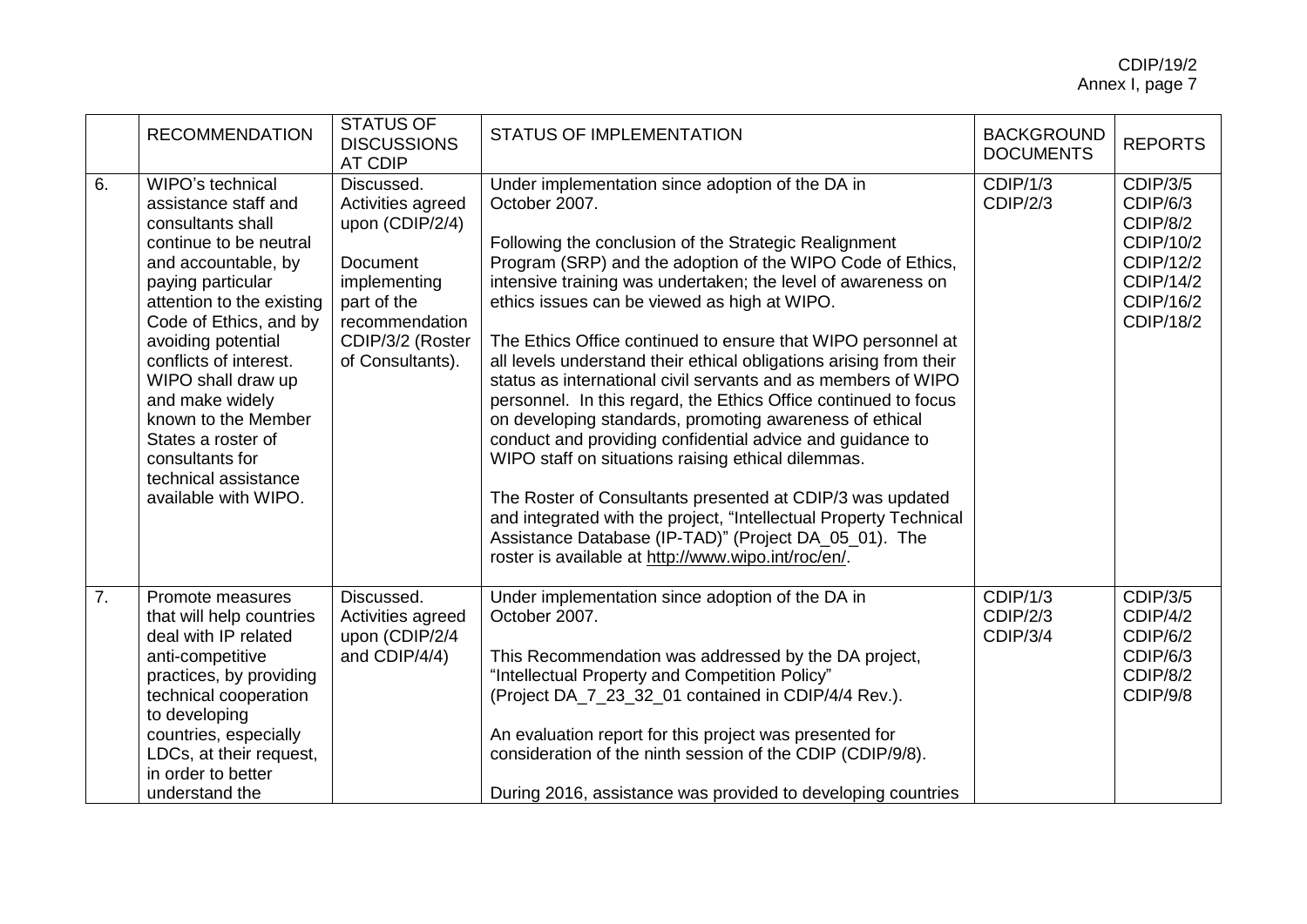|    | <b>RECOMMENDATION</b>                                                                                                                                                                                                                                                                                                                                               | <b>STATUS OF</b><br><b>DISCUSSIONS</b><br><b>AT CDIP</b>                            | <b>STATUS OF IMPLEMENTATION</b>                                                                                                                                                                                                                                                                                                                                                                                                                            | <b>BACKGROUND</b><br><b>DOCUMENTS</b> | <b>REPORTS</b>                                                                                                       |
|----|---------------------------------------------------------------------------------------------------------------------------------------------------------------------------------------------------------------------------------------------------------------------------------------------------------------------------------------------------------------------|-------------------------------------------------------------------------------------|------------------------------------------------------------------------------------------------------------------------------------------------------------------------------------------------------------------------------------------------------------------------------------------------------------------------------------------------------------------------------------------------------------------------------------------------------------|---------------------------------------|----------------------------------------------------------------------------------------------------------------------|
|    | interface between<br>intellectual property<br>rights and competition<br>policies.                                                                                                                                                                                                                                                                                   |                                                                                     | on legislation and public policies concerning the interface<br>between IP and Competition.                                                                                                                                                                                                                                                                                                                                                                 |                                       |                                                                                                                      |
| 8. | Request WIPO to<br>develop agreements<br>with research<br>institutions and with<br>private enterprises with<br>a view to facilitating the<br>national offices of<br>developing countries,<br>especially LDCs, as<br>well as their regional<br>and sub-regional IP<br>organizations to<br>access specialized<br>databases for the<br>purposes of patent<br>searches. | Discussed.<br>Activities agreed<br>upon (CDIP/2/4,<br>CDIP/3/INF/2<br>and CDIP/9/9) | Under implementation since early 2009.<br>This Recommendation was addressed by Phase I and II of the<br>project "Specialized Databases' Access and Support"<br>(Respectively DA_08_01 contained in CDIP/3/INF/2 and<br>DA_8_2 contained in CDIP/9/9).<br>Evaluation reports for Phase I and II of this project were<br>presented for consideration of the CDIP respectively at its<br>ninth and fourteenth sessions (documents CDIP/9/5 and<br>CDIP/14/5). | CDIP/1/3<br>CDIP/2/2<br>CDIP/2/INF/3  | CDIP/4/2<br>CDIP/6/2<br>CDIP/8/2<br>CDIP/9/5<br>CDIP/10/2<br>CDIP/12/2<br>CDIP/14/2<br>CDIP/16/2<br><b>CDIP/18/2</b> |
| 9. | Request WIPO to<br>create, in coordination<br>with Member States, a<br>database to match<br>specific IP-related<br>development needs<br>with available<br>resources, thereby<br>expanding the scope of<br>its technical assistance                                                                                                                                  | Discussed.<br>Activities agreed<br>upon (CDIP/2/4<br>and<br>CDIP/3/INF/2)           | Under implementation since early 2009.<br>This Recommendation was addressed by the project "IP<br>Development Matchmaking Database (IP-DMD)"<br>(Project DA_09_01 contained in CDIP/3/INF/2).<br>The IP-DMD is available at: http://www.wipo.int/dmd/en/.<br>An evaluation report for this project was presented for<br>consideration of the tenth session of the CDIP (document                                                                           | CDIP/1/3<br>CDIP/2/2                  | CDIP/4/2<br>CDIP/6/2<br>CDIP/8/2<br>CDIP/10/3                                                                        |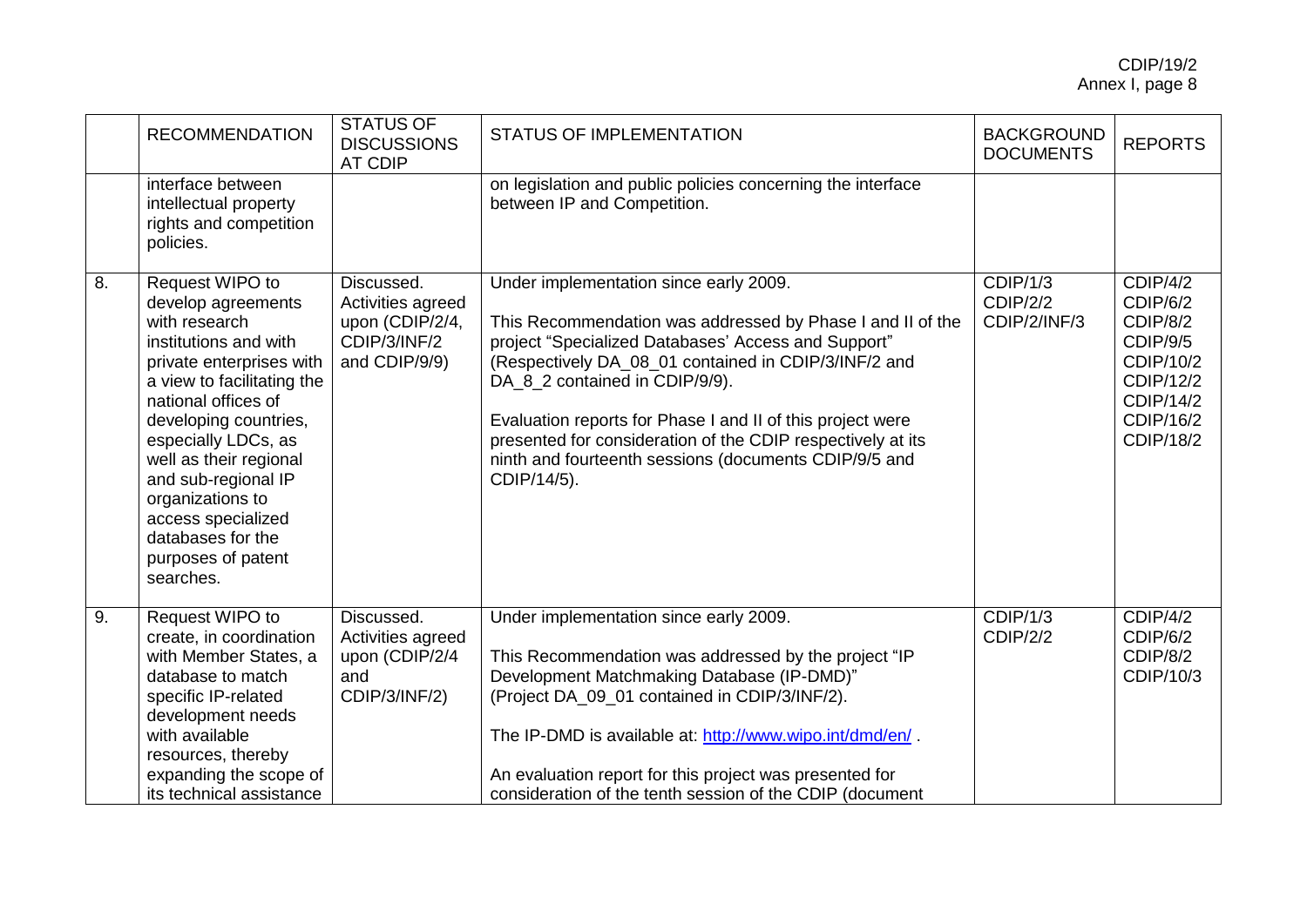| <b>RECOMMENDATION</b>                                                                                                                                                                                                                                                                                                                                                                                                                                                    | <b>STATUS OF</b><br><b>DISCUSSIONS</b><br><b>AT CDIP</b>                  | <b>STATUS OF IMPLEMENTATION</b>                                                                                                                                                                                                                                                                                                                                                                                                                                                                                                                                                                                                                                                                                                                                                                                                                                                                                                                                                                   | <b>BACKGROUND</b><br><b>DOCUMENTS</b>                                                      | <b>REPORTS</b>                                                                                                                                        |
|--------------------------------------------------------------------------------------------------------------------------------------------------------------------------------------------------------------------------------------------------------------------------------------------------------------------------------------------------------------------------------------------------------------------------------------------------------------------------|---------------------------------------------------------------------------|---------------------------------------------------------------------------------------------------------------------------------------------------------------------------------------------------------------------------------------------------------------------------------------------------------------------------------------------------------------------------------------------------------------------------------------------------------------------------------------------------------------------------------------------------------------------------------------------------------------------------------------------------------------------------------------------------------------------------------------------------------------------------------------------------------------------------------------------------------------------------------------------------------------------------------------------------------------------------------------------------|--------------------------------------------------------------------------------------------|-------------------------------------------------------------------------------------------------------------------------------------------------------|
| programs, aimed at<br>bridging the digital<br>divide.                                                                                                                                                                                                                                                                                                                                                                                                                    |                                                                           | CDIP/10/3).<br>A presentation on it was made during the eighteenth session<br>of the CDIP. The "IP Development Matchmaking Database<br>(IP-DMD)" has been renamed as WIPO Match, available at:<br>http://www.wipo.int/wipo-match/en/.                                                                                                                                                                                                                                                                                                                                                                                                                                                                                                                                                                                                                                                                                                                                                             |                                                                                            |                                                                                                                                                       |
| To assist Member<br>10.<br>States to develop and<br>improve national IP<br>institutional capacity<br>through further<br>development of<br>infrastructure and other<br>facilities with a view to<br>making national IP<br>institutions more<br>efficient and promote<br>fair balance between<br>IP protection and the<br>public interest. This<br>technical assistance<br>should also be<br>extended to<br>sub-regional and<br>regional organizations<br>dealing with IP. | Discussed.<br>Activities agreed<br>upon (CDIP/2/4<br>and<br>CDIP/3/INF/2) | Under implementation since early 2009.<br>This Recommendation was addressed by the following DA<br>projects:<br>1. Pilot Project for the "Establishment of 'Start-Up' National IP<br>Academies", Phase I and II (Project DA_10_01 contained in<br>CDIP/3/INF/2 and DA_10_02 contained in CDIP/9/10 Rev. 1),<br>2. Smart IP Institutions Project: "The Deployment of<br>Components and Business Solutions Customized for<br>Modernizing IP Infrastructure of National and Regional IP<br>Institutions" (Project DA_10_02 contained in CDIP/3/INF/2);<br>3. Project on "Innovation and Technology Transfer Support<br>Structure for National Institutions" (Project DA_10_03<br>contained in CDIP/3/INF/2);<br>4. Project on "Improvement of National, Sub-Regional and<br>Regional IP Institutional and User Capacity"<br>(Project DA 10 05 contained in CDIP/3/INF/2);<br>5. Project on "Intellectual Property and Product Branding for<br>Business Development in Developing Countries and LDCs" | CDIP/1/3<br>CDIP/2/INF/1<br><b>CDIP/2/2</b><br>CDIP/4/12<br><b>CDIP/5/5</b><br>CDIP3/INF/2 | CDIP/4/2<br>CDIP/6/2<br>CDIP/8/2<br>CDIP/9/6<br>CDIP/10/4<br><b>CDIP/10/7</b><br>CDIP/10/8<br>CDIP/12/2<br>CDIP/14/2<br>CDIP/16/2<br><b>CDIP/18/2</b> |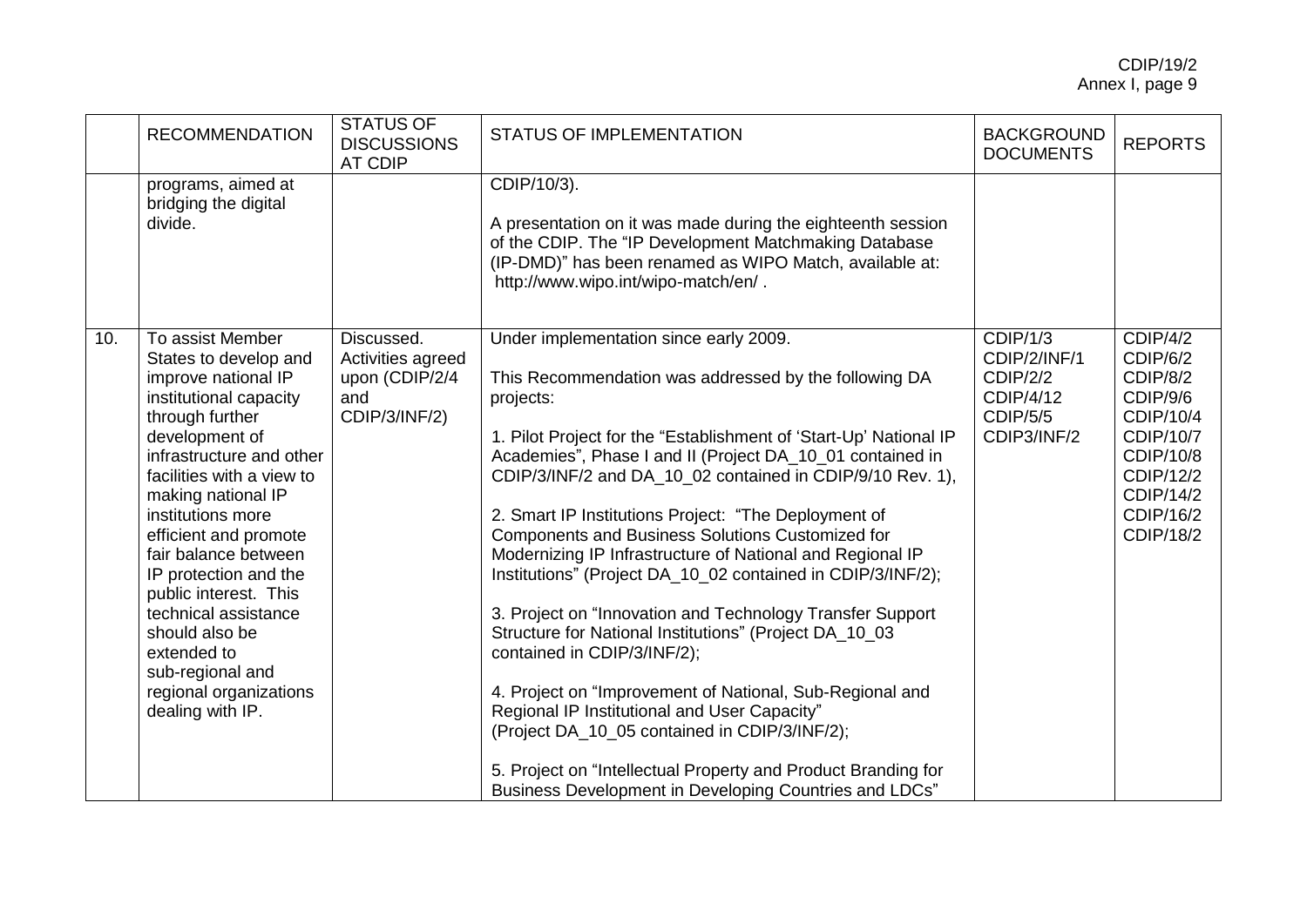| <b>RECOMMENDATION</b> | <b>STATUS OF</b><br><b>DISCUSSIONS</b><br>AT CDIP | <b>STATUS OF IMPLEMENTATION</b>                                                                                                                                                                                                                                                                                           | <b>BACKGROUND</b><br><b>DOCUMENTS</b> | <b>REPORTS</b> |
|-----------------------|---------------------------------------------------|---------------------------------------------------------------------------------------------------------------------------------------------------------------------------------------------------------------------------------------------------------------------------------------------------------------------------|---------------------------------------|----------------|
|                       |                                                   | (Project DA_04_10_01 contained in CDIP/5/5);                                                                                                                                                                                                                                                                              |                                       |                |
|                       |                                                   | 6. Project on "Enhancing South-South Cooperation on IP and<br>Development among Developing Countries and LDCs"<br>(Project DA_1_10_11_13_19_25_32_01 contained in<br>document CDIP/7/6);                                                                                                                                  |                                       |                |
|                       |                                                   | 7. Project on "Strengthening the Capacity of National IP<br>Governmental and Stakeholder Institutions to Manage, Monitor<br>and Promote Creative Industries, and to Enhance the<br>Performance and Network of Copyright Collective<br>Management Organizations" (Project DA_10_04 contained in<br>CDIP/3/INF/2);          |                                       |                |
|                       |                                                   | 8. Project on "Strengthening and Development of the<br>Audiovisual Sector in Burkina Faso and certain African<br>Countries" (Project DA_1_2_4_10_11_1 contained in<br>document CDIP/9/13); and                                                                                                                            |                                       |                |
|                       |                                                   | 9. Pilot Project on "Intellectual Property (IP) and Design<br>Management for Business Development in Developing and<br>Least Developed Countries (LDCs)" (Project DA_4_10_02<br>contained in document CDIP/12/6).                                                                                                         |                                       |                |
|                       |                                                   | Evaluation reports for these projects were presented for<br>consideration of the ninth, tenth, thirteenth, fourteenth and<br>fifteenth sessions of the CDIP and are contained in documents<br>CDIP/9/6, CDIP/14/4, CDIP/10/4, CDIP/10/8, CDIP/10/7 and<br>CDIP/13/3, CDIP/13/4, CDIP/15/14 and CDIP/17/3<br>respectively. |                                       |                |
|                       |                                                   | The Evaluation report on the Pilot Project on "IP and Design                                                                                                                                                                                                                                                              |                                       |                |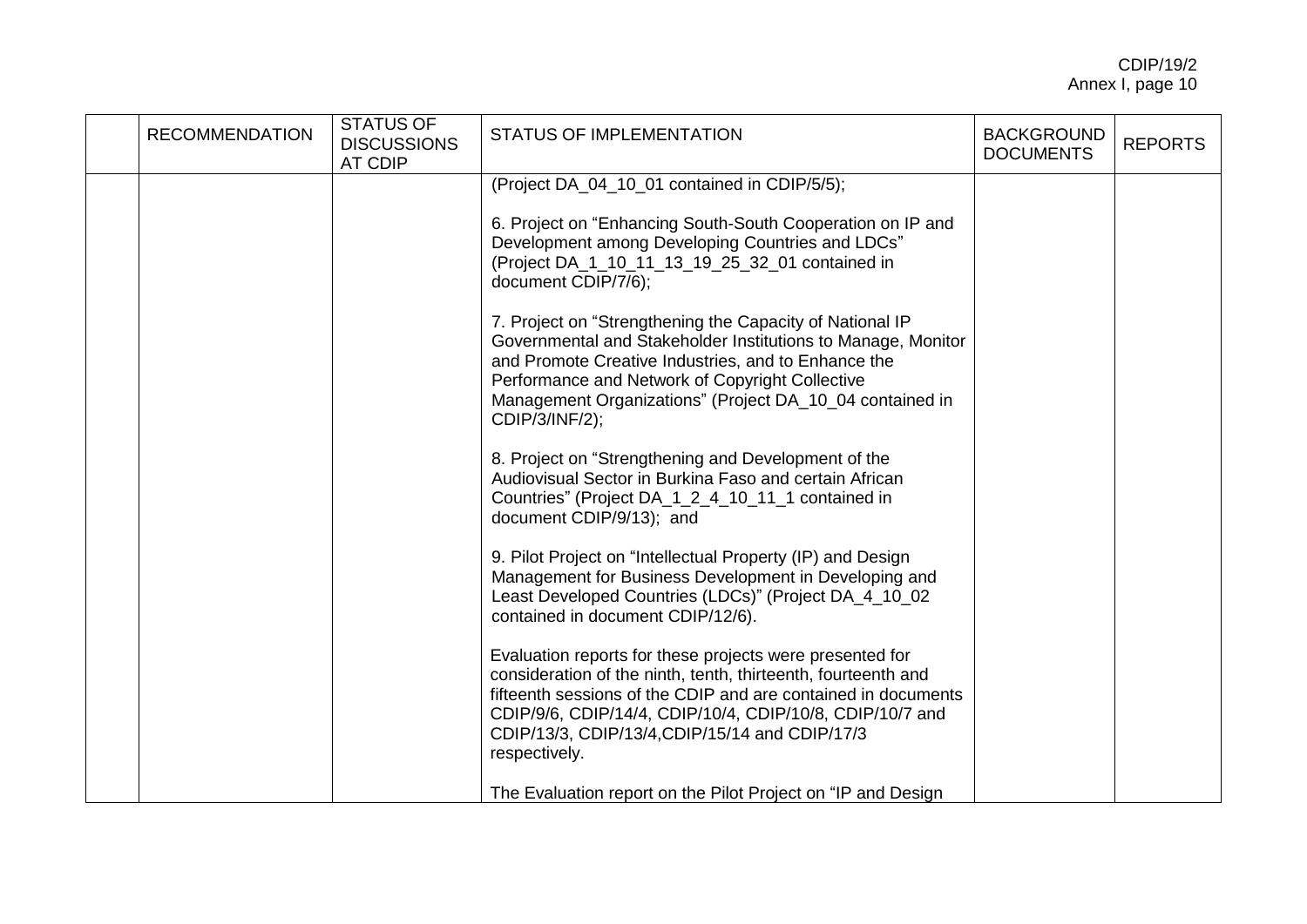|     | <b>RECOMMENDATION</b>                                                                                                                                                                                                       | <b>STATUS OF</b><br><b>DISCUSSIONS</b><br><b>AT CDIP</b> | <b>STATUS OF IMPLEMENTATION</b>                                                                                                                                                                                                                                                                                                                                                                                                                                                                                                                                                                                                                                                                                                                                                                                                                                                                                  | <b>BACKGROUND</b><br><b>DOCUMENTS</b> | <b>REPORTS</b>                                                                                           |
|-----|-----------------------------------------------------------------------------------------------------------------------------------------------------------------------------------------------------------------------------|----------------------------------------------------------|------------------------------------------------------------------------------------------------------------------------------------------------------------------------------------------------------------------------------------------------------------------------------------------------------------------------------------------------------------------------------------------------------------------------------------------------------------------------------------------------------------------------------------------------------------------------------------------------------------------------------------------------------------------------------------------------------------------------------------------------------------------------------------------------------------------------------------------------------------------------------------------------------------------|---------------------------------------|----------------------------------------------------------------------------------------------------------|
|     |                                                                                                                                                                                                                             |                                                          | Management for Business Development in Developing and<br>LDCs" has been presented at the current session.<br>In addition, this Recommendation is being addressed by the<br>following projects:<br>Project on "Intellectual Property, Tourism and Culture:<br>Supporting Development Objectives and Promoting Cultural<br>Heritage in Egypt and Other Developing Countries" (Project<br>DA_1_10_12_40_01 contained in document CDIP/15/7 Rev.);<br>Project on "Strengthening and Development of the Audiovisual<br>Sector in Burkina Faso and certain African Countries -<br>Phase II" (Project DA_1_2_4_10_11 contained in document<br>CDIP/17/7); and<br>Project on "Cooperation on Intellectual Property Rights<br>Education and Professional Training with Judicial Training<br>Institutions in Developing and Least Developed Countries"<br>(Project DA_3_10_45_01 contained in document<br>CDIP/16/7 Rev.). |                                       |                                                                                                          |
| 11. | To assist Member<br>States to strengthen<br>national capacity for<br>the protection of<br>domestic creations,<br>innovations and<br>inventions and to<br>support development<br>of national scientific<br>and technological | Discussed.<br>Activities agreed<br>(CDIP/2/4)            | Under implementation since adoption of the DA in<br>October 2007.<br>This Recommendation is being addressed by several WIPO<br>Programs, including Programs 1, 3, 9, 14, 18 and 30 and<br>indirectly by a number of DA projects addressing<br>Recommendations 8 and 10.<br>This Recommendation was addressed by the following<br>projects:                                                                                                                                                                                                                                                                                                                                                                                                                                                                                                                                                                       | CDIP/1/3                              | <b>CDIP/3/5</b><br>CDIP/6/3<br>CDIP/8/2<br>CDIP/10/2<br>CDIP/12/2<br>CDIP/14/2<br>CDIP/16/2<br>CDIP/18/2 |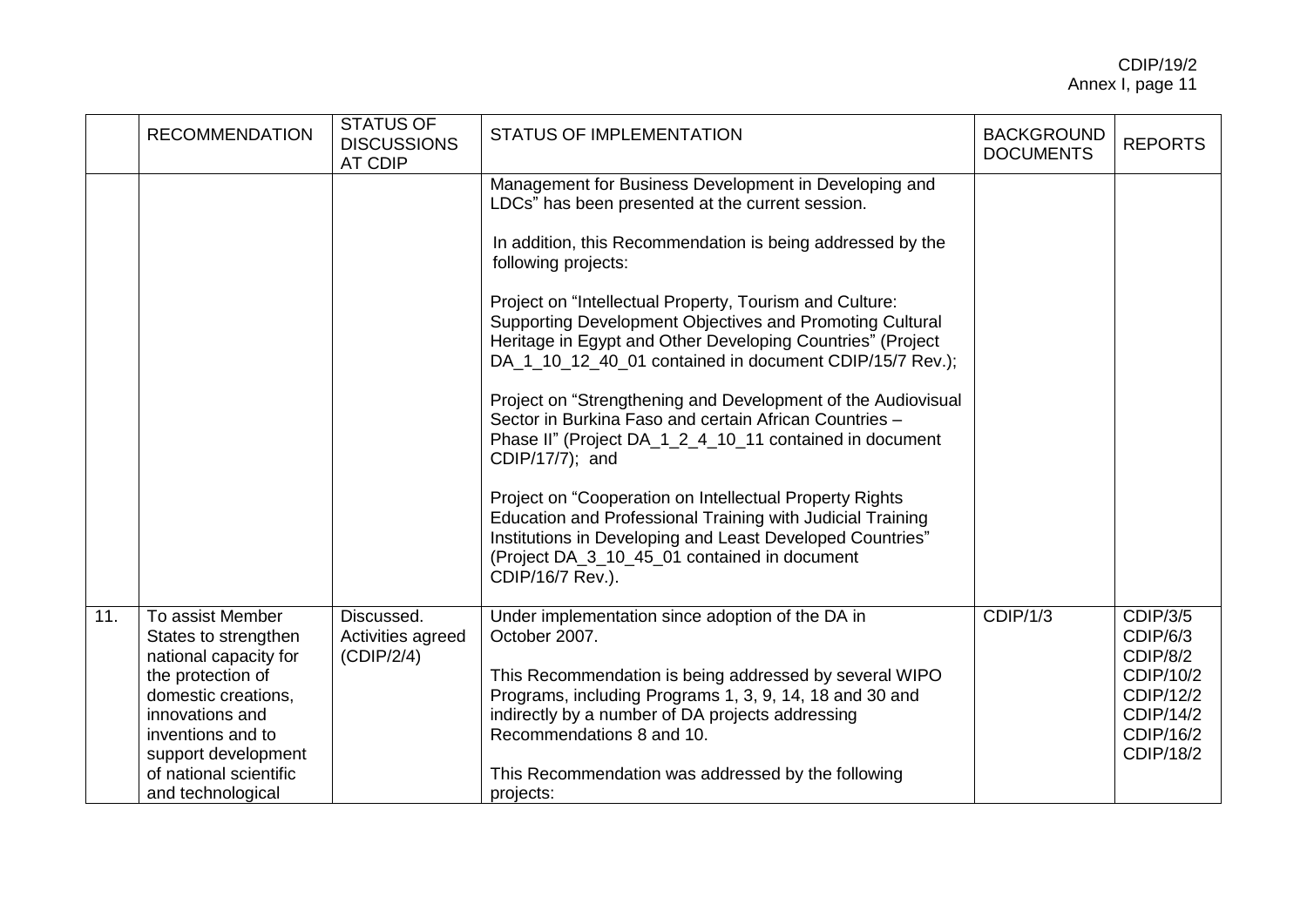|     | <b>RECOMMENDATION</b>                                                                                                                                                             | STATUS OF<br><b>DISCUSSIONS</b><br><b>AT CDIP</b>                    | <b>STATUS OF IMPLEMENTATION</b>                                                                                                                                                                                                                                                                                                                                                                                                                                                            | <b>BACKGROUND</b><br><b>DOCUMENTS</b> | <b>REPORTS</b>                                                                                                  |
|-----|-----------------------------------------------------------------------------------------------------------------------------------------------------------------------------------|----------------------------------------------------------------------|--------------------------------------------------------------------------------------------------------------------------------------------------------------------------------------------------------------------------------------------------------------------------------------------------------------------------------------------------------------------------------------------------------------------------------------------------------------------------------------------|---------------------------------------|-----------------------------------------------------------------------------------------------------------------|
|     | infrastructure, where<br>appropriate, in<br>accordance with<br>WIPO's mandate.                                                                                                    |                                                                      | 1. Project on "Strengthening and Development of the<br>Audiovisual Sector in Burkina Faso and certain African<br>Countries - Phase I" (Project DA_1_2_4_10_11_1 contained<br>in document CDIP/9/13) and,                                                                                                                                                                                                                                                                                   |                                       |                                                                                                                 |
|     |                                                                                                                                                                                   |                                                                      | 2. Project on "Enhancing South-South Cooperation on IP and<br>Development among Developing Countries and LDCs" (Project<br>DA_1_10_11_13_19_25_32_01 contained in document<br>CDIP/7/6).                                                                                                                                                                                                                                                                                                   |                                       |                                                                                                                 |
|     |                                                                                                                                                                                   |                                                                      | Evaluation Reports for these two projects have been<br>presented to the thirteenth and seventeenth sessions of the<br>Committee and are contained in documents CDIP/13/4 and<br>CDIP/17/3 respectively.                                                                                                                                                                                                                                                                                    |                                       |                                                                                                                 |
|     |                                                                                                                                                                                   |                                                                      | In addition, this recommendation continues to be addressed by<br>the project on "Strengthening and Development of the<br>Audiovisual Sector in Burkina Faso and certain African<br>Countries - Phase II" (Project DA_1_2_4_10_11 contained in<br>document CDIP/17/7).                                                                                                                                                                                                                      |                                       |                                                                                                                 |
| 12. | To further mainstream<br>development<br>considerations into<br>WIPO's substantive<br>and technical<br>assistance activities<br>and debates, in<br>accordance with its<br>mandate. | Discussed.<br><b>Activities broadly</b><br>agreed upon<br>(CDIP/3/3) | Under implementation since adoption of the DA in<br>October 2007.<br>DA recommendations were mainstreamed into the Program<br>and Budget for 2010/11, 2012/13 and 2016/2017. The project<br>DA_33_38_41_01 on "Enhancing WIPO's RBM Framework to<br>Support the Monitoring and Evaluation of Development<br>Activities" (contained in CDIP/4/8/Rev.) is completed. An<br>evaluation report was presented for consideration of the twelfth<br>session of the CDIP (contained in CDIP/12/4). | CDIP/1/3<br><b>CDIP/3/3</b>           | <b>CDIP/3/5</b><br>CDIP/6/2<br>CDIP/8/2<br>CDIP/10/2<br>CDIP/12/4<br><b>CDIP/14/2</b><br>CDIP/16/2<br>CDIP/18/2 |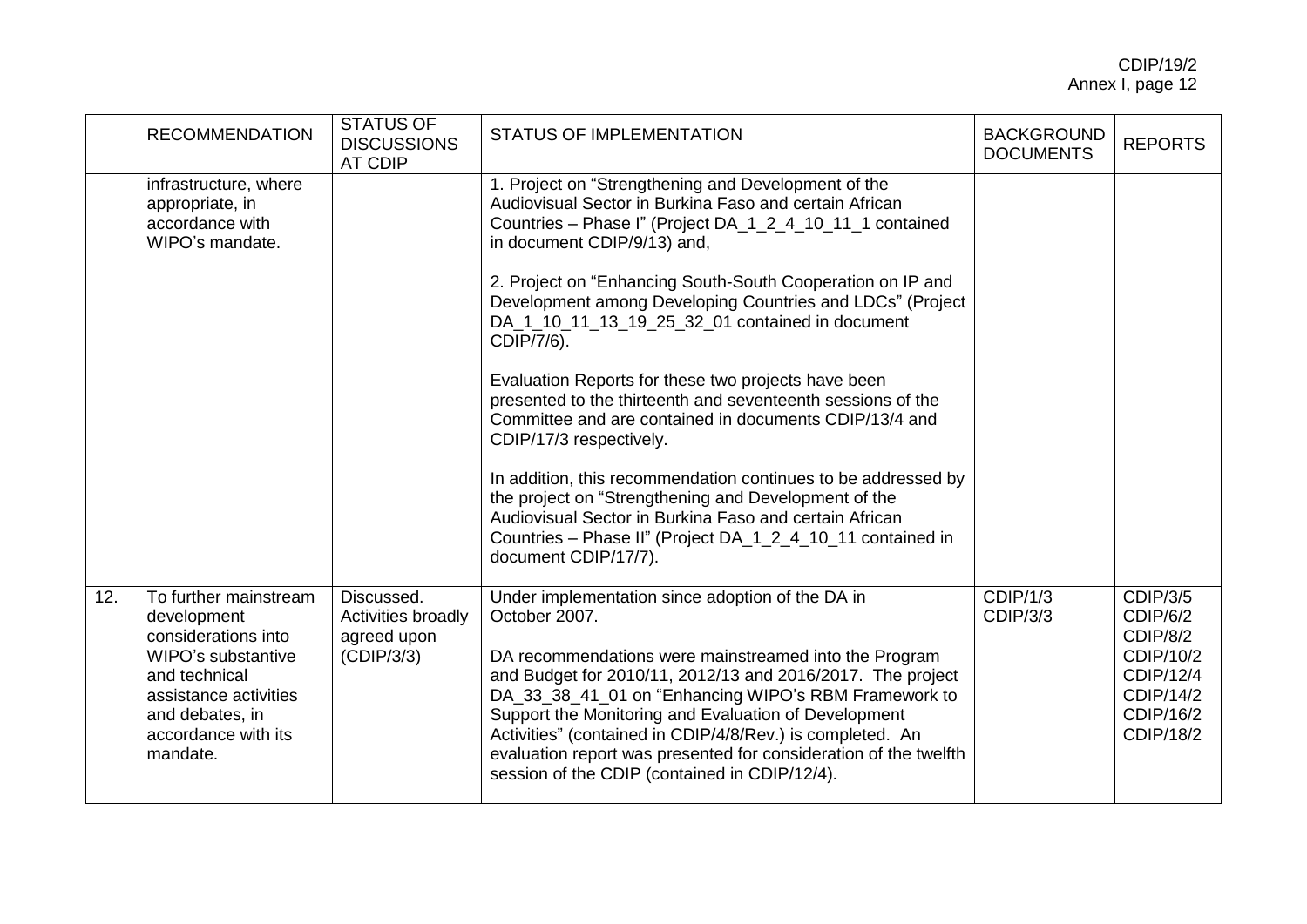|     | <b>RECOMMENDATION</b>                                                                                                                                                                                                                                                                                                                                                 | <b>STATUS OF</b><br><b>DISCUSSIONS</b><br><b>AT CDIP</b>                                                                                                                                                                                                                 | STATUS OF IMPLEMENTATION                                                                                                                                                                                                                                                                                                                                                                                                                                                                                                                                                                                                                                                                                                                                        | <b>BACKGROUND</b><br><b>DOCUMENTS</b> | <b>REPORTS</b>                                                                                           |
|-----|-----------------------------------------------------------------------------------------------------------------------------------------------------------------------------------------------------------------------------------------------------------------------------------------------------------------------------------------------------------------------|--------------------------------------------------------------------------------------------------------------------------------------------------------------------------------------------------------------------------------------------------------------------------|-----------------------------------------------------------------------------------------------------------------------------------------------------------------------------------------------------------------------------------------------------------------------------------------------------------------------------------------------------------------------------------------------------------------------------------------------------------------------------------------------------------------------------------------------------------------------------------------------------------------------------------------------------------------------------------------------------------------------------------------------------------------|---------------------------------------|----------------------------------------------------------------------------------------------------------|
|     |                                                                                                                                                                                                                                                                                                                                                                       |                                                                                                                                                                                                                                                                          | For the first time, the assessment of the implementation of the<br>Development Agenda recommendations was mainstreamed in<br>the Program Performance Report 2014 and therefore fully<br>integrated into the Overview of Progress for each Program, as<br>opposed to the previous approach of addressing it in a<br>separate section.<br>In addition, this recommendation is also being addressed by<br>the Project on "Intellectual Property, Tourism and Culture:<br>Supporting Development Objectives and Promoting Cultural<br>Heritage in Egypt and Other Developing Countries" (Project<br>DA_1_10_12_40_01 contained in document CDIP/15/7 Rev.).                                                                                                         |                                       |                                                                                                          |
| 13. | WIPO's legislative<br>assistance shall be,<br>inter alia,<br>development-oriented<br>and demand-driven,<br>taking into account the<br>priorities and the<br>special needs of<br>developing countries,<br>especially LDCs, as<br>well as the different<br>levels of development<br>of Member States and<br>activities should<br>include time frames for<br>completion. | Discussed in<br>context of<br>progress reports<br>(documents<br>CDIP/3/5,<br>CDIP/6/3,<br>CDIP/8/2 and<br>CDIP/10/2).<br>Further<br>discussions in<br>the context of<br>documents<br>CDIP/6/10,<br>CDIP/7/3,<br>CDIP/8/5,<br>CDIP/9/11,<br>CDIP/10/10 and<br>CDIP/10/11. | Under implementation since adoption of the DA in<br>October 2007.<br>During 2016, WIPO continued to provide legislative assistance<br>in response to requests from Member State authorities.<br>Countries were advised on their existing or draft legislation and<br>were familiarized with the available options and policy choices<br>in implementing the legislation.<br>This Recommendation was also addressed by the project on<br>"Enhancing South-South Cooperation on IP and Development<br>among Developing Countries and LDCs" (Project<br>DA_1_10_11_13_19_25_32_01 contained in document<br>CDIP/7/6). The evaluation report of this project was presented<br>to the thirteenth session of the Committee and is contained in<br>document CDIP/13/4. | CDIP/1/3                              | <b>CDIP/3/5</b><br>CDIP/6/3<br>CDIP/8/2<br>CDIP/10/2<br>CDIP/12/2<br>CDIP/14/2<br>CDIP/16/2<br>CDIP/18/2 |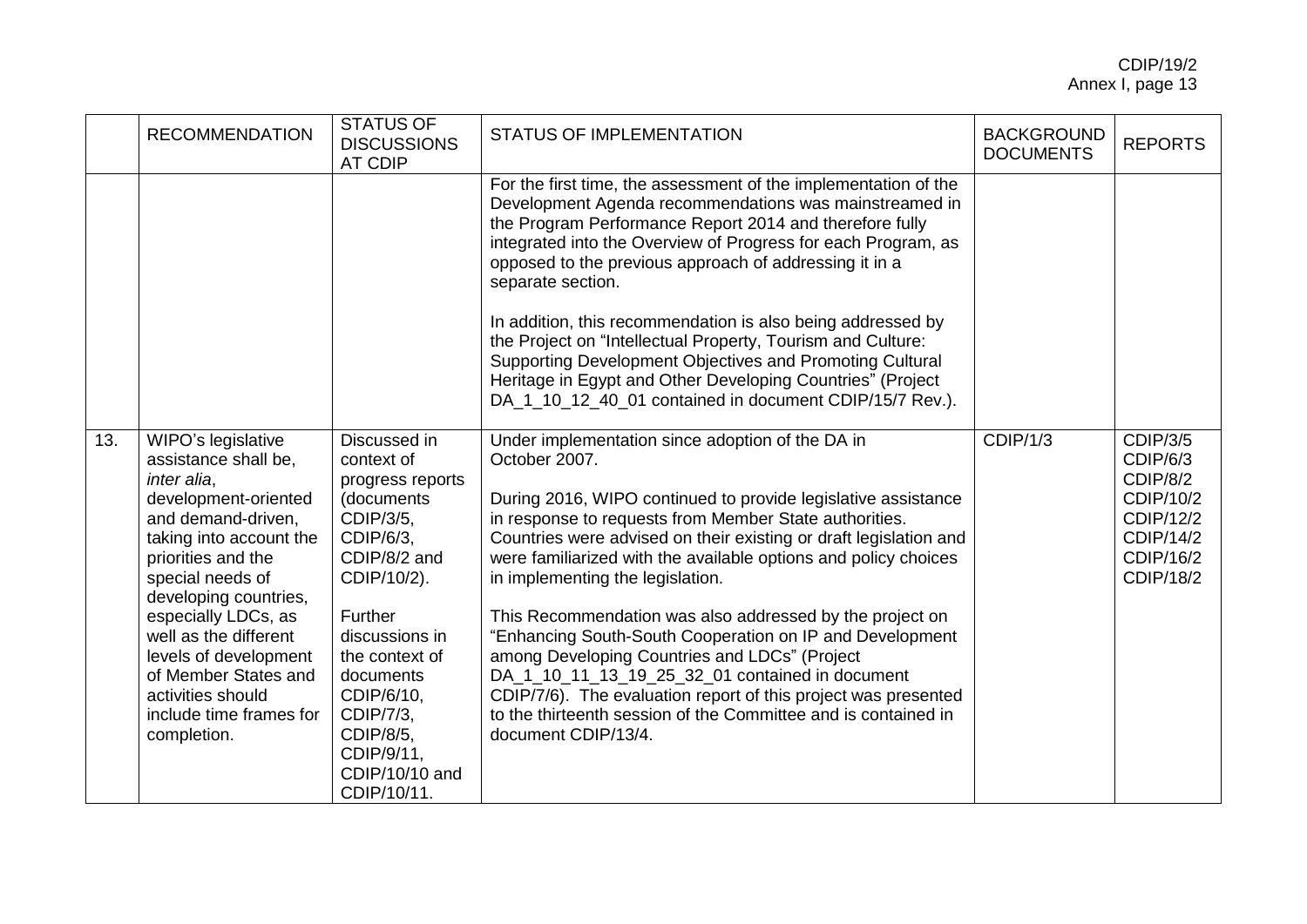|     | <b>RECOMMENDATION</b>                                                                                                                                                                                                                                                                                                               | <b>STATUS OF</b><br><b>DISCUSSIONS</b><br>AT CDIP                                                                                                                                                                                                                                                                               | <b>STATUS OF IMPLEMENTATION</b>                                                                                                                                                                                                                                                                                                                                                                                                                                                                                                                                                                                                                                                                                                                                                                                                                                                                                                                                                                                                                                                                                                                                                                                                                                                                                                                                                                                                                                                                                                                                                                                                                                                                                                                                         | <b>BACKGROUND</b><br><b>DOCUMENTS</b> | <b>REPORTS</b>                                                                                           |
|-----|-------------------------------------------------------------------------------------------------------------------------------------------------------------------------------------------------------------------------------------------------------------------------------------------------------------------------------------|---------------------------------------------------------------------------------------------------------------------------------------------------------------------------------------------------------------------------------------------------------------------------------------------------------------------------------|-------------------------------------------------------------------------------------------------------------------------------------------------------------------------------------------------------------------------------------------------------------------------------------------------------------------------------------------------------------------------------------------------------------------------------------------------------------------------------------------------------------------------------------------------------------------------------------------------------------------------------------------------------------------------------------------------------------------------------------------------------------------------------------------------------------------------------------------------------------------------------------------------------------------------------------------------------------------------------------------------------------------------------------------------------------------------------------------------------------------------------------------------------------------------------------------------------------------------------------------------------------------------------------------------------------------------------------------------------------------------------------------------------------------------------------------------------------------------------------------------------------------------------------------------------------------------------------------------------------------------------------------------------------------------------------------------------------------------------------------------------------------------|---------------------------------------|----------------------------------------------------------------------------------------------------------|
| 14. | Within the framework<br>of the agreement<br>between WIPO and the<br>WTO, WIPO shall<br>make available advice<br>to developing countries<br>and LDCs, on the<br>implementation and<br>operation of the rights<br>and obligations and the<br>understanding and use<br>of flexibilities contained<br>in the<br><b>TRIPS Agreement.</b> | Discussed in<br>context of<br>progress reports<br>(documents<br>CDIP/3/5,<br>CDIP/6/3,<br>CDIP/8/2 and<br>CDIP10/2).<br>Further<br>discussions in<br>the context of<br>documents<br>CDIP/5/4,<br>CDIP/6/10,<br>CDIP/7/3,<br>CDIP/8/5,<br>CDIP/9/11,<br>CDIP/10/10,<br>CDIP/10/11,<br>CDIP/13/10,<br>CDIP/15/6 and<br>CDIP/16/5. | Under implementation since adoption of the DA in<br>October 2007.<br>WIPO regularly provides legislative advice to developing<br>countries and LDCs on the implementation and operation of<br>the rights and obligations and the understanding and use of<br>flexibilities contained in the TRIPS Agreement. A document on<br>"Patent Related Flexibilities in the Multilateral Legal<br>Framework and their Legislative Implementation at the<br>National and Regional Levels" was presented to CDIP/5. The<br>second part of this document containing five new flexibilities<br>approved by the sixth session of the CDIP was presented to<br>the seventh session of the Committee. At its thirteenth<br>session, the CDIP discussed the third part of the document<br>containing two new flexibilities. The fourth part of the<br>document containing two flexibilities was presented to the<br>CDIP at its fifteenth session.<br>WIPO also regularly contributes to the WTO Trade Policy<br>Courses and national or sub-regional workshops on issues<br>relating to TRIPS implementation, flexibilities and public<br>policies to support countries in the implementation of TRIPS.<br>As agreed by the Member States during CDIP/6, WIPO<br>published a web page dedicated to making available<br>information related to the use of flexibilities in the IP System,<br>including resources on flexibilities produced by WIPO and<br>other relevant IGOs, and a database of national IP law<br>provisions on flexibilities. As requested by the CDIP at its<br>fifteenth session, the Flexibilities database has been updated<br>and it currently contains 1,371 provisions on national IP<br>legislation related to flexibilities from 202 selected jurisdictions. | CDIP/1/3                              | <b>CDIP/3/5</b><br>CDIP/6/3<br>CDIP/8/2<br>CDIP/10/2<br>CDIP/12/2<br>CDIP/14/2<br>CDIP/16/2<br>CDIP/18/2 |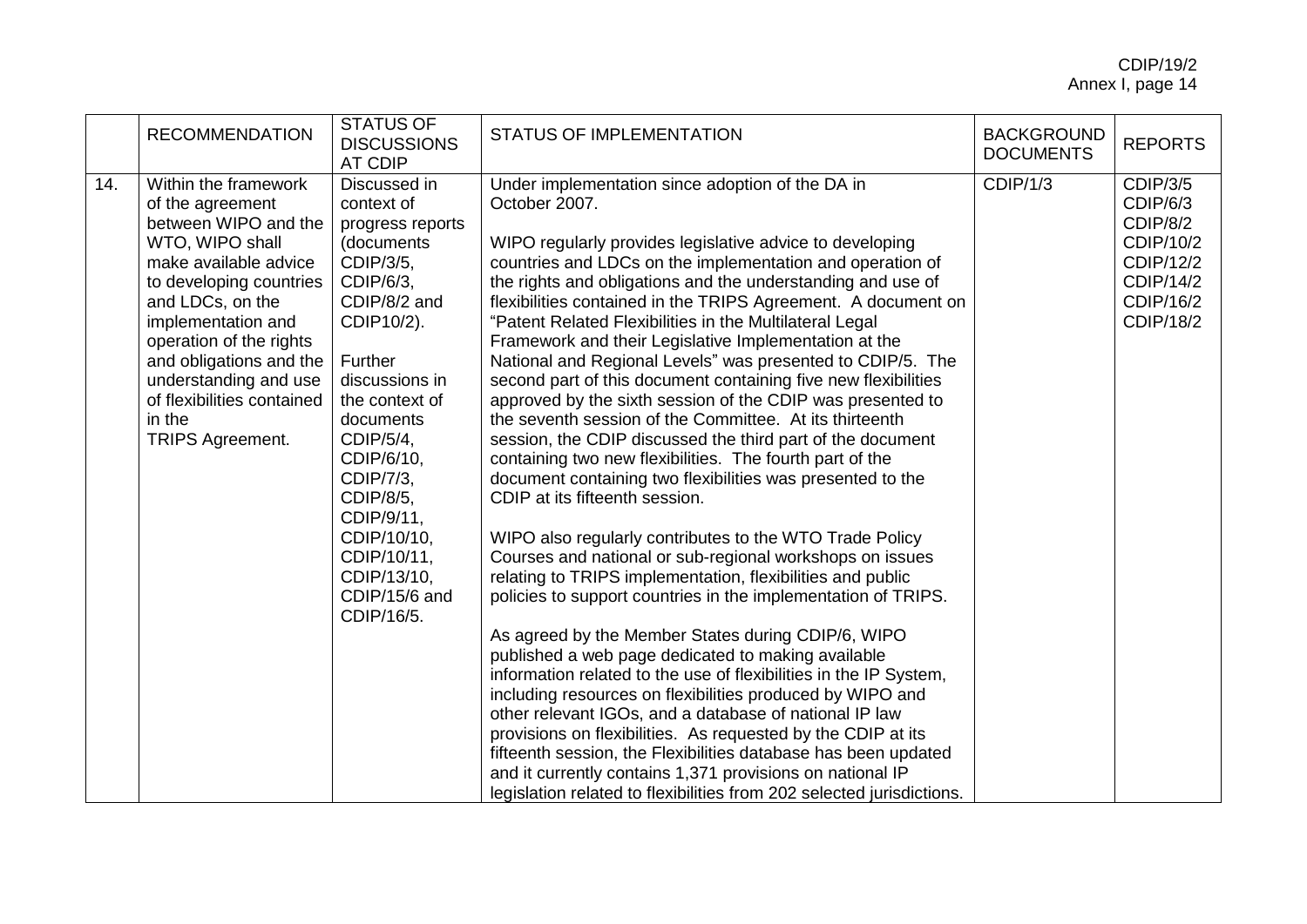|     | <b>RECOMMENDATION</b>                                    | <b>STATUS OF</b><br><b>DISCUSSIONS</b><br><b>AT CDIP</b> | STATUS OF IMPLEMENTATION                                                                                                                                                                                                                                                                           | <b>BACKGROUND</b><br><b>DOCUMENTS</b> | <b>REPORTS</b>                             |
|-----|----------------------------------------------------------|----------------------------------------------------------|----------------------------------------------------------------------------------------------------------------------------------------------------------------------------------------------------------------------------------------------------------------------------------------------------|---------------------------------------|--------------------------------------------|
|     |                                                          |                                                          | The updated version of both flexibilities' webpage and<br>database in English, French and Spanish was presented to the<br>Committee at its sixteenth session.                                                                                                                                      |                                       |                                            |
|     |                                                          |                                                          | A Report on the Update of the Database on Flexibilities<br>contained in Document CDIP/16/5 was also presented to the<br>CDIP at its sixteenth session.                                                                                                                                             |                                       |                                            |
|     |                                                          |                                                          | In addition, a Mechanism for updating the Database on<br>Flexibilities was presented at the seventeenth session of the<br>CDIP and a Revised Proposal for a Mechanism for Updating<br>the Database on Flexibilities at the eighteenth session<br>(documents CDIP/17/5 and CDIP/18/5 respectively). |                                       |                                            |
|     |                                                          |                                                          | The Flexibilities webpage is available at http://www.wipo.int/ip-<br>development/en/agenda/flexibilities/.                                                                                                                                                                                         |                                       |                                            |
|     |                                                          |                                                          | The Flexibilities database is available at:<br>http://www.wipo.int/ip-<br>development/en/agenda/flexibilities/search.jsp.                                                                                                                                                                          |                                       |                                            |
| 15. | Norm-setting activities<br>shall:                        | Discussed in<br>context of                               | Under implementation since adoption of DA in October 2007.                                                                                                                                                                                                                                         | CDIP/1/3                              | <b>CDIP/3/5</b><br>CDIP/6/3                |
|     | be inclusive and<br>member driven;                       | progress reports<br>(documents<br><b>CDIP/3/5</b>        | In October 2007, the General Assembly requested all WIPO<br>bodies, including the norm-setting committees to implement<br>this Recommendation (along with the remaining 19 for                                                                                                                     |                                       | CDIP/8/2<br>CDIP/10/2<br>CDIP/12/2         |
|     | take into account<br>different levels of<br>development; | CDIP/6/3,<br>CDIP/8/2 and<br>CDIP/10/2).                 | immediate implementation). Member States, through their<br>participation in those committees, play a crucial role in<br>ensuring their implementation.                                                                                                                                             |                                       | CDIP/14/2<br>CDIP/16/2<br><b>CDIP/18/2</b> |
|     | take into<br>consideration a<br>balance between          |                                                          | Inclusiveness and viewpoints of IGOs and NGOs: In 2016,<br>three new international and two national NGOs were<br>accredited as permanent observers during last assemblies.                                                                                                                         |                                       |                                            |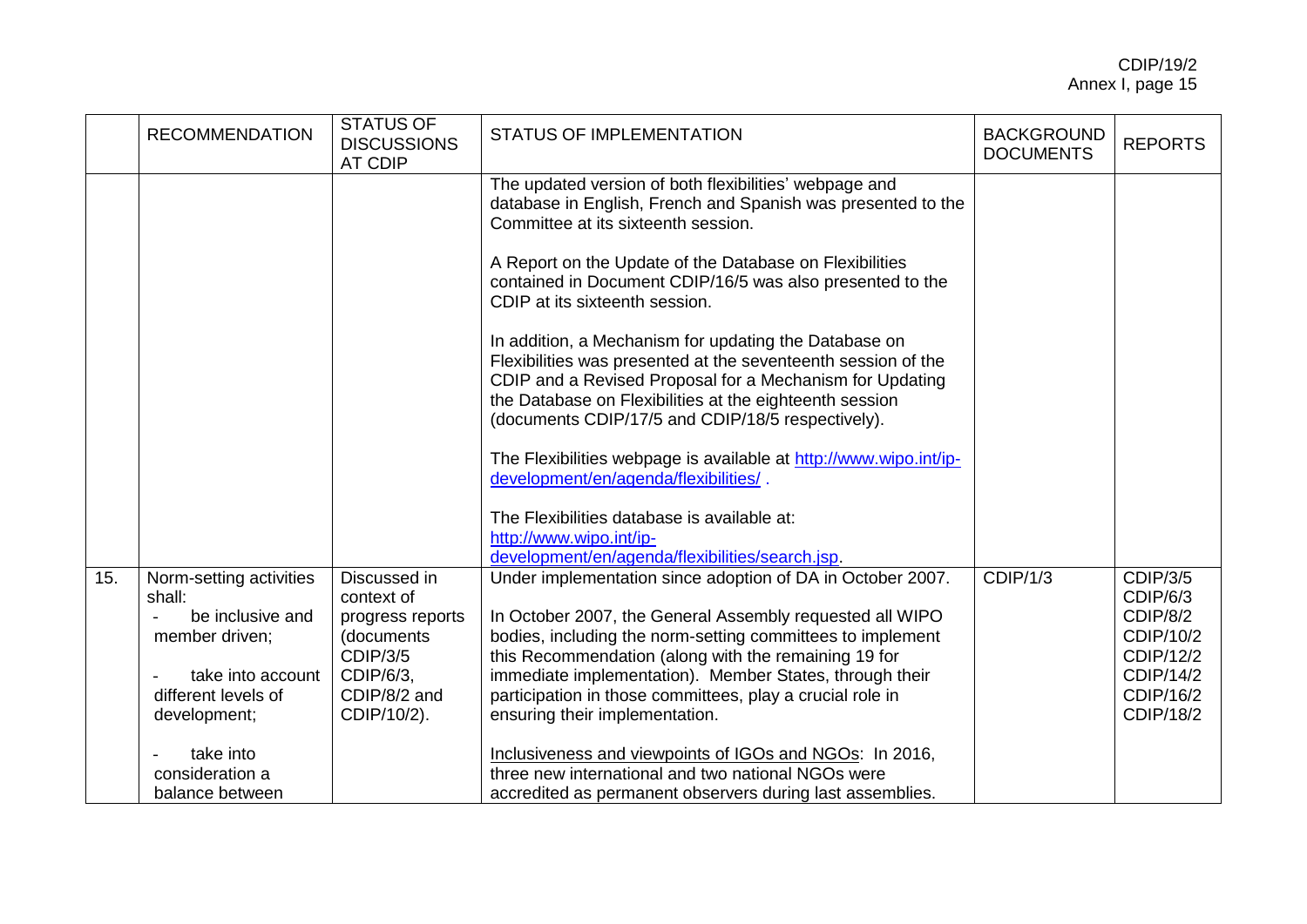| <b>RECOMMENDATION</b>    | <b>STATUS OF</b><br><b>DISCUSSIONS</b><br><b>AT CDIP</b> | <b>STATUS OF IMPLEMENTATION</b>                                                                                   | <b>BACKGROUND</b><br><b>DOCUMENTS</b> | <b>REPORTS</b> |
|--------------------------|----------------------------------------------------------|-------------------------------------------------------------------------------------------------------------------|---------------------------------------|----------------|
| costs and benefits;      |                                                          | This brings the total to 258 international NGOs and 83 national<br>NGOs having permanent observer status at WIPO. |                                       |                |
| be a participatory       |                                                          |                                                                                                                   |                                       |                |
| process, which takes     |                                                          | Member-driven: Agenda and issues to be discussed at the                                                           |                                       |                |
| into consideration the   |                                                          | committees were either established by Member States in the                                                        |                                       |                |
| interests and priorities |                                                          | previous session of the Committees or by the General                                                              |                                       |                |
| of all WIPO Member       |                                                          | Assembly.                                                                                                         |                                       |                |
| States and the           |                                                          |                                                                                                                   |                                       |                |
| viewpoints of other      |                                                          | Different levels of development: The issues currently being                                                       |                                       |                |
| stakeholders,            |                                                          | discussed in the committees reflect a wide variety of interests                                                   |                                       |                |
| including accredited     |                                                          | proposed by countries with different levels of development.                                                       |                                       |                |
| IGOs and NGOs; and       |                                                          |                                                                                                                   |                                       |                |
|                          |                                                          | Balance between costs and benefits: This issue has been                                                           |                                       |                |
| be in line with the      |                                                          | raised on various occasions in the Committee.                                                                     |                                       |                |
| principle of neutrality  |                                                          |                                                                                                                   |                                       |                |
| of the WIPO              |                                                          | Principle of neutrality: This is a central principle for the                                                      |                                       |                |
| Secretariat.             |                                                          | Secretariat as a whole and staff as international civil servants                                                  |                                       |                |
|                          |                                                          | (See in particular paragraphs 9, 33, 38 and 42 of the                                                             |                                       |                |
|                          |                                                          | Standards of Conduct for the International Civil Service).                                                        |                                       |                |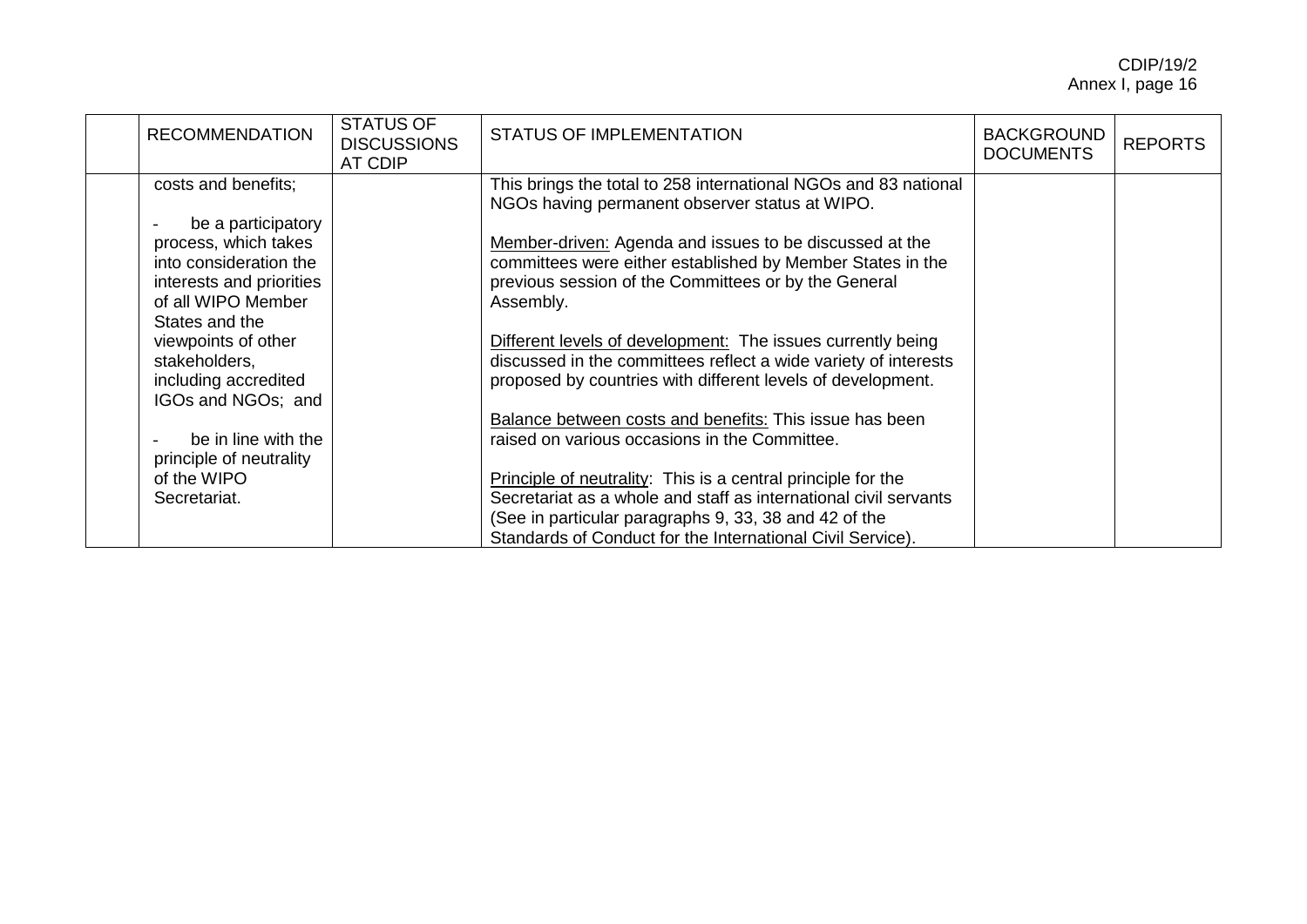|     | <b>RECOMMENDATION</b>                                                                                                                                                                                        | <b>STATUS OF</b><br><b>DISCUSSIONS</b><br><b>AT CDIP</b>   | <b>STATUS OF IMPLEMENTATION</b>                                                                                                                                                                                                                                                                                                                                                                                                                                                                                                                                                                                                                                                                                                                                                                                                                                                                                                                                                                                                                                                                                                                       | <b>BACKGROUND</b><br><b>DOCUMENTS</b> | <b>REPORTS</b>                                                                                                                     |
|-----|--------------------------------------------------------------------------------------------------------------------------------------------------------------------------------------------------------------|------------------------------------------------------------|-------------------------------------------------------------------------------------------------------------------------------------------------------------------------------------------------------------------------------------------------------------------------------------------------------------------------------------------------------------------------------------------------------------------------------------------------------------------------------------------------------------------------------------------------------------------------------------------------------------------------------------------------------------------------------------------------------------------------------------------------------------------------------------------------------------------------------------------------------------------------------------------------------------------------------------------------------------------------------------------------------------------------------------------------------------------------------------------------------------------------------------------------------|---------------------------------------|------------------------------------------------------------------------------------------------------------------------------------|
| 16. | Consider the<br>preservation of the<br>public domain within<br>WIPO's normative<br>processes and deepen<br>the analysis of the<br>implications and<br>benefits of a rich and<br>accessible public<br>domain. | Discussed.<br>Activities agreed<br>upon<br>(CDIP/4/3 Rev.) | Under implementation since adoption of the DA in<br>October 2007.<br>This Recommendation was addressed by the following<br>projects:<br>1. Project on "Intellectual Property and the Public Domain"<br>(Project DA_16_20_01 contained in CDIP/4/3 Rev.).<br>An evaluation report for this project was presented for<br>consideration of the ninth session of the CDIP (document<br>CDIP/9/7).<br>2. Project DA_16_20_02 on "Patents and the Public Domain"<br>(contained in document CDIP/7/5 Rev.). A Study on Patents<br>and the Public Domain (II) (document CDIP/12/INF/2 Rev.)<br>was discussed during the twelfth session of the Committee<br>and is available at:<br>http://www.wipo.int/meetings/en/doc_details.jsp?doc_id=25310<br>6<br>A self-evaluation report for this project was presented for<br>consideration of the thirteenth session of the CDIP (document<br>CDIP/13/7).<br>A project proposal on the "Use of Information in the Public<br>Domain for Economic Development" contained in document<br>CDIP/16/4 Rev. was approved at the seventeenth session of<br>the CDIP. The Project started its implementation in April 2016. | CDIP/1/3<br>CDIP/3/4                  | <b>CDIP/3/5</b><br>CDIP/6/2<br>CDIP/6/3<br>CDIP/8/2<br>CDIP/9/7<br>CDIP/10/2<br>CDIP/12/2<br><b>CDIP/13/7</b><br>CDIP/16/4<br>Rev. |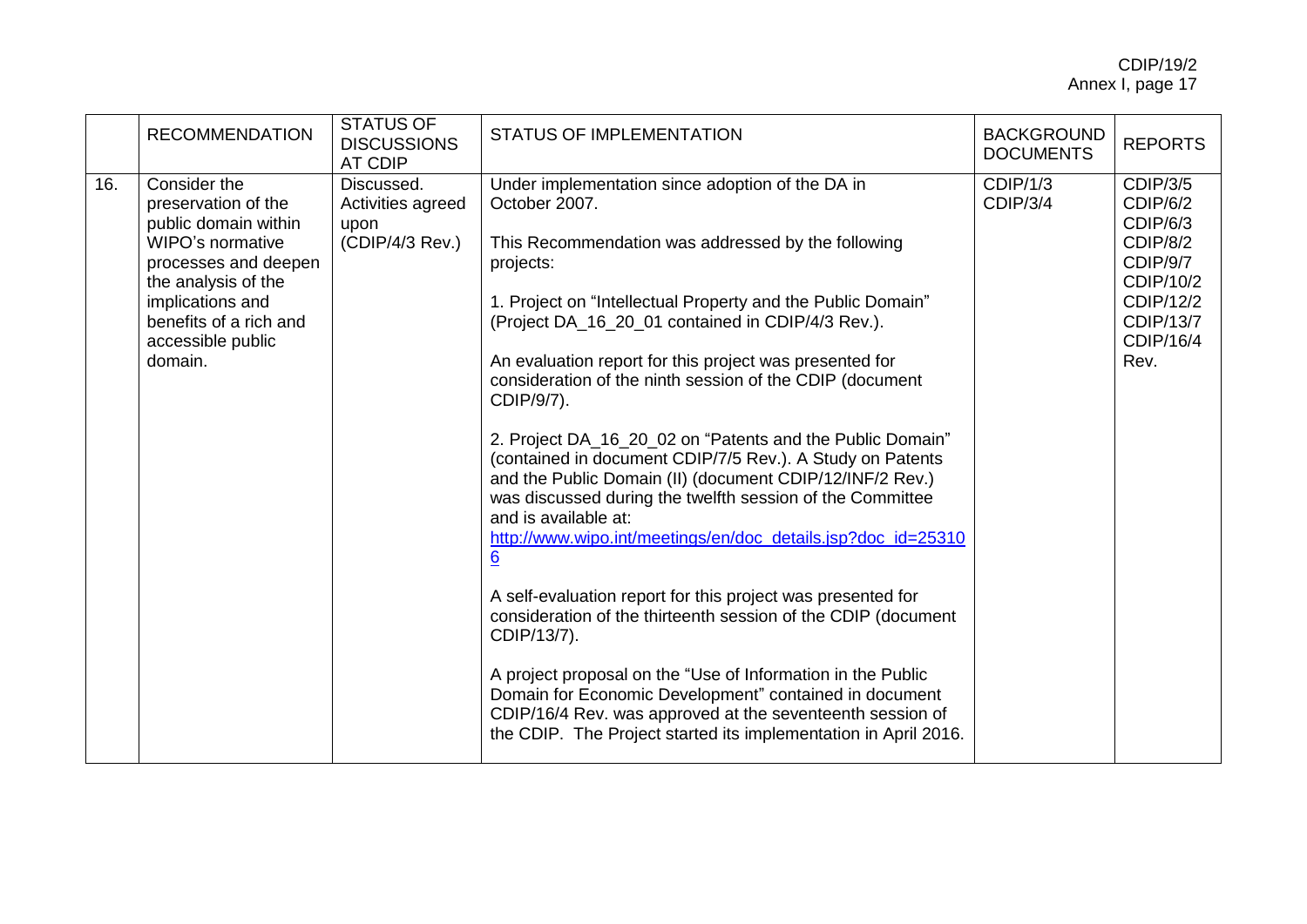|     | <b>RECOMMENDATION</b>                                                                                                                                                                                                       | <b>STATUS OF</b><br><b>DISCUSSIONS</b><br>AT CDIP                                                                                                                                                                                                                                                                              | <b>STATUS OF IMPLEMENTATION</b>                                                                                                                                                                                                                                                                                                                                                  | <b>BACKGROUND</b><br><b>DOCUMENTS</b> | <b>REPORTS</b>                                                                                                  |
|-----|-----------------------------------------------------------------------------------------------------------------------------------------------------------------------------------------------------------------------------|--------------------------------------------------------------------------------------------------------------------------------------------------------------------------------------------------------------------------------------------------------------------------------------------------------------------------------|----------------------------------------------------------------------------------------------------------------------------------------------------------------------------------------------------------------------------------------------------------------------------------------------------------------------------------------------------------------------------------|---------------------------------------|-----------------------------------------------------------------------------------------------------------------|
| 17. | In its activities,<br>including norm-setting,<br>WIPO should take into<br>account the flexibilities<br>in international IP<br>agreements, especially<br>those which are of<br>interest to developing<br>countries and LDCs. | Discussed in<br>context of<br>progress report<br>(documents<br>CDIP/3/5,<br>CDIP/6/3.<br>CDIP/8/2 and<br>CDIP/10/2)<br>Further<br>discussions in<br>the context of<br>documents<br>CDIP/5/4,<br>CDIP/6/10,<br>CDIP/7/3,<br>CDIP/8/5,<br>CDIP/9/11,<br>CDIP/10/10,<br>CDIP/10/11,<br>CDIP/13/10,<br>CDIP/15/6 and<br>CDIP/16/5. | Under implementation since adoption of the DA in<br>October 2007.<br>Please refer to the status of implementation of<br>Recommendation 14 (Annex I, page 12).                                                                                                                                                                                                                    | CDIP/1/3                              | <b>CDIP/3/5</b><br>CDIP/6/3<br>CDIP/8/2<br>CDIP/10/2<br>CDIP/12/2<br>CDIP/14/2<br>CDIP/16/2<br>CDIP/18/2        |
| 18. | To urge the IGC to<br>accelerate the process<br>on the protection of<br>genetic resources,<br>traditional knowledge<br>and folklore, without<br>prejudice to any<br>outcome, including the                                  | Discussed in<br>context of<br>progress report<br>(documents<br>CDIP/3/5,<br>CDIP/6/3 and<br>CDIP/8/2).                                                                                                                                                                                                                         | Under implementation since adoption of the DA in<br>October 2007.<br>The mandate of the IGC for the 2016/2017 Biennium was<br>renewed by the WIPO GA at its fifty-fifth session in October<br>2015. An agreement was also reached on a work program for<br>the IGC in 2016 and 2017. Pursuant to its new mandate and<br>work program, the IGC met twice between January 2016 and | CDIP/1/3                              | <b>CDIP/3/5</b><br>CDIP/6/3<br>CDIP/8/2<br>CDIP/10/2<br>CDIP/12/2<br>CDIP/14/2<br>CDIP/16/2<br><b>CDIP/18/2</b> |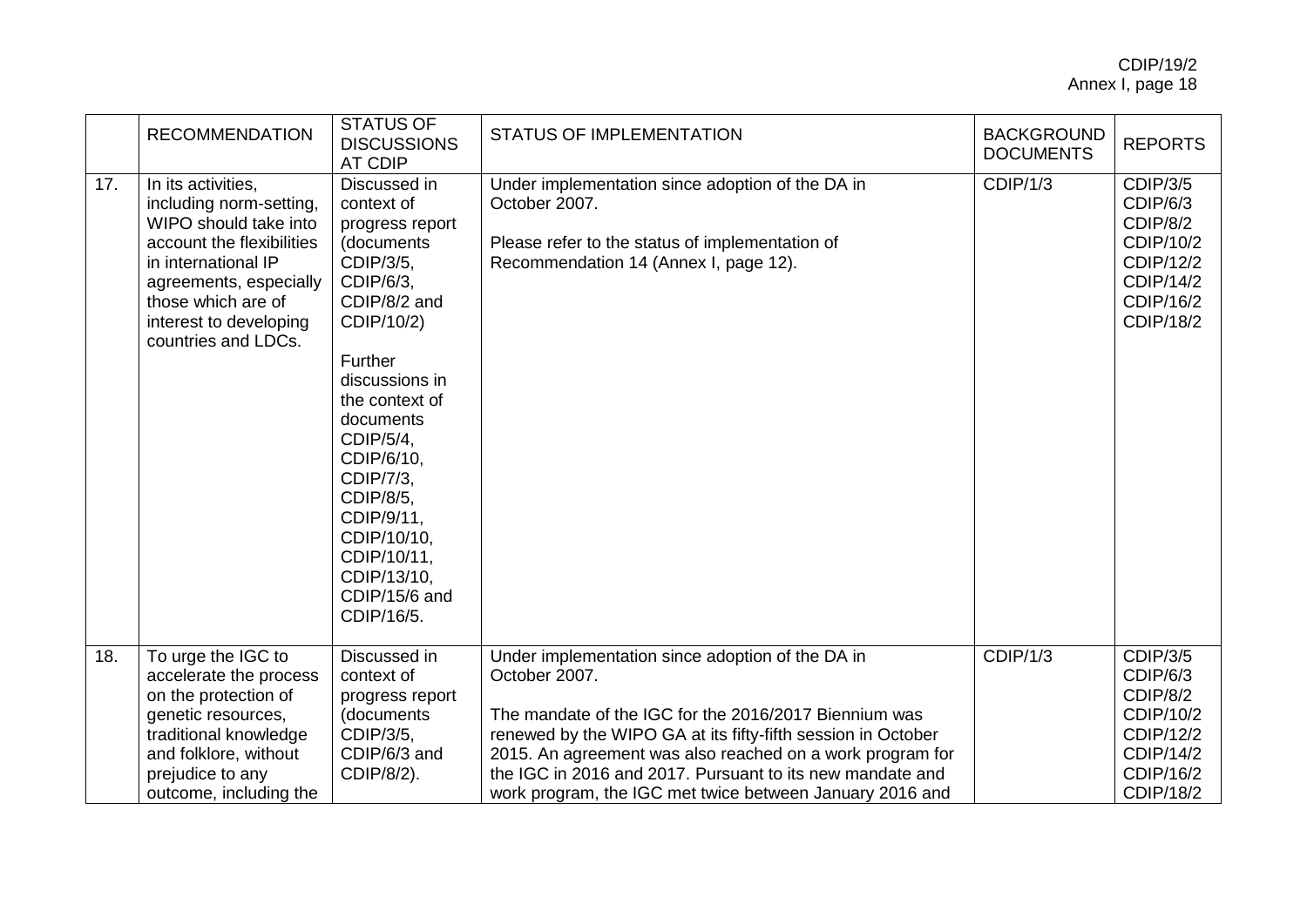|     | <b>RECOMMENDATION</b>                                                                                                                                                                                                                                                             | <b>STATUS OF</b><br><b>DISCUSSIONS</b><br><b>AT CDIP</b>                                 | <b>STATUS OF IMPLEMENTATION</b>                                                                                                                                                                                                                                                                                                                                                                                                                                                                                                                                                                                                                                                                                                                                                                                                                                                                                                                                                                                                 | <b>BACKGROUND</b><br><b>DOCUMENTS</b> | <b>REPORTS</b>                                                                                                                                                           |
|-----|-----------------------------------------------------------------------------------------------------------------------------------------------------------------------------------------------------------------------------------------------------------------------------------|------------------------------------------------------------------------------------------|---------------------------------------------------------------------------------------------------------------------------------------------------------------------------------------------------------------------------------------------------------------------------------------------------------------------------------------------------------------------------------------------------------------------------------------------------------------------------------------------------------------------------------------------------------------------------------------------------------------------------------------------------------------------------------------------------------------------------------------------------------------------------------------------------------------------------------------------------------------------------------------------------------------------------------------------------------------------------------------------------------------------------------|---------------------------------------|--------------------------------------------------------------------------------------------------------------------------------------------------------------------------|
|     | possible development<br>of an international<br>instrument or<br>instruments.                                                                                                                                                                                                      |                                                                                          | <b>July 2016.</b>                                                                                                                                                                                                                                                                                                                                                                                                                                                                                                                                                                                                                                                                                                                                                                                                                                                                                                                                                                                                               |                                       |                                                                                                                                                                          |
| 19. | To initiate discussions<br>on how, within WIPO's<br>mandate, to further<br>facilitate access to<br>knowledge and<br>technology for<br>developing countries<br>and LDCs to foster<br>creativity and<br>innovation and to<br>strengthen such<br>existing activities within<br>WIPO. | Discussed.<br>Activities agreed<br>upon<br>(CDIP/4/5 Rev.,<br>CDIP/4/6 and<br>CDIP/6/4). | Under implementation since adoption of the DA in<br>October 2007.<br>This Recommendation was addressed by the following<br>projects:<br>1. "Intellectual Property ICTs, the Digital Divide and Access to<br>Knowledge" (Project DA_19_24_27_01 contained in CDIP/4/5<br>Rev.).<br>2. "Developing Tools for Access to Patent Information", Phase<br>I and II (Projects DA_19_30_31_01 contained in CDIP/4/6 and<br>DA 19 30 31 02 contained in CDIP/10/13).<br>3. "Capacity Building in the Use of Appropriate Technology-<br>Specific Technical and Scientific Information as a Solution for<br>Identified Development Challenges" (Project DA_30_31_01<br>contained in CDIP/5/6 Rev.).<br>4. "Enhancing South-South Cooperation on IP and<br>Development among Developing Countries and LDCs" (Project<br>DA_1_10_11_13_19_25_32_01 contained in document<br>CDIP/7/6).<br>5. "Intellectual Property and Technology Transfer: Common<br>Challenges - Building Solutions"<br>(Project DA_19_25_26_28_01 contained in CDIP/6/3). | CDIP/1/3<br>CDIP/3/4<br>CDIP/3/4 Add. | <b>CDIP/3/5</b><br>CDIP/6/2<br>CDIP/6/3<br>CDIP/8/2<br>CDIP/10/2<br>CDIP/10/5<br>CDIP/10/6<br>CDIP/12/2<br>CDIP/12/3<br>CDIP/14/2<br>CDIP/14/6<br>CDIP/16/2<br>CDIP/18/2 |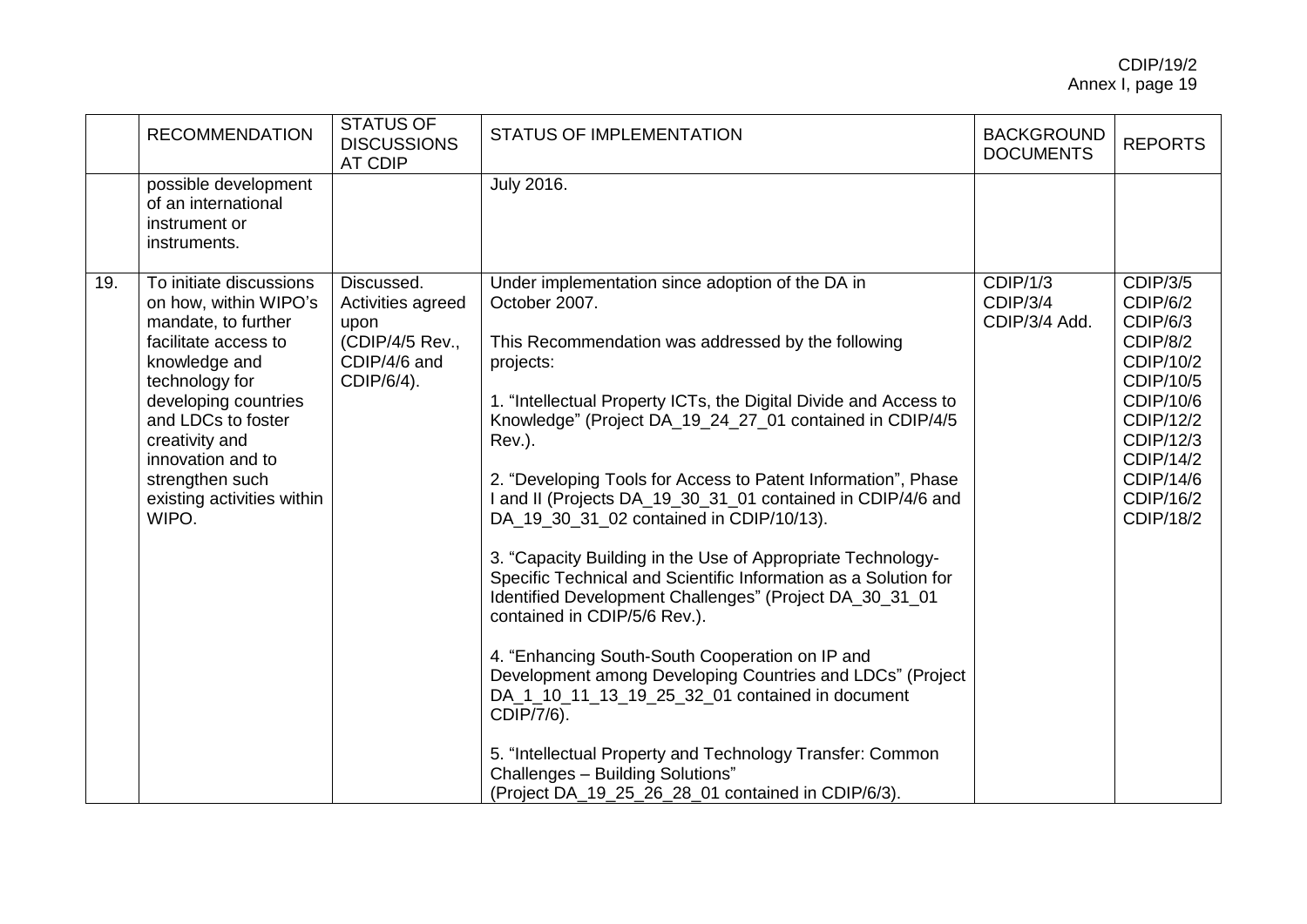|     | <b>RECOMMENDATION</b>                                                                                                                                                                                                                                                                                                                                                   | <b>STATUS OF</b><br><b>DISCUSSIONS</b><br><b>AT CDIP</b>    | <b>STATUS OF IMPLEMENTATION</b>                                                                                                                                                                                                                                                                                                                                                                                                                                                                                                                                                                                             | <b>BACKGROUND</b><br><b>DOCUMENTS</b>   | <b>REPORTS</b>                                                                               |
|-----|-------------------------------------------------------------------------------------------------------------------------------------------------------------------------------------------------------------------------------------------------------------------------------------------------------------------------------------------------------------------------|-------------------------------------------------------------|-----------------------------------------------------------------------------------------------------------------------------------------------------------------------------------------------------------------------------------------------------------------------------------------------------------------------------------------------------------------------------------------------------------------------------------------------------------------------------------------------------------------------------------------------------------------------------------------------------------------------------|-----------------------------------------|----------------------------------------------------------------------------------------------|
|     |                                                                                                                                                                                                                                                                                                                                                                         |                                                             | Evaluation reports for these projects were presented for<br>consideration of the tenth, twelfth, fourteenth and sixteenth<br>sessions of the CDIP and are contained in documents<br>CDIP/10/5, CDIP/10/6, CDIP/12/3, CDIP/13/4, CDIP/14/6 and<br>CDIP/16/3.<br>In addition, this Recommendation is being addressed by the<br>project on "Capacity Building in the Use of Appropriate<br>Technology-Specific Technical and Scientific Information as a<br>Solution for Identified Development Challenges" - Phase II<br>(Project DA_19_30_31_03 contained in CDIP/13/9).                                                     |                                         |                                                                                              |
| 20. | To promote norm-<br>setting activities<br>related to IP that<br>support a robust public<br>domain in WIPO's<br>Member States,<br>including the possibility<br>of preparing guidelines<br>which could assist<br>interested Member<br>States in identifying<br>subject matters that<br>have fallen into the<br>public domain within<br>their respective<br>jurisdictions. | Discussed.<br>Activities agreed<br>upon<br>(CDIP/4/3 Rev.). | Under implementation since January 2010.<br>The Recommendation is being addressed by the following<br>projects:<br>1. Project, "Intellectual Property and the Public Domain"<br>(Project DA_16_20_01 contained in CDIP/4/3 Rev.).<br>An evaluation report for this project was presented for<br>consideration of the ninth session of the CDIP (document<br>CDIP/9/7).<br>2. Project DA_16_20_02 on "Patents and the Public Domain"<br>contained in CDIP/7/5 Rev.<br>A self-evaluation report for this project contained in Document<br>CDIP/13/7 was presented for consideration of the thirteenth<br>session of the CDIP. | CDIP/1/3<br><b>CDIP/3/3</b><br>CDIP/3/4 | CDIP/6/2<br>CDIP/8/2<br>CDIP/9/7<br>CDIP/10/2<br>CDIP/12/2<br>CDIP/16/4<br>Rev.<br>CDIP/18/2 |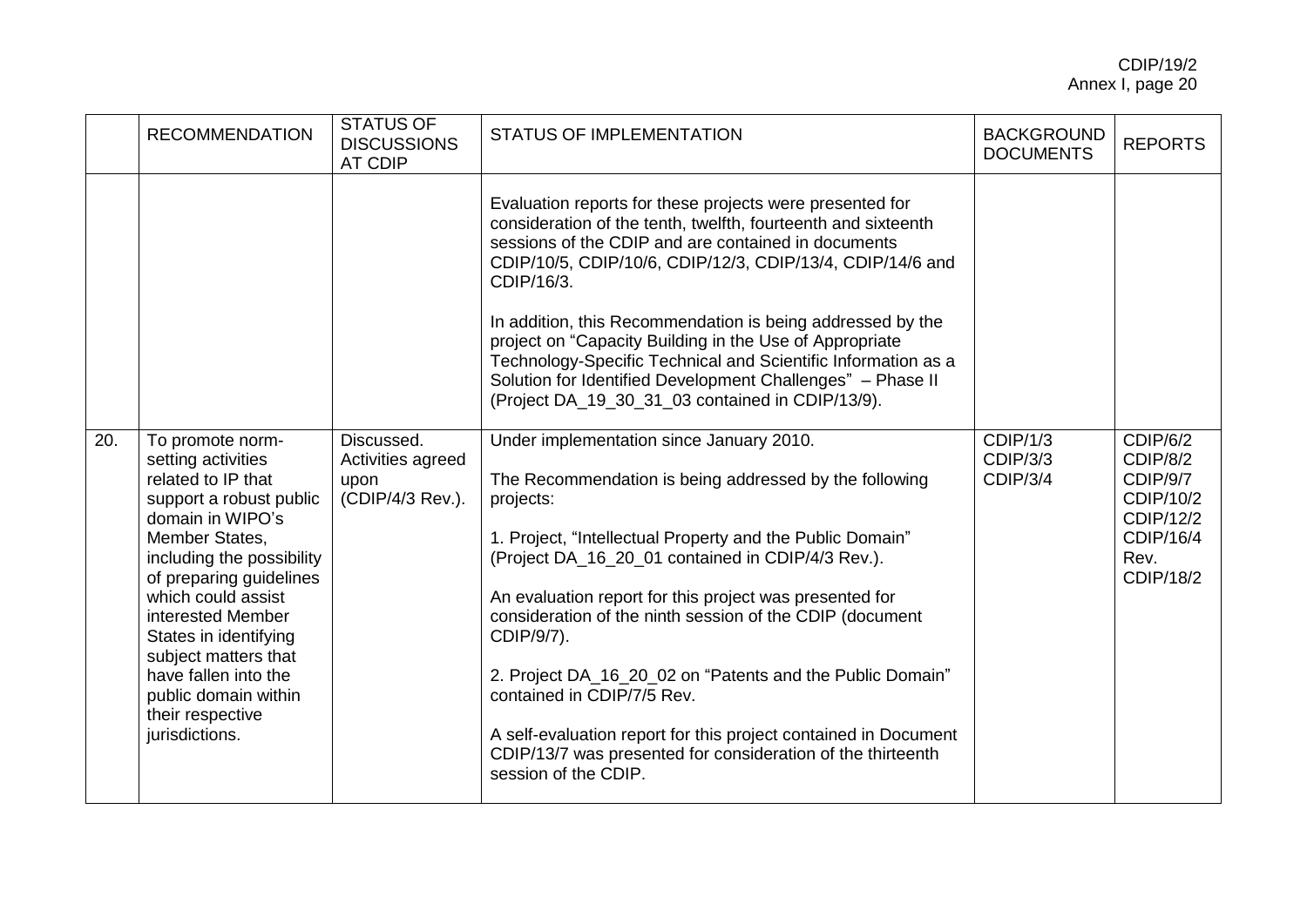|     | <b>RECOMMENDATION</b>                                                                                                                                                                                                                                                                                      | STATUS OF<br><b>DISCUSSIONS</b><br><b>AT CDIP</b>                                                                                                                 | <b>STATUS OF IMPLEMENTATION</b>                                                                                                                                                                                                                                                                                                                                                                                                                                                                                                                                                                                                           | <b>BACKGROUND</b><br><b>DOCUMENTS</b> | <b>REPORTS</b>                                                                                                  |
|-----|------------------------------------------------------------------------------------------------------------------------------------------------------------------------------------------------------------------------------------------------------------------------------------------------------------|-------------------------------------------------------------------------------------------------------------------------------------------------------------------|-------------------------------------------------------------------------------------------------------------------------------------------------------------------------------------------------------------------------------------------------------------------------------------------------------------------------------------------------------------------------------------------------------------------------------------------------------------------------------------------------------------------------------------------------------------------------------------------------------------------------------------------|---------------------------------------|-----------------------------------------------------------------------------------------------------------------|
|     |                                                                                                                                                                                                                                                                                                            |                                                                                                                                                                   | Addressing this Recommendation, a project proposal on the<br>"Use of Information in the Public Domain for Economic<br>Development" (Project DA_16_20_03 contained in document<br>CDIP/16/4 Rev.) was approved at the seventeenth session of<br>the CDIP. The Project implementation started in April 2016.                                                                                                                                                                                                                                                                                                                                |                                       |                                                                                                                 |
| 21. | <b>WIPO shall conduct</b><br>informal, open and<br>balanced<br>consultations, as<br>appropriate, prior to<br>any new norm-setting<br>activities, through a<br>member-driven<br>process, promoting the<br>participation of experts<br>from Member States,<br>particularly developing<br>countries and LDCs. | Discussed in<br>context of<br>progress reports<br>(documents<br>CDIP/3/5,<br>CDIP/6/3 and<br>CDIP/8/2)                                                            | Under implementation since adoption of the DA in<br>October 2007.                                                                                                                                                                                                                                                                                                                                                                                                                                                                                                                                                                         | CDIP/1/3                              | <b>CDIP/3/5</b><br>CDIP/6/3<br>CDIP/8/2<br>CDIP/10/2<br>CDIP/12/2<br>CDIP/14/2<br>CDIP/16/2<br><b>CDIP/18/2</b> |
| 22. | WIPO's norm-setting<br>activities should be<br>supportive of the<br>development goals<br>agreed within the UN<br>system, including<br>those contained in the<br>Millennium<br>Declaration.<br>The WIPO Secretariat,<br>without prejudice to the                                                            | Discussed.<br>Activities broadly<br>agreed upon<br>(CDIP/3/3).<br>Further<br>discussions in<br>the context of<br>documents<br>CDIP/5/3,<br>CDIP/6/10,<br>CDIP/8/4 | A Report on the Contribution of WIPO to the Millennium<br>Development Goals (MDGs) (document CDIP/5/3) was<br>discussed in the fifth session of the CDIP. A webpage on<br>MDGs and WIPO was created (http://www.wipo.int/ip-<br>development/en/agenda/millennium_goals/).<br>A revised document on Assessing WIPO's Contribution to the<br>Achievement of the Millennium Development Goals (MDGs)<br>(CDIP/8/4) was discussed during the eighth session of the<br>Committee. This document was revised to take into<br>consideration comments made by Member States (document<br>CDIP/10/9) and discussed during the tenth session of the | CDIP/1/3<br><b>CDIP/3/3</b>           | N/A                                                                                                             |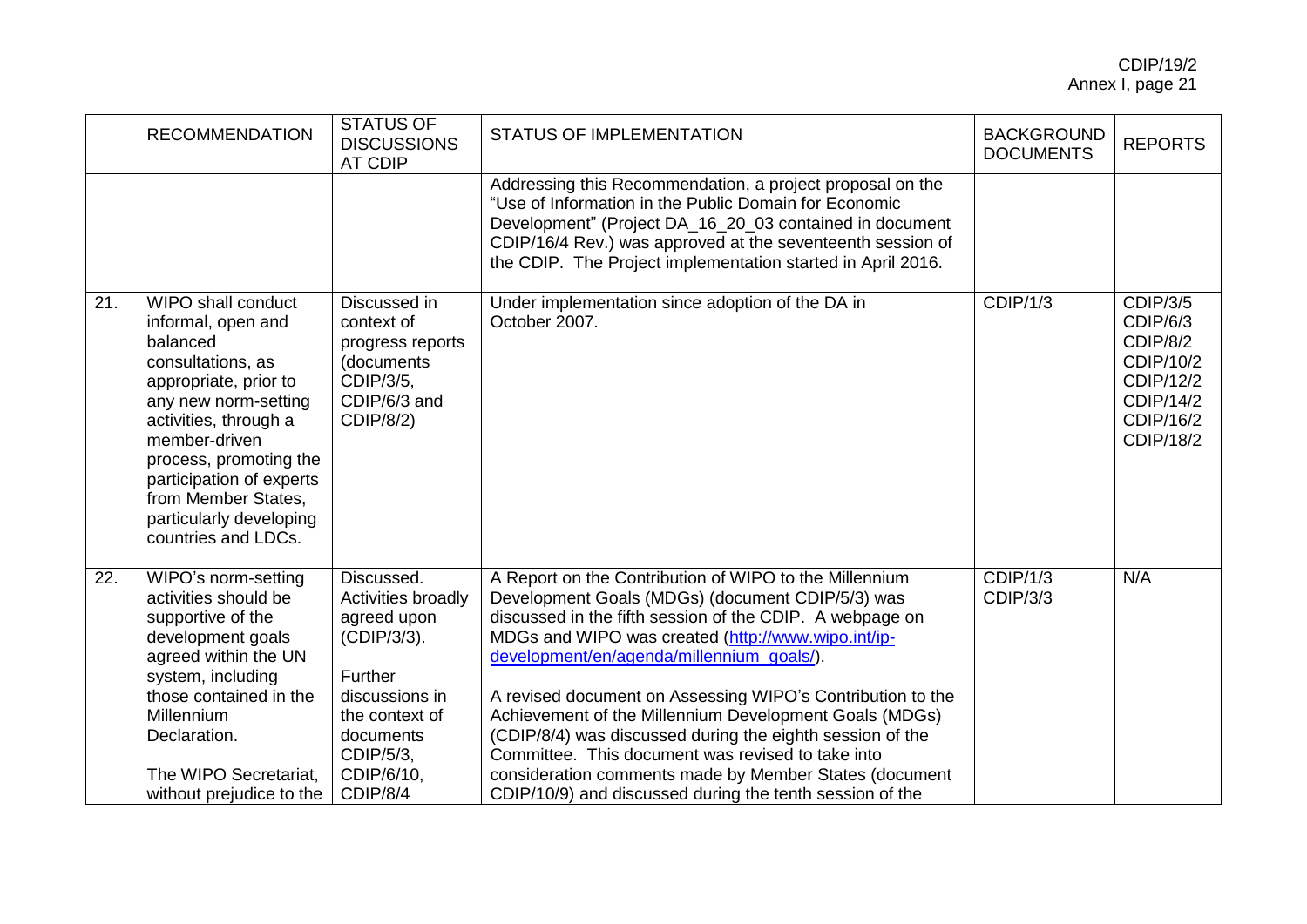| <b>RECOMMENDATION</b>                                                                                                                                                                                                                                                                                                                                                                                                                                                                                                                                                                  | <b>STATUS OF</b><br><b>DISCUSSIONS</b><br><b>AT CDIP</b>    | <b>STATUS OF IMPLEMENTATION</b>                                                                                                                                                                                                                                                                                                                                                                                                                                                                                                                                                                                                                                                 | <b>BACKGROUND</b><br><b>DOCUMENTS</b> | <b>REPORTS</b> |
|----------------------------------------------------------------------------------------------------------------------------------------------------------------------------------------------------------------------------------------------------------------------------------------------------------------------------------------------------------------------------------------------------------------------------------------------------------------------------------------------------------------------------------------------------------------------------------------|-------------------------------------------------------------|---------------------------------------------------------------------------------------------------------------------------------------------------------------------------------------------------------------------------------------------------------------------------------------------------------------------------------------------------------------------------------------------------------------------------------------------------------------------------------------------------------------------------------------------------------------------------------------------------------------------------------------------------------------------------------|---------------------------------------|----------------|
| outcome of Member<br>States considerations,<br>should address in its<br>working documents for<br>norm-setting activities,<br>as appropriate and as<br>directed by Member<br>States, issues such as:<br>(a) safeguarding<br>national<br>implementation of<br>intellectual property<br>rules;<br>(b) links between IP<br>and competition;<br>(c) IP-related transfer<br>of technology;<br>(d) potential<br>flexibilities, exceptions<br>and limitations for<br>Member States; and<br>(e) the possibility of<br>additional special<br>provisions for<br>developing countries<br>and LDCs. | CDIP10/9,<br>CDIP/11/3,<br>CDIP/12/8 and<br>CDIP/14/12 Rev. | Committee.<br>In addition, a study on the feasibility of integrating MDGs-<br>related needs/outcomes into the WIPO biennial results<br>framework (document CDIP/11/3) was discussed during the<br>eleventh session of the Committee. A document on the MDGs<br>in other United Nations Agencies and the contribution of WIPO<br>to the MDGs (document CDIP/12/8) was discussed by the<br>Committee at its twelfth session, and a revised document on<br>this matter, covering additional UN organizations and<br>Programs and expanding the survey undertaken in document<br>CDIP/12/8, was discussed by the Committee at its fourteenth<br>session (document CDIP/14/12 Rev.). |                                       |                |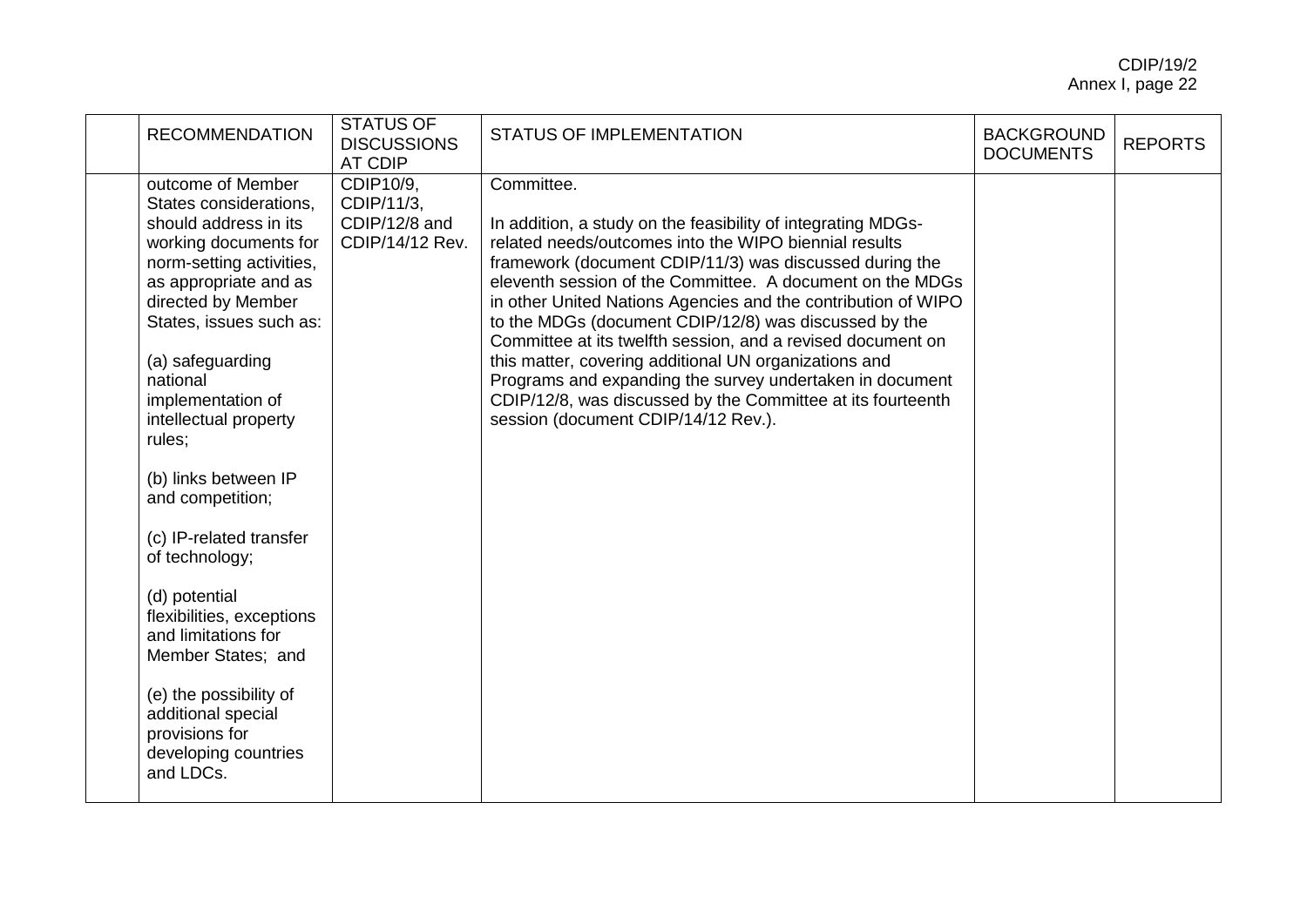|     | <b>RECOMMENDATION</b>                                                                                                                                                                                                                                                                                                                | <b>STATUS OF</b><br><b>DISCUSSIONS</b><br><b>AT CDIP</b>    | <b>STATUS OF IMPLEMENTATION</b>                                                                                                                                                                                                                                                                                                                                            | <b>BACKGROUND</b><br><b>DOCUMENTS</b> | <b>REPORTS</b>                               |
|-----|--------------------------------------------------------------------------------------------------------------------------------------------------------------------------------------------------------------------------------------------------------------------------------------------------------------------------------------|-------------------------------------------------------------|----------------------------------------------------------------------------------------------------------------------------------------------------------------------------------------------------------------------------------------------------------------------------------------------------------------------------------------------------------------------------|---------------------------------------|----------------------------------------------|
| 23. | To consider how to<br>better promote<br>pro-competitive IP<br>licensing practices,<br>particularly with a view<br>to fostering creativity,<br>innovation and the<br>transfer and<br>dissemination of<br>technology to<br>interested countries, in<br>particular developing<br>countries and LDCs.                                    | Discussed.<br>Activities agreed<br>upon<br>(CDIP/4/4 Rev.). | Under implementation since January 2010.<br>This Recommendation was addressed by the project,<br>"Intellectual Property and Competition Policy" (Project<br>DA_7_23_32_01 contained in CDIP/4/4 Rev.).<br>An evaluation report for this project was presented for<br>consideration of the ninth session of the CDIP (document<br>CDIP/9/8).                                | CDIP/1/3<br><b>CDIP/3/3</b>           | CDIP/4/2<br>CDIP/6/2<br>CDIP/8/2<br>CDIP/9/8 |
| 24. | To request WIPO,<br>within its mandate, to<br>expand the scope of its<br>activities aimed at<br>bridging the digital<br>divide, in accordance<br>with the outcomes of<br>the World Summit on<br>the Information Society<br>(WSIS) also taking into<br>account the<br>significance of the<br><b>Digital Solidarity Fund</b><br>(DSF). | Discussed.<br>Activities agreed<br>upon<br>(CDIP/4/5 Rev.). | Under implementation since January 2010.<br>This Recommendation was addressed by the project,<br>"Intellectual Property ICTs, the Digital Divide and Access to<br>Knowledge" (Project DA_19_24_27_01 contained in CDIP/4/5<br>Rev.).<br>An evaluation report for this project was presented for<br>consideration of the tenth session of the CDIP (document<br>CDIP/10/5). | CDIP/1/3<br>CDIP/3/4                  | CDIP/6/2<br>CDIP/8/2<br>CDIP/10/5            |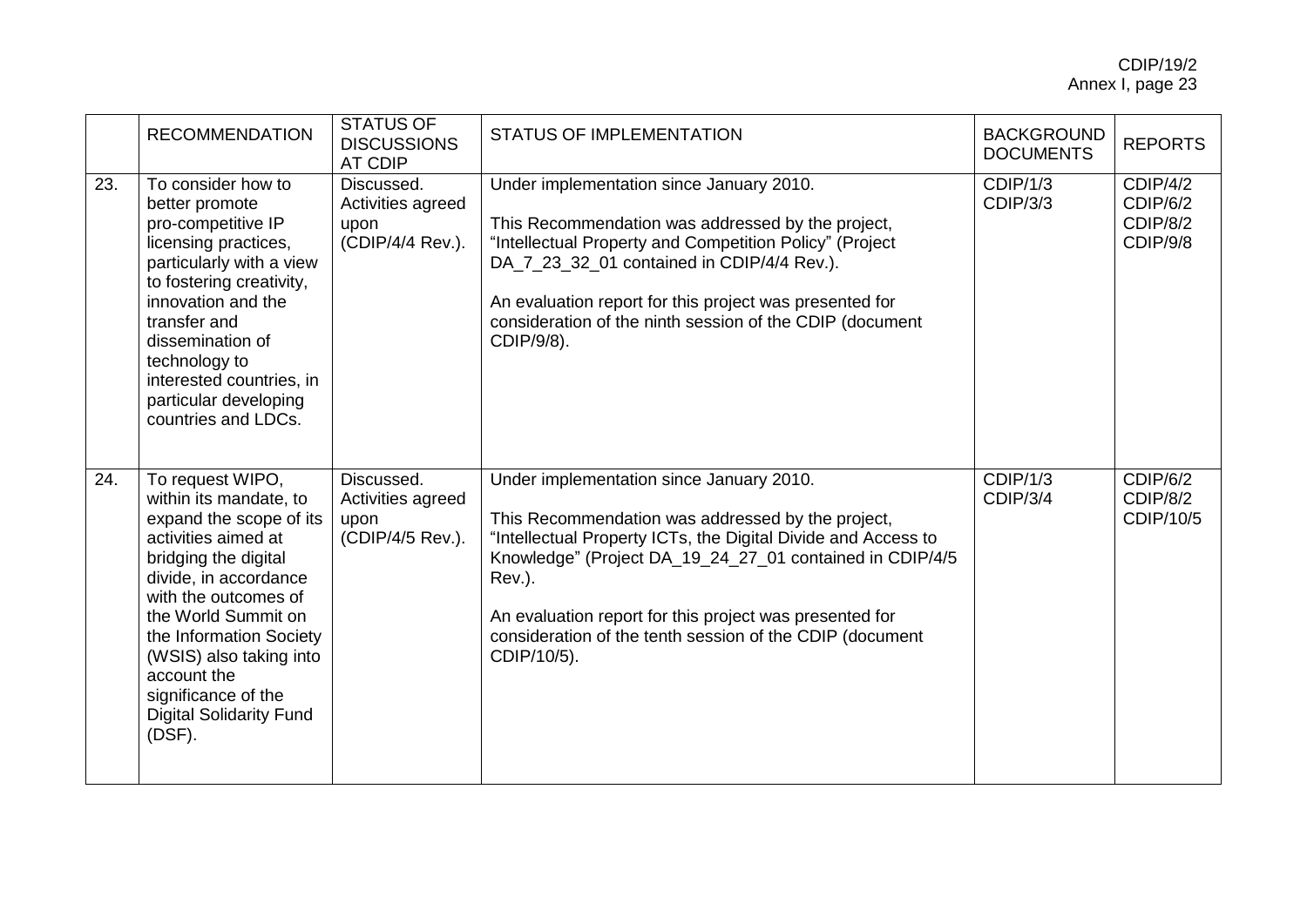|     | <b>RECOMMENDATION</b>                                                                                                                                                                                                                                                                                                                                                                                                        | <b>STATUS OF</b><br><b>DISCUSSIONS</b><br><b>AT CDIP</b>                                                                                                                                               | <b>STATUS OF IMPLEMENTATION</b>                                                                                                                                                                                                                                                                                                                                                                                                                                                                                                                                                                                                            | <b>BACKGROUND</b><br><b>DOCUMENTS</b> | <b>REPORTS</b>                                               |
|-----|------------------------------------------------------------------------------------------------------------------------------------------------------------------------------------------------------------------------------------------------------------------------------------------------------------------------------------------------------------------------------------------------------------------------------|--------------------------------------------------------------------------------------------------------------------------------------------------------------------------------------------------------|--------------------------------------------------------------------------------------------------------------------------------------------------------------------------------------------------------------------------------------------------------------------------------------------------------------------------------------------------------------------------------------------------------------------------------------------------------------------------------------------------------------------------------------------------------------------------------------------------------------------------------------------|---------------------------------------|--------------------------------------------------------------|
| 25. | To explore IP-related<br>policies and initiatives<br>necessary to promote<br>the transfer and<br>dissemination of<br>technology, to the<br>benefit of developing<br>countries and to take<br>appropriate measures<br>to enable developing<br>countries to fully<br>understand and benefit<br>from different<br>provisions, pertaining<br>to flexibilities provided<br>for in international<br>agreements, as<br>appropriate. | Discussed.<br>Activities agreed<br>upon (CDIP/6/4).<br>Further<br>discussions in<br>the context of<br>documents<br>CDIP/6/10,<br>CDIP/7/3,<br>CDIP/8/5,<br>CDIP/9/11.<br>CDIP/10/10 and<br>CDIP/10/11. | Under implementation since December 2010.<br>This Recommendation was addressed by following projects:<br>1. "Enhancing South-South Cooperation on IP and<br>Development among Developing Countries and LDCs"<br>(Project DA_1_10_11_13_19_25_32_01 contained in<br>CDIP/7/6); and<br>2. "Intellectual Property and Technology Transfer: Common<br>Challenges - Building Solutions" (Project<br>DA_19_25_26_28_01 contained in CDIP/6/4).<br>Evaluation reports for these projects were presented for<br>consideration of the thirteenth and sixteenth sessions,<br>respectively and are contained in documents CDIP/13/4 and<br>CDIP/16/3. | CDIP/1/3<br>CDIP/3/4 Add.             | CDIP/8/2<br>CDIP/10/2<br>CDIP/12/2<br>CDIP/14/2<br>CDIP/16/2 |
| 26. | To encourage Member<br>States, especially<br>developed countries, to<br>urge their research and<br>scientific institutions to<br>enhance cooperation<br>and exchange with<br>research and<br>development<br>institutions in<br>developing countries,<br>especially LDCs.                                                                                                                                                     | Discussed.<br>Activities agreed<br>upon (CDIP/6/4).                                                                                                                                                    | Under implementation since December 2010.<br>This Recommendation was addressed by the project<br>"Intellectual Property and Technology Transfer: Common<br>Challenges - Building Solutions" (Project<br>DA_19_25_26_28_01 contained in CDIP/6/4).<br>An evaluation report for this project was presented for<br>consideration of the sixteenth session of the CDIP and it is<br>contained in document CDIP/16/3.                                                                                                                                                                                                                           | CDIP/1/3<br>CDIP/3/4 Add.             | CDIP/8/2<br>CDIP/10/2<br>CDIP/12/2<br>CDIP/14/2<br>CDIP/16/2 |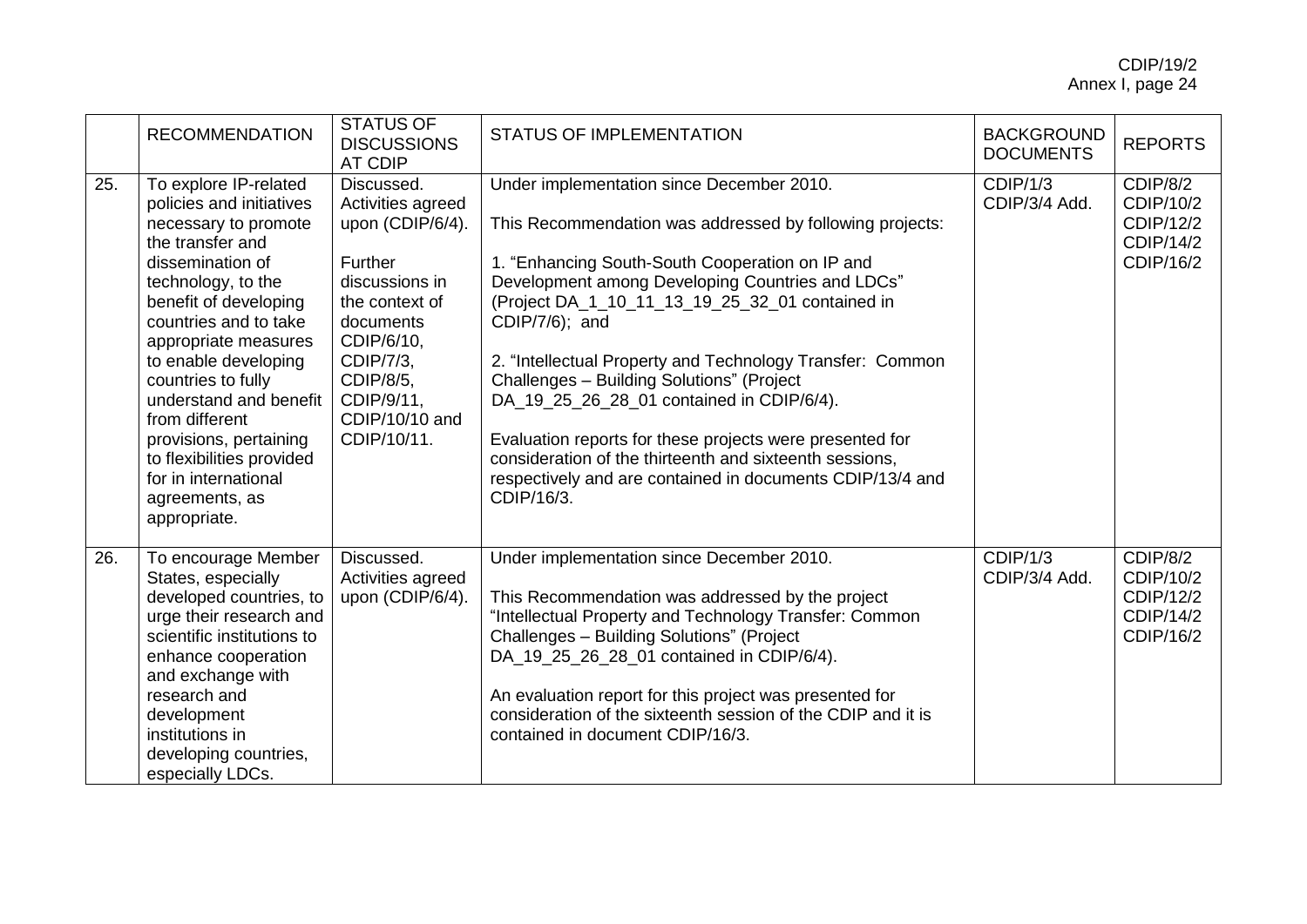|     | <b>RECOMMENDATION</b>                                                                                                                                                                                                                                                                                                                                                                                                                                                | <b>STATUS OF</b><br><b>DISCUSSIONS</b><br><b>AT CDIP</b>    | <b>STATUS OF IMPLEMENTATION</b>                                                                                                                                                                                                                                                                                                                                                                                | <b>BACKGROUND</b><br><b>DOCUMENTS</b> | <b>REPORTS</b>                                  |
|-----|----------------------------------------------------------------------------------------------------------------------------------------------------------------------------------------------------------------------------------------------------------------------------------------------------------------------------------------------------------------------------------------------------------------------------------------------------------------------|-------------------------------------------------------------|----------------------------------------------------------------------------------------------------------------------------------------------------------------------------------------------------------------------------------------------------------------------------------------------------------------------------------------------------------------------------------------------------------------|---------------------------------------|-------------------------------------------------|
| 27. | <b>Facilitating IP-related</b><br>aspects of ICT for<br>growth and<br>development: Provide<br>for, in an appropriate<br>WIPO body,<br>discussions focused on<br>the importance of<br>IP-related aspects of<br>ICT, and its role in<br>economic and cultural<br>development, with<br>specific attention<br>focused on assisting<br>Member States to<br>identify practical<br>IP-related strategies to<br>use ICT for economic,<br>social and cultural<br>development. | Discussed.<br>Activities agreed<br>upon<br>(CDIP/4/5 Rev.). | Under implementation since January 2010.<br>This Recommendation was addressed by the project,<br>"Intellectual Property, ICTs, the Digital Divide and Access to<br>Knowledge" (CDIP/4/5 Rev.).<br>An evaluation report for this project was presented for<br>consideration of the tenth session of the CDIP (CDIP/10/5).                                                                                       | CDIP/1/3<br>CDIP/3/4                  | CDIP/6/2<br>CDIP/8/2<br>CDIP/10/5               |
| 28. | To explore supportive<br>IP-related policies and<br>measures Member<br>States, especially<br>developed countries,<br>could adopt for<br>promoting transfer and<br>dissemination of<br>technology to<br>developing countries.                                                                                                                                                                                                                                         | Discussed.<br>Activities agreed<br>upon (CDIP/6/4).         | Under implementation since December 2010.<br>This Recommendation was addressed by the project,<br>"Intellectual Property and Technology Transfer: Common<br>Challenges - Building Solutions" (Project<br>DA 19 25 26 28 01 contained in CDIP/6/4).<br>An evaluation report for this project was presented for<br>consideration of the sixteenth session of the CDIP and is<br>contained in document CDIP/16/3. | CDIP/1/3<br>CDIP/3/4 Add.             | CDIP/8/2<br>CDIP/10/2<br>CDIP/12/2<br>CDIP/14/2 |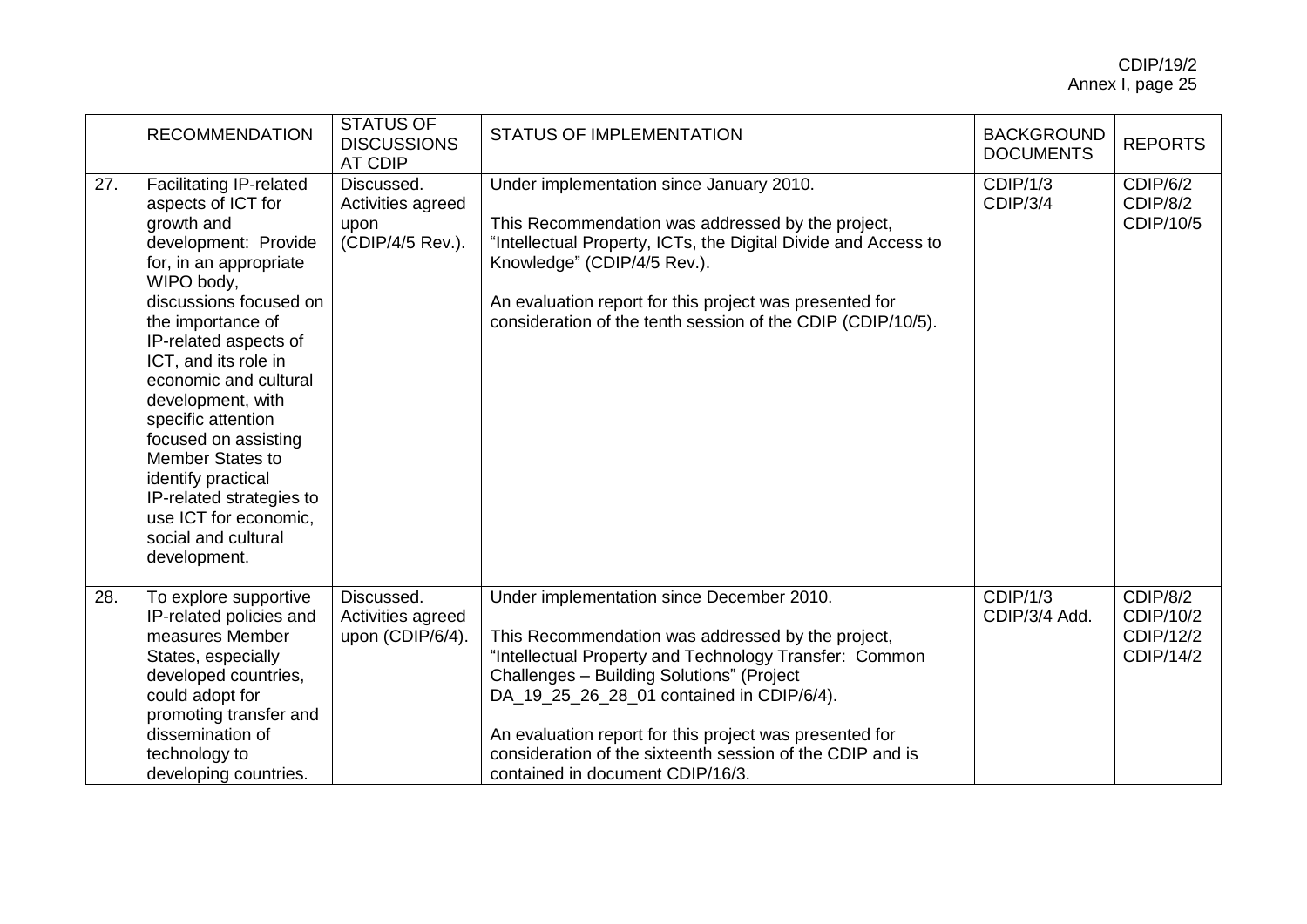|     | <b>RECOMMENDATION</b>                                                                                                                                                                                                                                                                                                                          | <b>STATUS OF</b><br><b>DISCUSSIONS</b><br>AT CDIP                          | <b>STATUS OF IMPLEMENTATION</b>                                                                                                                                                                                                                                                                                                                                                                                                                                                                                                                                                                                                                                                                                                                                                                                                                                                                                                                                                                                 | <b>BACKGROUND</b><br><b>DOCUMENTS</b> | <b>REPORTS</b>                                                                                                               |
|-----|------------------------------------------------------------------------------------------------------------------------------------------------------------------------------------------------------------------------------------------------------------------------------------------------------------------------------------------------|----------------------------------------------------------------------------|-----------------------------------------------------------------------------------------------------------------------------------------------------------------------------------------------------------------------------------------------------------------------------------------------------------------------------------------------------------------------------------------------------------------------------------------------------------------------------------------------------------------------------------------------------------------------------------------------------------------------------------------------------------------------------------------------------------------------------------------------------------------------------------------------------------------------------------------------------------------------------------------------------------------------------------------------------------------------------------------------------------------|---------------------------------------|------------------------------------------------------------------------------------------------------------------------------|
| 29. | To include discussions<br>on IP-related<br>technology transfer<br>issues within the<br>mandate of an<br>appropriate WIPO<br>body.                                                                                                                                                                                                              | Not yet<br>discussed by the<br>Committee.                                  | Discussion on Technology Transfer are taking place in<br>appropriate WIPO bodies. The Committee's decision on the<br>preparation of a mapping of Technology Transfer initiatives<br>and activities based upon the Joint Proposal by the<br>Delegations of the United States, Australia, and Canada, can<br>inform any future discussions on this matter.                                                                                                                                                                                                                                                                                                                                                                                                                                                                                                                                                                                                                                                        | CDIP/1/3                              | N/A                                                                                                                          |
| 30. | <b>WIPO should</b><br>cooperate with other<br>intergovernmental<br>organizations to<br>provide to developing<br>countries, including<br>LDCs, upon request,<br>advice on how to gain<br>access to and make<br>use of IP-related<br>information on<br>technology, particularly<br>in areas of special<br>interest to the<br>requesting parties. | Discussed.<br>Activities agreed<br>upon (CDIP/4/6<br>and<br>CDIP/5/6 Rev.) | Under implementation since January 2010.<br>The Recommendation was addressed by the following<br>projects:<br>1. "Developing Tools for Access to Patent Information" -<br>Phase I and II (Projects DA_19_30_31_01 contained in<br>CDIP/4/6 and DA_19_30_31_02 contained in CDIP/10/13);<br>2. "Capacity Building in the Use of Appropriate Technology-<br>Specific Technical and Scientific Information as a Solution for<br>Identified Development Challenges" (Project DA_30_31_01<br>contained in CDIP/5/6 Rev.).<br>Evaluation reports for those projects were presented for<br>consideration of the tenth, twelfth and fourteenth session of the<br>CDIP (CDIP/10/6, CDIP/12/3 and CDIP/14/6).<br>In addition, the Recommendation is also addressed by the<br>Project on "Capacity Building in the Use of Appropriate<br>Technology-Specific Technical and Scientific Information as a<br>Solution for Identified Development Challenges "- Phase II<br>(Project DA_30_31_03 contained in CDIP/13/9 Rev.). | CDIP/1/3<br>CDIP/3/4                  | CDIP/6/2<br>CDIP/8/2<br>CDIP/10/2<br>CDIP/10/6<br>CDIP/12/2<br>CDIP/12/3<br>CDIP/14/2<br>CDIP/14/6<br>CDIP/16/2<br>CDIP/18/2 |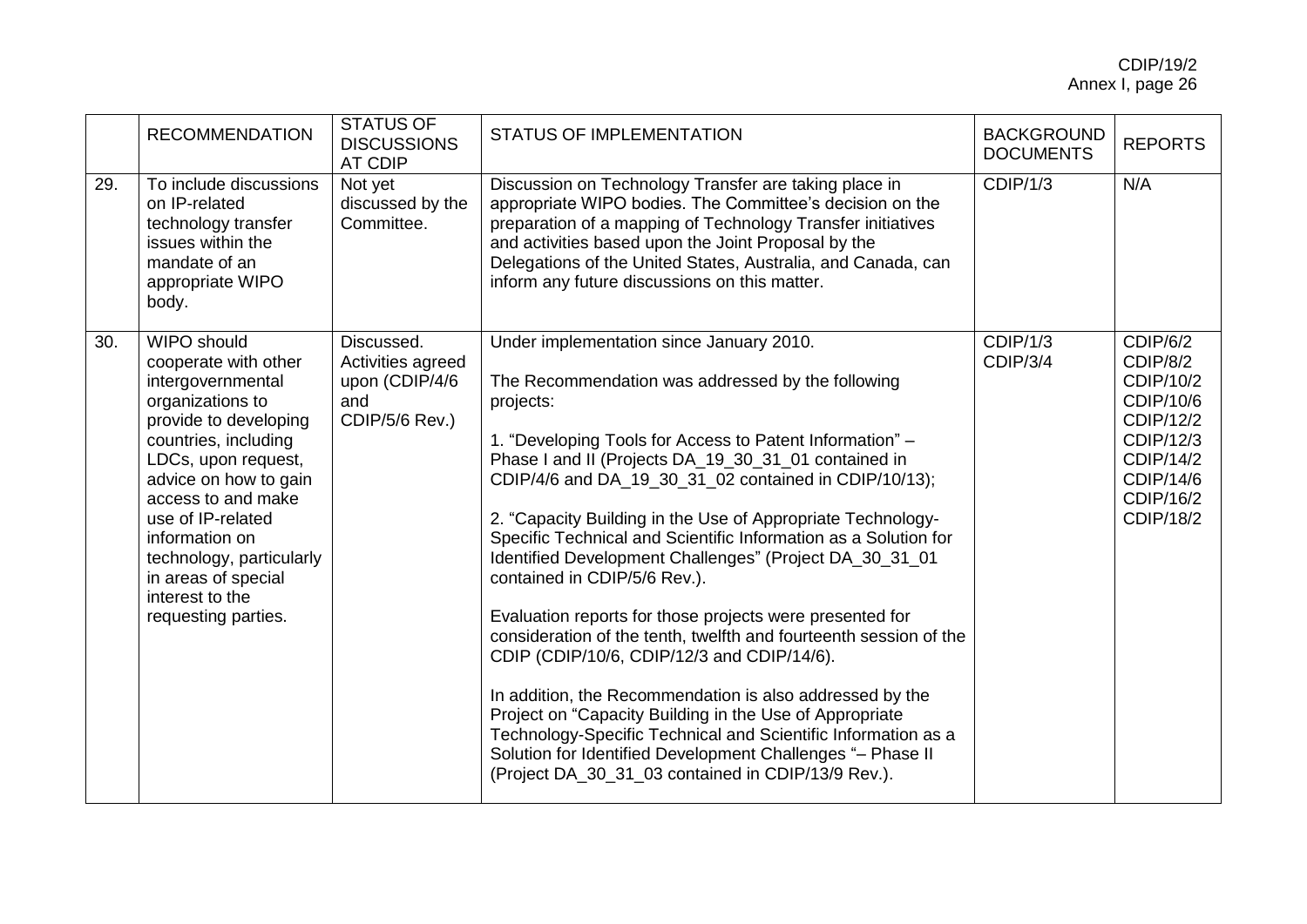|     | <b>RECOMMENDATION</b>                                                                                                                                                                                                                                    | <b>STATUS OF</b><br><b>DISCUSSIONS</b><br>AT CDIP                          | STATUS OF IMPLEMENTATION                                                                                                                                                                                                                                                                                                                                                                                                                                                                                                                                                                                                                                                                                                                                                                                                                                                                                                                                                                                        | <b>BACKGROUND</b><br><b>DOCUMENTS</b> | <b>REPORTS</b>                                                                                     |
|-----|----------------------------------------------------------------------------------------------------------------------------------------------------------------------------------------------------------------------------------------------------------|----------------------------------------------------------------------------|-----------------------------------------------------------------------------------------------------------------------------------------------------------------------------------------------------------------------------------------------------------------------------------------------------------------------------------------------------------------------------------------------------------------------------------------------------------------------------------------------------------------------------------------------------------------------------------------------------------------------------------------------------------------------------------------------------------------------------------------------------------------------------------------------------------------------------------------------------------------------------------------------------------------------------------------------------------------------------------------------------------------|---------------------------------------|----------------------------------------------------------------------------------------------------|
| 31. | To undertake initiatives<br>agreed by Member<br>States, which<br>contribute to transfer of<br>technology to<br>developing countries,<br>such as requesting<br><b>WIPO to facilitate</b><br>better access to<br>publicly available<br>patent information. | Discussed.<br>Activities agreed<br>upon (CDIP/4/6<br>and<br>CDIP/5/6 Rev.) | Under implementation since January 2010.<br>The Recommendation was addressed by the following<br>projects:<br>1. "Developing Tools for Access to Patent Information" -<br>Phase I and II (Projects DA_19_30_31_01 contained in<br>CDIP/4/6 and DA_19_30_31_02 contained in CDIP/10/13);<br>2. "Capacity Building in the Use of Appropriate Technology-<br>Specific Technical and Scientific Information as a Solution for<br>Identified Development Challenges" (Project DA_30_31_01<br>contained in CDIP/5/6 Rev.).<br>Evaluation reports for those projects were presented for<br>consideration of the tenth, twelfth and fourteenth session of the<br>CDIP (CDIP/10/6, CDIP/12/3 and CDIP/14/6).<br>In addition, the Recommendation is also addressed by the<br>Project on "Capacity Building in the Use of Appropriate<br>Technology-Specific Technical and Scientific Information as a<br>Solution for Identified Development Challenges" - Phase II<br>(Project DA_30_31_03 contained in CDIP/13/9 Rev.). | CDIP/1/3<br>CDIP/3/4                  | CDIP/6/2<br>CDIP/8/2<br>CDIP/10/2<br>CDIP/12/2<br>CDIP/14/2<br>CDIP/14/6<br>CDIP/16/2<br>CDIP/18/2 |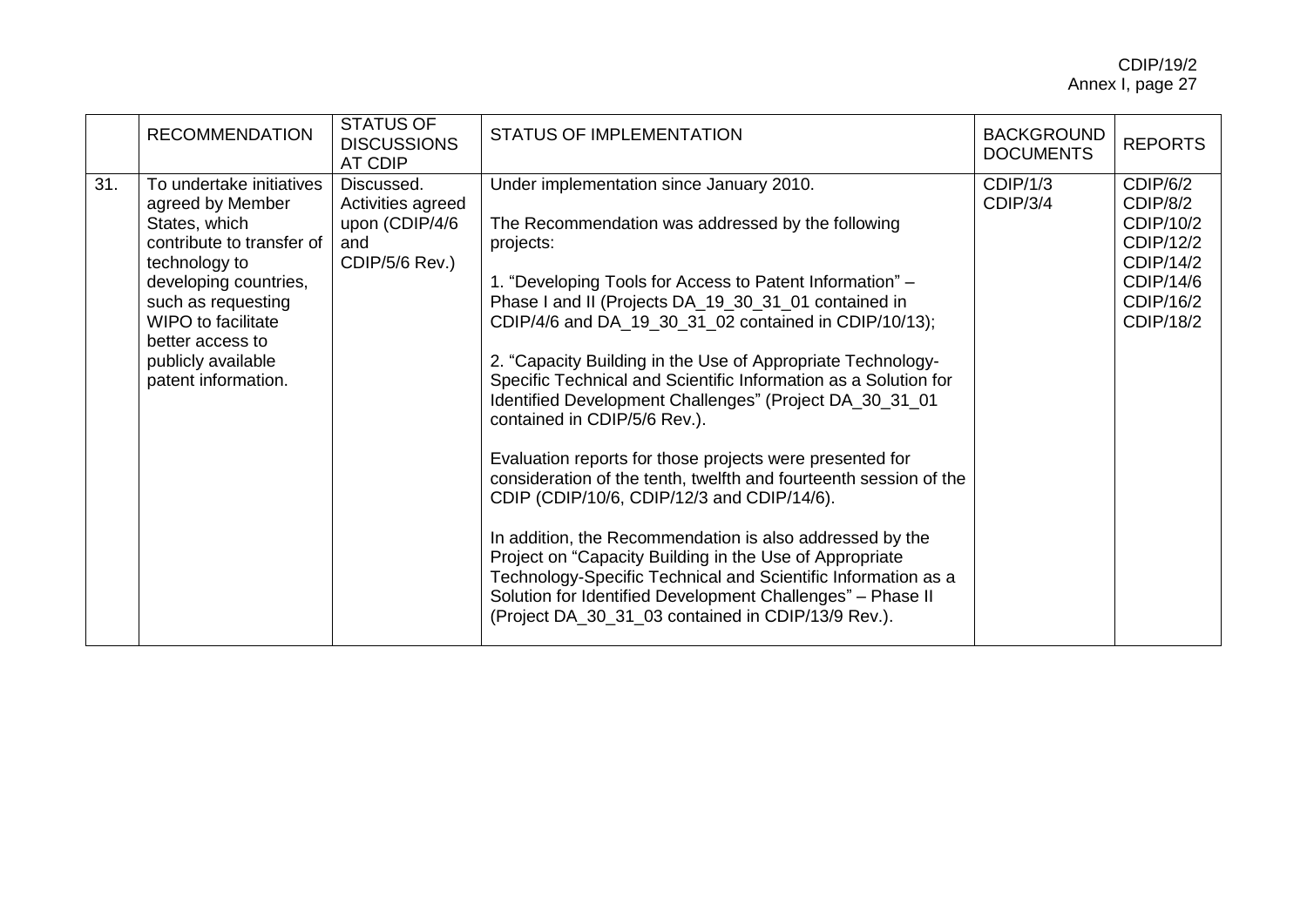|     | <b>RECOMMENDATION</b>                                                                                                                                                                                                                                                                                         | <b>STATUS OF</b><br><b>DISCUSSIONS</b><br>AT CDIP           | <b>STATUS OF IMPLEMENTATION</b>                                                                                                                                                                                                                                                                                                                                                                                                                                                                                                                                                                                  | <b>BACKGROUND</b><br><b>DOCUMENTS</b> | <b>REPORTS</b>                                                                       |
|-----|---------------------------------------------------------------------------------------------------------------------------------------------------------------------------------------------------------------------------------------------------------------------------------------------------------------|-------------------------------------------------------------|------------------------------------------------------------------------------------------------------------------------------------------------------------------------------------------------------------------------------------------------------------------------------------------------------------------------------------------------------------------------------------------------------------------------------------------------------------------------------------------------------------------------------------------------------------------------------------------------------------------|---------------------------------------|--------------------------------------------------------------------------------------|
| 32. | To have within WIPO<br>opportunity for<br>exchange of national<br>and regional<br>experiences and<br>information on the links<br>between IP rights and<br>competition policies.                                                                                                                               | Discussed.<br>Activities agreed<br>upon<br>(CDIP/4/4 Rev.). | Under implementation since January 2010.<br>The Recommendation was addressed by the following<br>projects:<br>1. "Intellectual Property and Competition Policy" (Project<br>DA_7_23_32_01 contained in CDIP/4/4 Rev.).<br>2. "Enhancing South-South Cooperation on IP and<br>Development among Developing Countries and LDCs" (Project<br>DA_1_10_11_13_19_25_32_01 contained in document<br>CDIP/7/6).<br>Evaluation reports for these projects were presented for<br>consideration of the ninth and thirteenth sessions of the CDIP<br>and are contained in documents CDIP/9/8 and CDIP/13/4,<br>respectively. | CDIP/1/3<br>CDIP/3/4                  | CDIP/6/2<br>CDIP/8/2<br>CDIP/9/8<br>CDIP/10/2<br>CDIP/12/2<br>CDIP/14/2<br>CDIP/16/2 |
| 33. | To request WIPO to<br>develop an effective<br>yearly review and<br>evaluation mechanism<br>for the assessment of<br>all its<br>development-oriented<br>activities, including<br>those related to<br>technical assistance,<br>establishing for that<br>purpose specific<br>indicators and<br>benchmarks, where | Discussed.<br>Activities agreed<br>upon<br>(CDIP/4/8 Rev.). | Under implementation since January 2010.<br>The Recommendation was addressed by the project,<br>"Enhancement of WIPO's Results-Based Management (RBM)<br>Framework to Support the Monitoring and Evaluation of<br>Development Activities" (Project DA_33_38_41_01 contained<br>in CDIP/4/8 Rev.).<br>An evaluation report for this project was presented for<br>consideration of the twelfth session of the CDIP (contained in<br>CDIP/12/4).                                                                                                                                                                    | CDIP/1/3                              | CDIP/6/2<br>CDIP/8/2<br>CDIP/10/2<br>CDIP/12/4                                       |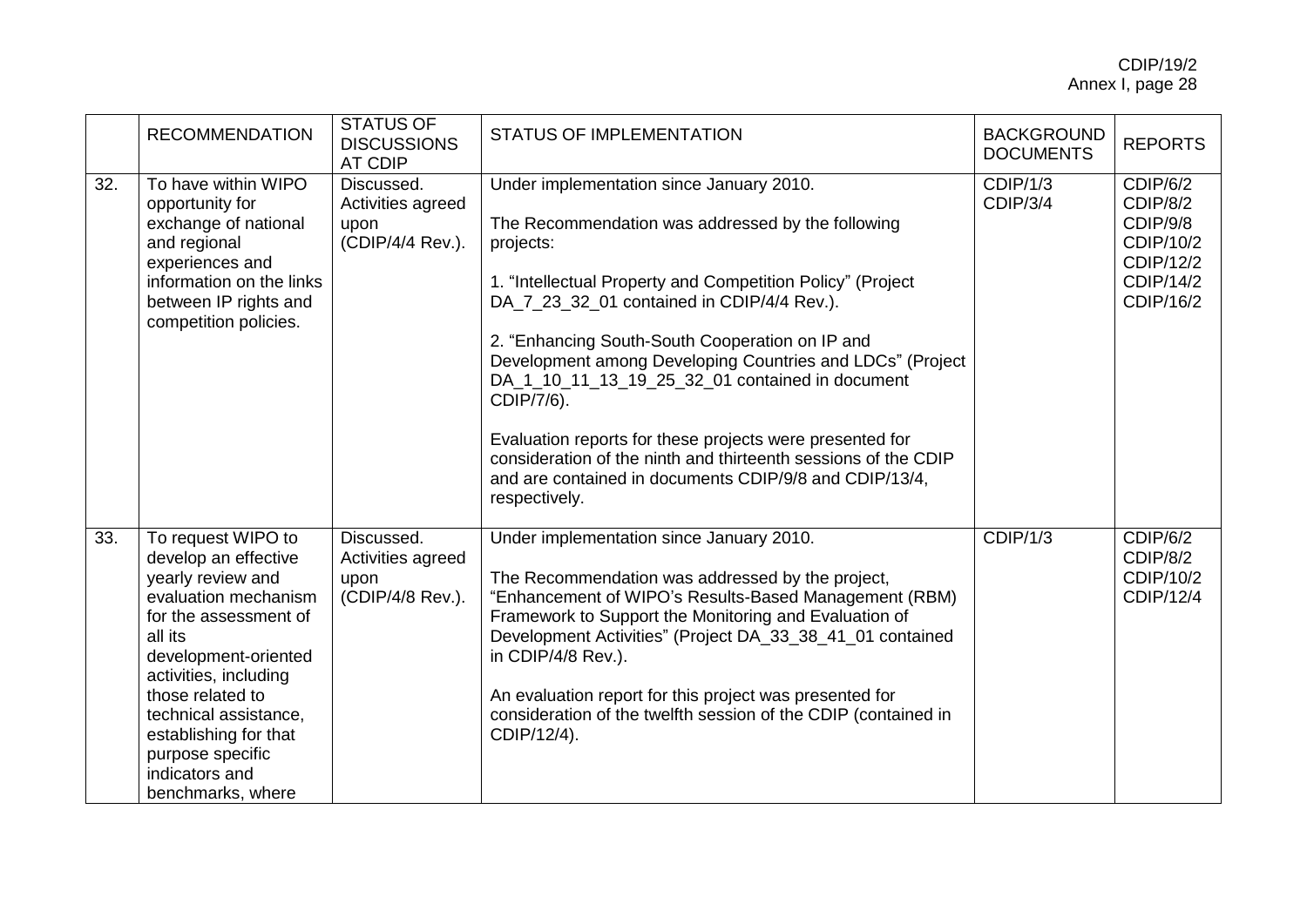|     | <b>RECOMMENDATION</b>                                                                                                                                                                                                                                                                                                                                           | <b>STATUS OF</b><br><b>DISCUSSIONS</b><br>AT CDIP                                                                                                                         | <b>STATUS OF IMPLEMENTATION</b>                                                                                                                                                                                                                                                                                                                                                                                                                                                                                                                                                        | <b>BACKGROUND</b><br><b>DOCUMENTS</b> | <b>REPORTS</b>                                                                                                               |
|-----|-----------------------------------------------------------------------------------------------------------------------------------------------------------------------------------------------------------------------------------------------------------------------------------------------------------------------------------------------------------------|---------------------------------------------------------------------------------------------------------------------------------------------------------------------------|----------------------------------------------------------------------------------------------------------------------------------------------------------------------------------------------------------------------------------------------------------------------------------------------------------------------------------------------------------------------------------------------------------------------------------------------------------------------------------------------------------------------------------------------------------------------------------------|---------------------------------------|------------------------------------------------------------------------------------------------------------------------------|
|     | appropriate.                                                                                                                                                                                                                                                                                                                                                    |                                                                                                                                                                           |                                                                                                                                                                                                                                                                                                                                                                                                                                                                                                                                                                                        |                                       |                                                                                                                              |
| 34. | With a view to<br>assisting Member<br>States in creating<br>substantial national<br>programs, to request<br>WIPO to conduct a<br>study on constraints to<br>intellectual property<br>protection in the<br>informal economy,<br>including the tangible<br>costs and benefits of<br>IP protection in<br>particular in relation to<br>generation of<br>employment. | Discussed in the<br>context of<br>documents<br>CDIP/6/9 and<br>CDIP/8/3.                                                                                                  | Under implementation since November 2011.<br>The Recommendation was addressed by the project on<br>"Intellectual Property and the Informal Economy"<br>(Project DA_34_01 contained in CDIP/8/3 Rev.).<br>An evaluation report for this project was presented for the<br>consideration of the thirteenth session of the CDIP (contained<br>in CDIP/13/5).                                                                                                                                                                                                                               | CDIP/1/3<br>CDIP/6/9                  | CDIP/10/2<br>CDIP/12/2<br>CDIP/13/5                                                                                          |
| 35. | To request WIPO to<br>undertake, upon<br>request of Member<br>States, new studies to<br>assess the economic,<br>social and cultural<br>impact of the use of<br>intellectual property<br>systems in these<br>States.                                                                                                                                             | Discussed in the<br>context of<br>progress reports<br>(documents<br>CDIP/3/5,<br>CDIP/6/3 and<br>CDIP/8/2).<br>Discussed.<br>Activities agreed<br>upon<br>(CDIP/5/7 Rev.) | Under implementation since adoption of the DA in<br>October 2007.<br>The Recommendation was addressed by the Project on<br>"Intellectual Property and Socio-Economic Development"<br>(Project DA_35_37_01 contained in CDIP/5/7 Rev.).<br>An evaluation report for this project was presented for<br>consideration of the fourteenth session of the CDIP (contained<br>in CDIP/14/3).<br>In addition, a Phase II of this project was approved by the<br>fourteenth session (contained in document CDIP/15/3) of the<br>Committee and is under implementation since January 1,<br>2015. | CDIP/1/3                              | CDIP/3/5<br>CDIP/6/3<br>CDIP/8/2<br>CDIP/10/2<br>CDIP/12/2<br><b>CDIP/14/2</b><br>CDIP/14/3<br>CDIP/16/2<br><b>CDIP/18/2</b> |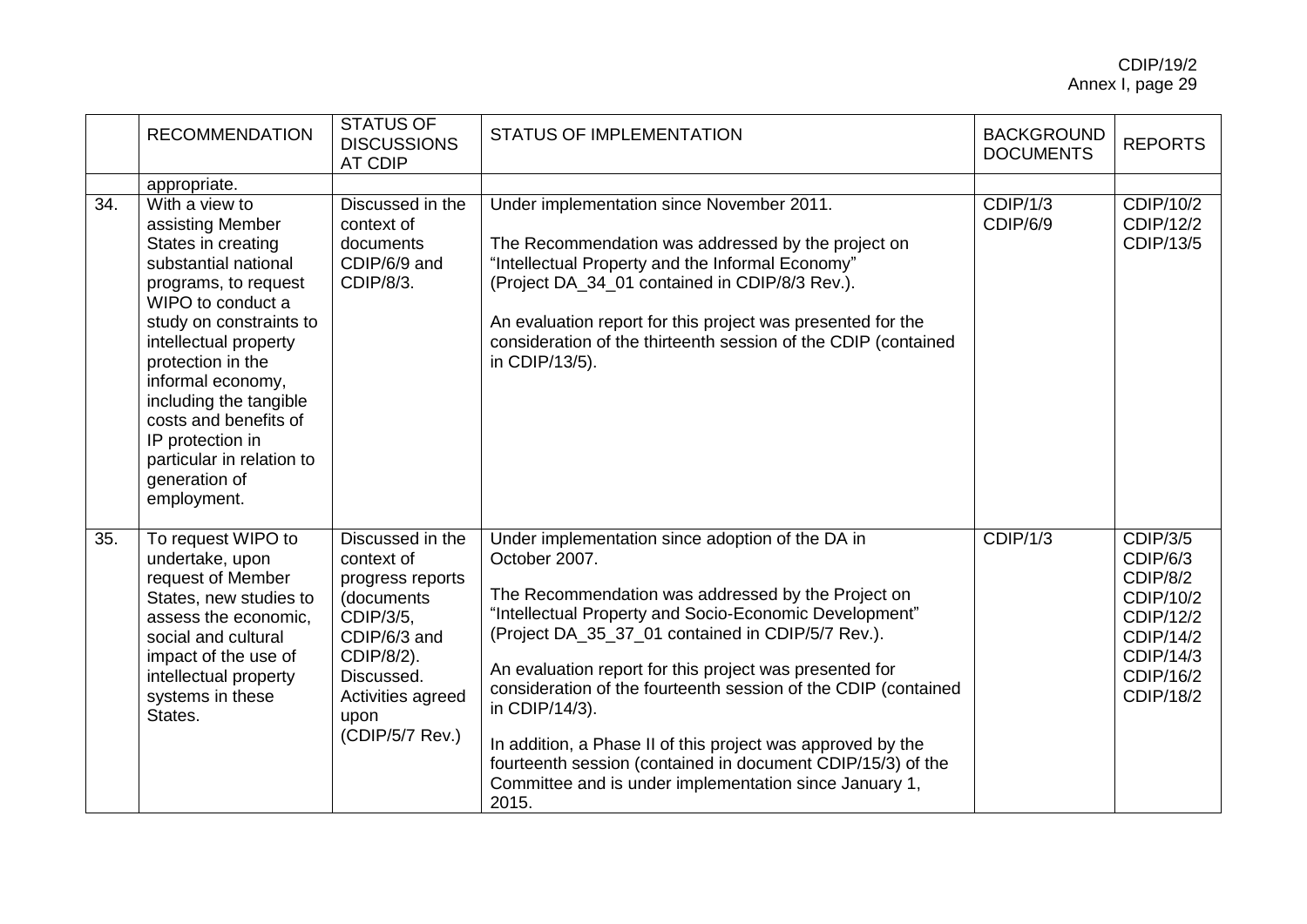|     | <b>RECOMMENDATION</b>                                                                                                                                                                                                 | <b>STATUS OF</b><br><b>DISCUSSIONS</b><br>AT CDIP                                                                                                                     | <b>STATUS OF IMPLEMENTATION</b>                                                                                                                                                                                                                                                                                                                                                                                                                                                                                                                                   | <b>BACKGROUND</b><br><b>DOCUMENTS</b> | <b>REPORTS</b>                                                                                                        |
|-----|-----------------------------------------------------------------------------------------------------------------------------------------------------------------------------------------------------------------------|-----------------------------------------------------------------------------------------------------------------------------------------------------------------------|-------------------------------------------------------------------------------------------------------------------------------------------------------------------------------------------------------------------------------------------------------------------------------------------------------------------------------------------------------------------------------------------------------------------------------------------------------------------------------------------------------------------------------------------------------------------|---------------------------------------|-----------------------------------------------------------------------------------------------------------------------|
| 36. | To exchange<br>experiences on open<br>collaborative projects<br>such as the Human<br>Genome Project as<br>well as on IP models.                                                                                       | Discussed.<br>Activities agreed<br>upon (CDIP/6/6)                                                                                                                    | Under implementation since December 2010.<br>The Recommendation is being addressed by the project,<br>"Open Collaborative Projects and IP-Based Models" (Project<br>DA_36_01 contained in CDIP/6/6).<br>An evaluation report for this project was presented for<br>consideration of the fifteenth session of the CDIP (contained in<br>CDIP/15/3).                                                                                                                                                                                                                | CDIP/1/3                              | CDIP/8/2<br>CDIP/10/2<br>CDIP/12/2<br>CDIP/14/2<br>CDIP/16/2                                                          |
| 37. | Upon request and as<br>directed by Member<br>States, WIPO may<br>conduct studies on the<br>protection of<br>intellectual property, to<br>identify the possible<br>links and impacts<br>between IP and<br>development. | Discussed in<br>context of<br>progress reports<br>(documents<br>CDIP/3/5,<br>CDIP/6/3 and<br>CDIP/8/2).<br>Discussed.<br>Activities agreed<br>upon<br>(CDIP/5/7 Rev.) | Under implementation since adoption of the Development<br>Agenda in October 2007.<br>The Recommendation was addressed by the Project on<br>"Intellectual Property and Socio-Economic Development"<br>(Project DA_35_37_01 contained in CDIP/5/7 Rev.).<br>An evaluation report for this project was presented for<br>consideration of the fourteenth session of the CDIP (contained<br>in CDIP/14/3).<br>In addition, a Phase II of this project was approved by the<br>fourteenth session of the Committee and is under<br>implementation since January 1, 2015. | CDIP/1/3                              | <b>CDIP/3/5</b><br>CDIP/6/3<br>CDIP/8/2<br>CDIP/10/2<br>CDIP/12/2<br>CDIP/14/2<br>CDIP/14/3<br>CDIP/16/2<br>CDIP/18/2 |
| 38. | To strengthen WIPO's<br>capacity to perform<br>objective assessments<br>of the impact of the<br>organization's activities<br>on development.                                                                          | Discussed.<br>Activities agreed<br>upon<br>(CDIP/4/8 Rev.)                                                                                                            | Under implementation since January 2010.<br>The Recommendation was addressed by the project,<br>"Enhancement of WIPO's Results-Based Management (RBM)<br>Framework to Support the Monitoring and Evaluation of<br>Development Activities" (Project DA_33_38_41_01 contained<br>in CDIP/4/8 Rev.).                                                                                                                                                                                                                                                                 | CDIP/1/3                              | CDIP/8/2<br>CDIP/10/2<br>CDIP/12/4                                                                                    |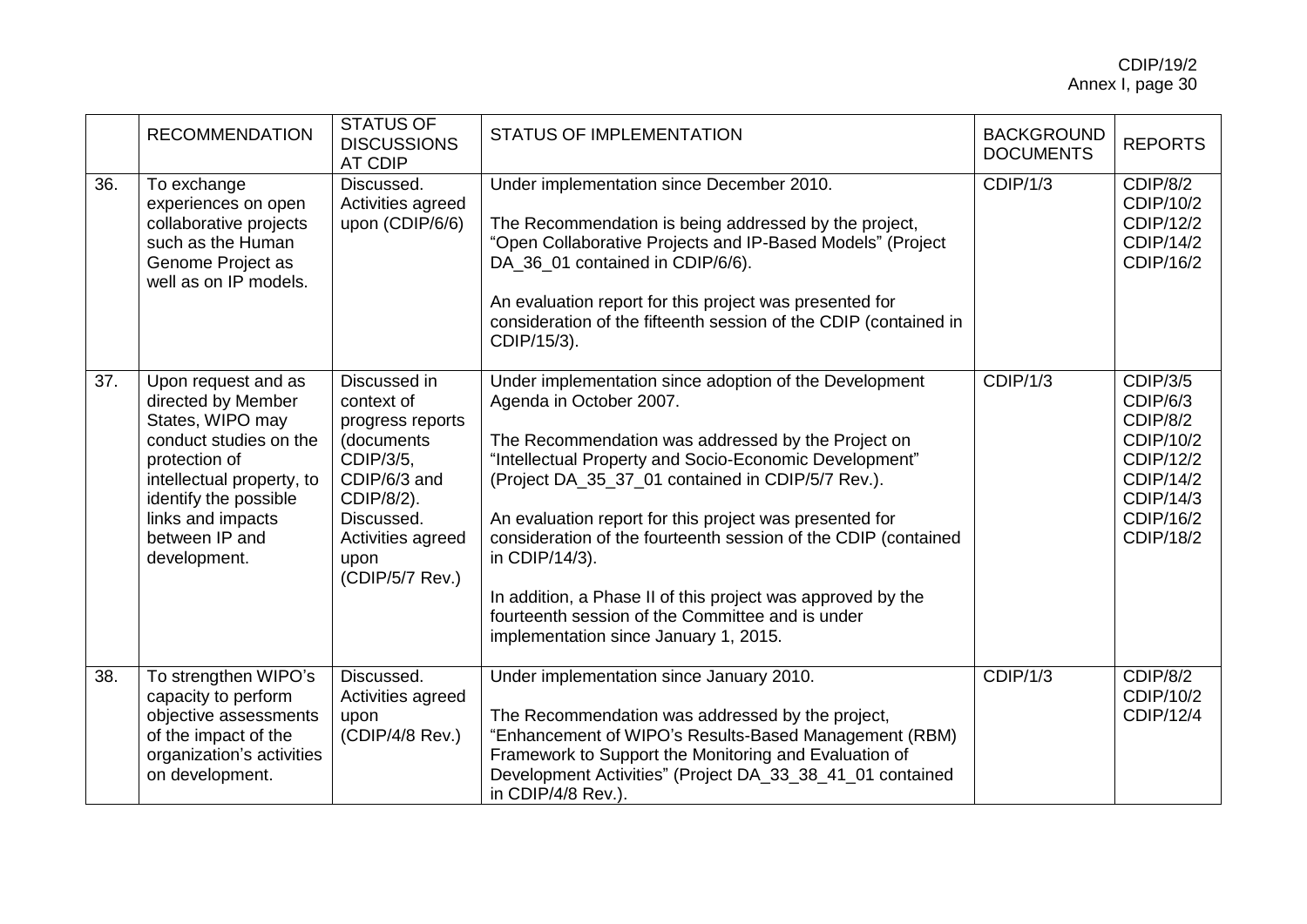|     | <b>RECOMMENDATION</b>                                                                                                                                                                                                                                                                              | <b>STATUS OF</b><br><b>DISCUSSIONS</b><br><b>AT CDIP</b>                 | <b>STATUS OF IMPLEMENTATION</b>                                                                                                                                                                                                                                                                                                                                                                                                                                                            | <b>BACKGROUND</b><br><b>DOCUMENTS</b> | <b>REPORTS</b>                                                |
|-----|----------------------------------------------------------------------------------------------------------------------------------------------------------------------------------------------------------------------------------------------------------------------------------------------------|--------------------------------------------------------------------------|--------------------------------------------------------------------------------------------------------------------------------------------------------------------------------------------------------------------------------------------------------------------------------------------------------------------------------------------------------------------------------------------------------------------------------------------------------------------------------------------|---------------------------------------|---------------------------------------------------------------|
|     |                                                                                                                                                                                                                                                                                                    |                                                                          | An evaluation report for this project was presented for<br>consideration of the twelfth session of the CDIP (contained in<br>CDIP/12/4).                                                                                                                                                                                                                                                                                                                                                   |                                       |                                                               |
| 39. | To request WIPO,<br>within its core<br>competence and<br>mission, to assist<br>developing countries,<br>especially African<br>countries, in<br>cooperation with<br>relevant international<br>organizations, by<br>conducting studies on<br>brain drain and make<br>recommendations<br>accordingly. | Discussed in the<br>context of<br>documents<br>CDIP/6/8 and<br>CDIP/7/4. | Under implementation since March 2014.<br>This Recommendation was addressed by the project<br>"Intellectual Property and Brain Drain" (Project DA_39_40_01<br>contained in CDIP/7/4).<br>An evaluation report for this project was presented for<br>consideration of the thirteenth session of the CDIP (contained<br>in CDIP/13/6).                                                                                                                                                       | CDIP/1/3<br>CDIP/6/8                  | CDIP/10/2<br>CDIP/12/2<br>CDIP/13/6                           |
| 40. | To request WIPO to<br>intensify its<br>cooperation on IP<br>related issues with UN<br>agencies, according to<br>Member States'<br>orientation, in<br>particular UNCTAD,<br>UNEP, WHO, UNIDO,<br><b>UNESCO</b> and other<br>relevant international<br>organizations,<br>especially WTO in           | Not yet<br>discussed by the<br>Committee.                                | The recommendation was notably implemented in the context<br>of the following projects:<br>1. Projects "Enhancing South-South Cooperation on IP and<br>Development among Developing Countries and LDCs"<br>(Project DA_1_10_11_13_19_25_32_01, contained in<br>CDIP/7/6) and,<br>2. "Intellectual Property and Brain Drain" (DA_39_40_01<br>contained in CDIP/7/4).<br>Evaluation reports for these projects were presented for<br>consideration of thirteenth session of the CDIP and are | CDIP/1/3                              | CDIP/10/2<br>CDIP/12/2<br>CDIP/14/2<br>CDIP/16/2<br>CDIP/18/2 |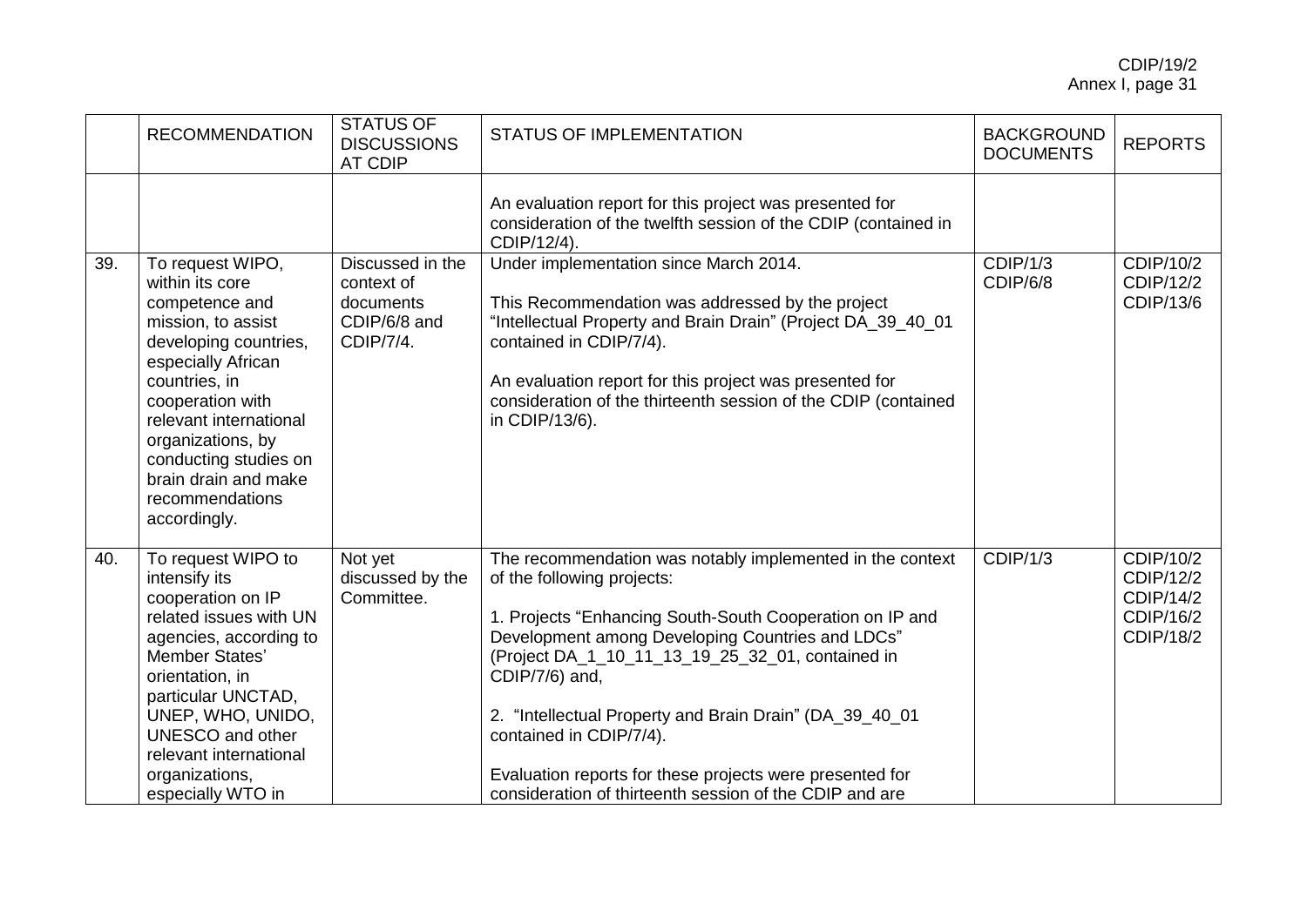|     | <b>RECOMMENDATION</b>                                                                                                                                                                                                                  | <b>STATUS OF</b><br><b>DISCUSSIONS</b><br><b>AT CDIP</b>                                                                          | <b>STATUS OF IMPLEMENTATION</b>                                                                                                                                                                                                                                                                                                                                                                                                              | <b>BACKGROUND</b><br><b>DOCUMENTS</b> | <b>REPORTS</b>                                                                              |
|-----|----------------------------------------------------------------------------------------------------------------------------------------------------------------------------------------------------------------------------------------|-----------------------------------------------------------------------------------------------------------------------------------|----------------------------------------------------------------------------------------------------------------------------------------------------------------------------------------------------------------------------------------------------------------------------------------------------------------------------------------------------------------------------------------------------------------------------------------------|---------------------------------------|---------------------------------------------------------------------------------------------|
|     | order to strengthen the<br>coordination for<br>maximum efficiency in<br>undertaking<br>development<br>programs.                                                                                                                        |                                                                                                                                   | contained in documents CDIP/13/4 and CDIP/13/5,<br>respectively.<br>In addition, this recommendation is being addressed by the<br>Project on "Intellectual Property, Tourism and Culture:<br>Supporting Development Objectives and Promoting Cultural<br>Heritage in Egypt and Other Developing Countries" (Project<br>DA_1_10_12_40_01 contained in document CDIP/15/7 Rev.).<br>This project started its implementation in January 2016.   |                                       |                                                                                             |
| 41. | To conduct a review of<br>current WIPO technical<br>assistance activities in<br>the area of cooperation<br>and development.                                                                                                            | Discussed.<br>Activities agreed<br>upon (CDIP/4/8).<br>Further<br>discussed in the<br>context of the<br>document<br>CDIP/8/INF/1. | Under implementation since January 2010.<br>The Recommendation was addressed by the project<br>"Enhancement of WIPO's Results-Based Management (RBM)<br>Framework to Support the Monitoring and Evaluation of<br>Development Activities" (Project DA_33_38_41_01 contained<br>in CDIP/4/8 Rev.).<br>An evaluation report for this project was presented for<br>consideration of the twelfth session of the CDIP (contained in<br>CDIP/12/4). | CDIP/1/3                              | CDIP/8/2<br>CDIP/10/2<br>CDIP/12/4                                                          |
| 42. | To enhance measures<br>that ensure wide<br>participation of civil<br>society at large in<br>WIPO activities in<br>accordance with its<br>criteria regarding NGO<br>acceptance and<br>accreditation, keeping<br>the issue under review. | Discussed in the<br>context of<br>progress reports<br>(documents<br>CDIP/3/5,<br>CDIP/6/3 and<br>CDIP/8/2).                       | While activities for implementation are yet to be discussed by<br>the Committee, in practice, the recommendation is already<br>under implementation.<br>During 2016, three new international and two national NGOs<br>were accredited as permanent observers during last<br>assemblies, raising the numbers to 258 international NGOs<br>and 83 national NGOs having permanent observer status in<br>WIPO.                                   | CDIP/1/3                              | <b>CDIP/3/5</b><br>CDIP/6/3<br>CDIP/8/2<br>CDIP/10/2<br>CDIP/12/2<br>CDIP/14/2<br>CDIP/16/2 |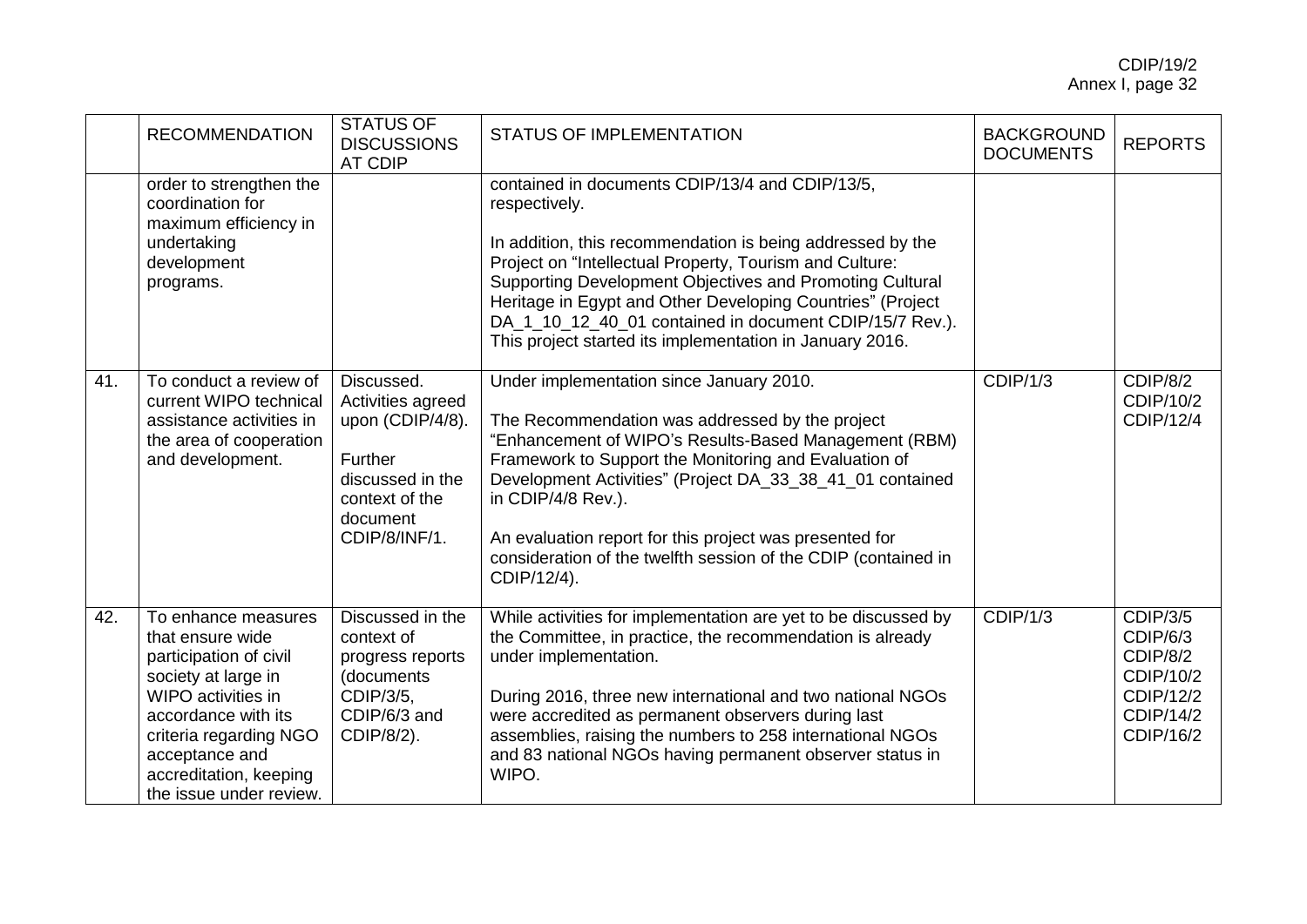|     | <b>RECOMMENDATION</b>                                                                                                                                                                                                                        | <b>STATUS OF</b><br><b>DISCUSSIONS</b><br>AT CDIP                                                           | <b>STATUS OF IMPLEMENTATION</b>                                                                                                                                                                                                                                                                                                                                                                                                                                                                                                                                                                                                                   | <b>BACKGROUND</b><br><b>DOCUMENTS</b> | <b>REPORTS</b>                                                                              |
|-----|----------------------------------------------------------------------------------------------------------------------------------------------------------------------------------------------------------------------------------------------|-------------------------------------------------------------------------------------------------------------|---------------------------------------------------------------------------------------------------------------------------------------------------------------------------------------------------------------------------------------------------------------------------------------------------------------------------------------------------------------------------------------------------------------------------------------------------------------------------------------------------------------------------------------------------------------------------------------------------------------------------------------------------|---------------------------------------|---------------------------------------------------------------------------------------------|
| 43. | To consider how to<br>improve WIPO's role in<br>finding partners to fund<br>and execute projects<br>for IP-related<br>assistance in a<br>transparent and<br>member-driven<br>process and without<br>prejudice to ongoing<br>WIPO activities. | Not yet<br>discussed by the<br>Committee.                                                                   | In addition, two NGOs requested and obtained ad hoc<br>observer status for participating in the Standing Committee on<br>Copyright and Related Rights (SCCR).<br>WIPO has also made efforts to include NGO participants in a<br>number of activities undertaken. The Director General hosted<br>the annual open meeting with all accredited NGOs in<br>April 2015, which provided an opportunity for a direct dialogue<br>with the Director General on the priorities and objectives of<br>WIPO in 2015, as well as a reflection of the achievements<br>of 2014.<br>Implementation to begin once activities have been agreed by<br>Member States. | CDIP/1/3                              | N/A                                                                                         |
| 44. | In accordance with<br>WIPO's<br>member-driven nature<br>as a United Nations<br>Specialized Agency,<br>formal and informal<br>meetings or<br>consultations relating                                                                           | Discussed in the<br>context of<br>progress reports<br>(documents<br>CDIP/3/5,<br>CDIP/6/3 and<br>CDIP/8/2). | A Performance Indicator related to the Recommendation is<br>included in Program 21.                                                                                                                                                                                                                                                                                                                                                                                                                                                                                                                                                               | CDIP/1/3                              | <b>CDIP/3/5</b><br>CDIP/6/3<br>CDIP/8/2<br>CDIP/10/2<br>CDIP/12/2<br>CDIP/14/2<br>CDIP/16/2 |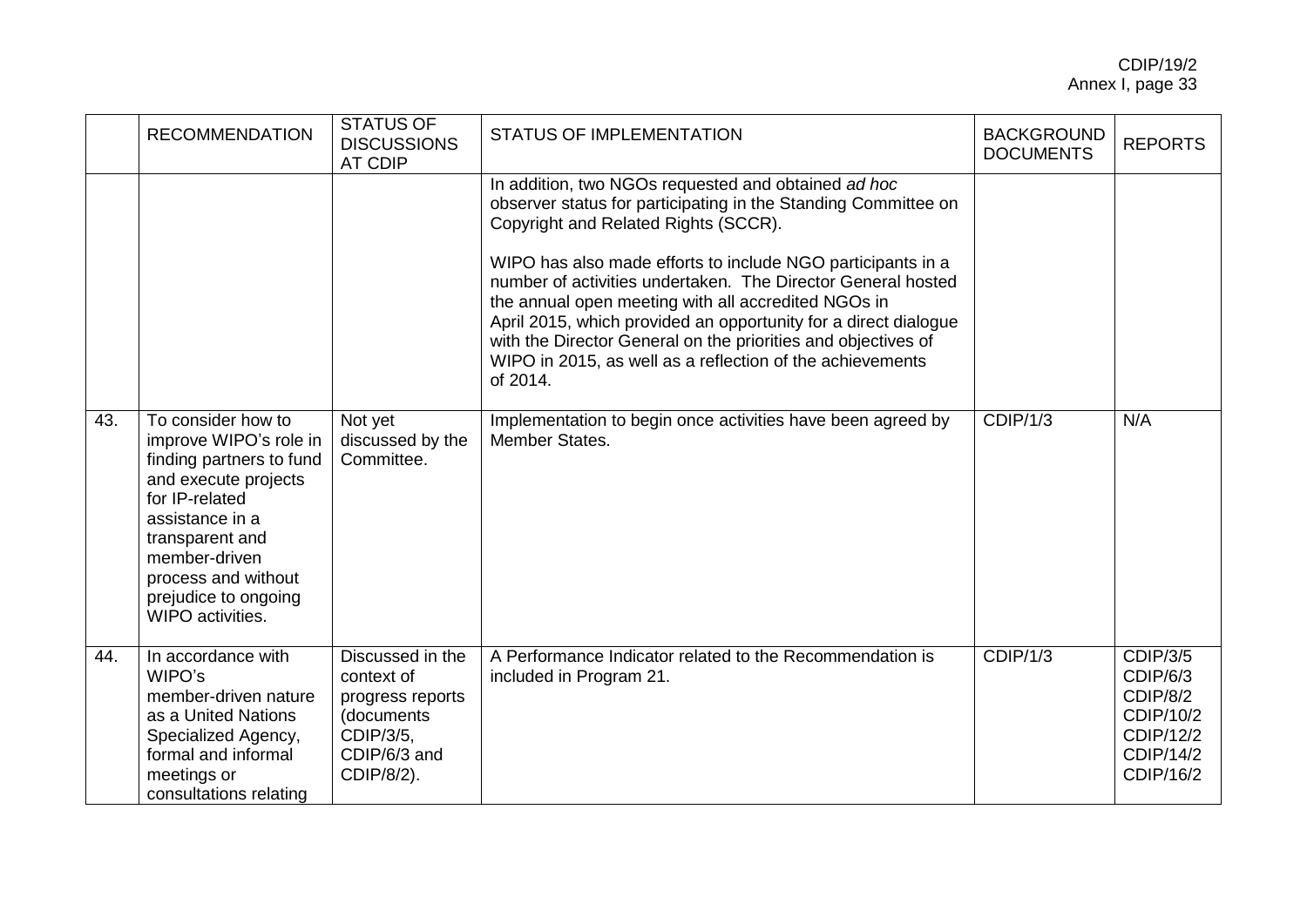|     | <b>RECOMMENDATION</b>                                                                                                                                                                                                                                                                                                                                                                                                                        | <b>STATUS OF</b><br><b>DISCUSSIONS</b><br><b>AT CDIP</b> | <b>STATUS OF IMPLEMENTATION</b>                                                                                                                                                                                                                                                                                                                                                                                                                                                                                                                                              | <b>BACKGROUND</b><br><b>DOCUMENTS</b> | <b>REPORTS</b>   |
|-----|----------------------------------------------------------------------------------------------------------------------------------------------------------------------------------------------------------------------------------------------------------------------------------------------------------------------------------------------------------------------------------------------------------------------------------------------|----------------------------------------------------------|------------------------------------------------------------------------------------------------------------------------------------------------------------------------------------------------------------------------------------------------------------------------------------------------------------------------------------------------------------------------------------------------------------------------------------------------------------------------------------------------------------------------------------------------------------------------------|---------------------------------------|------------------|
|     | to norm-setting<br>activities in WIPO,<br>organized by the<br>International Bureau,<br>upon request of the<br>Member States, should<br>be held primarily in<br>Geneva, in a manner<br>open and transparent<br>to all Members. Where<br>such meetings are to<br>take place outside of<br>Geneva, Member<br>States shall be<br>informed through<br>official channels, well<br>in advance, and<br>consulted on the draft<br>agenda and program. |                                                          |                                                                                                                                                                                                                                                                                                                                                                                                                                                                                                                                                                              |                                       |                  |
| 45. | To approach<br>intellectual property<br>enforcement in the<br>context of broader<br>societal interests and<br>especially<br>development-oriented<br>concerns, with a view<br>that "the protection and<br>enforcement of<br>intellectual property<br>rights should contribute                                                                                                                                                                 | Not yet<br>discussed by the<br>Committee.                | In the context of the Advisory Committee on Enforcement<br>(ACE), the recommendation is already under implementation.<br>Discussions at the ACE are conducted within the framework of<br>Recommendation 45, and WIPO's work in the field of building<br>respect for IP, under Program 17, is guided by this<br>Recommendation.<br>In addition, a project on "Cooperation on Intellectual Property<br>Rights Education and Professional Training with Judicial<br>Training Institutes in Developing and Least Developed<br>Countries" addressing this recommendation (Project | CDIP/1/3                              | <b>CDIP/18/2</b> |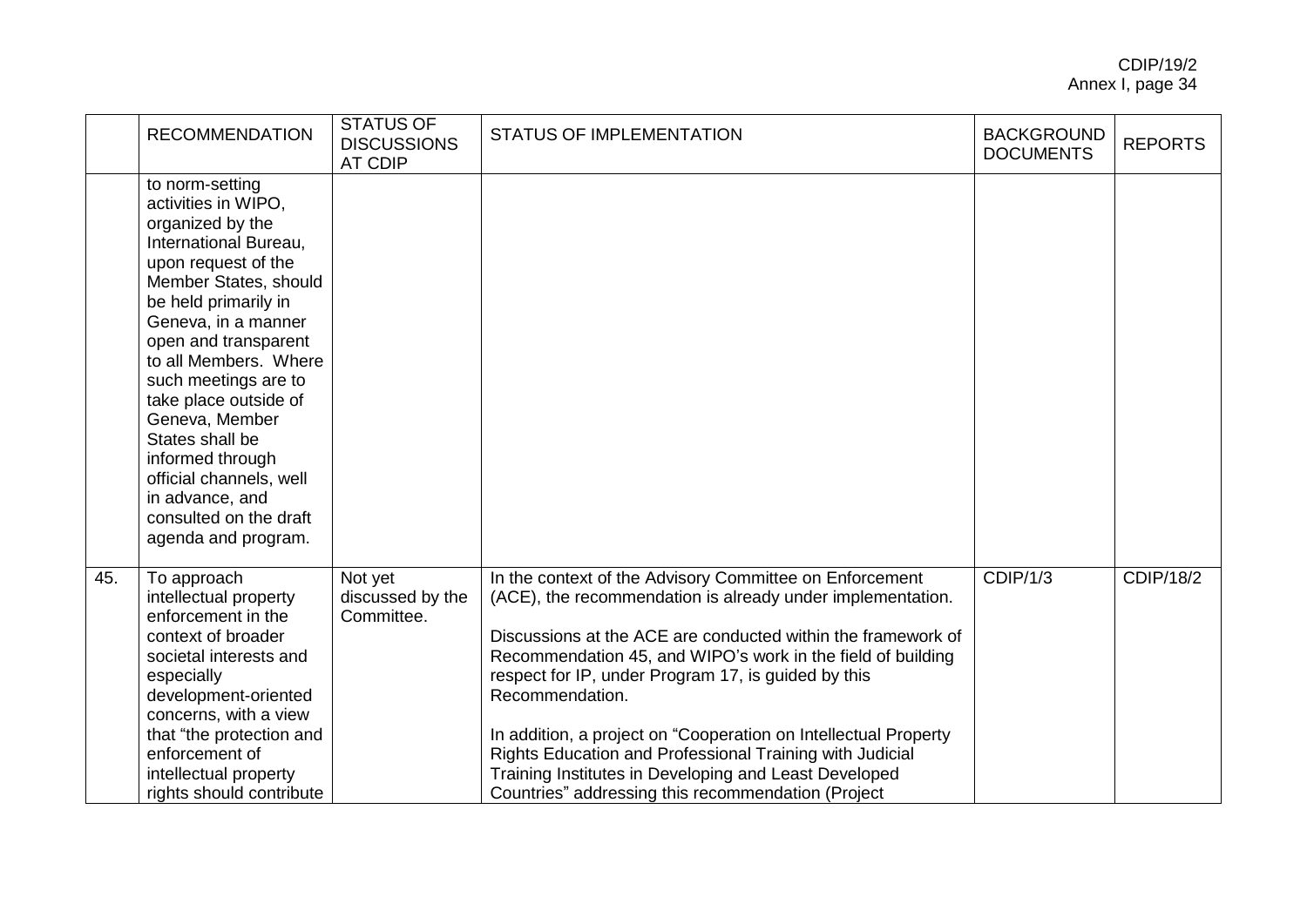| <b>RECOMMENDATION</b>                                                                                                                                                                                                                                                                                                                                                                      | <b>STATUS OF</b><br><b>DISCUSSIONS</b><br>AT CDIP | <b>STATUS OF IMPLEMENTATION</b>                                                                                                                                     | <b>BACKGROUND</b><br><b>DOCUMENTS</b> | <b>REPORTS</b> |
|--------------------------------------------------------------------------------------------------------------------------------------------------------------------------------------------------------------------------------------------------------------------------------------------------------------------------------------------------------------------------------------------|---------------------------------------------------|---------------------------------------------------------------------------------------------------------------------------------------------------------------------|---------------------------------------|----------------|
| to the promotion of<br>technological<br>innovation and to the<br>transfer and<br>dissemination of<br>technology, to the<br>mutual advantage of<br>producers and users of<br>technological<br>knowledge and in a<br>manner conducive to<br>social and economic<br>welfare, and to a<br>balance of rights and<br>obligations", in<br>accordance with<br>Article 7 of the TRIPS<br>Agreement. |                                                   | DA_3_10_45_01 contained in document CDIP/16/7 Rev.) was<br>approved at the seventeenth session of the CDIP. The project<br>is under implementation since July 2016. |                                       |                |

[Annex II follows]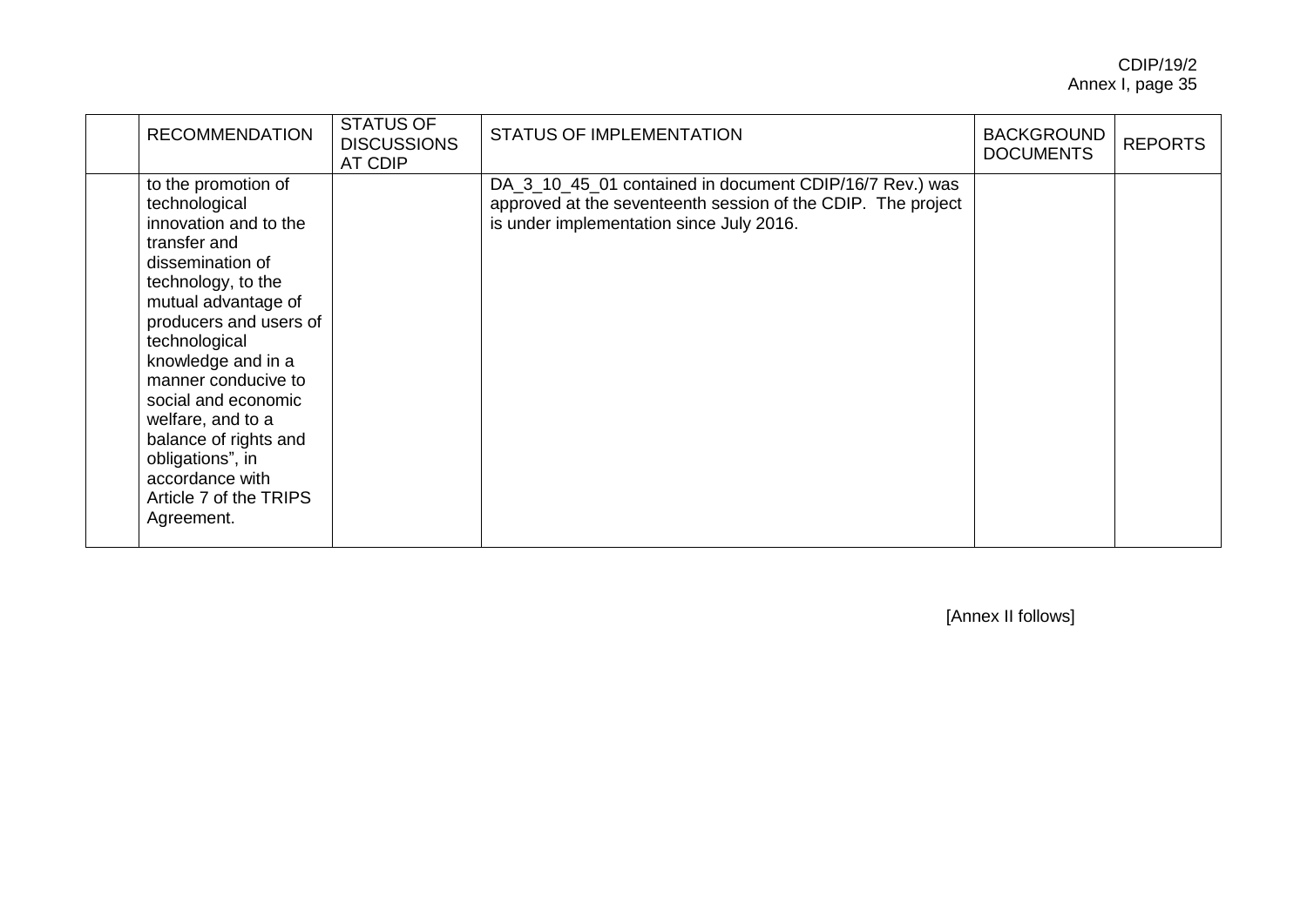### **DA PROJECTS UNDER IMPLEMENTATION IN 2016**

#### Projects under implementation

(i) Capacity-Building in the Use of Appropriate Technology Specific Technical and Scientific Information as a Solution for Identified Development Challenges - Phase II DA\_19\_30\_31\_03 – Recommendations 19, 30, 31

| <b>BRIEF DESCRIPTION</b>                                                                                                                                                                                                                                                                                                                                                                                                                                                                                                                                       | <b>STATUS OF</b><br><b>IMPLEMENTATION</b>                                       | <b>PROJECT OBJECTIVES</b>                                                                                                                                                                                                                                                                                                                                                                                                                                                                                                                                                       | <b>MAIN ACHIEVEMENTS</b>                                                                                                                                                                                                                                                                                                                                                                                                                                                                                                                                                                                                                                                  | <b>OUTPUTS</b> |
|----------------------------------------------------------------------------------------------------------------------------------------------------------------------------------------------------------------------------------------------------------------------------------------------------------------------------------------------------------------------------------------------------------------------------------------------------------------------------------------------------------------------------------------------------------------|---------------------------------------------------------------------------------|---------------------------------------------------------------------------------------------------------------------------------------------------------------------------------------------------------------------------------------------------------------------------------------------------------------------------------------------------------------------------------------------------------------------------------------------------------------------------------------------------------------------------------------------------------------------------------|---------------------------------------------------------------------------------------------------------------------------------------------------------------------------------------------------------------------------------------------------------------------------------------------------------------------------------------------------------------------------------------------------------------------------------------------------------------------------------------------------------------------------------------------------------------------------------------------------------------------------------------------------------------------------|----------------|
| The project addresses<br>the development<br>problems of LDCs on<br>the basis of identified<br>need areas in<br>accordance to the<br>national development<br>plans. The project<br>aims to contribute to<br>the national capacity of<br>LDCs to improve the<br>management,<br>administration and<br>utilization of technical<br>and scientific<br>information with a view<br>to building their<br>appropriate technology<br>base and meeting<br>national growth and<br>development goals<br>through knowledge<br>transfer and capacity<br>building, taking into | Under<br>implementation since<br>July 2014.<br>To be completed in<br>July 2017. | To facilitate greater use of<br>(i)<br>appropriate technical and<br>scientific information in<br>addressing nationally identified<br>needs for the achievement of the<br>development goals;<br>To build national institutional<br>(ii)<br>capacity in the use of technical<br>and scientific information for<br>identified needs; and<br>To coordinate the retrieval of<br>(iii)<br>appropriate technical and<br>scientific information and provide<br>appropriate know-how in those<br>technical areas to implement this<br>technology in a practical and<br>effective manner. | Three participating countries, namely<br>Ethiopia, Rwanda and Tanzania<br>selected according to defined<br>selection criteria established in the<br>project document (CDIP/13/9).<br>Project launched in the three<br>countries during national consultation<br>meetings held in their respective<br>capitals.<br>National Expert Groups (NEG)<br>comprising of key stakeholders<br>established in the three countries to<br>coordinate the project<br>implementation.<br><b>International and National</b><br>consultants recruited by the<br>Secretariat.<br>Progress had been made in need<br>identification in the three beneficiary<br>countries and a Patent Search |                |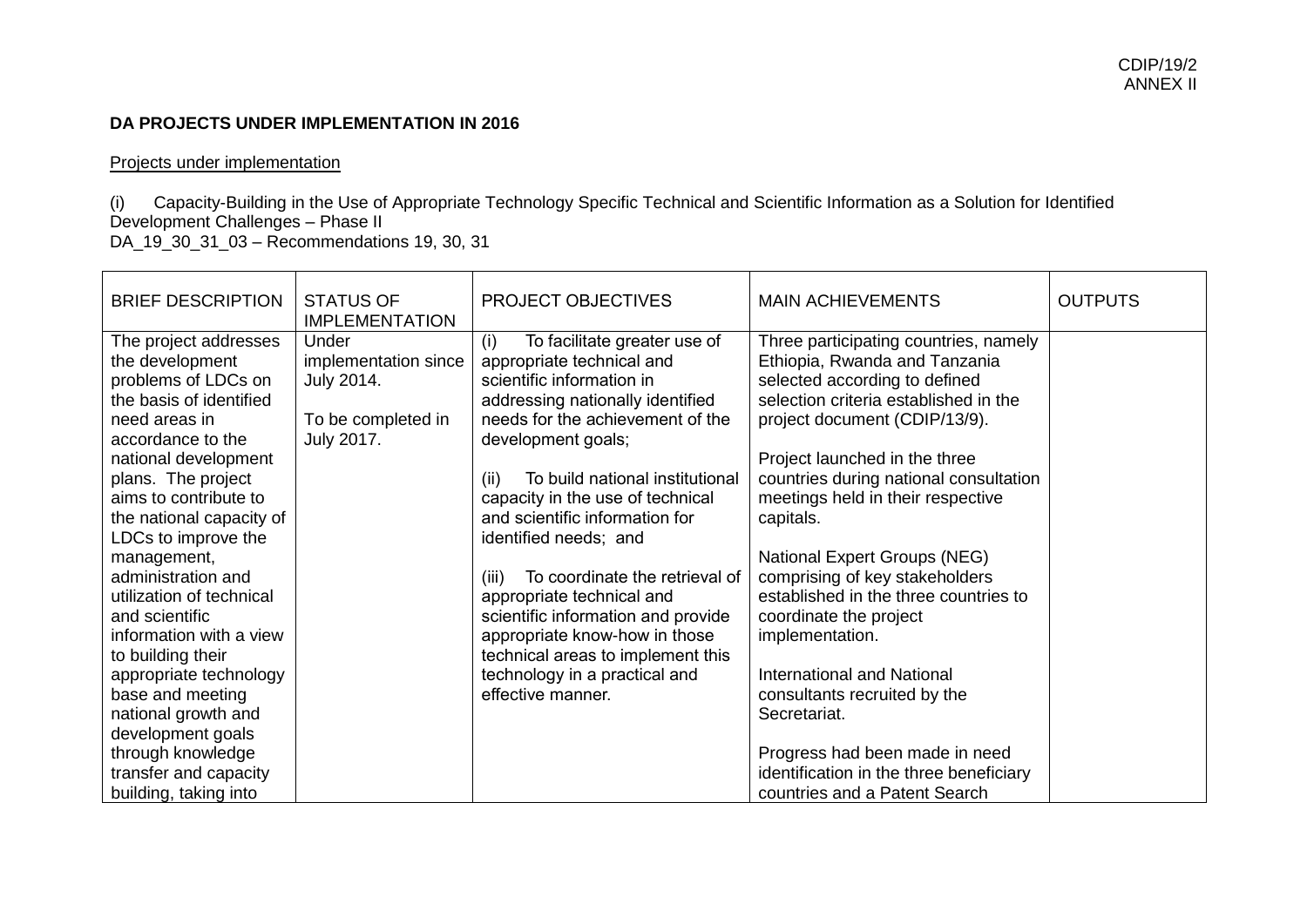| <b>BRIEF DESCRIPTION</b>                                                                                                                                                                                                                                                                                                                                                                                                                                                                                                                                                        | <b>STATUS OF</b><br><b>IMPLEMENTATION</b> | <b>PROJECT OBJECTIVES</b> | <b>MAIN ACHIEVEMENTS</b>                                                                                                                                                                                                                                                                                                                                                                                       | <b>OUTPUTS</b> |
|---------------------------------------------------------------------------------------------------------------------------------------------------------------------------------------------------------------------------------------------------------------------------------------------------------------------------------------------------------------------------------------------------------------------------------------------------------------------------------------------------------------------------------------------------------------------------------|-------------------------------------------|---------------------------|----------------------------------------------------------------------------------------------------------------------------------------------------------------------------------------------------------------------------------------------------------------------------------------------------------------------------------------------------------------------------------------------------------------|----------------|
| account social, cultural<br>and gender<br>implications of the use<br>of technology through<br>joint interaction with a<br>national expert group<br>and focal<br>organizations. The<br>project envisages the<br>delivery of an<br>appropriate output for<br>a particular sector in a<br>specific need area in a<br>given country, which<br>will be an effective way<br>to assist governments<br>and national<br>development agencies,<br>communities as well as<br>individuals in their<br>efforts to use scientific<br>and related technical<br>information for<br>development. |                                           |                           | Request for each of the six identified<br>technological needs areas was<br>prepared.<br>Technological capacity building<br>meetings have been undertaken in<br>the beneficiary countries including in<br>cooperation with other national<br>institutions, such as universities<br>which focused on the benefit of<br>access to scientific and technical<br>information for technological capacity<br>building. |                |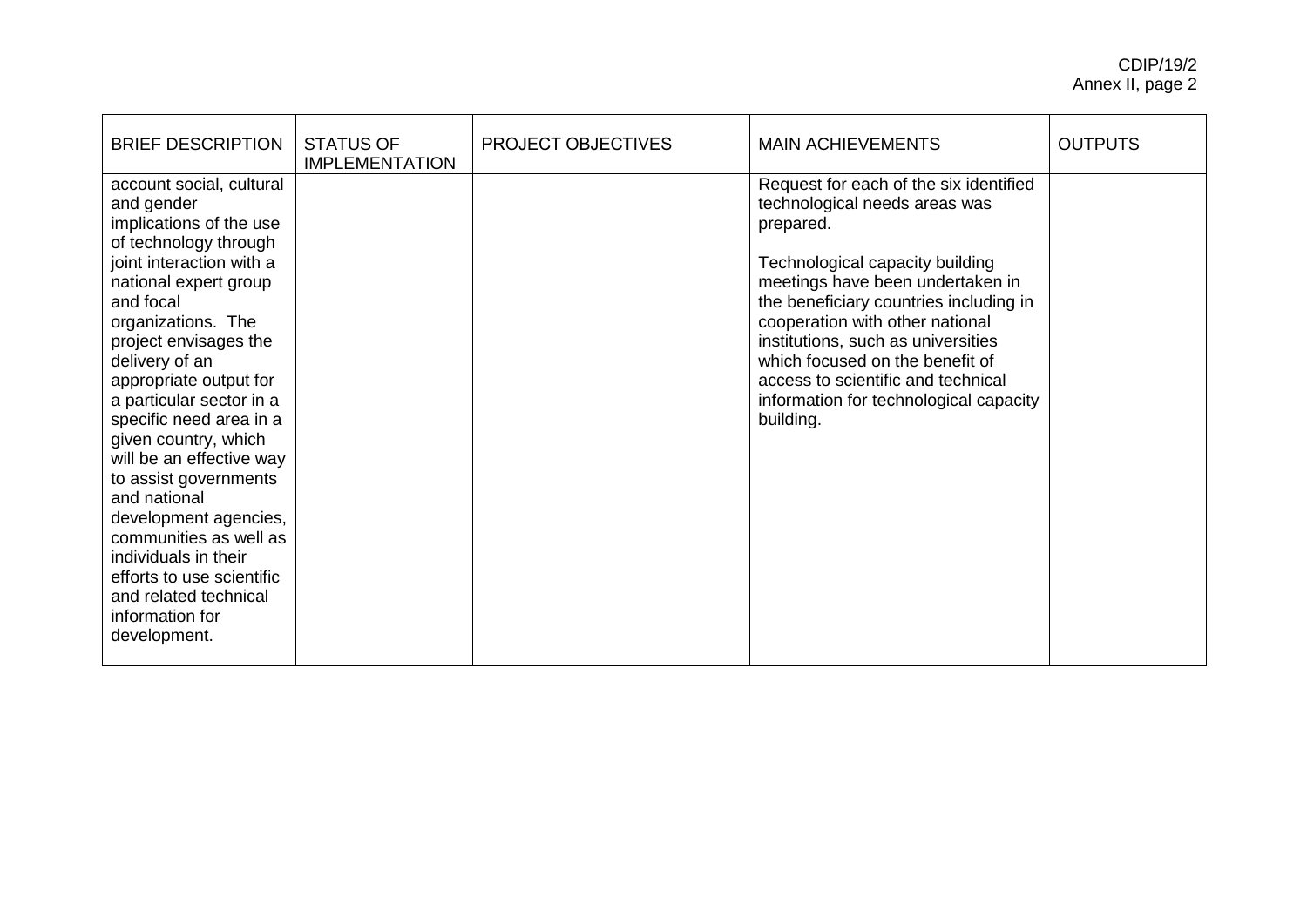# (ii) Intellectual Property and Socioeconomic Development – Phase II

DA\_35\_37\_02 – Recommendations 35, 37

| <b>BRIEF DESCRIPTION</b>                                                                                                                                                                                                                                                                                                                                                                                                             | <b>STATUS OF</b><br><b>IMPLEMENTATION</b>   | <b>PROJECT OBJECTIVES</b>                                                                                                                                                                                                                                                                                                                                                                                                                                               | <b>MAIN ACHIEVEMENTS</b>                                                                                                                                                                                                                                                                                                 | <b>OUTPUTS</b> |
|--------------------------------------------------------------------------------------------------------------------------------------------------------------------------------------------------------------------------------------------------------------------------------------------------------------------------------------------------------------------------------------------------------------------------------------|---------------------------------------------|-------------------------------------------------------------------------------------------------------------------------------------------------------------------------------------------------------------------------------------------------------------------------------------------------------------------------------------------------------------------------------------------------------------------------------------------------------------------------|--------------------------------------------------------------------------------------------------------------------------------------------------------------------------------------------------------------------------------------------------------------------------------------------------------------------------|----------------|
| This project is a follow-up<br>to the project "Intellectual<br>Property and<br>Socioeconomic<br>Development"<br>(CDIP/5/7 Rev. 1),<br>completed at the end<br>of 2013. It will continue to<br>be an umbrella project for<br>national and regional<br>studies seeking to narrow<br>the knowledge gap faced<br>by policymakers in<br>designing and<br>implementing a<br>development-promoting<br>intellectual property (IP)<br>regime. | Under implementation since<br>January 2015. | Better understanding of the<br>economic effects of IP policies<br>and more informed decision-<br>making.<br>A side-objective is the creation<br>and maintenance of analytical<br>capacity in countries, where little<br>economic studies work on IP has<br>been undertaken so far.<br>The project is mainly targeted at<br>policymakers and their advisors,<br>though other intended<br>beneficiaries include NGOs,<br>academic economists, and the<br>public at large. | New studies conducted in<br>Colombia, Poland,<br>Thailand and the<br>Philippines responding to<br>requests from these<br>Governments.<br>First fact finding missions<br>for these studies<br>undertaken, including local<br>workshops that brought<br>together key stakeholders<br>in relation to the studies'<br>focus. |                |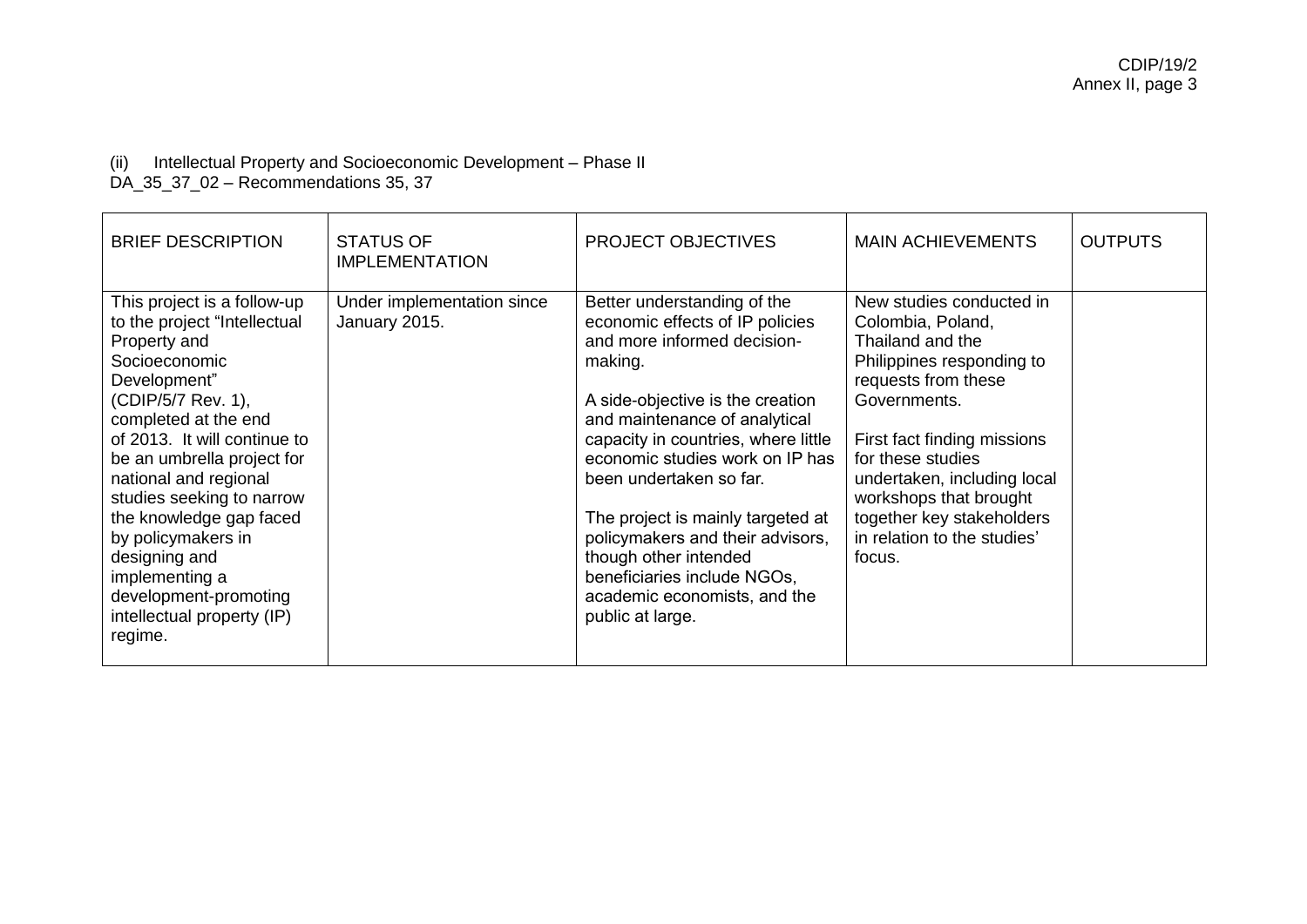(iii) Intellectual Property, Tourism and Culture: Supporting Development Objectives and Promoting Cultural Heritage in Egypt and Other Developing Countries

DA\_1\_10\_12\_40\_01 – Recommendations 1, 10,12, 40

| <b>BRIEF DESCRIPTION</b>                                                                                                                                                                                                   | <b>STATUS OF</b><br><b>IMPLEMENTATION</b>                                                                    | <b>PROJECT OBJECTIVES</b>                                                                                                                                                                                                                                                                                                      | <b>MAIN ACHIEVEMENTS</b>                                                                                                                                                                                                                                                | <b>OUTPUTS</b>                                                                                                                                                 |
|----------------------------------------------------------------------------------------------------------------------------------------------------------------------------------------------------------------------------|--------------------------------------------------------------------------------------------------------------|--------------------------------------------------------------------------------------------------------------------------------------------------------------------------------------------------------------------------------------------------------------------------------------------------------------------------------|-------------------------------------------------------------------------------------------------------------------------------------------------------------------------------------------------------------------------------------------------------------------------|----------------------------------------------------------------------------------------------------------------------------------------------------------------|
| The project aims at<br>analyzing, supporting<br>and promoting<br>awareness of the role<br>of the IP system in<br>tourism-related<br>economic activity,                                                                     | Under<br>implementation since<br>January 2016.<br>December 2016:<br>pilot projects<br>launched in four pilot | Addressing Development Agenda<br>Recommendations 1, 10, 12 and<br>40, the project aims to achieve the<br>following general objective and<br>more specific objectives:<br><b>General Objective:</b>                                                                                                                             | In three of the four pilot countries<br>(i.e. Sri Lanka, Ecuador and<br>Namibia) lead institutions were<br>identified to oversee the country-<br>level project implementation.<br>Under the leadership of the lead                                                      | Cooperation<br>Agreements/or<br>Guidelines for project<br>implementation<br>adopted in three<br>countries.                                                     |
| including activity<br>related to the<br>promotion of national<br>and/or local<br>knowledge, traditions,<br>and culture.                                                                                                    | countries; and WIPO<br>guide completed.                                                                      | To analyze, support and promote<br>awareness of the role of the IP<br>system and tools in promoting<br>tourism, national and/or local<br>knowledge, traditions, and culture<br>in the context of national growth<br>and development objectives.                                                                                | institutions, several coordination<br>meetings were held at national<br>level to define the project scope<br>and focus.<br>A 1 <sup>st</sup> round of country-level<br>stakeholders' consultations was                                                                  | Focal points in<br>key institutions and<br>main stakeholders in<br>three countries<br>identified and<br>organized in national<br><b>Steering Committees.</b>   |
| The project will be<br>implemented in four<br>pilot countries,<br>including Egypt, where<br>it will aim at building<br>capacities of key<br>stakeholders and<br>raising awareness of<br>the intersection<br>between IP and |                                                                                                              | <b>Specific Objectives:</b><br>(i) Create capacities for key<br>tourism stakeholders, as well as<br>for national authorities, including<br>IP offices, on how to use IP tools<br>and strategies to add value and<br>diversify tourism-related economic<br>activity, including activity related<br>to the promotion of national | organized in all four pilot<br>countries.<br>National experts were identified<br>and appointed in three countries<br>to conduct country-level research<br>on case studies and produce<br>relevant recommendations.<br>Three national studies are<br>currently underway. | Raised awareness on<br>the use and role of IP<br>in Tourism and<br>Culture resulting from<br>stakeholders'<br>consultations and<br>relative press<br>coverage. |
| tourism, in the<br>framework of growth<br>and development<br>policies.                                                                                                                                                     |                                                                                                              | and/or local knowledge, traditions<br>and culture; and                                                                                                                                                                                                                                                                         | WIPO Guide on IP and Tourism<br>was drafted and submitted to<br>internal peer review.                                                                                                                                                                                   | National stakeholders'<br>consensus on<br>country-level project<br>scope and focus in                                                                          |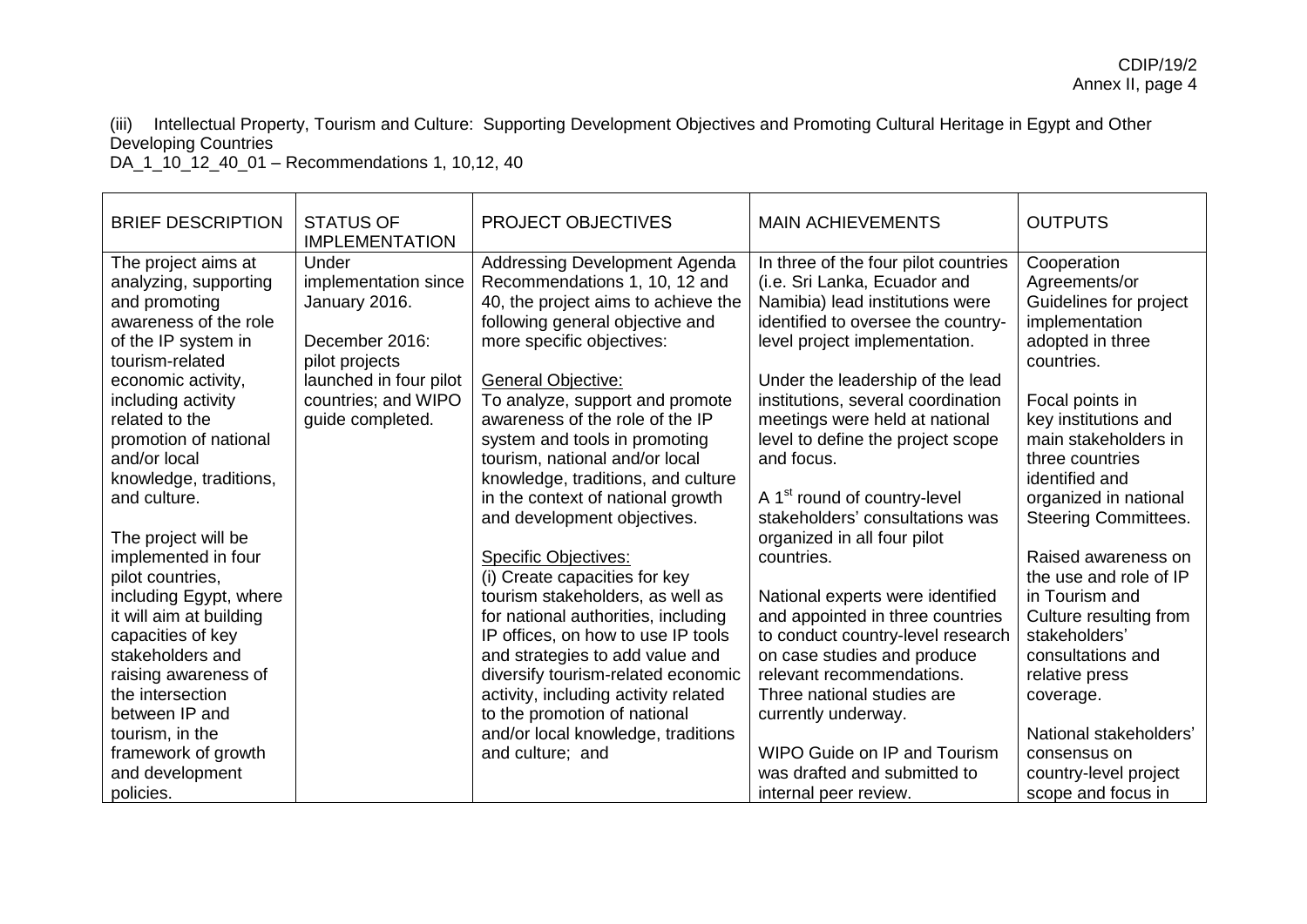| <b>BRIEF DESCRIPTION</b> | <b>STATUS OF</b><br><b>IMPLEMENTATION</b> | <b>PROJECT OBJECTIVES</b>                                                                                                                                                                                                                                                                                                                        | <b>MAIN ACHIEVEMENTS</b> | <b>OUTPUTS</b>                                                                                                                                                                             |
|--------------------------|-------------------------------------------|--------------------------------------------------------------------------------------------------------------------------------------------------------------------------------------------------------------------------------------------------------------------------------------------------------------------------------------------------|--------------------------|--------------------------------------------------------------------------------------------------------------------------------------------------------------------------------------------|
|                          |                                           | (ii) Raise awareness among the<br>academic community of the<br>intersection between IP and<br>tourism in the framework of local<br>growth and development policies,<br>with a view to developing teaching<br>materials and promoting the<br>inclusion of specialized curricula<br>in tourism management schools<br>and in national IP academies. |                          | three countries.<br>Substantive outlines<br>for national<br>research/case studies<br>approved in three<br>countries.<br>Improved draft ready<br>for submission to<br>external peer review. |

(iv) Cooperation on Development and Intellectual Property Rights Education and Professional Training with Judicial Training Institutions in Developing and Least Developed Countries

DA\_3\_10\_45\_01 – Recommendations 3, 10, 45

| <b>BRIEF DESCRIPTION</b> | <b>STATUS OF</b><br><b>IMPLEMENTATION</b> | <b>PROJECT OBJECTIVES</b>           | <b>MAIN ACHIEVEMENTS</b>               | <b>OUTPUTS</b> |
|--------------------------|-------------------------------------------|-------------------------------------|----------------------------------------|----------------|
| Taking into              | Under                                     | (i) To provide technical and        | Four pilot countries, namely Costa     |                |
| consideration the        | implementation since                      | professional assistance to judicial | Rica, Lebanon, Nepal and Nigeria       |                |
| national intellectual    | <b>July 2016.</b>                         | training institutions to enhance    | selected in coordination with the      |                |
| property rights (IPR)    |                                           | capacity and skills of magistrates, | Group Coordinators.                    |                |
| policy and strategy,     |                                           | judges and prosecutors, etc. in     |                                        |                |
| and keeping in view      |                                           | developing and least developed      | Needs-assessment questionnaires        |                |
| the public interest, the |                                           | countries to adjudicate efficiently | transmitted to the pilot countries and |                |
| main objective of the    |                                           | and effectively IPR disputes in     | replies received.                      |                |
| project is to build      |                                           | such a way as to ensure             |                                        |                |
| capacity for delivery of |                                           | coherence with the identified       | Meetings were held jointly and         |                |
| efficient and effective  |                                           | developmental needs and             | separately with representatives of     |                |
| national IPR education   |                                           | priorities of the concerned         | the said countries to agree on a       |                |
| and training programs    |                                           | country.                            | roadmap for implementing the           |                |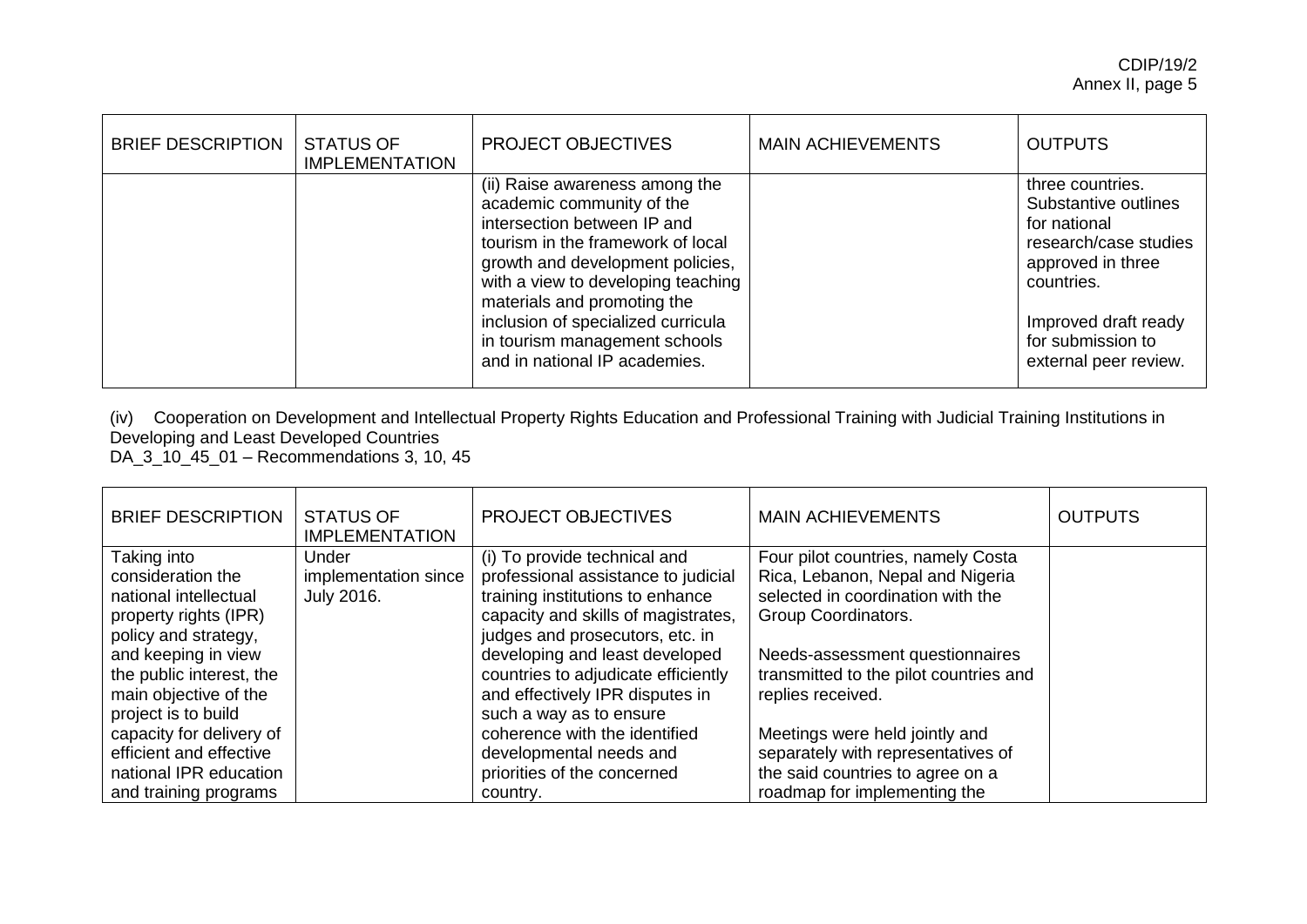| <b>BRIEF DESCRIPTION</b>                                                                                                                                                                                                                                                                                                                                                                                                                                                                                                                                                                                                                                                                                                      | <b>STATUS OF</b><br><b>IMPLEMENTATION</b> | PROJECT OBJECTIVES                                                                                                                                                                                                                                                                                                                                                                                                                                                                                                                                                                                                                                                                                                                                                                                                                                                                                                                                                                                                        | <b>MAIN ACHIEVEMENTS</b>                                                                                                                                                                                                                                             | <b>OUTPUTS</b> |
|-------------------------------------------------------------------------------------------------------------------------------------------------------------------------------------------------------------------------------------------------------------------------------------------------------------------------------------------------------------------------------------------------------------------------------------------------------------------------------------------------------------------------------------------------------------------------------------------------------------------------------------------------------------------------------------------------------------------------------|-------------------------------------------|---------------------------------------------------------------------------------------------------------------------------------------------------------------------------------------------------------------------------------------------------------------------------------------------------------------------------------------------------------------------------------------------------------------------------------------------------------------------------------------------------------------------------------------------------------------------------------------------------------------------------------------------------------------------------------------------------------------------------------------------------------------------------------------------------------------------------------------------------------------------------------------------------------------------------------------------------------------------------------------------------------------------------|----------------------------------------------------------------------------------------------------------------------------------------------------------------------------------------------------------------------------------------------------------------------|----------------|
| for judges, including<br>creation of self-<br>learning/reference 'IPR<br>Toolkits for Judges'.<br>More specifically, the<br>project aims at<br>enhancing the<br>understanding of<br>substantive IPR law<br>and application of such<br>IPR knowledge by<br>judges through<br>development of<br>coherent and logical<br>thinking and critical<br>analysis skills to<br>enable the making of<br>fair, efficient, well-<br>informed and well-<br>reasoned arguments<br>and decisions<br>concerning IPR<br>disputes in IPR courts<br>and tribunals.<br>Four pilot judicial<br>training institutions to<br>be selected, ideally<br>one from each region<br>(Africa, Asia and the<br>Pacific, Latin America<br>and the Caribbean and |                                           | (ii) In line with DA<br>Recommendation 3, the project<br>seeks to create a development-<br>oriented IP culture in the judiciary<br>that encourages local innovation<br>and creativity as well as improves<br>the environment for international<br>collaboration, technology transfer<br>and investment.<br>(iii) In line with DA<br>Recommendation 10, the project<br>seeks to make national IP dispute<br>settlement institutions more<br>efficient and promote fair balance<br>between IPR protection and the<br>public interest.<br>(iv) In line with DA<br>Recommendation 45, the project<br>seeks to build the technical<br>capacity, and influence the<br>attitude and behavior, of the<br>judiciary so as to inculcate a<br>development orientation for<br>creating a balanced, efficient and<br>effective IPR dispute settlement<br>system that supports local talent,<br>innovation and creativity while<br>incentivizing, rewarding and<br>protecting, in an equitable, fair<br>and balanced manner, the rights | project and identifying national<br>priorities.<br>National project consultants will be<br>designated for the customization of<br>the master training course to the<br>national contexts.<br>A draft outline for the master training<br>course is under preparation. |                |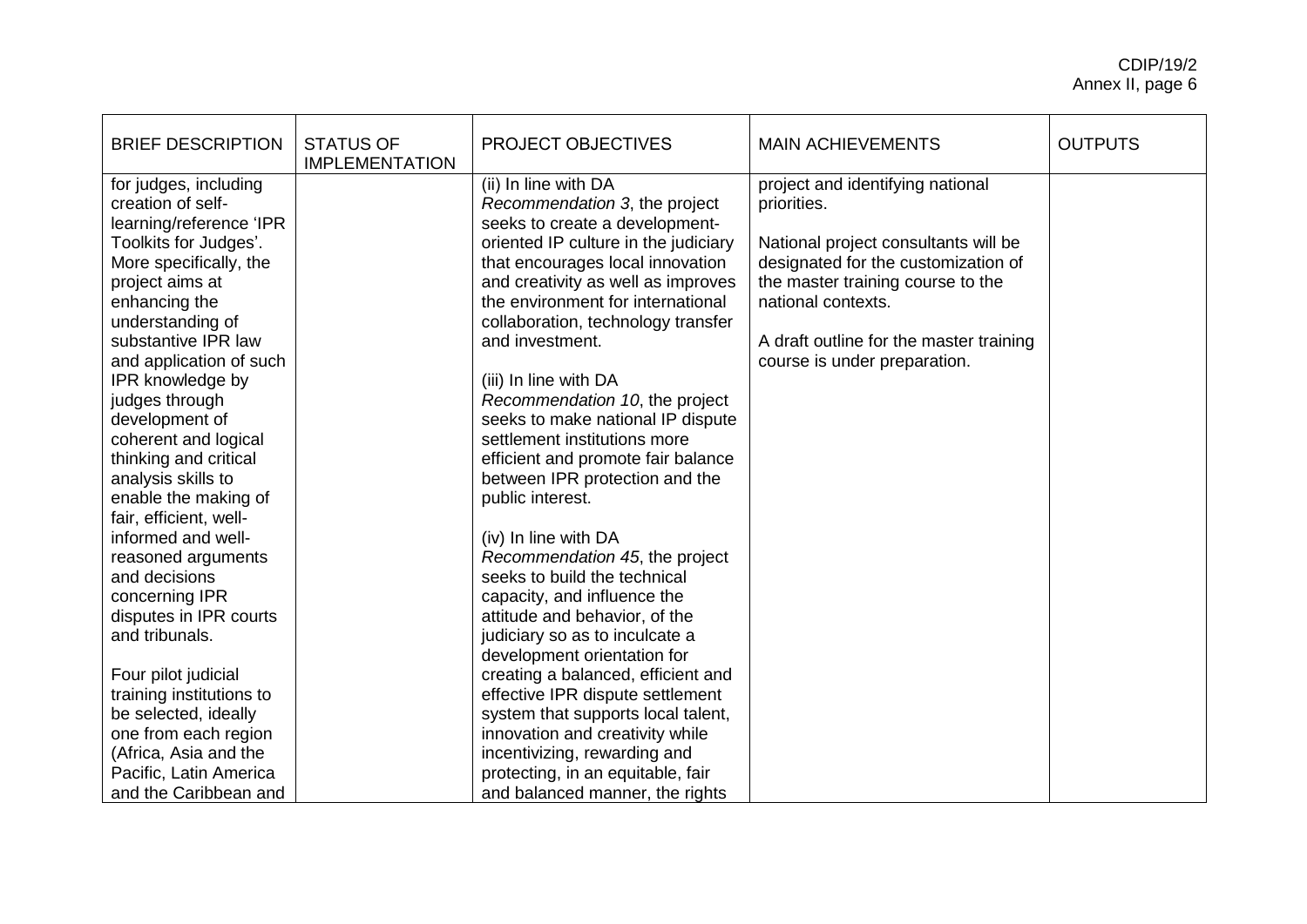| <b>BRIEF DESCRIPTION</b>                                                                                                                                                                                                                                                                                                                                                                                        | <b>STATUS OF</b><br><b>IMPLEMENTATION</b> | PROJECT OBJECTIVES                                                      | <b>MAIN ACHIEVEMENTS</b> | <b>OUTPUTS</b> |
|-----------------------------------------------------------------------------------------------------------------------------------------------------------------------------------------------------------------------------------------------------------------------------------------------------------------------------------------------------------------------------------------------------------------|-------------------------------------------|-------------------------------------------------------------------------|--------------------------|----------------|
| the Arab region),<br>including an LDC, and<br>representing diverse<br>judicial traditions and<br>backgrounds.                                                                                                                                                                                                                                                                                                   |                                           | and interests of all IPR holders,<br>IPR users and the public interest. |                          |                |
| The project will be<br>implemented through<br>existing national<br>judicial training<br>institutions.<br>As and when<br>practicable, the project<br>will use, as such or<br>after<br>adaptation/translation<br>to the local context,<br>existing IPR education,<br>training and learning<br>content of WIPO or of<br>contributing institutions<br>of Member States, be<br>it on paper or in<br>electronic form. |                                           |                                                                         |                          |                |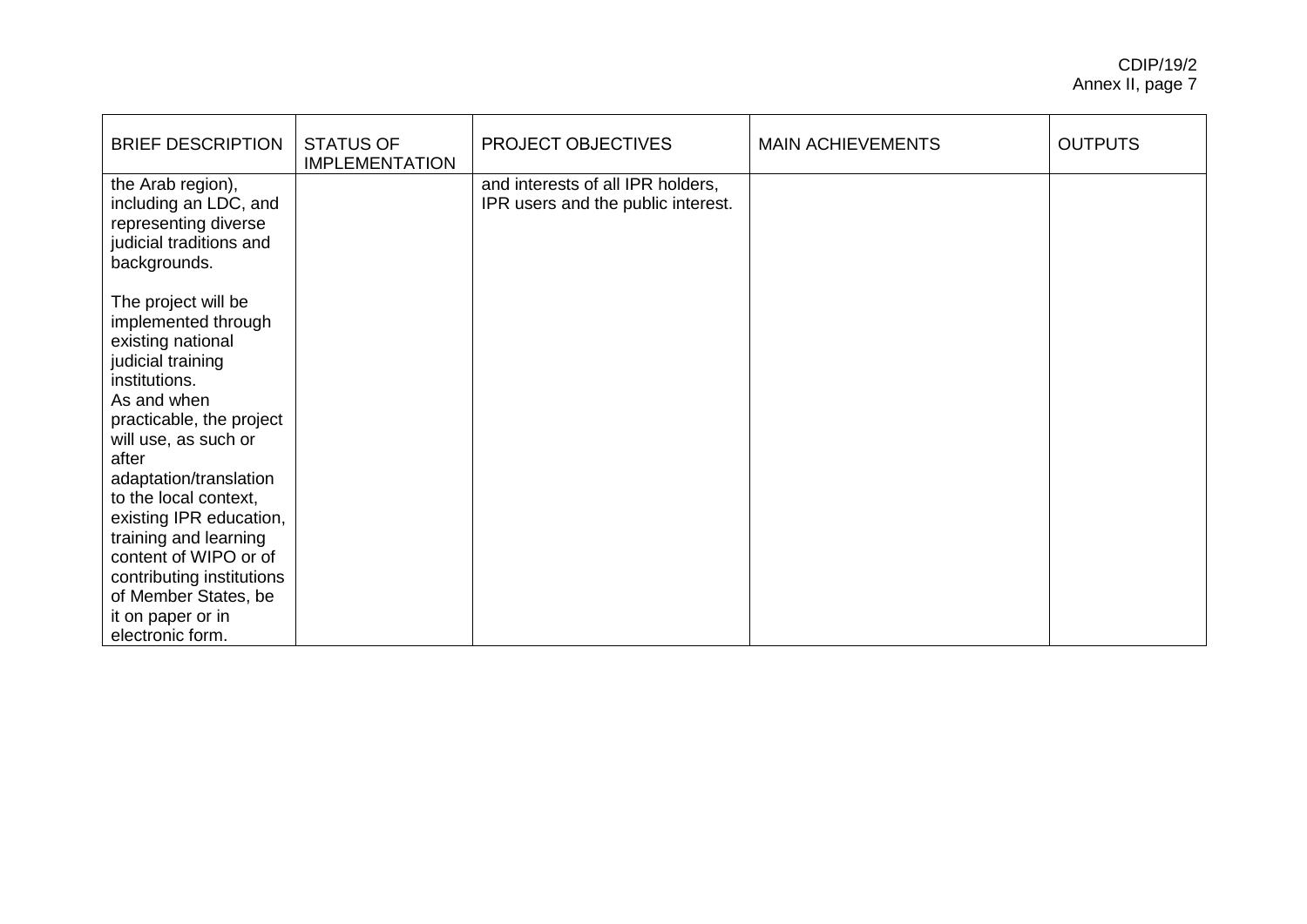#### (v) Use of Information in the Public Domain for Economic Development DA\_16\_20\_03- Recommendations 16, 20

| <b>BRIEF DESCRIPTION</b>                                                                                                                                                                                                                                                                                                                                                                                                                                                                                                            | <b>STATUS OF</b><br><b>IMPLEMENTATION</b>    | PROJECT OBJECTIVES                                                                                                                                                                                                                                                                                                                                                                                                                                                                                                                                                                                                                                                                                              | <b>MAIN ACHIEVEMENTS</b>                                                                                                                                                                                                                                                                                                                                                                                                                                                                                       | <b>OUTPUTS</b>                                                                                                                                                                                                                                               |
|-------------------------------------------------------------------------------------------------------------------------------------------------------------------------------------------------------------------------------------------------------------------------------------------------------------------------------------------------------------------------------------------------------------------------------------------------------------------------------------------------------------------------------------|----------------------------------------------|-----------------------------------------------------------------------------------------------------------------------------------------------------------------------------------------------------------------------------------------------------------------------------------------------------------------------------------------------------------------------------------------------------------------------------------------------------------------------------------------------------------------------------------------------------------------------------------------------------------------------------------------------------------------------------------------------------------------|----------------------------------------------------------------------------------------------------------------------------------------------------------------------------------------------------------------------------------------------------------------------------------------------------------------------------------------------------------------------------------------------------------------------------------------------------------------------------------------------------------------|--------------------------------------------------------------------------------------------------------------------------------------------------------------------------------------------------------------------------------------------------------------|
| The proposed project<br>builds on ongoing<br>program activities to<br>establish and develop<br>Technology and<br><b>Innovation Support</b><br>Centers (TISCs), the<br>findings from<br>previously established<br>studies on Intellectual<br>Property and the<br>Public Domain (patent<br>component) and on<br>Patents and the Public<br>Domain, as well as on<br>the existing legal<br>status portal<br>developed within the<br>framework of the<br>finalized Development<br>Agenda (DA) project<br>on Patent Legal Status<br>Data. | Under<br>implementation since<br>April 2016. | The proposed project aims to<br>facilitate access to knowledge and<br>technology for developing<br>countries and LDCs and to assist<br>interested Member States in<br>identifying and making use of a<br>subject matter that is in or has<br>fallen into the public domain within<br>their jurisdictions by fostering and<br>providing:<br>(i) Enhanced Technology and<br>Innovation Support Center (TISC)<br>services for identifying inventions<br>in the public domain;<br>(ii) Enhanced TISC services for<br>supporting the use of inventions in<br>the public domain as the basis for<br>developing new research outputs<br>and new products and their further<br>management and<br>commercialization; and | The project foundations were set<br>with the successful recruitment of a<br>temporary staff member to<br>coordinate project activities and<br>external consultants to prepare<br>specific project outputs, namely 2<br>lead subject matter experts and 5<br>associate subject matter experts to<br>draft the practical guides on<br>identifying and using inventions in<br>the public domain.<br>A contractor was also recruited to<br>develop new features and<br>improvements to the legal status<br>portal. | The first complete<br>drafts of the<br>quides on<br>identifying and<br>using inventions<br>in the public<br>domain are<br>expected to be<br>ready by the end<br>of January 2017.<br>Work on the new<br>legal status portal<br>is ongoing and on<br>schedule. |
| More specifically, the<br>project aims to<br>supplement the<br>existing TISC services<br>by adding new                                                                                                                                                                                                                                                                                                                                                                                                                              |                                              | (iii) Improved legal status portal<br>with greater user-friendliness and<br>expanded content on how to get<br>information regarding legal status<br>in different jurisdictions.                                                                                                                                                                                                                                                                                                                                                                                                                                                                                                                                 |                                                                                                                                                                                                                                                                                                                                                                                                                                                                                                                |                                                                                                                                                                                                                                                              |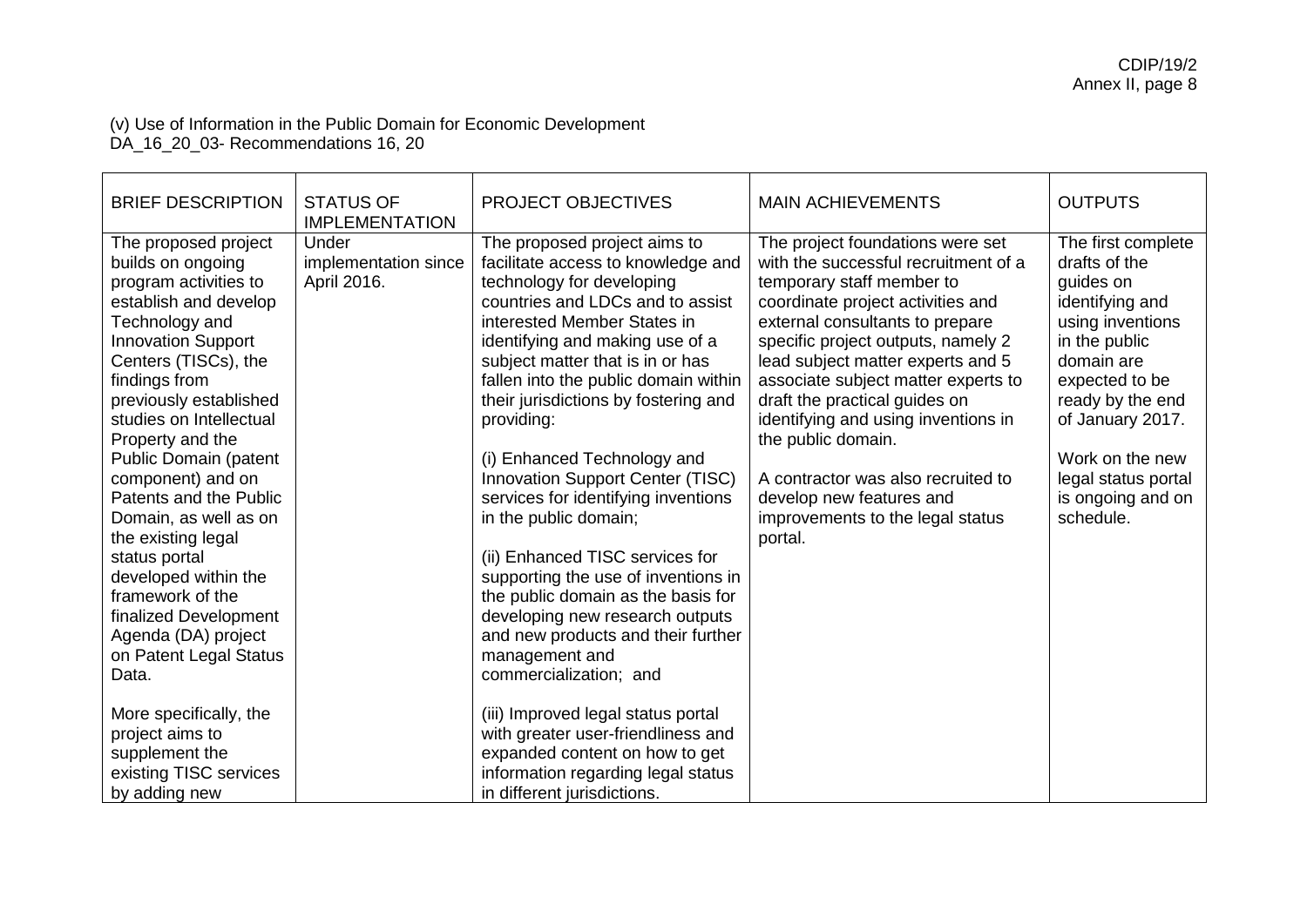| services and tools to      |  |  |
|----------------------------|--|--|
| those currently            |  |  |
| provided and which         |  |  |
| are of real-life practical |  |  |
| benefit particularly to    |  |  |
| individual innovators      |  |  |
| and enterprises in         |  |  |
| developing and least       |  |  |
| developed countries        |  |  |
| (LDCs), allowing them      |  |  |
| to not only identify       |  |  |
| inventions in the public   |  |  |
| domain, but also to        |  |  |
| support inventors,         |  |  |
| researchers and            |  |  |
| entrepreneurs in using     |  |  |
| this information to        |  |  |
| generate new research      |  |  |
| outputs and products       |  |  |
| and thereby                |  |  |
| contributing to a more     |  |  |
| effective exploitation     |  |  |
| and use of inventions      |  |  |
| in the public domain,      |  |  |
| as a source for the        |  |  |
| generation of local        |  |  |
| knowledge and              |  |  |
| innovation and             |  |  |
| increasing the             |  |  |
| absorptive capacity of     |  |  |
| developing and LDCs        |  |  |
| in the adaptation and      |  |  |
| assimilation of different  |  |  |
| technologies.              |  |  |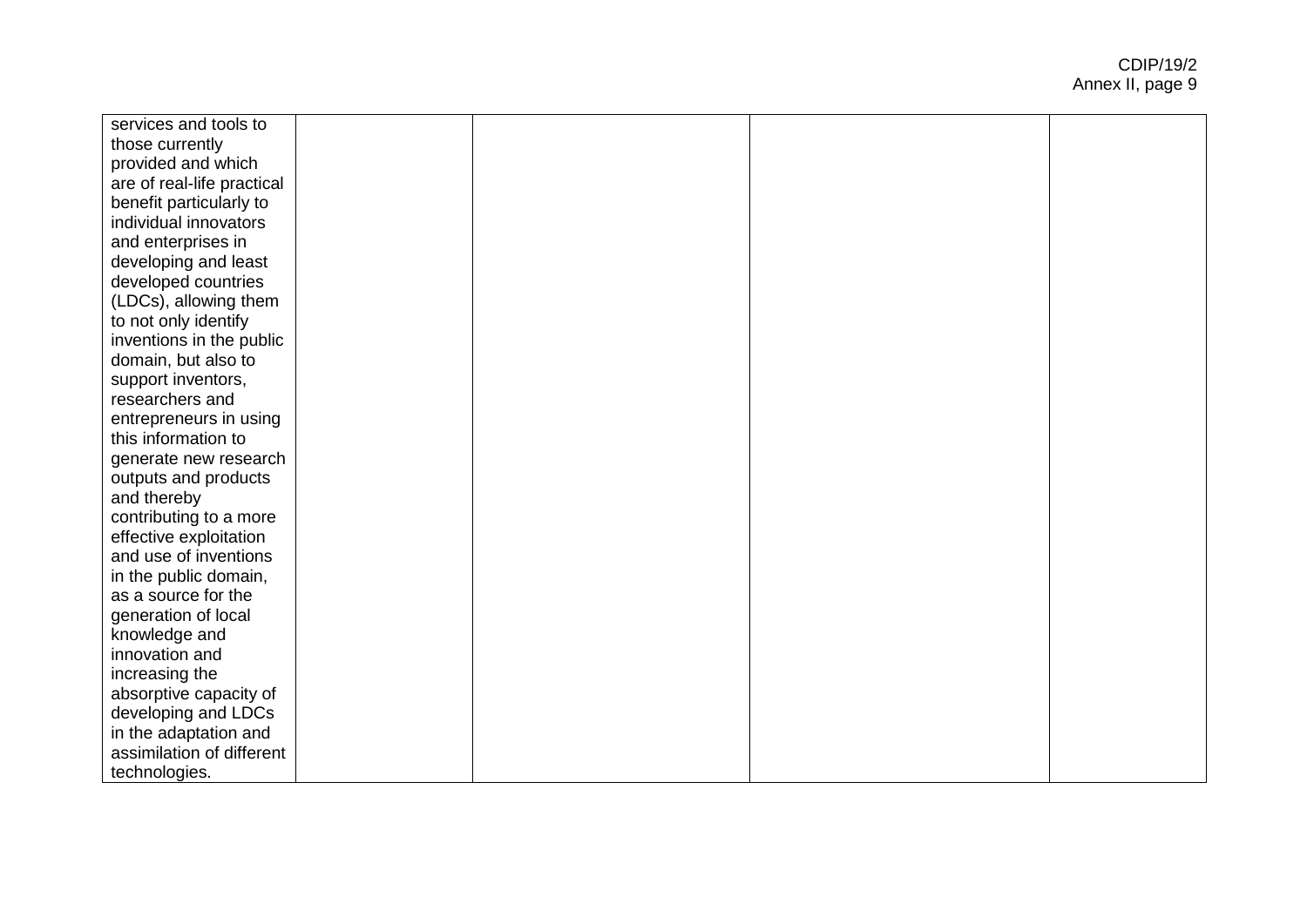(vi) Strengthening and Development of the Audiovisual Sector in Burkina Faso and Certain African Countries – Phase II DA\_1\_2\_4\_10\_11 – Recommendations 1, 2, 4, 10, 11

| <b>BRIEF DESCRIPTION</b>                                                                                                                                                                                                                                                                                                                                                                                                                                                                                                                                                                                                             | <b>STATUS OF</b><br><b>IMPLEMENTATIO</b><br>N | <b>PROJECT OBJECTIVES</b>                                                                                                                                                                                                                                                                                                                                                                                                                                                                                                                                                                                                                                                                                                                                                                                                                                 | <b>MAIN ACHIEVEMENTS</b>                                                                                                                                                                                     | <b>OUTPUTS</b> |
|--------------------------------------------------------------------------------------------------------------------------------------------------------------------------------------------------------------------------------------------------------------------------------------------------------------------------------------------------------------------------------------------------------------------------------------------------------------------------------------------------------------------------------------------------------------------------------------------------------------------------------------|-----------------------------------------------|-----------------------------------------------------------------------------------------------------------------------------------------------------------------------------------------------------------------------------------------------------------------------------------------------------------------------------------------------------------------------------------------------------------------------------------------------------------------------------------------------------------------------------------------------------------------------------------------------------------------------------------------------------------------------------------------------------------------------------------------------------------------------------------------------------------------------------------------------------------|--------------------------------------------------------------------------------------------------------------------------------------------------------------------------------------------------------------|----------------|
| The project seeks to<br>provide film<br>professionals with<br>practical tools to better<br>utilize the copyright<br>framework for raising<br>financing and secure<br>revenue flows through<br>improved contractual<br>practices, enhanced<br>rights management<br>and securing<br>distribution and<br>revenue flows through<br>the development of<br>legal value chains.<br>Phase II of the project<br>creates a new<br>momentum to<br>consolidate the<br>project's sustainability<br>and effectiveness. It<br>will capitalize on<br>Phase I, which laid the<br>first foundations to<br>create awareness and<br>knowledge on the use | Under<br>implementation<br>since June 2016.   | Phase II aims to achieve the<br>following objectives :<br>(i) Advance the development of the<br>audiovisual sector of beneficiary<br>countries through professionalizing,<br>and deepening the creators and<br>artists ' understanding of the<br>interplay of the IP system in the<br>sector so as to effectively manage<br>IP-based assets in the formulation<br>of business plans/strategies in the<br>key stages of the film making<br>process;<br>(ii) Support local content<br>development and distribution<br>through enhanced skills that will<br>enable small and medium sized<br>enterprises to secure revenue flows<br>in local and international markets;<br>(iii) Enhance the profitability of<br>copyright based transactions<br>through improved management<br>skills of IP assets, legal frameworks<br>and improved institutional capacity | Distance learning modules on<br>copyright for film professionals<br>developed in cooperation with WIPO<br>Academy.<br>On-site training activities were<br>undertaken in the area of<br>management of rights. |                |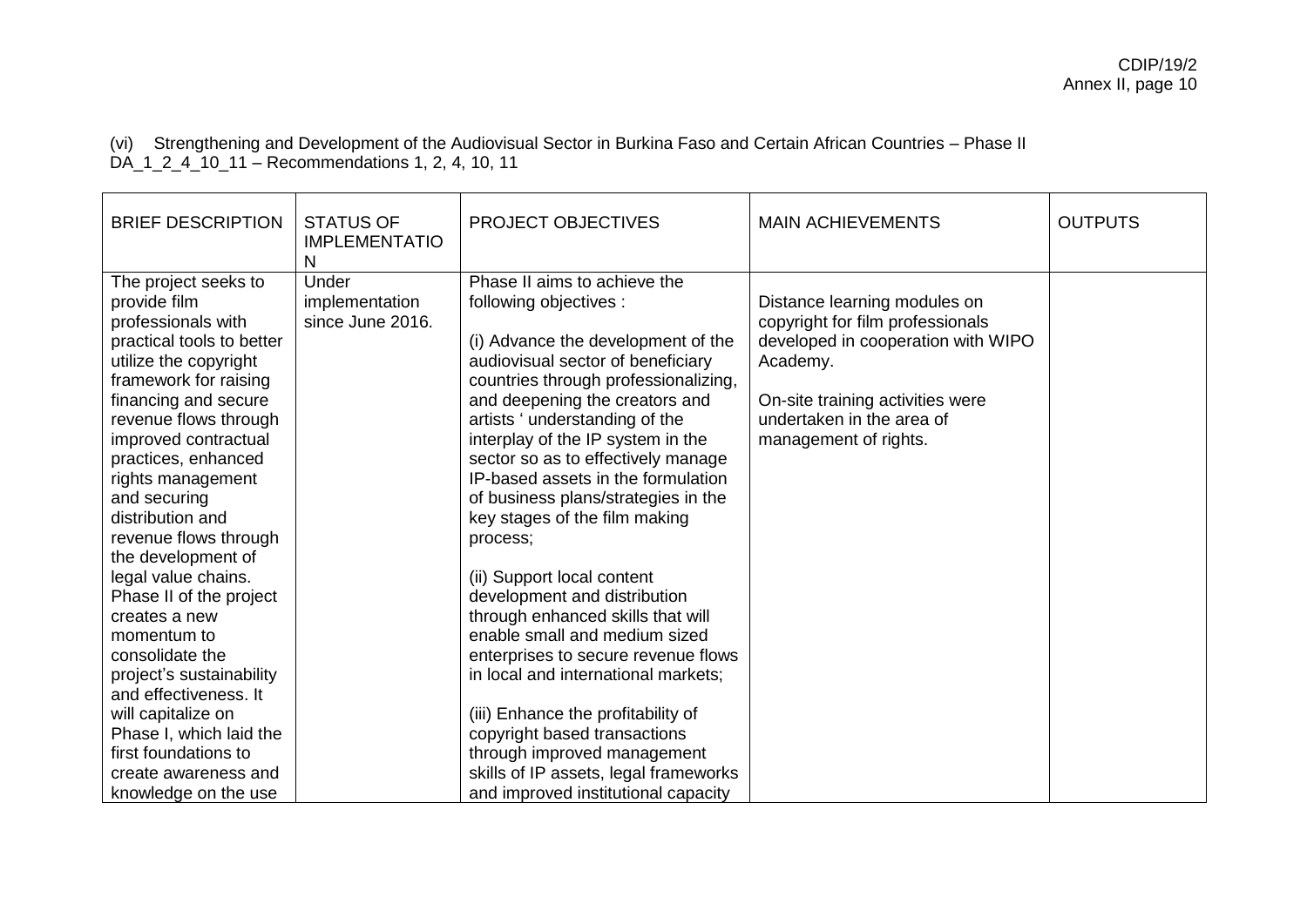| <b>BRIEF DESCRIPTION</b>                                                                                                                                                   | <b>STATUS OF</b><br><b>IMPLEMENTATIO</b><br>N | <b>PROJECT OBJECTIVES</b>                                                              | <b>MAIN ACHIEVEMENTS</b> | <b>OUTPUTS</b> |
|----------------------------------------------------------------------------------------------------------------------------------------------------------------------------|-----------------------------------------------|----------------------------------------------------------------------------------------|--------------------------|----------------|
| of IP in the sector and<br>provide continuous<br>support to<br>practitioners, which<br>remains essential in<br>achieving tangible<br>results in professional<br>practices. |                                               | notably through infrastructure<br>development;<br>(iv) Building respect for copyright. |                          |                |

[Annex III follows]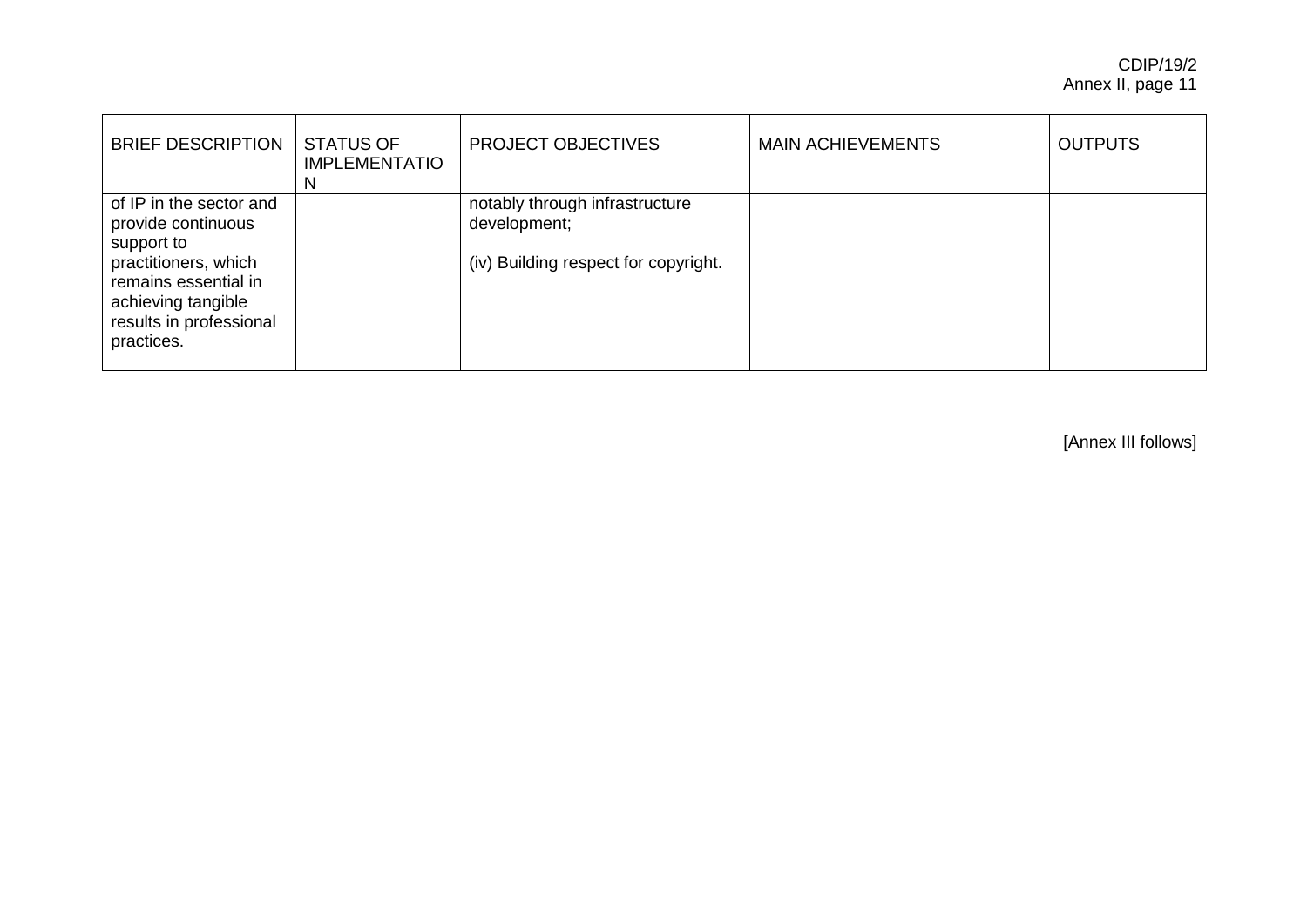## **OVERVIEW OF COMPLETED AND EVALUATED PROJECTS UNDER THE CDIP**

#### Completed and evaluated projects

#### (i) Conference on Mobilizing Resources for Development

#### DA\_02\_01 – Recommendation 2

| <b>BRIEF DESCRIPTION</b>                                                                                                                                                                                                                                                                                                                         | <b>MAIN ACHIEVEMENTS AND OUTPUTS</b>                                                                                                                                                                                                                                                                                                                                                                                | <b>MAIN RECOMMENDATIONS BY EVALUATORS</b>                                                                                                                                                                                                                                                                                                                                                                                                                                                                    |
|--------------------------------------------------------------------------------------------------------------------------------------------------------------------------------------------------------------------------------------------------------------------------------------------------------------------------------------------------|---------------------------------------------------------------------------------------------------------------------------------------------------------------------------------------------------------------------------------------------------------------------------------------------------------------------------------------------------------------------------------------------------------------------|--------------------------------------------------------------------------------------------------------------------------------------------------------------------------------------------------------------------------------------------------------------------------------------------------------------------------------------------------------------------------------------------------------------------------------------------------------------------------------------------------------------|
| The purpose of the project<br>was to convene a conference<br>aimed at providing additional<br>extra-budgetary resources to<br>WIPO for its work to help<br>developing countries benefit<br>from the IP system and to<br>seek to establish Trust-Funds<br>or other voluntary funds<br>specifically for LDCs in close<br>collaboration with Member | A great deal of learning was achieved through<br>consultations with donors, in terms of developing a greater<br>understanding of the way they work and how to optimize<br>prospects for resource mobilization.<br>Conference details link:<br>http://www.wipo.int/meetings/en/details.jsp?meeting_id=1<br>9405<br>Evaluation Report presented to the ninth session of the<br>Committee (CDIP/9/3) and available at: | Recognize and support a multi-pronged<br>(i)<br>strategy for resource mobilization that requires a<br>minimum of a four year time span to produce<br>concrete results.<br>Continue to monitor progress of resource<br>(ii)<br>mobilization through program 20.<br>Consider a more in-depth review of<br>(iii)<br>efficiency and effectiveness after a four year<br>period.                                                                                                                                   |
| <b>States and the Donor</b><br>community.                                                                                                                                                                                                                                                                                                        | http://www.wipo.int/meetings/en/doc_details.jsp?doc_id=2<br>02623                                                                                                                                                                                                                                                                                                                                                   | Reconsider the appropriateness of<br>(iv)<br>establishing a separate multi-donor FIT for LDCs.<br>Consider alternative approaches to<br>(v)<br>supporting LDCs, such as intensifying<br>collaboration with multinational partners and<br>increased support for LDCs in existing FITs.<br>Encourage additional support within WIPO<br>(vi)<br>to increase its ability to develop project proposals<br>in order to support the resource mobilization,<br>while recognizing the time and resources<br>required. |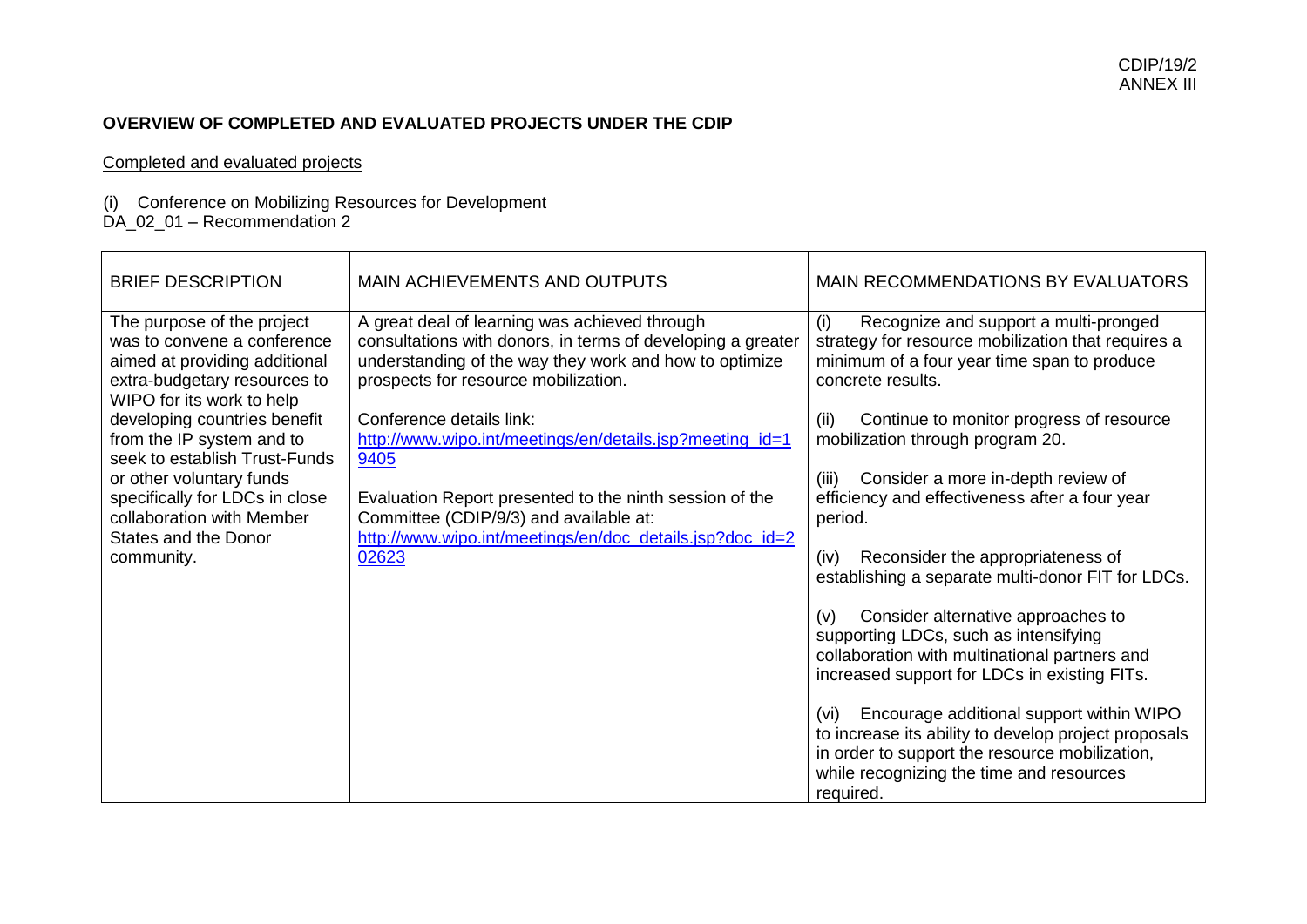#### (ii) Intellectual Property Technical Assistance Database (IP-TAD) DA\_05\_01 – Recommendation 5

| <b>BRIEF DESCRIPTION</b>                                                                                                                                 | <b>MAIN ACHIEVEMENTS AND OUTPUTS</b>                                                                                                                               | <b>MAIN RECOMMENDATIONS BY EVALUATORS</b>                                                                                                                                                                                                                                                                                                                                                                                                                                      |
|----------------------------------------------------------------------------------------------------------------------------------------------------------|--------------------------------------------------------------------------------------------------------------------------------------------------------------------|--------------------------------------------------------------------------------------------------------------------------------------------------------------------------------------------------------------------------------------------------------------------------------------------------------------------------------------------------------------------------------------------------------------------------------------------------------------------------------|
| Design and development of a<br>consolidated database, with<br>supporting software, for all<br>technical assistance activities<br>of WIPO and its regular | A new computer system, known as the Development<br>Sector System (DSS), has been available since<br>September 2010. It is a fully integrated system<br>comprising: | A Roadmap Transition Plan for IP-TAD<br>(i)<br>should be created in the form of an Options<br>Paper, which should indicate the various<br>alternatives for synchronizing and/or integrating<br>the IP-TAD with the ERP. This paper should be                                                                                                                                                                                                                                   |
| update.                                                                                                                                                  | The IP Development Activities System (IP-TAD);<br>(a)<br>and                                                                                                       | developed and presented to the WIPO senior<br>management team during 2012, which should<br>decide if, when and how the existing                                                                                                                                                                                                                                                                                                                                                |
|                                                                                                                                                          | (b)<br>The WIPO Roster of Consultants (IP-ROC).                                                                                                                    | IP-TAD database should merge with the ERP, or<br>be retained as an archive for older year data.                                                                                                                                                                                                                                                                                                                                                                                |
|                                                                                                                                                          | The DSS can be accessed at: http://www.wipo.int/tad_and                                                                                                            |                                                                                                                                                                                                                                                                                                                                                                                                                                                                                |
|                                                                                                                                                          | http://www.wipo.int/roc respectively.                                                                                                                              | Meeting user requirements: The<br>(ii)                                                                                                                                                                                                                                                                                                                                                                                                                                         |
|                                                                                                                                                          |                                                                                                                                                                    | technological solution would necessarily need to                                                                                                                                                                                                                                                                                                                                                                                                                               |
|                                                                                                                                                          | An Evaluation Report was presented to the ninth session<br>of the Committee (CDIP/9/4) and is available at:                                                        | take into account the findings of this evaluation<br>relating to the implementation of the project and                                                                                                                                                                                                                                                                                                                                                                         |
|                                                                                                                                                          | http://www.wipo.int/meetings/en/doc_details.jsp?doc_id=2                                                                                                           | the internal/external user requirements for                                                                                                                                                                                                                                                                                                                                                                                                                                    |
|                                                                                                                                                          | 03283                                                                                                                                                              | information.                                                                                                                                                                                                                                                                                                                                                                                                                                                                   |
|                                                                                                                                                          |                                                                                                                                                                    | The IP-TAD, or its replacement as part of<br>(iii)<br>the ERP, must also become more widely known in<br>order to increase its relevance and usage. Long-<br>term goal: undertake WIPO's wider marketing<br>efforts relating to the IP-TAD such as an annual<br>statistics product with technical assistance<br>activities. Short-term goal: increase the visibility<br>of the IP-TAD on the WIPO website as a number<br>of external stakeholders found it difficult to locate. |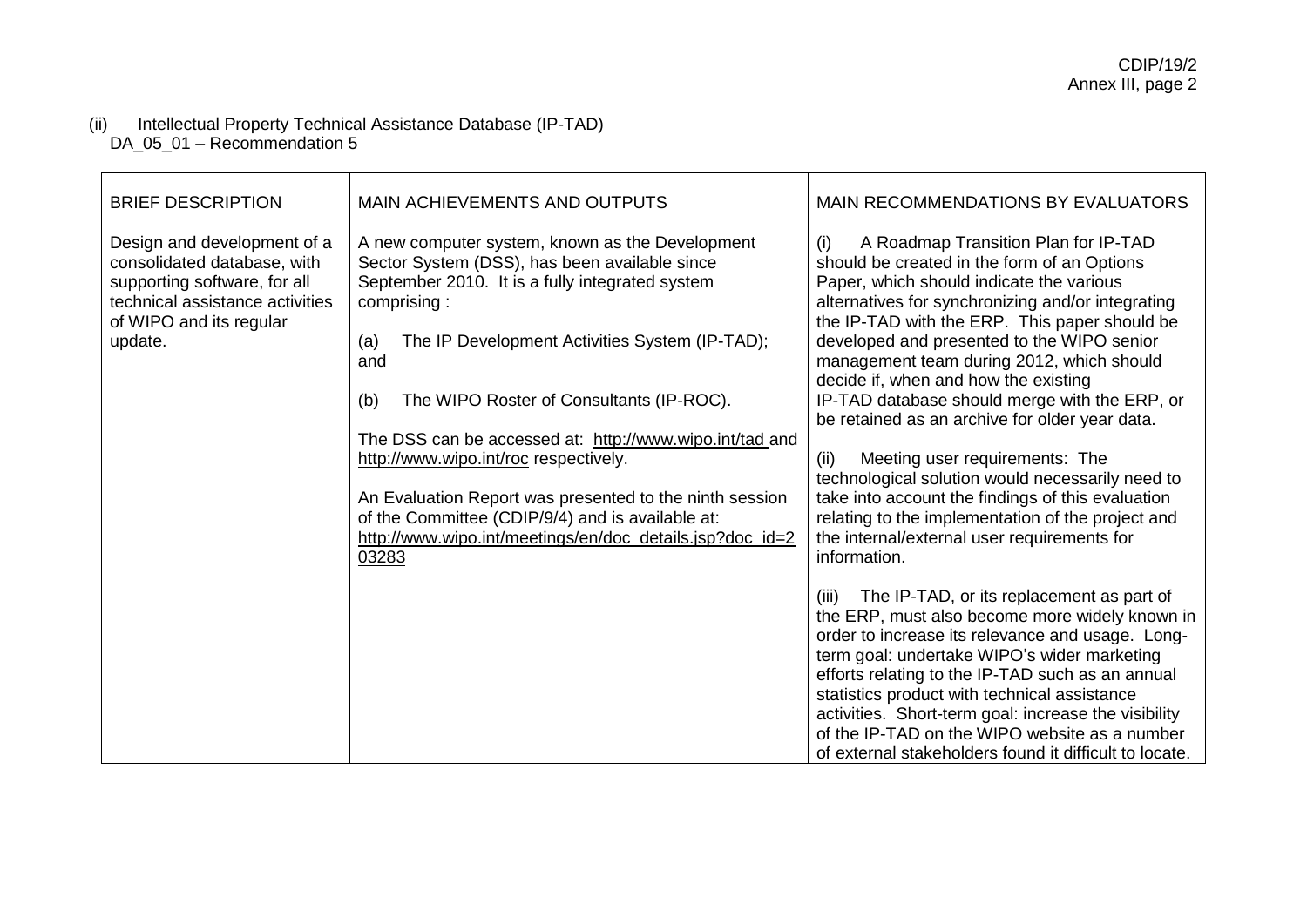# (iii) Specialized Databases' Access and Support – Phase I

DA\_08\_01 – Recommendation 8

| <b>BRIEF DESCRIPTION</b>                                                                                                                                                                                                                                                                                                                                                                                                                                                                | <b>MAIN ACHIEVEMENTS AND OUTPUTS</b>                                                                                                                                                                                                                                                                                                                                                                                                                                                                                                                                                                                                                                                                                                                                                                                                   | MAIN RECOMMENDATIONS BY EVALUATORS                                                                                                                                                                                                                                                                                                                                                                                                                                                                                                                                                                                                                                                                                                                                                                        |
|-----------------------------------------------------------------------------------------------------------------------------------------------------------------------------------------------------------------------------------------------------------------------------------------------------------------------------------------------------------------------------------------------------------------------------------------------------------------------------------------|----------------------------------------------------------------------------------------------------------------------------------------------------------------------------------------------------------------------------------------------------------------------------------------------------------------------------------------------------------------------------------------------------------------------------------------------------------------------------------------------------------------------------------------------------------------------------------------------------------------------------------------------------------------------------------------------------------------------------------------------------------------------------------------------------------------------------------------|-----------------------------------------------------------------------------------------------------------------------------------------------------------------------------------------------------------------------------------------------------------------------------------------------------------------------------------------------------------------------------------------------------------------------------------------------------------------------------------------------------------------------------------------------------------------------------------------------------------------------------------------------------------------------------------------------------------------------------------------------------------------------------------------------------------|
| Provision of access to<br>technological knowledge, in<br>the form of specialized patent<br>databases and technical<br>journals, for users in<br>developing countries and<br>LDCs in particular patent<br>offices, to carry out more<br>effective patent searches.<br>The ARDI project, launched in<br>July 2009, is part of this<br>project on assisting countries<br>in establishing Technology<br>and Innovation Support<br>Centers (TISCs) together with<br>a corresponding network. | The Access to Research for Development and Innovation<br>(ARDI) program substantially increased content to over<br>10,000 journals and books, while the number of<br>institutional users is also growing rapidly.<br>The number of institutional users of the Access to<br>Specialized Patent Information (ASPI) program continues<br>to increase.<br>Thirty-five (35) Service Level Agreements (SLAs) and<br>national networks of Technology and Innovation Support<br>Centers (TISCs) have been established.<br>The "eTISC" knowledge management platform<br>(http://etisc.wipo.org) was launched and the TISC website<br>substantially renewed.<br>An Evaluation Report was presented to the ninth session<br>of the Committee (CDIP/9/5) and is available at:<br>http://www.wipo.int/meetings/en/doc_details.jsp?doc_id=2<br>03099 | Regarding the project document, actions for<br>Phase II:<br>Ensure that monitoring and self-evaluation<br>(i)<br>templates are useful for management and<br>decision-making purposes.<br>Make use of specific, measurable,<br>(ii)<br>achievable, relevant and time-bound (SMART)<br>performance and outcome indicators to measure<br>the effects of the project including at the level of<br>beneficiaries.<br>Develop and implement a comprehensive<br>(iii)<br>project management framework (e.g. using logical<br>framework approach) to link project outcomes,<br>outputs, activities and resources and to include<br>risks and assumptions.<br>Plan and put into place monitoring,<br>(iv)<br>evaluations and self- evaluations to track impact<br>and longer term sustainability in the countries. |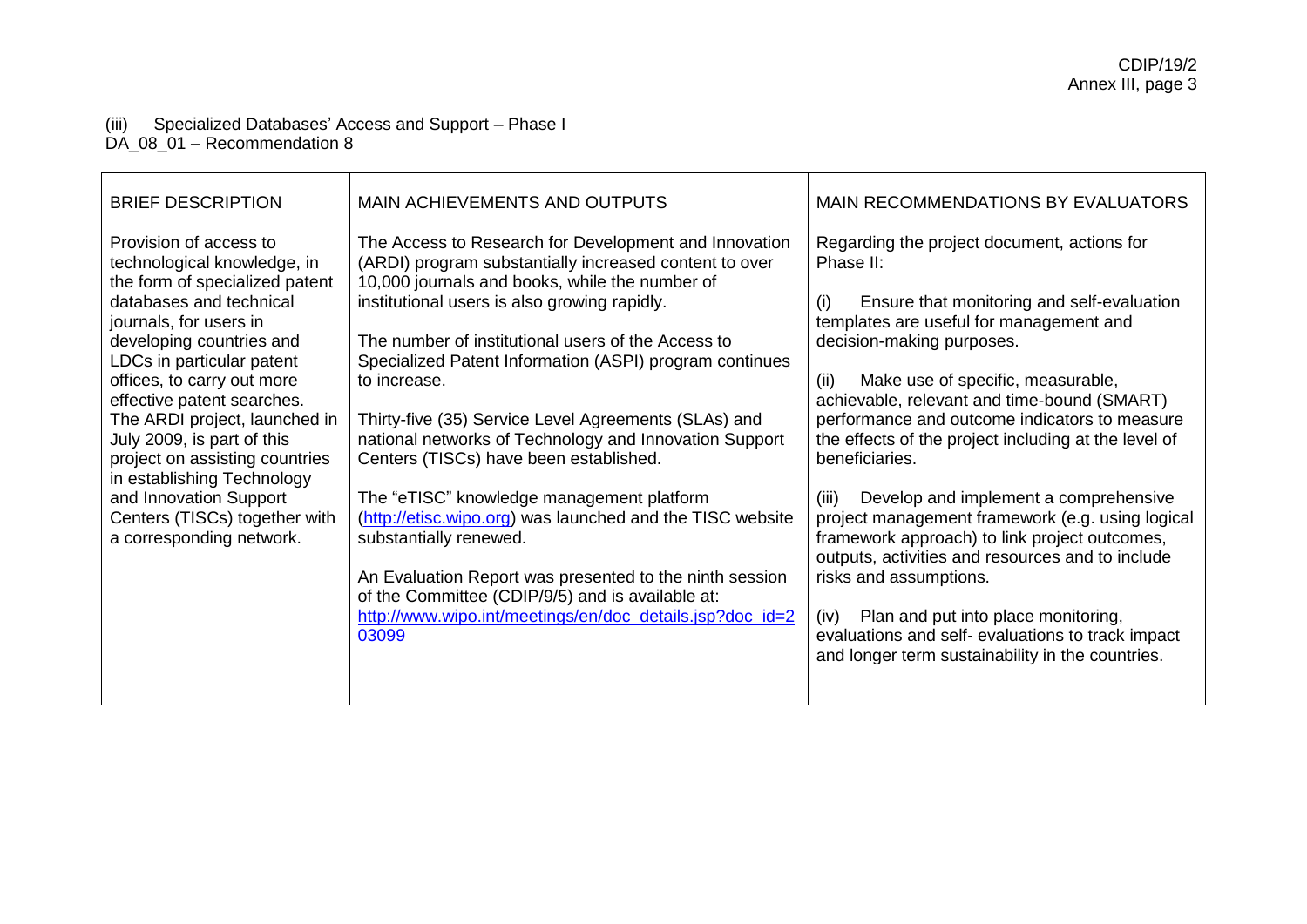# (iv) Specialized Databases' Access and Support – Phase II

DA\_08\_02 – Recommendation 8

| <b>BRIEF DESCRIPTION</b>                                                                                                                                                                                                                                          | MAIN ACHIEVEMENTS AND OUTPUTS                                                                                                                                                                                                                                                                                                                                                            | <b>MAIN RECOMMENDATIONS BY EVALUATORS</b>                                                                                                                                                                                                                                                                                                                                                                   |
|-------------------------------------------------------------------------------------------------------------------------------------------------------------------------------------------------------------------------------------------------------------------|------------------------------------------------------------------------------------------------------------------------------------------------------------------------------------------------------------------------------------------------------------------------------------------------------------------------------------------------------------------------------------------|-------------------------------------------------------------------------------------------------------------------------------------------------------------------------------------------------------------------------------------------------------------------------------------------------------------------------------------------------------------------------------------------------------------|
| Provision of access to<br>technological knowledge, in<br>the form of specialized patent<br>databases and technical<br>journals, for users in<br>developing countries and<br>LDCs in particular patent<br>offices, to carry out more<br>effective patent searches. | >600% increase in number of institutions actively<br>participating in ARDI (from around 30 to over 200).<br>>300% increase in the number of institutions actively<br>participating in ASPI (from 6 to 20).<br>Exchange of best practices increased as 650 users were<br>registered on the "eTISC" knowledge management<br>platform by the end of 2013, engaging in 520<br>contributions. | To continue to support this project as a<br>(i)<br>mainstreamed activity of the Global Infrastructure<br>Sector and to review if the current budget<br>arrangements, i.e. some 60% sourced from<br>external units to this Sector, is the most efficient<br>way of budget management for this project.<br>For Member States and their national IP<br>(ii)<br>offices that currently or plan to create a TISC |
| Phase II of the project was<br>intended to maintain and<br>reinforce the support to<br>countries that participated in<br>Phase I of the project and<br>extend the project to countries                                                                            | Seven (7) online training webinars were added to the<br>TISC website (Six in English and one in French) and<br>further ones are planned on a regular basis in 5<br>languages. Over 2,000CD-ROM copies of the e-Tutorials<br>were distributed.                                                                                                                                            | network: provide the necessary support in order<br>to encourage their long-term sustainability.<br>The Technology Support Section of the<br>(iii)<br>WIPO secretariat to consider how to adapt its<br>activities in support of the long-term sustainability<br>of the TISCs.                                                                                                                                |
| that did not participate in<br>Phase I of the project by:<br>(i) supporting the<br>establishment of new TISCs,<br>as well as sustain and refine<br>their training programs;                                                                                       | Thirty-nine (39) TISCs have signed a Service Level<br>Agreement (SLA) and followed a first training workshop at<br>the end of 2013.<br>Fifty-six (56) national training workshops and eight (8)<br>regional seminars were carried out.                                                                                                                                                   | It is recommended that all relevant<br>(iv)<br>stakeholders for the project (WIPO Secretariat,<br>Member States, national IP offices and host<br>institutions) consider how to integrate further the<br>TISCs in the broader technology and innovation<br>initiatives.                                                                                                                                      |
| (ii) further developing the<br><b>Access to Specialized Patent</b><br>Information (ASPI) and Access<br>to Research for Development<br>and Innovation (ARDI)<br>programs; and                                                                                      | The "eTISC" knowledge management platform is<br>available at http://etisc.wipo.org.<br>The e-Tutorial on Using and Exploiting Patent Information<br>is available on CD-ROM and online at<br>http://www.wipo.int/tisc/en/etutorial.html.                                                                                                                                                  |                                                                                                                                                                                                                                                                                                                                                                                                             |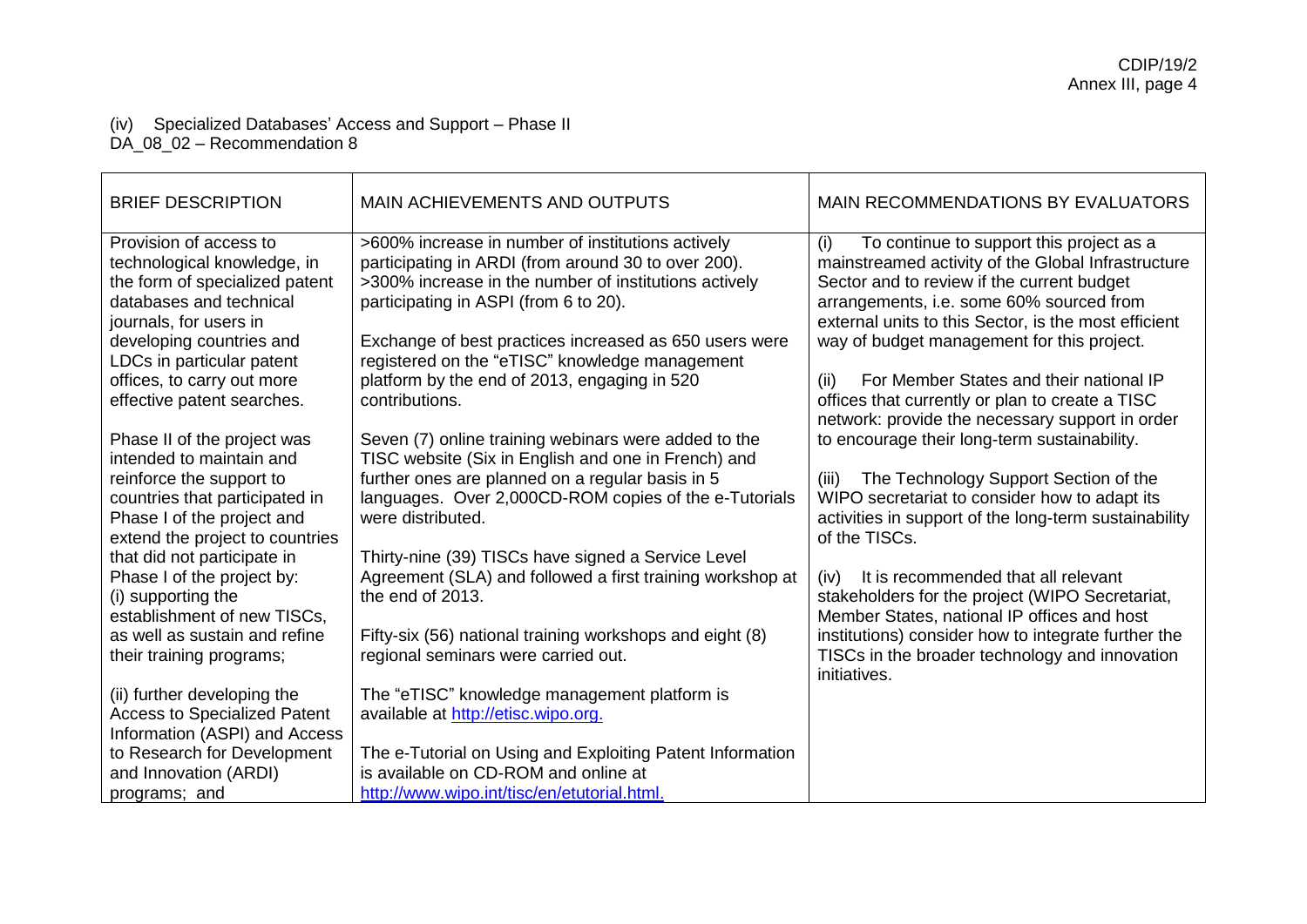| <b>BRIEF DESCRIPTION</b>                                                                                   | MAIN ACHIEVEMENTS AND OUTPUTS | MAIN RECOMMENDATIONS BY EVALUATORS |
|------------------------------------------------------------------------------------------------------------|-------------------------------|------------------------------------|
| (iii) establishing a new TISC<br>knowledge management<br>platform to facilitate exchange<br>between TISCs. |                               |                                    |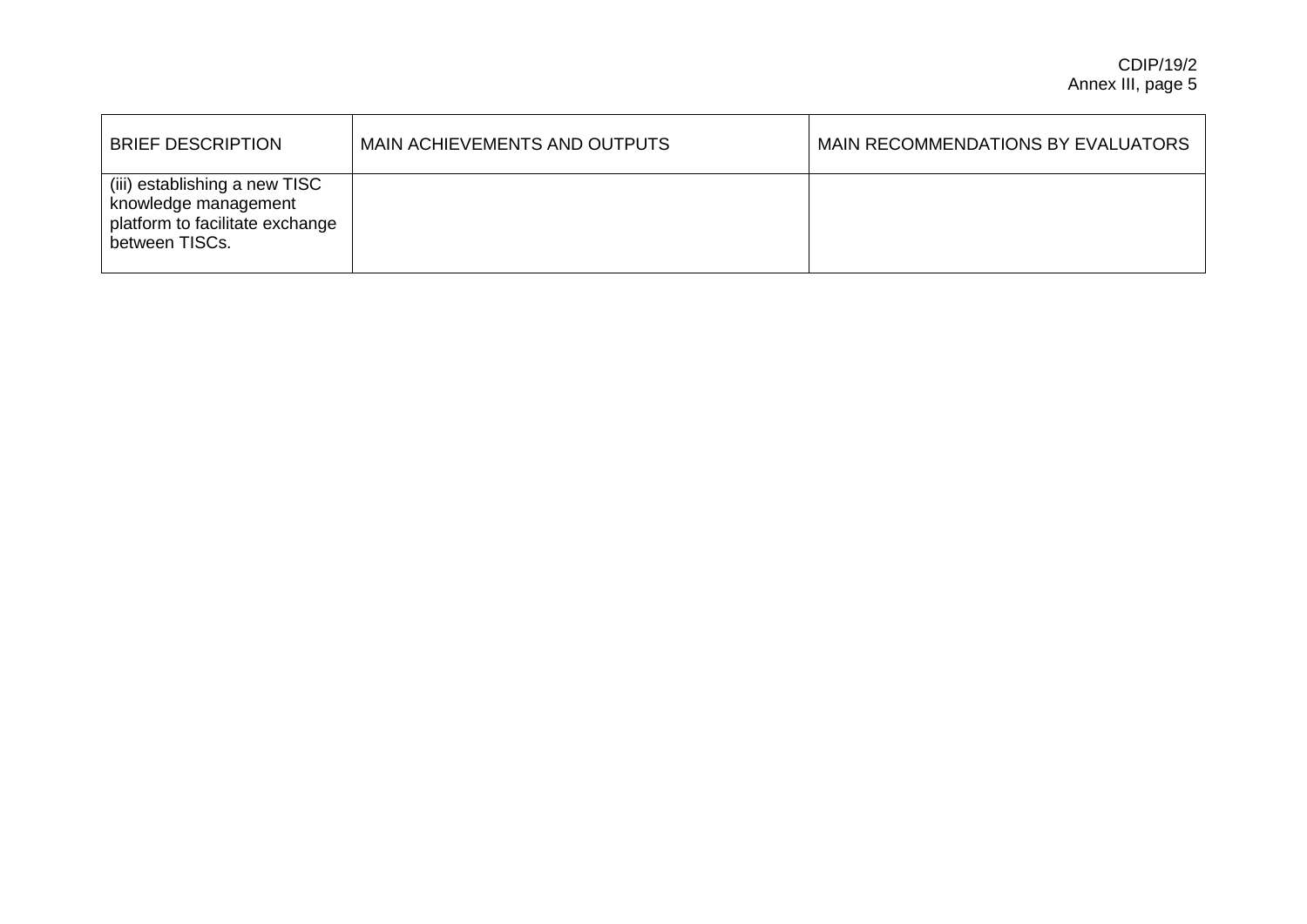#### (v) IP Development Matchmaking Database (IP-DMD)

DA\_09\_01 – Recommendation 9

| <b>BRIEF DESCRIPTION</b>                                                                                                                                                   | MAIN ACHIEVEMENTS AND OUTPUTS                                                                                                                                                                                                                                                                                                                                                          | MAIN RECOMMENDATIONS BY EVALUATORS                                                                                                                                                                                                                                                                                                                                                                                                                                                                                                                                                                                                                                                                                                                                                                                                                                                                                                                                                                                                                                                                                                                                                                                               |
|----------------------------------------------------------------------------------------------------------------------------------------------------------------------------|----------------------------------------------------------------------------------------------------------------------------------------------------------------------------------------------------------------------------------------------------------------------------------------------------------------------------------------------------------------------------------------|----------------------------------------------------------------------------------------------------------------------------------------------------------------------------------------------------------------------------------------------------------------------------------------------------------------------------------------------------------------------------------------------------------------------------------------------------------------------------------------------------------------------------------------------------------------------------------------------------------------------------------------------------------------------------------------------------------------------------------------------------------------------------------------------------------------------------------------------------------------------------------------------------------------------------------------------------------------------------------------------------------------------------------------------------------------------------------------------------------------------------------------------------------------------------------------------------------------------------------|
| Development of a database<br>and software to establish an<br>effective process for<br>match-making between the<br>IP-related development needs<br>of countries and donors. | IP-DMD was officially launched in August 2011. IP-DMD<br>is now ready to "match-make" the needs of Member<br>States with potential offers.<br>The DSS can be accessed at: http://www.wipo.int/dmd<br>An Evaluation Report was presented to the tenth session<br>of the Committee (CDIP/10/3) and is available at:<br>http://www.wipo.int/meetings/en/doc_details.jsp?doc_id=2<br>17446 | Lines of responsibility and workflow<br>(i)<br>processes need immediate clarification. This<br>includes stating the roles of:<br>The Internet Services Division;<br>$\bullet$<br>The Global Issues Sector;<br>The Regional Bureaus; and<br>$\bullet$<br>The Special Projects team.<br>Promotion work needs to start as soon as<br>(ii)<br>possible both internally and externally with the<br>project team attending regional meetings, so that<br>Member States and other interested parties are<br>aware of the tool's existence.<br>(iii) WIPO needs to leverage its contacts with<br>donors to seek support for project requests on the<br>database.<br>Following this, identification of country<br>(iv)<br>priorities needs to take place in order to design<br>suitable projects to be uploaded on the database.<br>The database needs to be more securely<br>(v)<br>anchored in to WIPO's results framework, regular<br>budget and strategic goals to ensure that any<br>funds channeled through the database are visible<br>as results achieved.<br>(vi) Targets for the database should be agreed<br>on, for example on the number and types of<br>donors and requests expected and number of<br>partnerships created. |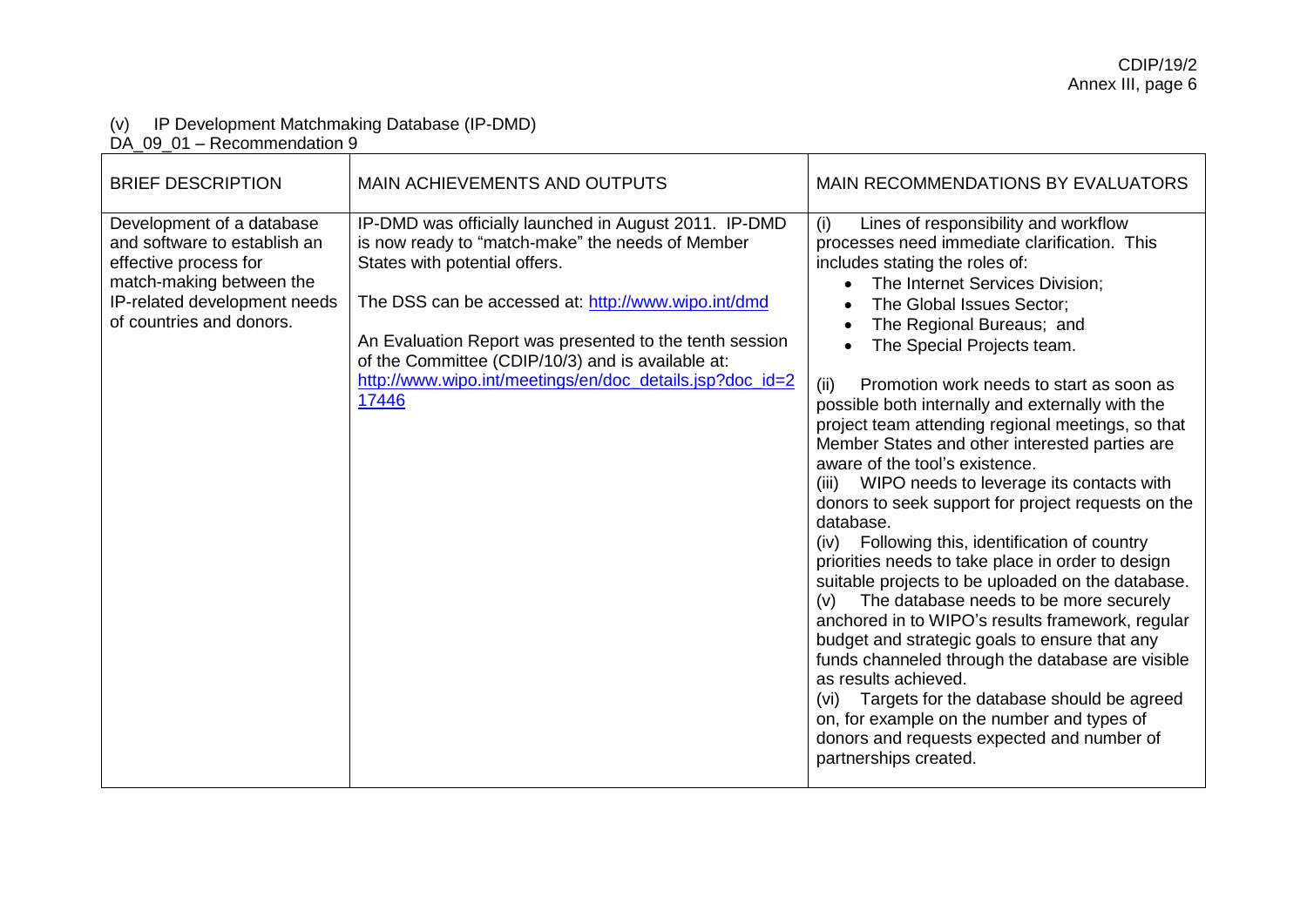#### (vi) A Pilot Project for the Establishment of "Start-Up" National IP Academies DA\_10\_01 – Recommendation 10

| <b>BRIEF DESCRIPTION</b>                                                                                                                                                                                                                                                                                 | MAIN ACHIEVEMENTS AND OUTPUTS                                                                                                                                                                                                                                                                                                                                                                                                                                                                                                   | MAIN RECOMMENDATIONS BY EVALUATORS                                                                                                                                                                                                                                                                                                                                                                                                                                                                                                                                                                                                                                                                                                                            |
|----------------------------------------------------------------------------------------------------------------------------------------------------------------------------------------------------------------------------------------------------------------------------------------------------------|---------------------------------------------------------------------------------------------------------------------------------------------------------------------------------------------------------------------------------------------------------------------------------------------------------------------------------------------------------------------------------------------------------------------------------------------------------------------------------------------------------------------------------|---------------------------------------------------------------------------------------------------------------------------------------------------------------------------------------------------------------------------------------------------------------------------------------------------------------------------------------------------------------------------------------------------------------------------------------------------------------------------------------------------------------------------------------------------------------------------------------------------------------------------------------------------------------------------------------------------------------------------------------------------------------|
| Pilot project to set up "Start-<br>Up" National IP Academies to<br>help developing countries and<br>LDCs to establish IP training<br>institutions with minimum<br>resources to meet their<br>increasing demands for IP<br>specialists, professionals,<br>government officials and other<br>stakeholders. | A total of six national "Start-Up" IP academies have been<br>launched in the framework of this project.<br>Set of tools and training materials prepared for reference<br>to countries wishing to establish their own "Start-Up"<br>Academies and available at:<br>http://www.wipo.int/academy/en/about/startup_academies/<br>An Evaluation Report of the project was presented to the<br>ninth session of the Committee (CDIP/9/6) and is<br>available at:<br>http://www.wipo.int/meetings/en/doc_details.jsp?doc_id=2<br>02199 | <b>Piloting Process:</b><br>(i)<br>- Extend it for another 2 years to complete it;<br>and<br>- Draw best practices to be used should the<br>project be scaled up.<br>Project document:<br>(ii)<br>- Modify it and provide more clarity on<br>delivery strategy; and<br>- Make it more efficient, flexible and demand<br>driven.<br><b>Relevance and Effectiveness:</b><br>(iii)<br>develop tools and methodologies which can be<br>made available for use by Member States on the<br>future direction of the project beyond the end of<br>Phase II.<br>Synergy and Sustainability: In Phase II:<br>(iv)<br>- More attention should be given on<br>strengthening synergy within and outside<br>WIPO.<br>- More attention should be given to<br>sustainability. |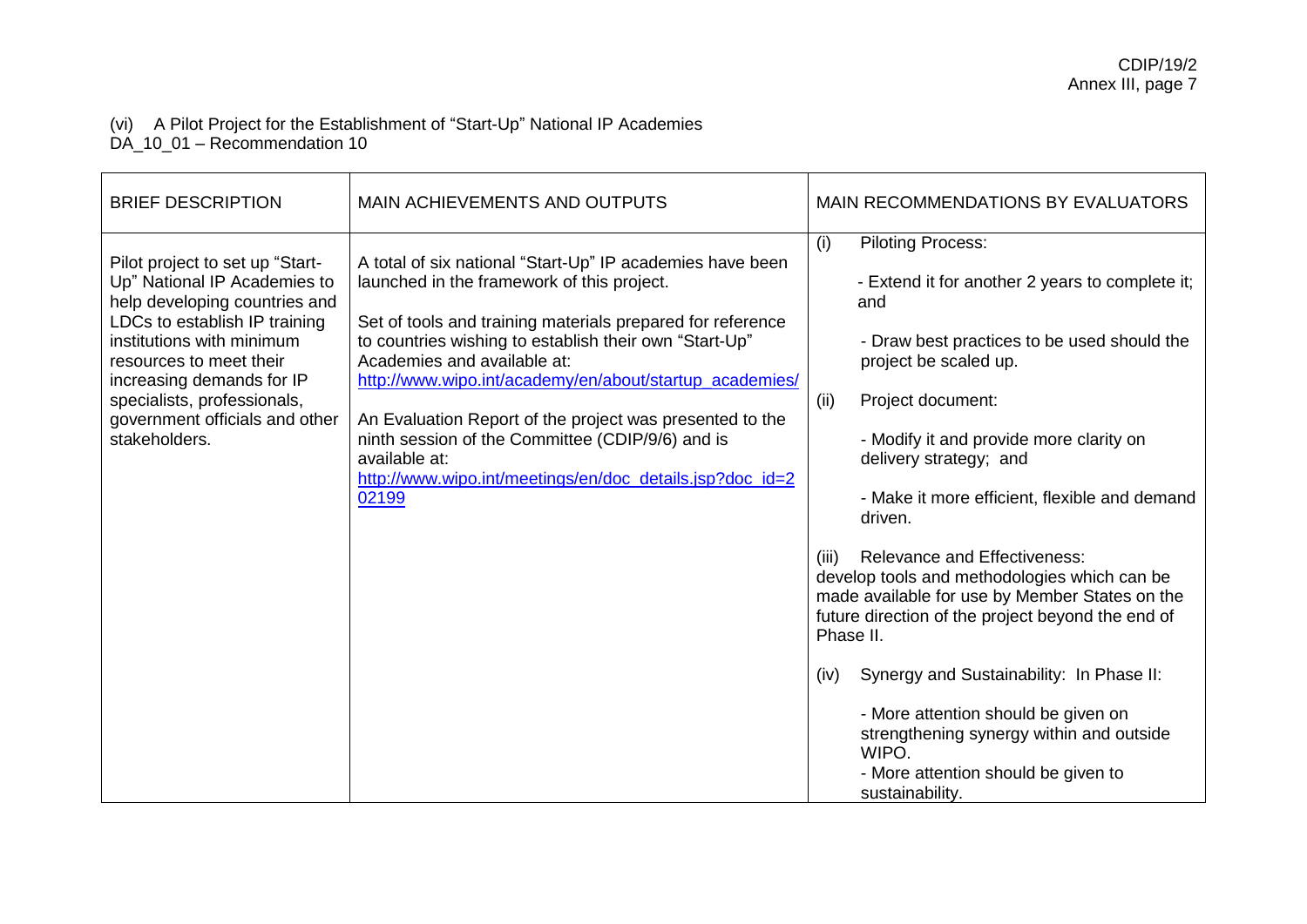### (vii) A Pilot Project for the Establishment of "Start-Up" National IP Academies – Phase II DA\_10\_02 – Recommendation 10

| <b>BRIEF DESCRIPTION</b>                                 | MAIN ACHIEVEMENTS AND OUTPUTS                                                                | MAIN RECOMMENDATIONS BY EVALUATORS                                                                                         |
|----------------------------------------------------------|----------------------------------------------------------------------------------------------|----------------------------------------------------------------------------------------------------------------------------|
| Pilot project to set up "Start-Up"                       | Five national IP training centers in                                                         | Following project evaluations WIPO should consider<br>(i)                                                                  |
| National IP Academies to help                            | Colombia, Dominican Republic, Egypt, Peru                                                    | developing action plans or management plans to address                                                                     |
| developing countries and LDCs to                         | and Tunisia are currently offering training                                                  | each evaluation recommendation.                                                                                            |
| establish IP training institutions                       | programs for external audiences.                                                             |                                                                                                                            |
| with minimum resources to meet                           |                                                                                              | In future similar projects, whether funded as a special<br>(ii)                                                            |
| their increasing demands for IP                          | Eighty-six (86) trainers have been certified                                                 | project or through WIPO's regular budget, the role of the                                                                  |
| specialists, professionals,                              | on teaching methodologies and substantive                                                    | Regional Bureaus should be strengthened throughout                                                                         |
| government officials and other                           | aspects of IP, including the promotion of a                                                  | project duration.                                                                                                          |
| stakeholders.                                            | fair balance between IP protection and the                                                   |                                                                                                                            |
| Phase II was aimed at                                    | public interest. Identified trainers from five                                               | In coordination between the WIPO Academy and the<br>(iii)                                                                  |
| consolidating the project by:                            | countries have received tailor made training<br>to strengthen their teaching skills (overall | Regional Bureaus, indicators for measuring whether or not a<br>self-sustainable training center has been created should be |
| (i) developing tailor-made                               | 800 hours of training were delivered in five                                                 | developed, particularly in light of the fact that this activity is                                                         |
| implementation strategies and                            | countries).                                                                                  | now included as a regular part of WIPO's budget.                                                                           |
| training of internal human                               |                                                                                              |                                                                                                                            |
| resources (training of trainers)                         | Three regional modules were designed and                                                     | In order to support the newly established training<br>(iv)                                                                 |
| involved in the establishment of                         | delivered for academic coordinators.                                                         | centers, the WIPO Academy, in coordination with the                                                                        |
| local IP training centers;                               |                                                                                              | relevant Regional Bureau should develop an assessment                                                                      |
| (ii) providing training programs                         | Eighteen (18) key trainers were granted full                                                 | format to be shared with the centers for adaptation and use                                                                |
| adapted to specific local needs;                         | scholarships for international Masters'                                                      | in evaluating whether the trained trainers have sufficient                                                                 |
| (iii) providing access to training                       | programs in IP Law.                                                                          | skills and capacity to undertake onwards training.                                                                         |
| material and specialized                                 |                                                                                              |                                                                                                                            |
| consulting for the creation of an                        | Over 8,480 nationals from five pilot<br>countries have received training in IP by            | The project Wikispace should be officially launched by<br>(v)<br>WIPO and promoted to Member States.                       |
| implementation strategy for the<br>training institution; | pilot national IP training institutions.                                                     | A moderator for the Wikispace should be identified in order                                                                |
| (iv) Provision of administrative                         |                                                                                              | to develop and monitor discussions and inputs on the                                                                       |
| and managerial tools and                                 | All six pilot academies are members of the                                                   | creation of IP training institutions and the training                                                                      |
| guidelines for the self-                                 | Global Network of Intellectual Property                                                      | undertaken within them.                                                                                                    |
| sustainability of the training                           | Academies (GNIPA).                                                                           |                                                                                                                            |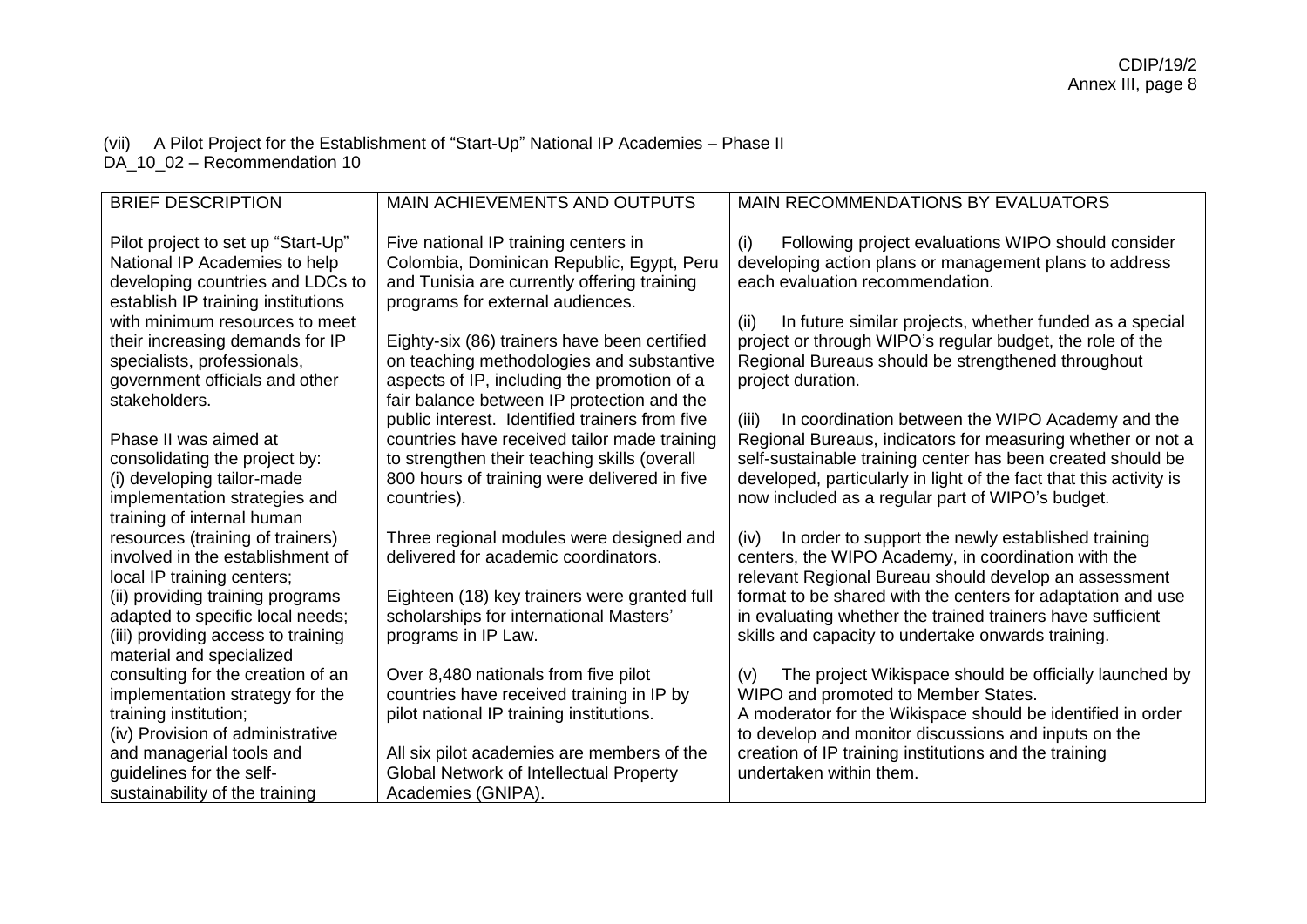| centers and for the creation of       | Set of tools and training materials prepared | The project team, in close coordination with the            |
|---------------------------------------|----------------------------------------------|-------------------------------------------------------------|
| new ones; and                         | for reference to countries wishing to        | (vi)                                                        |
| (v) contributing to the creation of a | establish their own "Start-Up" Academies     | Regional Bureaus, should swiftly finalize the set of        |
| virtual environment for access        | and available at:                            | guidelines that is currently being developed on the         |
| and sharing of training materials     | http://www.wipo.int/academy/en/about/start   | processes required to create a self-sustainable IP training |
| developed within the project.         | up_academies/                                | center.                                                     |
|                                       |                                              |                                                             |

# (viii) Smart IP Institutions Project

DA\_10\_02 – Recommendation 10

| <b>BRIEF DESCRIPTION</b>                                                                 | <b>MAIN ACHIEVEMENTS AND OUTPUTS</b>                                                                                                                                                                                        | MAIN RECOMMENDATIONS BY EVALUATORS                                                                                      |
|------------------------------------------------------------------------------------------|-----------------------------------------------------------------------------------------------------------------------------------------------------------------------------------------------------------------------------|-------------------------------------------------------------------------------------------------------------------------|
| Establishment of customized<br>automation solutions for IP                               | <b>OAPI Project:</b>                                                                                                                                                                                                        | WIPO Secretariat should modify the project<br>(i)<br>document of projects of this nature:                               |
| offices. Four components                                                                 | Preparatory work was undertaken for the deployment of                                                                                                                                                                       | To include tools that can assist the                                                                                    |
| address:                                                                                 | the Industrial Property Automation System (IPAS).                                                                                                                                                                           | beneficiaries to monitor progress made and                                                                              |
| ICT infrastructure and<br>$1_{-}$                                                        | Moreover, equipment was purchased for the office to<br>support the plan at OAPI and two Member States were                                                                                                                  | measure impact of the project.                                                                                          |
| customized e-communication                                                               | identified for the project, namely Senegal and Gabon.                                                                                                                                                                       | To make progress reporting by                                                                                           |
| systems for OAPI;                                                                        | The system was configured to OAPI's workflow for the<br>Trade Names sub-project. The data was migrated and                                                                                                                  | beneficiaries mandatory.                                                                                                |
| $\mathcal{P}_{\mathcal{C}}$<br>ICT infrastructure and<br>customized e-communication      | users were trained on the use of the system.                                                                                                                                                                                | To make the project distinct from the<br>regular technical assistance activities of the                                 |
| systems for ARIPO;                                                                       | <b>ARIPO Project:</b>                                                                                                                                                                                                       | <b>WIPO Secretariat.</b>                                                                                                |
| $\mathcal{R}$<br>Customized automation<br>solutions in three LDC IP<br>institutions; and | An electronic data exchange system of notifications<br>between ARIPO and five of its Member State offices<br>(Botswana, Ghana, Kenya, Namibia, and Uganda) was<br>successfully installed and is being extensively used. The | Improve contractual agreements with<br>local supplier of ICT equipment in terms of<br>quality and after sales services. |
| Automation workshops<br>4.                                                               | system has also been requested by three other Member                                                                                                                                                                        | The WIPO Secretariat should complete the<br>(ii)                                                                        |
| to facilitate sharing and<br>exchange of national                                        | States. This system allows for the discontinuation of<br>paper notifications between ARIPO and Member States.                                                                                                               | delivery of the project as was articulated in the<br>project document by mainstreaming activities                       |
| experiences.                                                                             |                                                                                                                                                                                                                             | within the regular budget. Specifically:                                                                                |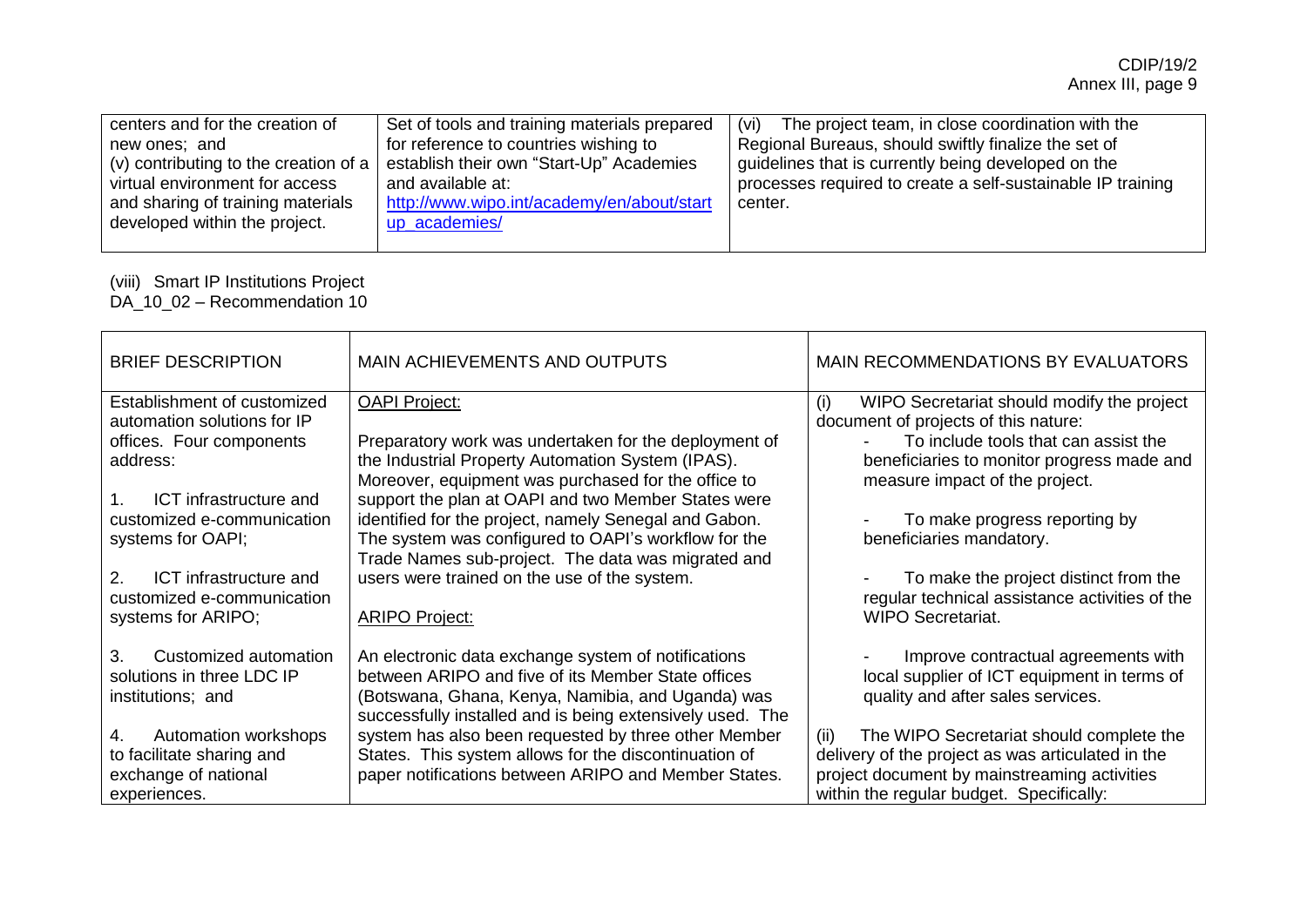| <b>BRIEF DESCRIPTION</b> | <b>MAIN ACHIEVEMENTS AND OUTPUTS</b>                                                                                                                                                                | MAIN RECOMMENDATIONS BY EVALUATORS                                                                                                                                                                                                                                                                                                                                                                                                                                                                                                                                                                                                                                                                                                                                                                     |
|--------------------------|-----------------------------------------------------------------------------------------------------------------------------------------------------------------------------------------------------|--------------------------------------------------------------------------------------------------------------------------------------------------------------------------------------------------------------------------------------------------------------------------------------------------------------------------------------------------------------------------------------------------------------------------------------------------------------------------------------------------------------------------------------------------------------------------------------------------------------------------------------------------------------------------------------------------------------------------------------------------------------------------------------------------------|
|                          | An Evaluation Report of the project was presented to the<br>tenth session of the Committee (CDIP/10/4) and is<br>available at:<br>http://www.wipo.int/meetings/en/doc_details.jsp?doc_id=2<br>17428 | To strengthen the ARIPO project in<br>the five countries and extend to other<br>Member States.<br>To find resources and complete the<br>deployment process of the ICT system in<br>OAPI to enable data exchange with the two<br>Member States (Gabon and Senegal)<br>dependent also upon the availability of<br>resources from OAPI.<br>To consider making training workshop<br>for sharing experiences and lessons<br>learned, an annual event in the region.<br>The WIPO Secretariat should build concept<br>(iii)<br>of cost sharing in its implementation and delivery<br>strategy of the project in future.<br>The WIPO Secretariat and IPOs should<br>(iv)<br>ensure sustainability of the project through<br>providing the necessary resources needed for<br>project completion and continuity. |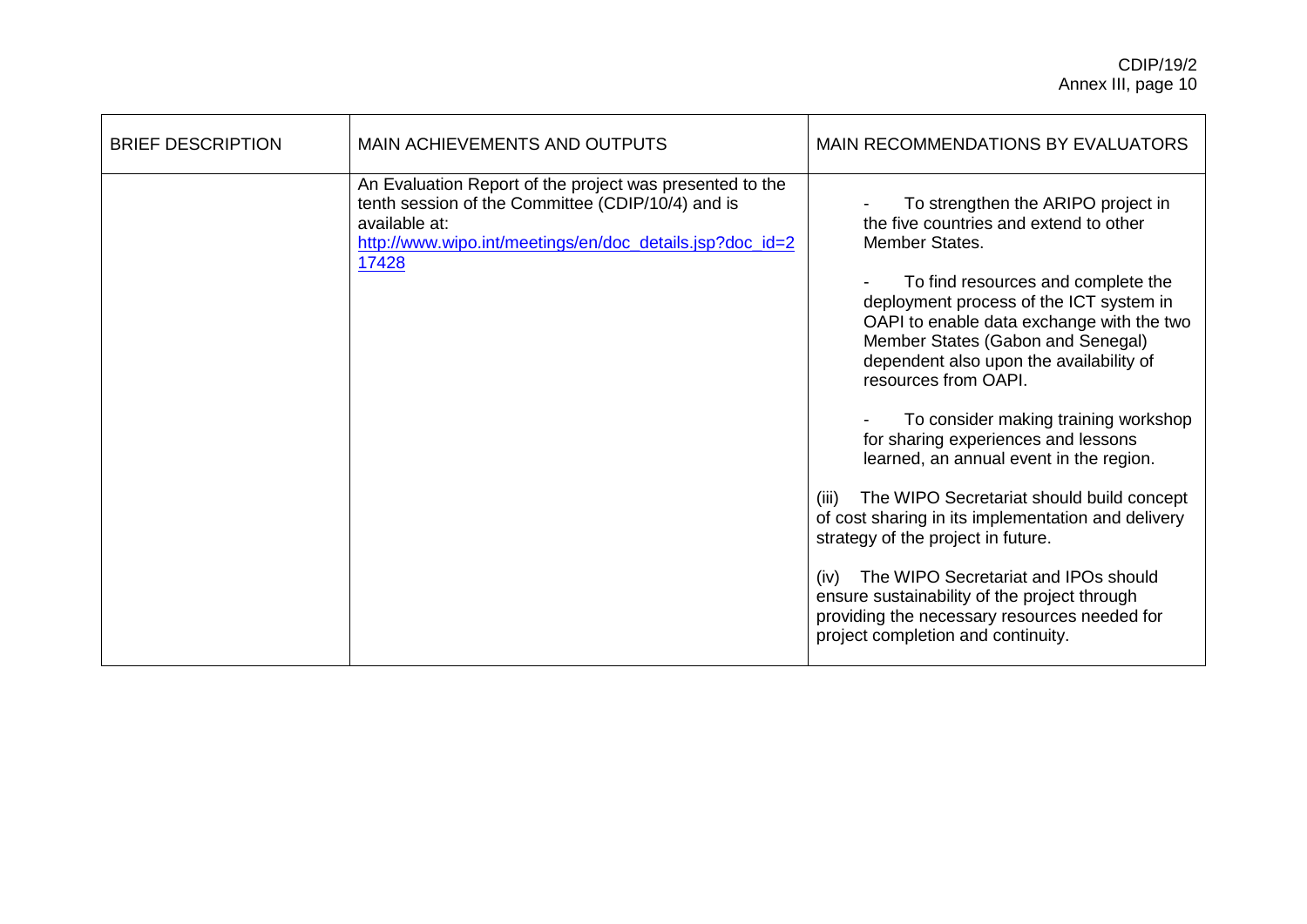### (ix) Innovation and Technology Transfer Support Structure for National Institutions DA\_10\_03 – Recommendation 10

| <b>BRIEF DESCRIPTION</b>                                                                                                                                                                                                                                                                                                                                                                                                      | <b>MAIN ACHIEVEMENTS AND OUTPUTS</b>                                                                                                                                                                                                                                                                                                                                                                                                                                                                                                                                                                                                                                                                                                                                                                                                                                                                                                                                                                                                                                                              | <b>MAIN RECOMMENDATIONS BY EVALUATORS</b>                                                                                                                                                                                                                                                                                                                                                                                                                                                                                                                                                                                                                                                                                                                                                                                                                                    |
|-------------------------------------------------------------------------------------------------------------------------------------------------------------------------------------------------------------------------------------------------------------------------------------------------------------------------------------------------------------------------------------------------------------------------------|---------------------------------------------------------------------------------------------------------------------------------------------------------------------------------------------------------------------------------------------------------------------------------------------------------------------------------------------------------------------------------------------------------------------------------------------------------------------------------------------------------------------------------------------------------------------------------------------------------------------------------------------------------------------------------------------------------------------------------------------------------------------------------------------------------------------------------------------------------------------------------------------------------------------------------------------------------------------------------------------------------------------------------------------------------------------------------------------------|------------------------------------------------------------------------------------------------------------------------------------------------------------------------------------------------------------------------------------------------------------------------------------------------------------------------------------------------------------------------------------------------------------------------------------------------------------------------------------------------------------------------------------------------------------------------------------------------------------------------------------------------------------------------------------------------------------------------------------------------------------------------------------------------------------------------------------------------------------------------------|
| Preparation or<br>updating/improvement of a<br>series of modules and<br>materials relating to managing<br>IP rights by academic and<br>research institutions, including<br>on the setting up and running<br>of technology transfer offices<br>at public research<br>organizations, exploring<br>technology transfer<br>mechanisms (in particular,<br>licensing agreements) and<br>enhancing the capacity to<br>draft patents. | Completion of seven technology transfer guides/manuals<br>and the in-situ testing of these new materials in different<br>countries with the aim of assisting Member States in<br>developing and improving national intellectual property<br>institutional capacity. The Guides/Manuals are:<br>Patent Drafting Exercise Book;<br>(i)<br>(ii)<br>Practical Guide for Valuing Intangible Assets in<br><b>Research Institutions;</b><br>IP Valuation Training Kit for Academic Institutions;<br>(iii)<br>Training Kit on Models of IP-Related Contracts for<br>(iv)<br>Universities and Publicly Funded Research Organizations;<br><b>Trademark Licensing Guide;</b><br>(v)<br>Guide on the Strategic Management of Open<br>(vi)<br>Innovation Networks; and<br>Guide on IP commercialization.<br>(vii)<br>ITTS Portal available at:http://www-<br>ocmstest.wipo.int/innovation/en/index.html<br>An Evaluation Report of the project was presented to the<br>tenth session of the Committee (CDIP/10/8) and is<br>available at:<br>http://www.wipo.int/meetings/en/doc_details.jsp?doc_id=2<br>19464 | Consider how best to identify and support<br>(i)<br>ongoing needs for the updating of existing<br>materials and the creation of new content that<br>supports national institutions in the area of<br>innovation and technology transfer.<br>Further explore and assess the options for<br>(ii)<br>providing ongoing, online, free and open access<br>to materials and resources relevant to innovation<br>and technology transfer.<br>For more effectiveness, efficiency and<br>(iii)<br>relevance of current and future materials<br>developed on innovation and technology transfer,<br>the WIPO Regional Bureaus and WIPO National<br>Offices should develop partnerships towards<br>bringing the availability of online materials to the<br>attention of national stakeholders, and in providing<br>feedback on user experience to the Secretariat<br>and Member States. |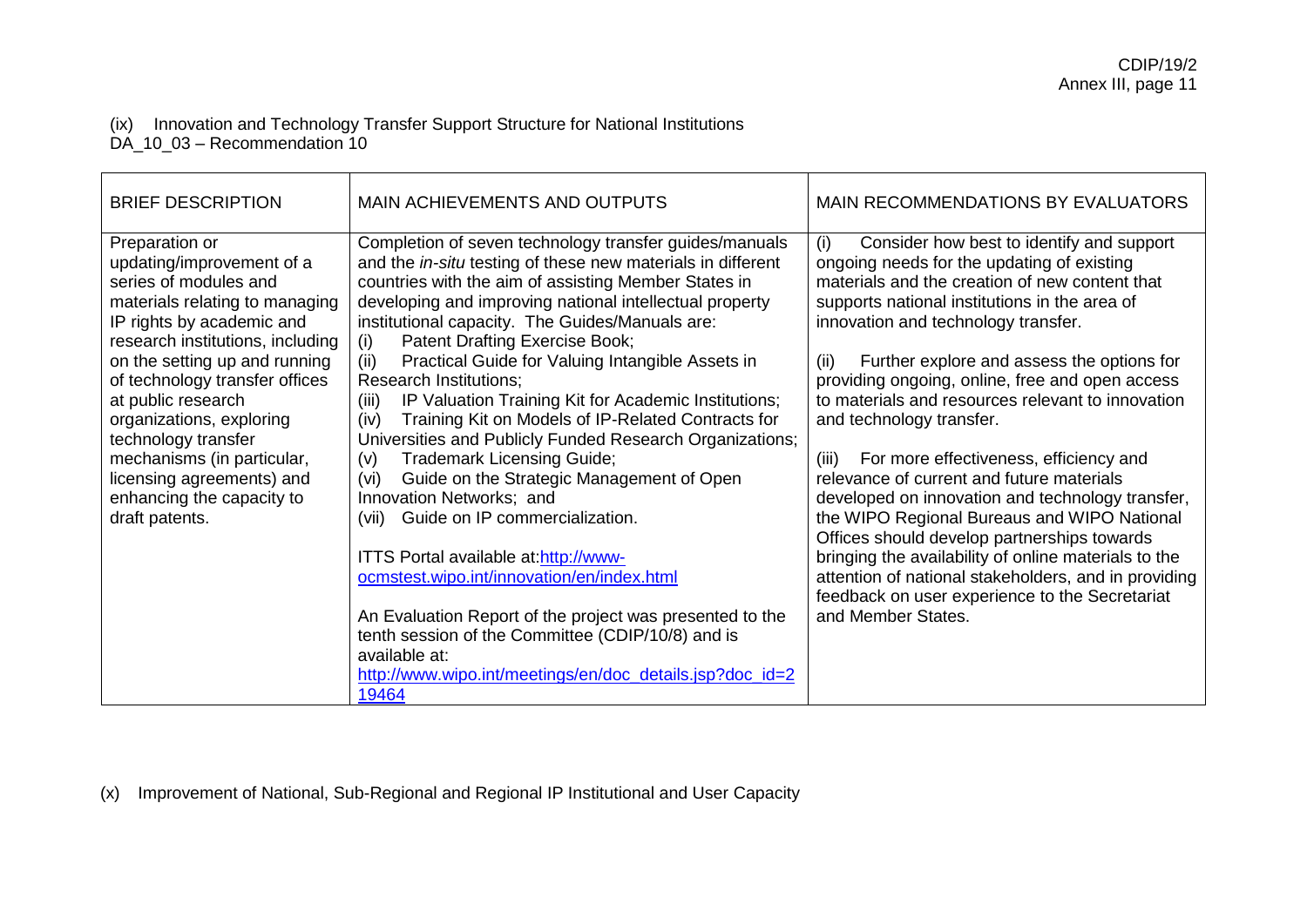# DA\_10\_05 – Recommendation 10

| For DACD and PMPS:<br>(i)<br>The project aims to:<br>All six pilot countries have completed the formulation of<br>draft national IP strategies and action plans using the<br>proposed WIPO methodology and have submitted the<br>strengthen national IP<br>More rigorous Project designing and<br>(a)<br>strategy documents to their respective governments for<br>institutional capacity through<br>management should be implemented.<br>the development of an<br>approval.<br>integrated approach and a<br>standard methodology for the<br>A pool of experienced national and international experts<br>one overarching goal, clear assumptions,<br>has been created, providing a valuable resource for<br>formulation of national IP<br>risks and risk mitigation strategies, a<br>assisting other potentially interested countries in the<br>strategies that are consistent<br>communication strategy and a transition<br>with national development<br>IP strategy formulation process.<br>plan.<br>needs and priorities;<br>An Evaluation Report of the project was presented to the<br>Regarding results:<br>(ii)<br>tenth session of the Committee (CDIP/10/7) and is<br>strengthen regional/sub-<br>(b)<br>regional IP institutions by<br>available at:<br>providing assistance for the<br>http://www.wipo.int/meetings/en/doc_details.jsp?doc_id= | <b>BRIEF DESCRIPTION</b>      | <b>MAIN ACHIEVEMENTS AND OUTPUTS</b> | MAIN RECOMMENDATIONS BY EVALUATORS                                                                                                                                                                                                                                                                                                                                                                                    |
|-----------------------------------------------------------------------------------------------------------------------------------------------------------------------------------------------------------------------------------------------------------------------------------------------------------------------------------------------------------------------------------------------------------------------------------------------------------------------------------------------------------------------------------------------------------------------------------------------------------------------------------------------------------------------------------------------------------------------------------------------------------------------------------------------------------------------------------------------------------------------------------------------------------------------------------------------------------------------------------------------------------------------------------------------------------------------------------------------------------------------------------------------------------------------------------------------------------------------------------------------------------------------------------------------------------------------------------------------------------|-------------------------------|--------------------------------------|-----------------------------------------------------------------------------------------------------------------------------------------------------------------------------------------------------------------------------------------------------------------------------------------------------------------------------------------------------------------------------------------------------------------------|
| cooperation mechanisms;<br>and<br>chosen will ensure that the outputs lead to the<br>expected outcomes and impact.<br>enhance the capacities<br>(c)<br>of IP and SME support<br>(iii)<br>institutions through the<br>development of a series of<br>reporting on specific WIPO DA project activities<br>tools and training activities.<br>should be implemented.<br>part of project monitoring, to track expenditure<br>based on cost categories and activities in the<br>approved projects.                                                                                                                                                                                                                                                                                                                                                                                                                                                                                                                                                                                                                                                                                                                                                                                                                                                               | establishment of sub-regional | 219342                               | The project document should contain<br>Need for a clear and logical link between outputs<br>and outcomes - the use of a logical framework (log<br>frame) should be considered in this regard. This<br>includes indications on how the delivery strategies<br>To be able to properly assess cost-efficiency<br>of projects, a system that allows for monitoring and<br>Project managers should also make an effort, as |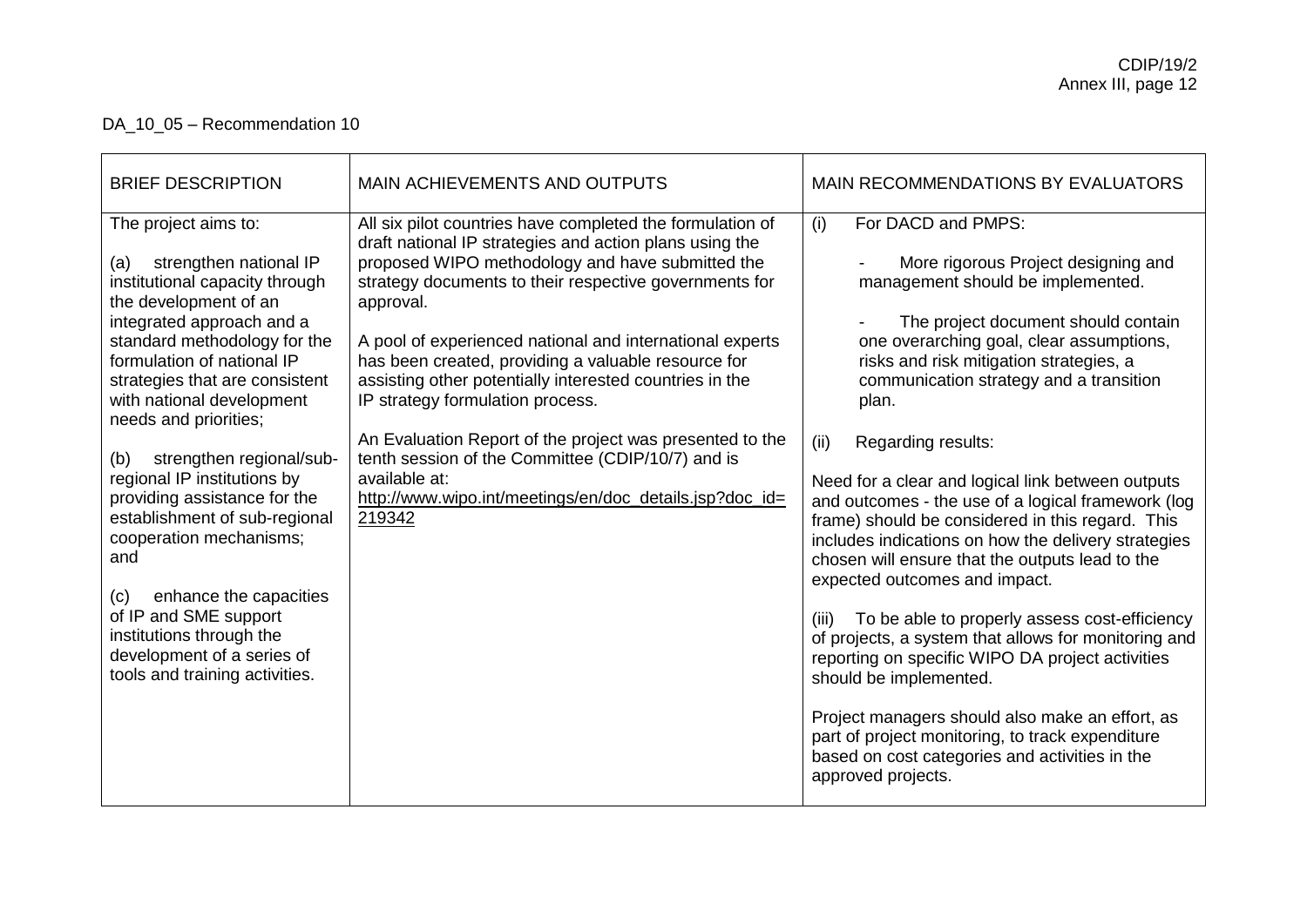| <b>BRIEF DESCRIPTION</b> | <b>MAIN ACHIEVEMENTS AND OUTPUTS</b> | <b>MAIN RECOMMENDATIONS BY EVALUATORS</b>                                                                                                                                                                                                                                                                                                                                                                                                                                                                                                                                                                                        |
|--------------------------|--------------------------------------|----------------------------------------------------------------------------------------------------------------------------------------------------------------------------------------------------------------------------------------------------------------------------------------------------------------------------------------------------------------------------------------------------------------------------------------------------------------------------------------------------------------------------------------------------------------------------------------------------------------------------------|
|                          |                                      | Longer-term sustainability:<br>(iv)<br>Need for a transition plan to integrate<br>the Project initiatives into the regular<br>Program and Budget or to transfer the<br>responsibility for activities/follow-up to the<br>beneficiary Member States.<br>Need to incorporate the Project into the<br>activities of the Bureaus, the SMEs section<br>of the Innovation Division and regular<br>programming of WIPO and/or into the hands<br>of beneficiary countries.<br>Assist other Member States that did<br>not benefit from the pilot phase to use<br>and/or adapt the methodologies and tools<br>developed under the Project. |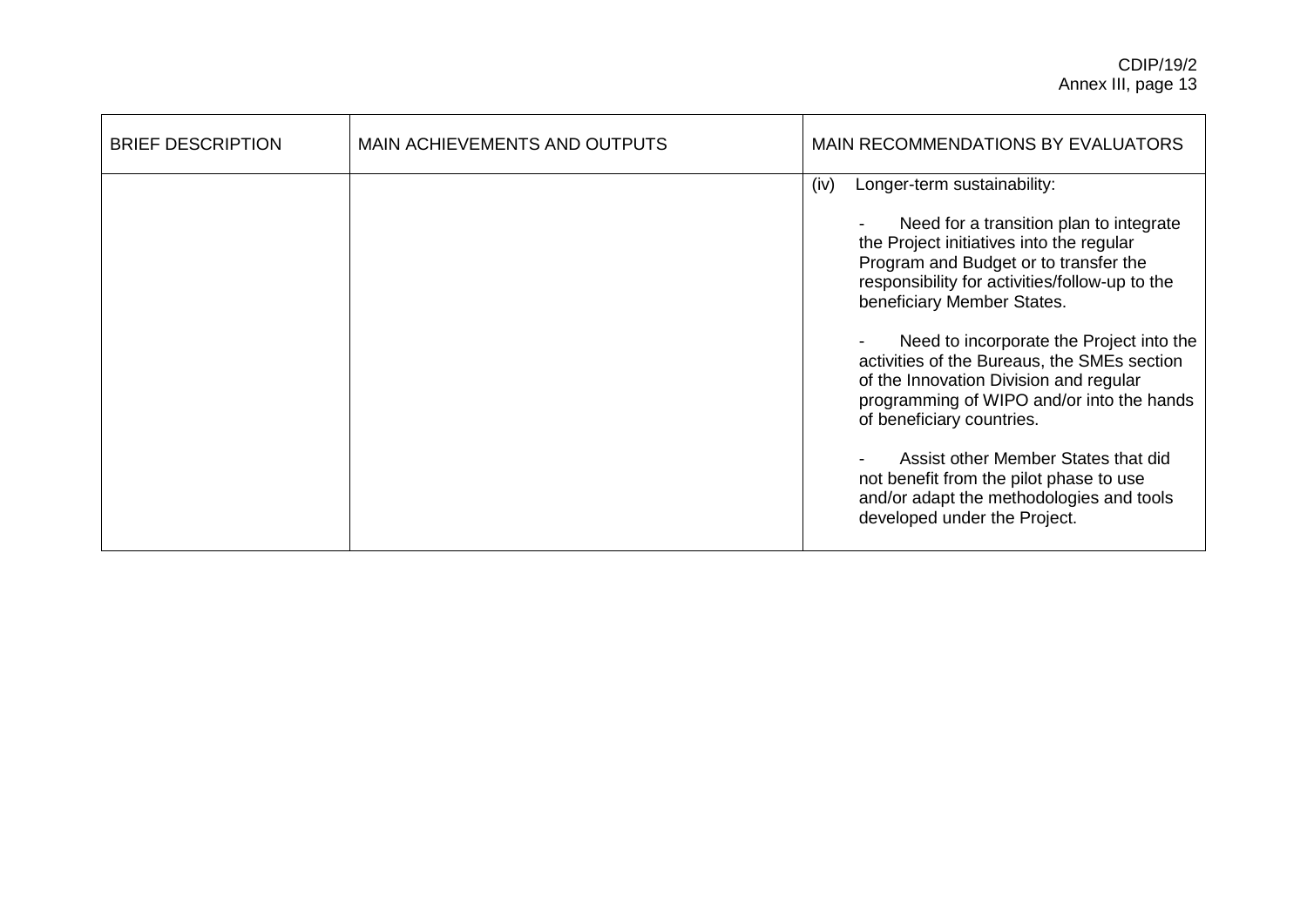## **Thematic Projects**

(xi) Intellectual Property and the Public Domain DA\_16\_20\_01 – Recommendations 16, 20

| <b>BRIEF DESCRIPTION</b>         | <b>MAIN ACHIEVEMENTS AND OUTPUTS</b>                         | <b>MAIN RECOMMENDATIONS BY EVALUATORS</b>              |
|----------------------------------|--------------------------------------------------------------|--------------------------------------------------------|
| Recognizing the importance       | Copyright                                                    | No recommendations regarding the direction or          |
| of the public domain, the        |                                                              | scope of the project's future work. The following      |
| project will comprise a series   | Scoping Study on Copyright and Related Rights and the        | conclusions were proposed:                             |
| of surveys and studies that      | Public Domain (CDIP/7/INF/2), available at:                  |                                                        |
| will analyze good practices      | http://www.wipo.int/meetings/en/doc_details.jsp?doc_id=1     | <b>Project Management:</b>                             |
| and the currently available      | 61162                                                        |                                                        |
| tools for identifying content    |                                                              | The project should have a more focused<br>(i)          |
| that is in the public domain     | Second Survey on Voluntary Registration and Deposit          | scope and clear ToR.                                   |
| and to preserve such content     | Systems, available at:                                       |                                                        |
| from individual appropriation.   | http://www.wipo.int/copyright/en/registration/registration_a | The studies should be made more action-<br>(ii)        |
| The surveys and studies          | nd_deposit_system_03_10.html                                 | oriented to assist Member States to decide on          |
| should facilitate the planning   |                                                              | concrete actions for the future.                       |
| of the subsequent steps of       | Survey of Private Copyright Documentation Systems and        |                                                        |
| possible preparation of          | Practices, available at:                                     | It may be more practicable that the different<br>(iii) |
| guidelines and/or possible       | http://www.wipo.int/export/sites/www/meetings/en/2011/wi     | components of the project (patents, copyright and      |
| development of tools to          | po_cr_doc_ge_11/pdf/survey_private_crdocystems.pdf           | trademarks) are separated and managed                  |
| facilitate the identification of |                                                              | independently by the relevant Sector in the            |
| and access to public domain      | <b>Trademarks</b>                                            | Secretariat as the issues in these areas are           |
| subject matter. The project is   |                                                              | different. This could improve effectiveness and        |
| divided into three               | Study on Misappropriation of Signs, available at:            | the depth of analysis.                                 |
| components that will address     | http://www.wipo.int/meetings/en/doc_details.jsp?doc_id=2     |                                                        |
| the issue from the               | 00622                                                        | The self-evaluation exercises are qualitative<br>(iv)  |
| perspective of copyright,        |                                                              | and go beyond simply indicating the status of          |
| trademarks and patents.          | Patent                                                       | project implementation.                                |
|                                  |                                                              |                                                        |
|                                  | Feasibility Study on the Establishment of National Patent    |                                                        |
|                                  | Register Databases and Study on patents and the public       |                                                        |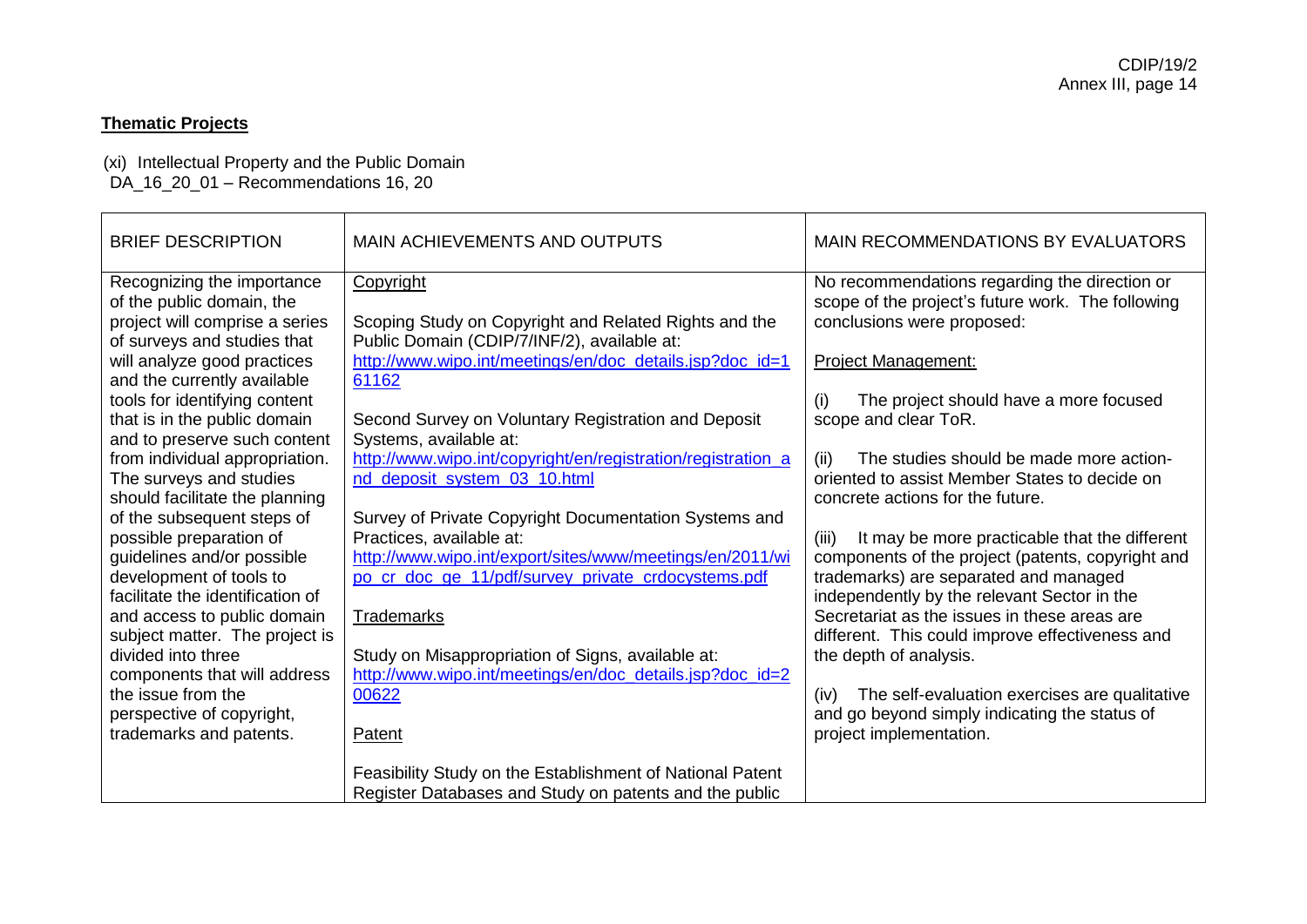| <b>BRIEF DESCRIPTION</b> | MAIN ACHIEVEMENTS AND OUTPUTS                                                                                                                                                                                                                                                                                                                                                                                                                             | MAIN RECOMMENDATIONS BY EVALUATORS                                                                                                                                                                                                                                                                                                         |
|--------------------------|-----------------------------------------------------------------------------------------------------------------------------------------------------------------------------------------------------------------------------------------------------------------------------------------------------------------------------------------------------------------------------------------------------------------------------------------------------------|--------------------------------------------------------------------------------------------------------------------------------------------------------------------------------------------------------------------------------------------------------------------------------------------------------------------------------------------|
|                          | domain, discussed at the eighth session of the Committee<br>(CDIP/8/INF/2 and 3) and available at:<br>http://www.wipo.int/meetings/en/doc_details.jsp?doc_id=1<br>82861<br>and<br>http://www.wipo.int/meetings/en/doc_details.jsp?doc_id=1<br>82822<br>An Evaluation Report of the project was presented to the<br>ninth session of the Committee (CDIP/9/7) and is available<br>at:<br>http://www.wipo.int/meetings/en/doc_details.jsp?doc_id=2<br>00703 | New tools and guidelines<br>No actual new tools or guidelines were developed<br>under the project to increase access to subject<br>matter that has fallen into the public domain or to<br>preserve knowledge that has fallen into the public<br>domain. Poor sequencing and lack of time appear<br>to be the key reasons for this outcome. |

### (xii) IP and Competition Policy

DA\_7\_23\_32\_01 – Recommendations 7, 23, 32

| <b>BRIEF DESCRIPTION</b>       | MAIN ACHIEVEMENTS AND OUTPUTS                             | MAIN RECOMMENDATIONS BY EVALUATORS                |
|--------------------------------|-----------------------------------------------------------|---------------------------------------------------|
| In order to promote a better   | The following studies were finalized and discussed at the | No recommendations regarding the direction or     |
| understanding of the interface | CDIP:                                                     | scope of the project's future work. The following |
| between intellectual property  |                                                           | conclusions were proposed:                        |
| and competition policy,        | Interaction of Agencies Dealing with Intellectual         |                                                   |
| particularly in developing     | Property and Competition Law (CDPI/8/INF/4);              | Project design                                    |
| countries and countries with   |                                                           |                                                   |
| economies in transition,       | 2.<br>Interface Between Exhaustion of Intellectual Rights | The implementation period needed to be longer     |
| WIPO would undertake a         | and Competition Law (CDPI/8/INF/5);                       | (probably three 3 years). In addition, one of the |
| series of studies that would   |                                                           | project's objectives, namely "promoting pro-      |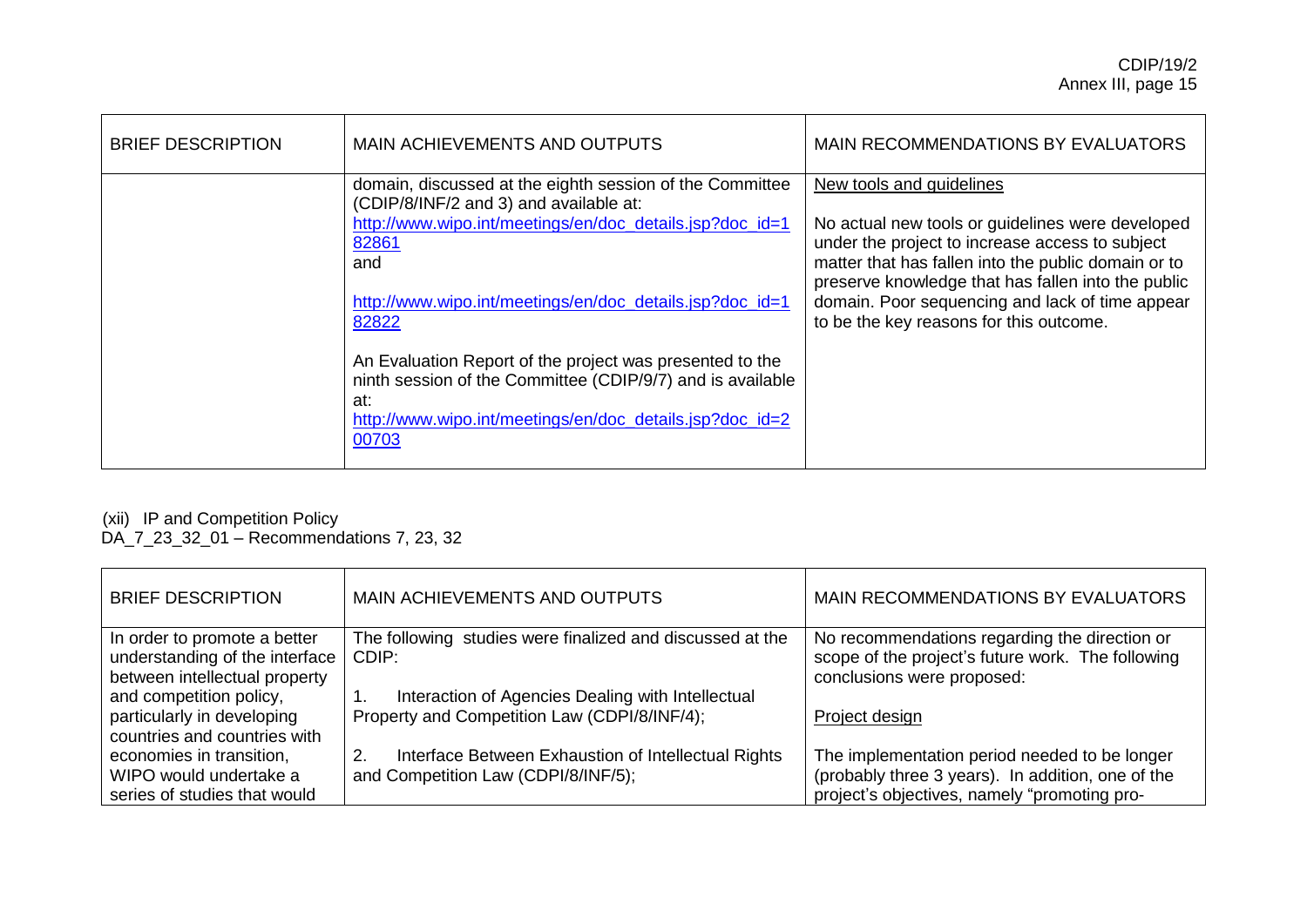| <b>BRIEF DESCRIPTION</b>                                                                                                                                                                                                                                                                                                                                                                                             | <b>MAIN ACHIEVEMENTS AND OUTPUTS</b>                                                                                                                                                                                                                                                                                                                                                                                                                                  | MAIN RECOMMENDATIONS BY EVALUATORS                                                                                                                                                                                                                                                                                     |
|----------------------------------------------------------------------------------------------------------------------------------------------------------------------------------------------------------------------------------------------------------------------------------------------------------------------------------------------------------------------------------------------------------------------|-----------------------------------------------------------------------------------------------------------------------------------------------------------------------------------------------------------------------------------------------------------------------------------------------------------------------------------------------------------------------------------------------------------------------------------------------------------------------|------------------------------------------------------------------------------------------------------------------------------------------------------------------------------------------------------------------------------------------------------------------------------------------------------------------------|
| analyze recent practices,<br>legal developments,<br>jurisprudence and legal<br>remedies available in<br>selected countries and<br>regions, with a focus on<br>issues relating to IP licensing.<br>In addition, a series of<br>sub-regional seminars and<br>Geneva-based symposia will<br>be organized as fora for an<br>exchange of experiences in<br>this field. WIPO's licensing<br>training programs will include | 3.<br>An Analysis of the Economic/Legal Literature on the<br>Effects of IP Rights as a Barrier to Entry (CDPI/8/INF/6<br>Corr.); and<br>Study on the Anti-Competitive Enforcement of<br>4.<br>Intellectual Property Rights: Sham Litigation<br>(document CDIP/9/INF/6).<br>The three studies on IP and Competition are available at:<br>http://www.wipo.int/meetings/en/doc_details.jsp?doc_id=1<br>82844<br>http://www.wipo.int/meetings/en/doc_details.jsp?doc_id=1 | competitive licensing practices" may have been<br>too ambitious and, most importantly, was not<br>easily measurable.<br>Project management<br>More extensive external coordination would have<br>ensured closer partnerships with other relevant<br>international organizations including UNCTAD,<br>WTO and the OECD. |
| a component on the<br>pro-competitive aspects of<br>licensing and anti-competitive<br>licensing practices, and a<br>Global Meeting will be<br>organized on Emerging<br><b>Copyright Licensing</b><br>Modalities.                                                                                                                                                                                                     | 82864<br>http://www.wipo.int/meetings/en/doc_details.jsp?doc_id=1<br>94637<br>and<br>http://www.wipo.int/meetings/en/doc_details.jsp?doc_id=1<br>99801<br>An Evaluation Report of the project was presented to the<br>ninth session of the Committee (CDIP/9/8) and is available<br>at:<br>http://www.wipo.int/meetings/en/doc_details.jsp?doc_id=2<br>00739                                                                                                          |                                                                                                                                                                                                                                                                                                                        |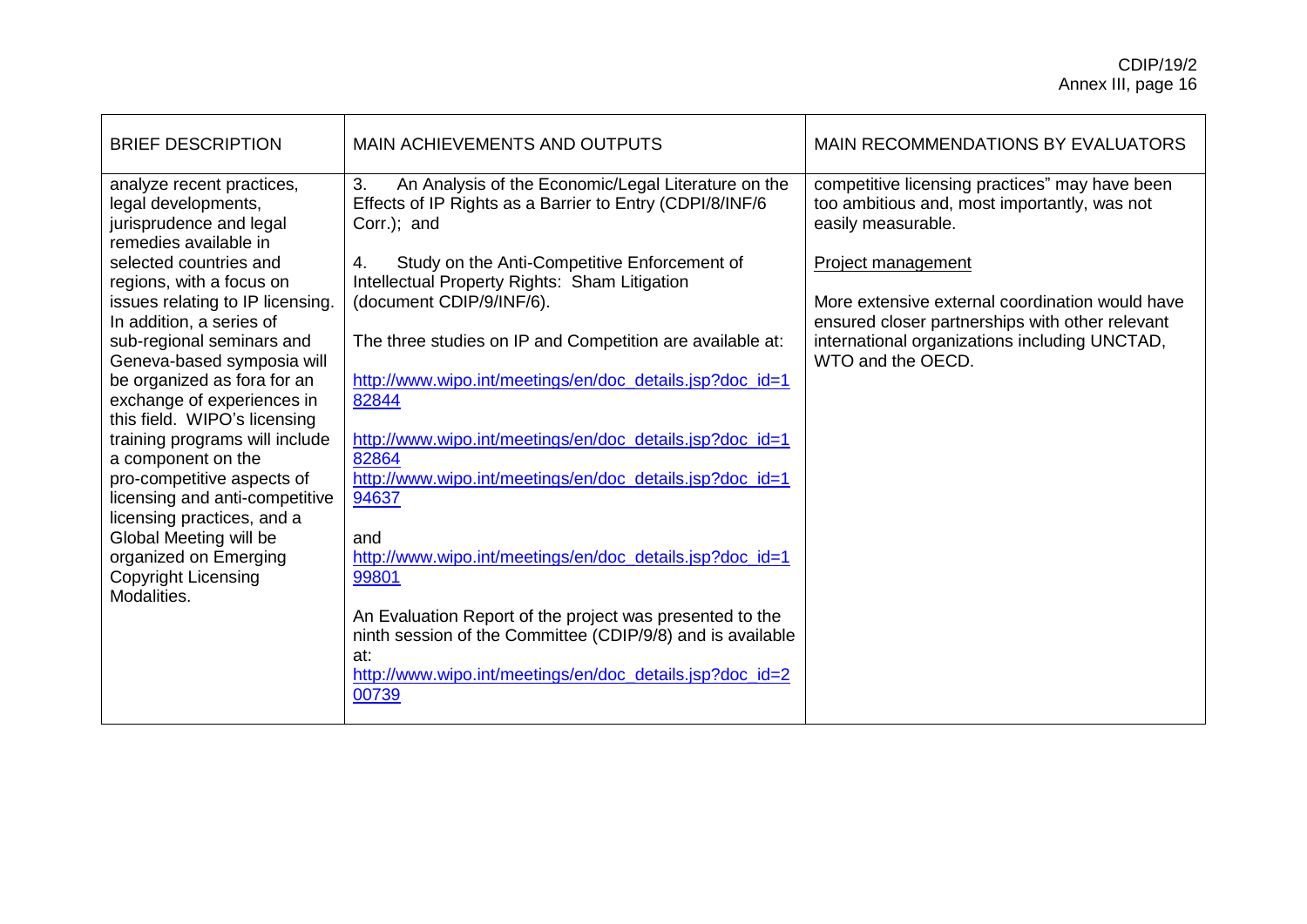(xiii) IP, Information and Communication Technologies (ICTs), the Digital Divide and Access to Knowledge DA\_19\_24\_27\_01 – Recommendations 19, 24, 27

| <b>BRIEF DESCRIPTION</b>                                                                                                                            | <b>MAIN ACHIEVEMENTS AND OUTPUTS</b>                                                                                                                                                                                       | MAIN RECOMMENDATIONS BY EVALUATORS                                                                                                                                                                                                                          |
|-----------------------------------------------------------------------------------------------------------------------------------------------------|----------------------------------------------------------------------------------------------------------------------------------------------------------------------------------------------------------------------------|-------------------------------------------------------------------------------------------------------------------------------------------------------------------------------------------------------------------------------------------------------------|
| The first component of the<br>project regarding copyright<br>aims at providing Member<br>States a source of relevant<br>and balanced information on | Copyright<br>The study on "Using Copyright to Promote Access to<br>Information and Creative Content" was presented to the<br>ninth session of the CDIP.                                                                    | The WIPO Secretariat should modify the<br>(i)<br>project document, as follows, for use in<br>implementation of similar development projects in<br>the future:                                                                                               |
| the opportunities provided by<br>new models of distributing<br>information and creative<br>content, focusing on the                                 | Digitization of national industrial property documents<br>The digitization component: This component was<br>implemented to varying degrees in 17 IPOs including the<br>African Regional Intellectual Property Organization | To include standard assessment<br>criteria for IPO participation that includes<br>developments aspects;                                                                                                                                                     |
| areas of education and<br>research, software<br>development and e-<br>information services (e.g.,                                                   | (ARIPO). The majority of IPOs progressed towards the<br>digitization of their patent records with six IPOs and<br>ARIPO fully completing the project.                                                                      | To include tools that can assist IPOs to<br>monitor progress made and measure impact<br>of the project;                                                                                                                                                     |
| e-journals and public-sector<br>information).<br>The second component is                                                                            | Copyright study is available at:<br>http://www.wipo.int/meetings/en/doc_details.jsp?doc_id=2<br>02179                                                                                                                      | To make progress reporting mandatory<br>by IPOs;                                                                                                                                                                                                            |
| about the digitization of<br>national industrial property<br>documents to create a<br>database enhancing public                                     | An Evaluation Report of the project was presented to the<br>tenth session of the Committee (CDIP/10/5) and is<br>available at:                                                                                             | To make the project distinct from the<br>regular technical assistance activities of the<br>IMD; and                                                                                                                                                         |
| access to digital content and<br>develop skills for creating a<br>national IP database, for                                                         | http://www.wipo.int/meetings/en/doc_details.jsp?doc_id=2<br>17825                                                                                                                                                          | To simplify procurement procedures for<br>external suppliers.                                                                                                                                                                                               |
| users' easy access.                                                                                                                                 |                                                                                                                                                                                                                            | It is considered essential to assess the<br>(ii)<br>possible creation of new activities for WIPO, which<br>have yet to be defined through a feasibility<br>assessment. Therefore, WIPO should consider<br>how its Copyright Law Division would be supported |
|                                                                                                                                                     |                                                                                                                                                                                                                            | for this assessment and funded in implementing                                                                                                                                                                                                              |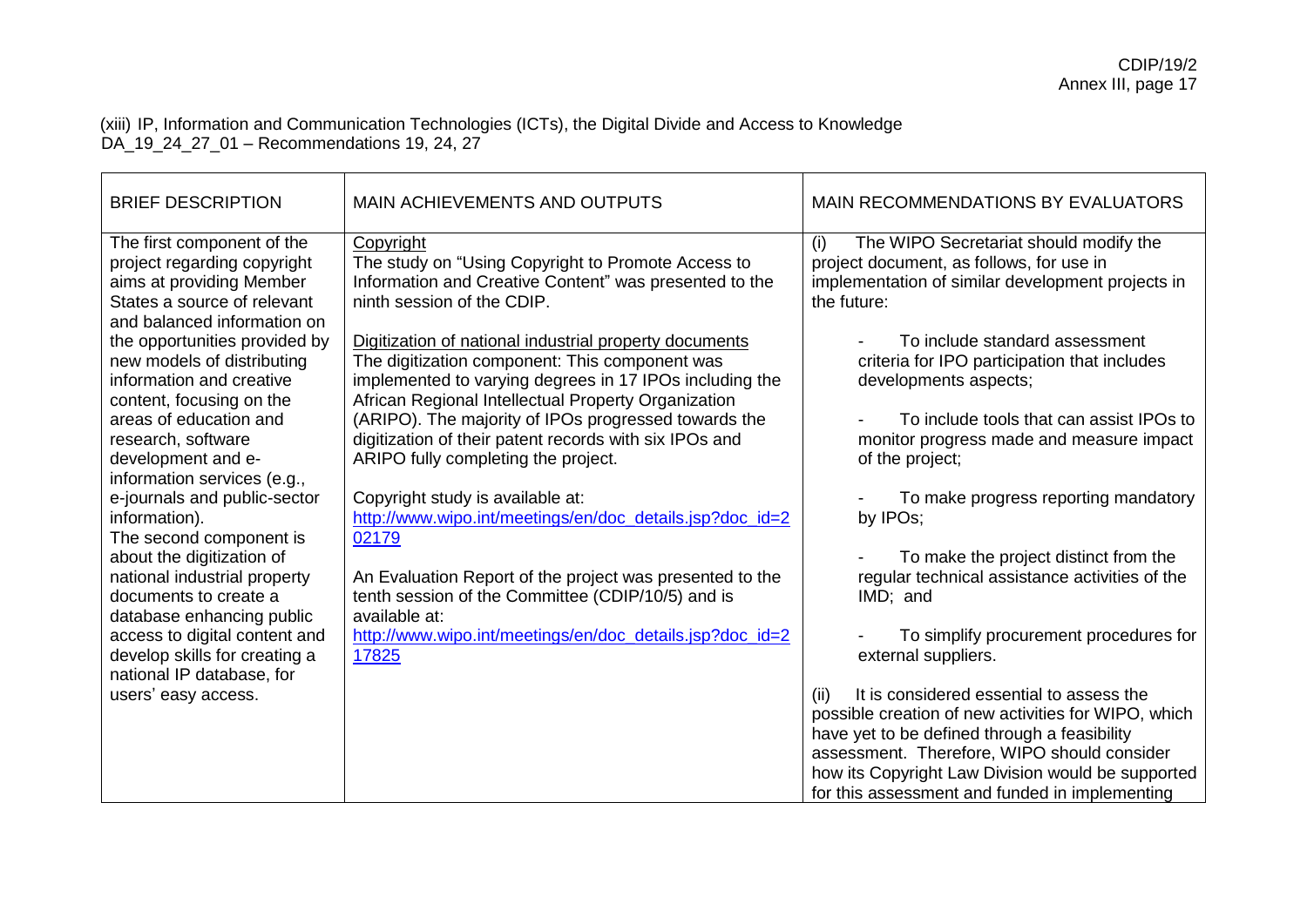| <b>BRIEF DESCRIPTION</b> | MAIN ACHIEVEMENTS AND OUTPUTS | <b>MAIN RECOMMENDATIONS BY EVALUATORS</b>                                                                                                                                                                                                                                                                                                                                                                                                                                                                                                                                                                              |
|--------------------------|-------------------------------|------------------------------------------------------------------------------------------------------------------------------------------------------------------------------------------------------------------------------------------------------------------------------------------------------------------------------------------------------------------------------------------------------------------------------------------------------------------------------------------------------------------------------------------------------------------------------------------------------------------------|
|                          |                               | any new activities including outreach and<br>awareness-raising.<br>For the ongoing sustainability of the<br>(iii)<br>digitization component, it is recommended that the<br>WIPO Secretariat complete delivery of the project,<br>specifically:<br>To find resources to complete the<br>digitization component for all 16 participating<br>IPO <sub>s</sub> .<br>To consider how support can be<br>provided to ensure that the digital process is<br>undertaken for all new patent applications of<br>participating IPOs and to encourage the<br>uptake of a similar process for trademark<br>records and applications. |
|                          |                               |                                                                                                                                                                                                                                                                                                                                                                                                                                                                                                                                                                                                                        |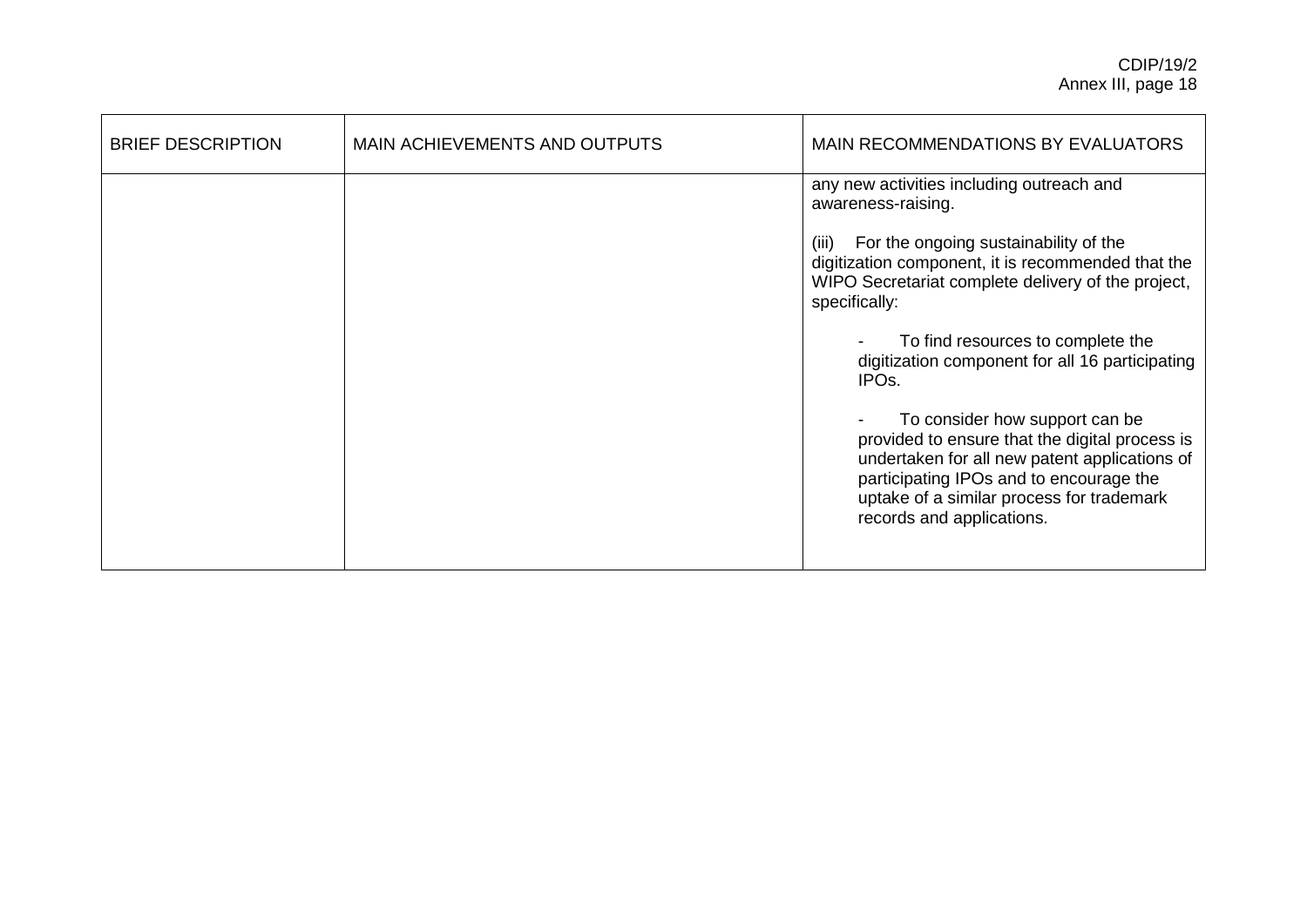### (xiv)Developing Tools for Access to Patent Information DA\_19\_30\_31\_01 – Recommendations 19, 30, 31

| <b>BRIEF DESCRIPTION</b>                                                                                                                                                                                                                                                                                                                                                                                                                                                                                                                                                                                                                                                                                                                                                                                             | <b>MAIN ACHIEVEMENTS AND OUTPUTS</b>                                                                                                                                                                                                                                                                                                                                                                                                                                                                                                                                                                                                                                                                                                                         | <b>MAIN RECOMMENDATIONS BY EVALUATORS</b>                                                                                                                                                                                                                                                                                                                                                                                                                                                                                                                                                                                                                                                                                                                                                                                                                                                                                                 |
|----------------------------------------------------------------------------------------------------------------------------------------------------------------------------------------------------------------------------------------------------------------------------------------------------------------------------------------------------------------------------------------------------------------------------------------------------------------------------------------------------------------------------------------------------------------------------------------------------------------------------------------------------------------------------------------------------------------------------------------------------------------------------------------------------------------------|--------------------------------------------------------------------------------------------------------------------------------------------------------------------------------------------------------------------------------------------------------------------------------------------------------------------------------------------------------------------------------------------------------------------------------------------------------------------------------------------------------------------------------------------------------------------------------------------------------------------------------------------------------------------------------------------------------------------------------------------------------------|-------------------------------------------------------------------------------------------------------------------------------------------------------------------------------------------------------------------------------------------------------------------------------------------------------------------------------------------------------------------------------------------------------------------------------------------------------------------------------------------------------------------------------------------------------------------------------------------------------------------------------------------------------------------------------------------------------------------------------------------------------------------------------------------------------------------------------------------------------------------------------------------------------------------------------------------|
| This proposed project aims to<br>provide developing countries,<br>including LDCs, upon request,<br>with services which will<br>facilitate the use of patent<br>information on specific<br>technology for facilitating their<br>indigenous innovation and<br>R&D in cooperation with other<br>IGOs. Patent Landscaping<br>Reports will be drafted which<br>exploit the vast resources of<br>patent information to provide<br>an analysis of specific<br>technologies and related<br>existing IP rights for selected<br>areas of technology; an<br>e-tutorial available on DVD or<br>on the internet will provide<br>training on using and<br>exploiting patent information;<br>and conferences, including<br>workshops and training<br>courses, will be organized for<br>users, in particular for staff of<br>TISC's. | Ten (10) patent landscape reports on vaccines,<br>atazanavir, ritonavir, solar cooking, solar cooling,<br>desalination, water purification, neglected diseases and<br>salinity tolerance, have been completed.<br>E-tutorial<br>An interactive e-tutorial on using and exploiting patent<br>information was officially launched in November 2012.<br>Patent landscape reports available at:<br>http://www.wipo.int/patentscope/en/programs/patent_lan<br>dscapes/index.html<br>E-tutorial available at:<br>http://www.wipo.int/tisc/en/etutorial.html<br>An Evaluation Report of the project was presented to the<br>tenth session of the Committee (CDIP/10/6) and is<br>available at:<br>http://www.wipo.int/meetings/en/doc_details.jsp?doc_id=<br>217682 | The project duration should be determined<br>(i)<br>based on a reasonable estimate of the time<br>required.<br>To adapt the project's objectively verified<br>(ii)<br>indicators to longer-term changes.<br>To include monitoring and/or self-<br>(iii)<br>assessment of results within the project's budget.<br>To include in the project's document a result-<br>(iv)<br>based budget that allocates expenditures<br>according to budget lines to each of the expected<br>outcomes and to project management cost.<br>Risks should be rated according to the<br>(v)<br>degree of their potential negative impact.<br>Project documents should include<br>(vi)<br>assumptions (external conditions that need to be in<br>place to achieve objectives).<br>Coordination within WIPO and other<br>(vii)<br>organizations should be clearly specified<br>(explaining which specific joint actions will be<br>taken and who is responsible). |
|                                                                                                                                                                                                                                                                                                                                                                                                                                                                                                                                                                                                                                                                                                                                                                                                                      |                                                                                                                                                                                                                                                                                                                                                                                                                                                                                                                                                                                                                                                                                                                                                              |                                                                                                                                                                                                                                                                                                                                                                                                                                                                                                                                                                                                                                                                                                                                                                                                                                                                                                                                           |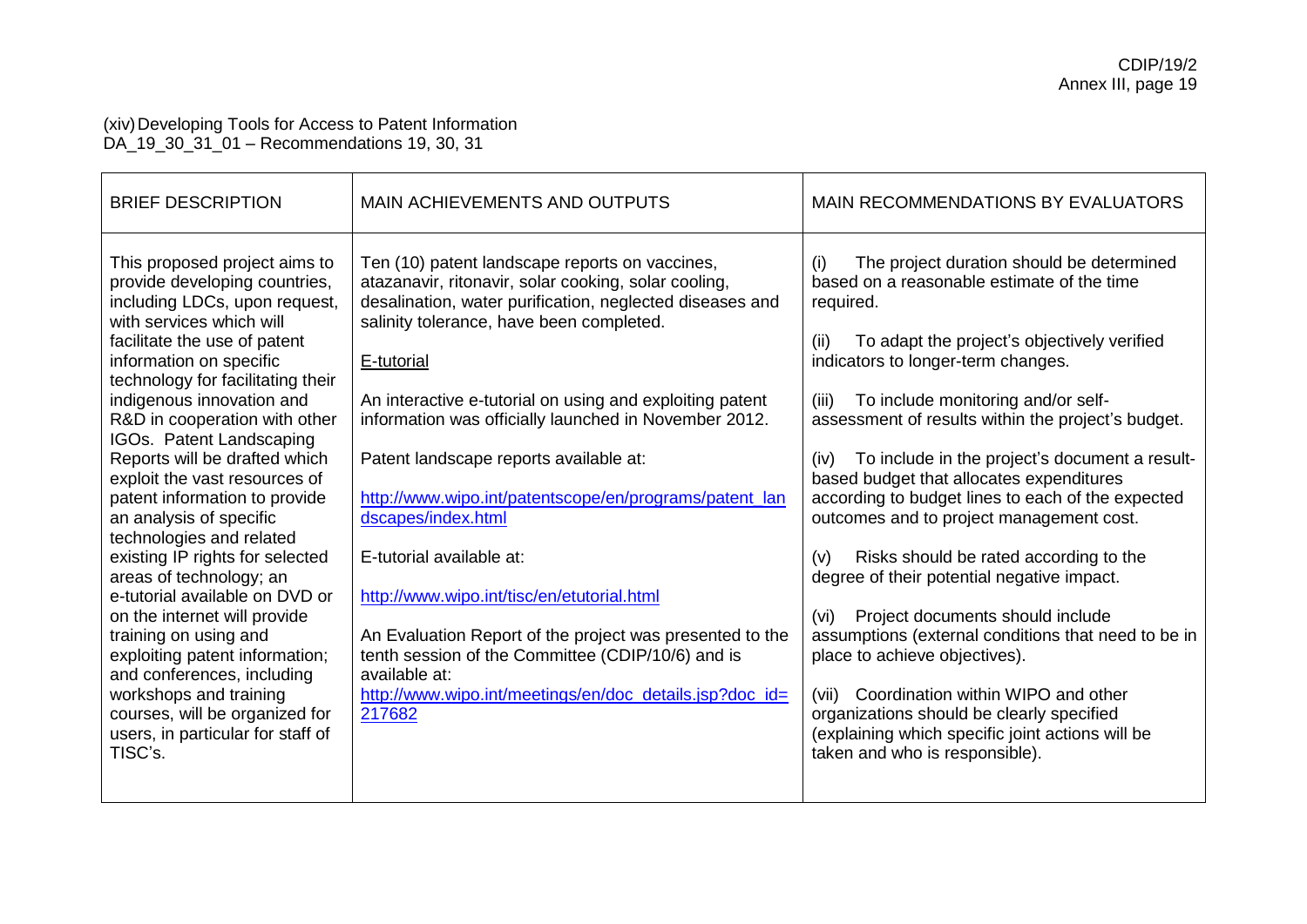| <b>BRIEF DESCRIPTION</b> | MAIN ACHIEVEMENTS AND OUTPUTS | MAIN RECOMMENDATIONS BY EVALUATORS                                                                                                            |
|--------------------------|-------------------------------|-----------------------------------------------------------------------------------------------------------------------------------------------|
|                          |                               | (viii) Self-evaluation reports should also regularly<br>self-assess on-going relevance, efficiency and<br>likelihood of sustainability.       |
|                          |                               | Financial reporting should link expenditures<br>(ix)<br>to budget lines and allocate them to different<br>outcomes and project overhead cost. |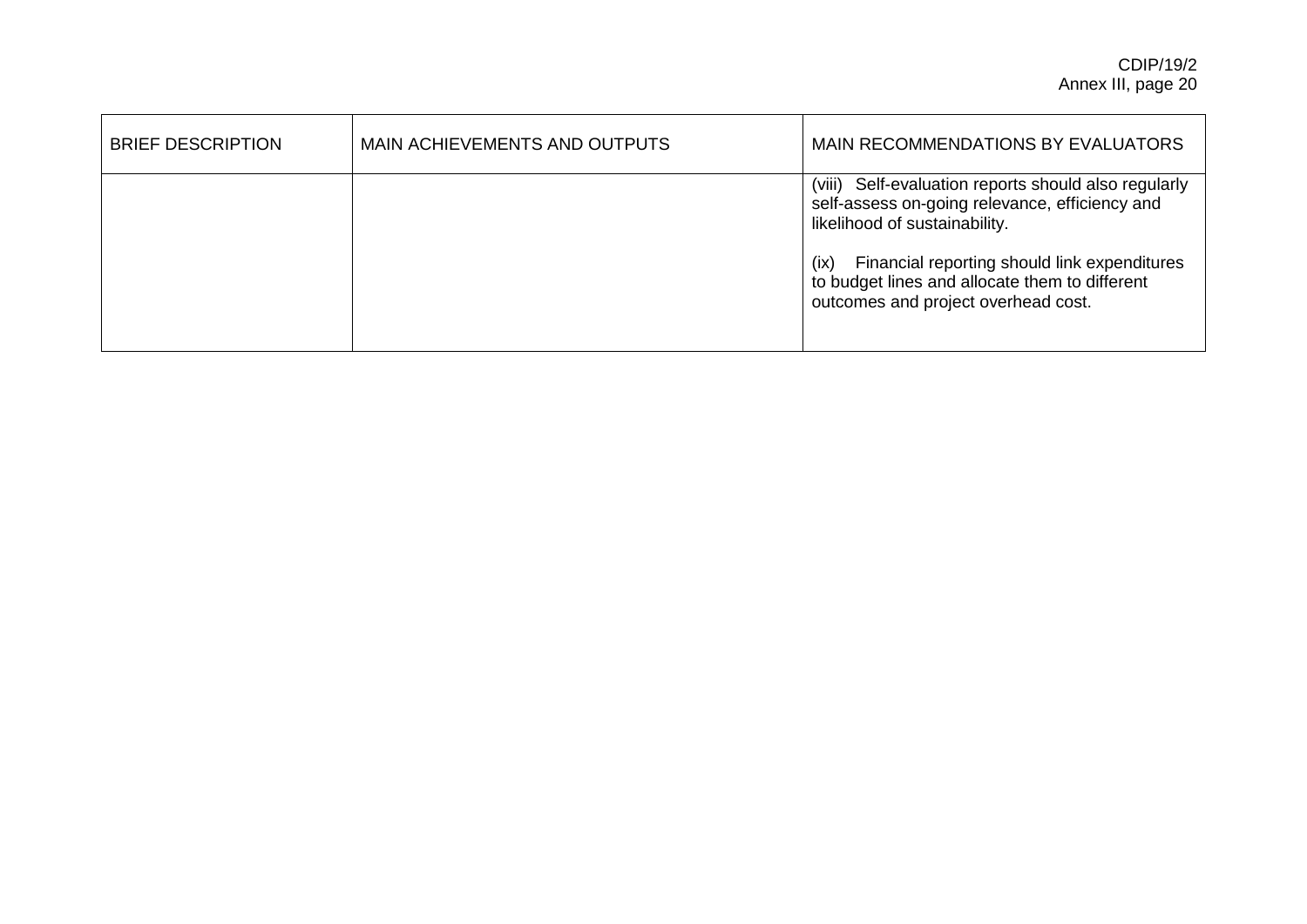# (xv) Developing Tools for Access to Patent information – Phase II

| DA_19_30_31_02 - Recommendations 19, 30, 31                                                                                                                                                                                                                                                                                                                                                                                                      |                                                                                                                                                                                                                                                                                                                                                                                                                                                                                                                                                    |                                                                                                                                                                                                                                                                                                                                                                                                                                                                                                                                                                                                                                                                                                        |  |  |
|--------------------------------------------------------------------------------------------------------------------------------------------------------------------------------------------------------------------------------------------------------------------------------------------------------------------------------------------------------------------------------------------------------------------------------------------------|----------------------------------------------------------------------------------------------------------------------------------------------------------------------------------------------------------------------------------------------------------------------------------------------------------------------------------------------------------------------------------------------------------------------------------------------------------------------------------------------------------------------------------------------------|--------------------------------------------------------------------------------------------------------------------------------------------------------------------------------------------------------------------------------------------------------------------------------------------------------------------------------------------------------------------------------------------------------------------------------------------------------------------------------------------------------------------------------------------------------------------------------------------------------------------------------------------------------------------------------------------------------|--|--|
| <b>BRIEF DESCRIPTION</b>                                                                                                                                                                                                                                                                                                                                                                                                                         | MAIN ACHIEVEMENTS AND OUTPUTS                                                                                                                                                                                                                                                                                                                                                                                                                                                                                                                      | MAIN RECOMMENDATIONS BY EVALUATORS                                                                                                                                                                                                                                                                                                                                                                                                                                                                                                                                                                                                                                                                     |  |  |
| This proposed project aims to<br>provide developing countries,<br>including LDCs, upon request,<br>with services which will<br>facilitate the use of patent<br>information on specific<br>technology for facilitating their<br>indigenous innovation and<br>R&D in cooperation with other<br>IGO <sub>s.</sub><br>Phase II of the project aims to<br>continue with the preparation                                                               | Six (6) new PLRs completed and in collaboration with<br>three (3) new cooperation partners. Fifty-one (51) new<br>external PLR were added on the website.<br>Two Regional Workshops on Patent Analytics were<br>organized last year in Rio de Janeiro, Brazil and<br>Manila, Philippines.<br>Methodology Guidelines for the preparation of PLRs<br>were prepared by an external expert with WIPO's<br>review and contributions and taking into account<br>feedback received during the two regional workshops<br>from IP Offices and participants. | The timing of project evaluations should be<br>(i)<br>staged in a way that ensures implementing divisions<br>have access to evaluation recommendations<br>relevant to the design of subsequent project phases<br>in the project proposal drafting stage, and before<br>they are required to submit project proposals to the<br>CDIP for approval.<br>The degree to which translation would support<br>(ii)<br>project objectives and project efficiency and<br>effectiveness should be considered on an output-by-<br>output basis. Sufficient budget lines for translation<br>should be integrated in project proposals.<br>Dissemination of project outputs is essential to<br>(iii)                 |  |  |
| of new Patent Landscape<br>Reports (PLRs) in the areas<br>identified in Phase I, and by<br>strengthening dissemination<br>and capacity building<br>activities, in particular by<br>organizing a regional<br>conference on patent analytics<br>with a view to drafting<br>methodological guidelines for<br>preparing PLRs and<br>dissemination and exchange<br>of best practices amongst<br>IP offices and institutions<br>working in this field. | Patent landscape reports available at:<br>http://www.wipo.int/patentscope/en/programs/patent_la<br>ndscapes/index.html<br>E-tutorial available at:<br>http://www.wipo.int/tisc/en/etutorial.html<br>Rio Regional Workshop on Patent Analytics,<br>documents available at:<br>http://www.wipo.int/meetings/en/details.jsp?meeting_id<br>$= 30167$<br>Manila Regional Workshop on Patent Analytics,                                                                                                                                                  | the relevance and effectiveness of the project, and<br>should be budgeted for accordingly.<br>All options for tracking user experience be<br>(iv)<br>further considered and evaluated, and that activities<br>to strengthen communication of project<br>achievements to those directly involved in the<br>project be considered.<br>In mainstreaming, the project should continue<br>(v)<br>to be viewed as a service delivery project requiring<br>specialised skills, experience and expertise, and<br>that it be organised and staffed accordingly.<br>WIPO and its Member States may consider<br>(vi)<br>future activities in this area mentioned under<br>Recommendation 6 of document CDIP/14/6. |  |  |
|                                                                                                                                                                                                                                                                                                                                                                                                                                                  | documents available at:<br>http://www.wipo.int/meetings/en/details.jsp?meeting_id<br>$= 31543$                                                                                                                                                                                                                                                                                                                                                                                                                                                     |                                                                                                                                                                                                                                                                                                                                                                                                                                                                                                                                                                                                                                                                                                        |  |  |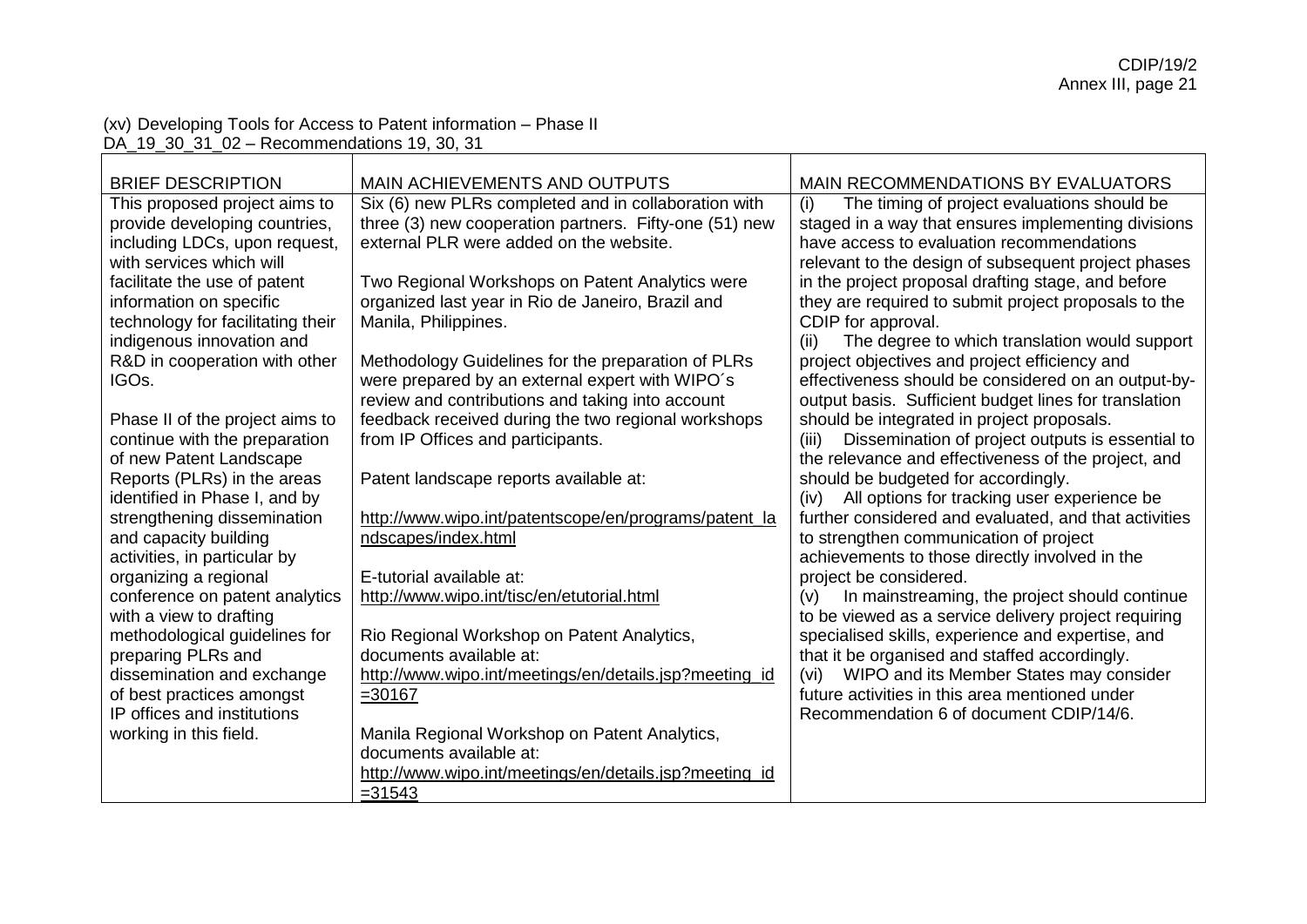(xvi) Project on Enhancement of WIPO's Results-Based Management (RBM) Framework to Support the Monitoring and Evaluation of Development Activities

DA\_33\_38\_41\_01 – Recommendations 33, 38, 41

| <b>BRIEF DESCRIPTION</b>                                                                                                                                                                                                                                                                                                                                    | MAIN ACHIEVEMENTS AND OUTPUTS                                                                                                                                                                                                                                                                                                                                                                                                                                                                       | <b>MAIN RECOMMENDATIONS BY EVALUATORS</b>                                                                                                                                                                                                                                                                                                                                                                                                                                                                                                                                       |
|-------------------------------------------------------------------------------------------------------------------------------------------------------------------------------------------------------------------------------------------------------------------------------------------------------------------------------------------------------------|-----------------------------------------------------------------------------------------------------------------------------------------------------------------------------------------------------------------------------------------------------------------------------------------------------------------------------------------------------------------------------------------------------------------------------------------------------------------------------------------------------|---------------------------------------------------------------------------------------------------------------------------------------------------------------------------------------------------------------------------------------------------------------------------------------------------------------------------------------------------------------------------------------------------------------------------------------------------------------------------------------------------------------------------------------------------------------------------------|
| (i)<br>Design, develop and<br>establish a sustainable and<br>coherent results-based<br>monitoring and evaluation<br>framework focused on WIPO's<br>development-related activities,<br>as well as the Development<br>Agenda (DA)<br>Recommendations.<br>Seek to strengthen the<br>(ii)<br>capacity for objective<br>development impact<br>assessments of the | First results-based budget delivered, including an<br>(i)<br>estimation of the development share by result;<br>Strengthened measurements framework (indicators,<br>(ii)<br>baselines, targets);<br>(iii)<br><b>CDIP External Review of WIPO Technical</b><br>Assistance completed;<br>Development mainstreamed into all substantive<br>(iv)<br>Strategic Goals; and<br>Strengthened capacities of managers for results-<br>(v)<br>based planning, including for development-oriented<br>activities. | To provide further descriptions of planned<br>(i)<br>activities and links to other initiatives in the project<br>documentation.<br>PMPS should strengthen the RBM<br>(ii)<br>framework and its development focus, carry out a<br>new series of RBM workshops; and encourage<br>national IP offices and other stakeholders to<br>partner with WIPO in the collection of necessary<br>monitoring data within the context of the country<br>plans linked to national IP plans.<br>(iii)<br>To accelerate the implementation of the<br>WIPO country plans incorporating the country |
| Organization's activities.<br>Conduct a review of<br>(iii)<br>WIPO's existing technical<br>assistance activities in the<br>area of cooperation for<br>development to help establish<br>some baselines for further<br>work.                                                                                                                                  | Program and Budget 2014/15 available at:<br>http://www.wipo.int/about-wipo/en/budget/<br>An External Review of WIPO Technical Assistance in the<br>Area of Cooperation for Development is available at:<br>http://www.wipo.int/meetings/en/doc_details.jsp?doc_id=1<br>82842<br>An Evaluation Report of the project was presented to the<br>twelfth session of the Committee (CDIP/12/4) and is<br>available at:<br>http://www.wipo.int/meetings/en/doc_details.jsp?doc_id=2<br>50693               | level development assessment frameworks.<br>A meta-evaluation should be undertaken by<br>(iv)<br>the DACD on the DA project evaluations that<br>have been undertaken to date (on the<br>methodologies and methods used, validity of<br>results, clarity of recommendations, etc.); a<br>transparent tracking of the consequences and<br>implementation of these evaluations findings and<br>recommendations should be created by the<br>DACD.                                                                                                                                   |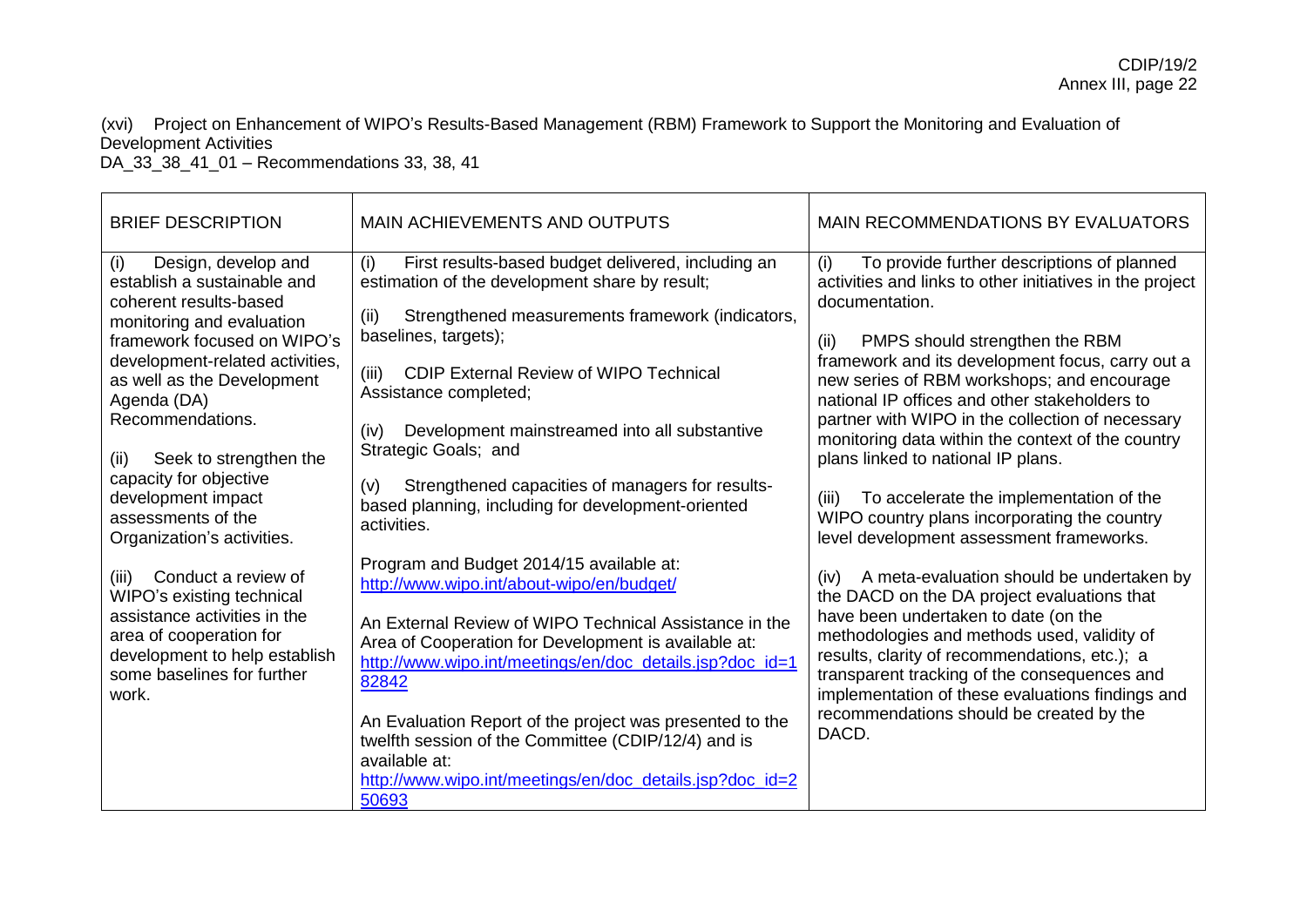(xvii) Capacity-Building in the Use of Appropriate Technology-specific Technical and Scientific Information as a Solution for Identified Development Challenges

DA\_19\_30\_31\_02 – Recommendations 19, 30, 31

| <b>BRIEF DESCRIPTION</b>                                                                                                                                                                                                                                                                                                                                                                                                                                                  | <b>MAIN</b><br><b>ACHIEVEMENTS AND</b><br><b>OUTPUTS</b>                                                                                                                                                                                                                                                                                                                                                          | MAIN RECOMMENDATIONS BY EVALUATORS                                                                                                                                                                                                                                                                                                                                                                                                                                                                                                                                                                                                                                                                                                                                                                                                                                                                                                                                                                                                                                 |
|---------------------------------------------------------------------------------------------------------------------------------------------------------------------------------------------------------------------------------------------------------------------------------------------------------------------------------------------------------------------------------------------------------------------------------------------------------------------------|-------------------------------------------------------------------------------------------------------------------------------------------------------------------------------------------------------------------------------------------------------------------------------------------------------------------------------------------------------------------------------------------------------------------|--------------------------------------------------------------------------------------------------------------------------------------------------------------------------------------------------------------------------------------------------------------------------------------------------------------------------------------------------------------------------------------------------------------------------------------------------------------------------------------------------------------------------------------------------------------------------------------------------------------------------------------------------------------------------------------------------------------------------------------------------------------------------------------------------------------------------------------------------------------------------------------------------------------------------------------------------------------------------------------------------------------------------------------------------------------------|
| This project aims to<br>contribute to building<br>capacity at the national<br>level in the use of<br>appropriate technical and<br>scientific information as<br>appropriate technology to<br>address the identified<br>development challenges<br>facing LDCs. In particular,<br>it explores the delivery<br>possibilities of appropriate<br>technologies at a practical<br>entry point level by working<br>with government and non-<br>government stakeholders<br>in LDCs. | Project implemented in<br>three LDCs, namely<br>Bangladesh, Nepal and<br>Zambia. National<br>Expert Groups in each<br>of these countries<br>identified priority needs<br>for their country.<br>An Evaluation Report<br>of the project was<br>presented to the twelfth<br>session of the<br>Committee (CDIP/12/3)<br>and is available at:<br>http://www.wipo.int/me<br>etings/en/doc_details.js<br>p?doc_id=250694 | (i)<br>A Phase II of the Project should be approved. Therefore, the CDIP should<br>consider the following:<br>Supporting the three pilot countries to implement their business plans;<br>Expanding the project to new participants from LDCs; and<br>Piloting the participation of selected developing countries in the project.<br>The project document should be modified to address the following:<br>(ii)<br>Provide clear and comprehensive selection criteria of participating countries<br>to make the project more demand-driven, relevant and sustainable.<br>Introduce partnership agreements, or Memorandums of Understanding, to<br>clarify the roles and obligations of the participating countries and WIPO.<br>Prepare guidelines on the identification of areas of needs (consultation,<br>prioritization, ownership and proper documentation of the process).<br>National Expert Group: Prepare guidelines outlining; selection criteria,<br>composition, terms of reference, chair, allowances and incentives, coordination<br>and legal status. |
|                                                                                                                                                                                                                                                                                                                                                                                                                                                                           |                                                                                                                                                                                                                                                                                                                                                                                                                   | The implementation of the business plans should be a mandatory part of the<br>project and must be negotiated in the partnership agreements.                                                                                                                                                                                                                                                                                                                                                                                                                                                                                                                                                                                                                                                                                                                                                                                                                                                                                                                        |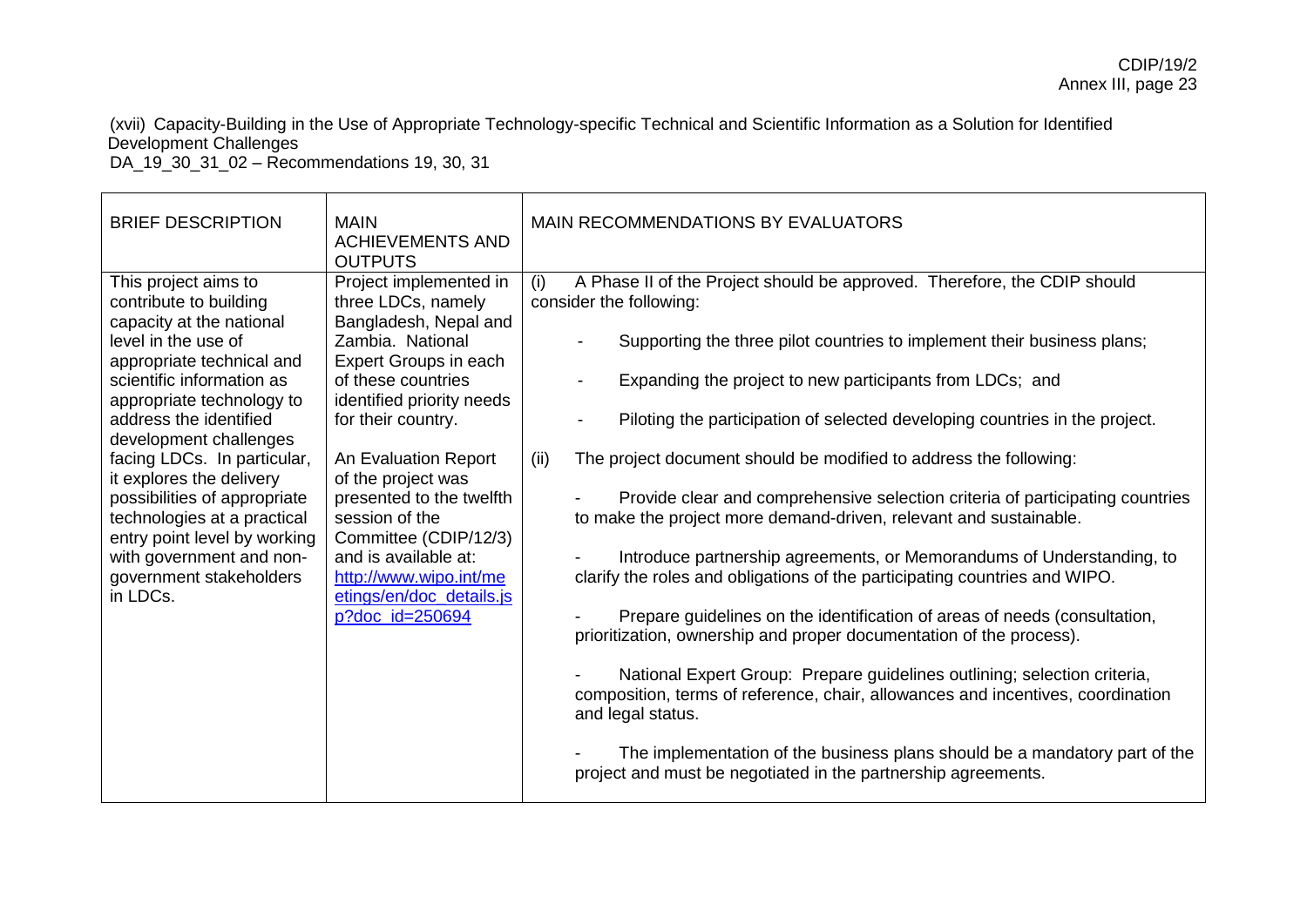| <b>BRIEF DESCRIPTION</b> | <b>MAIN</b><br><b>ACHIEVEMENTS AND</b><br><b>OUTPUTS</b> | <b>MAIN RECOMMENDATIONS BY EVALUATORS</b>                                                                                                                                      |
|--------------------------|----------------------------------------------------------|--------------------------------------------------------------------------------------------------------------------------------------------------------------------------------|
|                          |                                                          | The project's 2-years duration should be maintained and used more<br>efficiently.                                                                                              |
|                          |                                                          | The project's focus areas identified by WIPO (environment, agriculture,<br>energy and industries) should be expanded.                                                          |
|                          |                                                          | The WIPO Secretariat should review the arrangement for search and preparation<br>(iii)<br>of landscape reports as follows:                                                     |
|                          |                                                          | Undertake search at WIPO and allow for the participation of the national<br>experts in the patent search to acquire the necessary skills.                                      |
|                          |                                                          | Provide opportunity for face-to-face interaction between the national expert,<br>international consultant and WIPO experts during the preparation of the<br>landscape reports. |
|                          |                                                          | To enhance sustainability, the WIPO Secretariat should ensure the following:<br>(iv)                                                                                           |
|                          |                                                          | More resources should be put in the administration of the project at WIPO's<br>Division for LDCs and to support capacity building of Member States.                            |
|                          |                                                          | Use of the Appropriate Technology should be mainstreamed in the national<br>IP strategies of the participating countries.                                                      |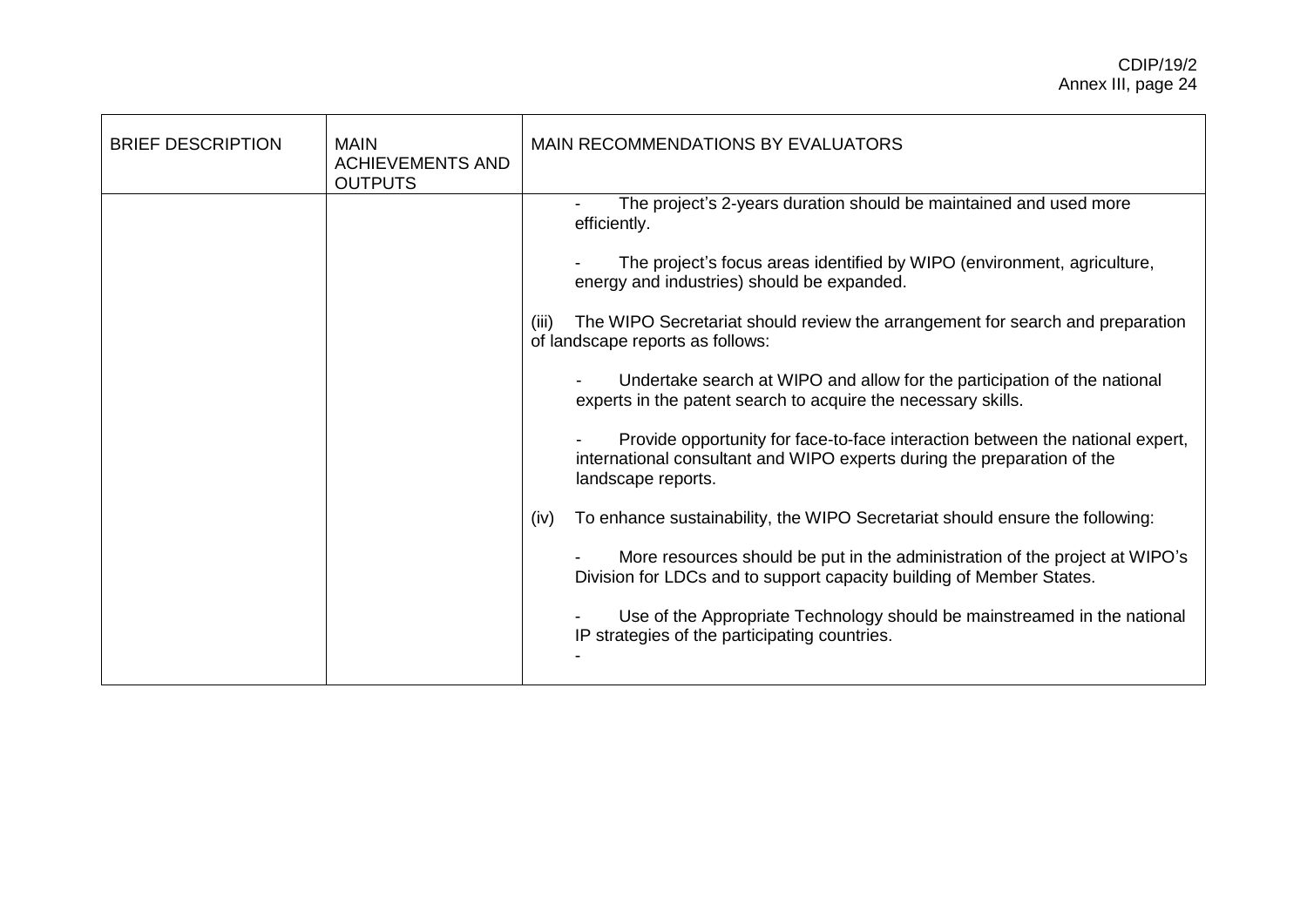(xviii) IP and Product Branding for Business Development in Developing Countries and Least Developed Countries (LDCs) DA\_4\_10\_01 – Recommendations 4, 10

| <b>BRIEF DESCRIPTION</b>                                                                                                                                                                                                                                                                                            | MAIN ACHIEVEMENTS AND OUTPUTS                                                                                                                                                                                                                                                                                                                                                                                                                                                                                                                                                                                                                                                                                          | MAIN RECOMMENDATIONS BY EVALUATORS                                                                                                                                                                                                                                                                                                                                                                                                                                                                                                                                                                                                                                                                                                                                                                                                                                                                                                                                                                                                                                                                                                                                                                                                                                                                                                                                                                                                                                                    |
|---------------------------------------------------------------------------------------------------------------------------------------------------------------------------------------------------------------------------------------------------------------------------------------------------------------------|------------------------------------------------------------------------------------------------------------------------------------------------------------------------------------------------------------------------------------------------------------------------------------------------------------------------------------------------------------------------------------------------------------------------------------------------------------------------------------------------------------------------------------------------------------------------------------------------------------------------------------------------------------------------------------------------------------------------|---------------------------------------------------------------------------------------------------------------------------------------------------------------------------------------------------------------------------------------------------------------------------------------------------------------------------------------------------------------------------------------------------------------------------------------------------------------------------------------------------------------------------------------------------------------------------------------------------------------------------------------------------------------------------------------------------------------------------------------------------------------------------------------------------------------------------------------------------------------------------------------------------------------------------------------------------------------------------------------------------------------------------------------------------------------------------------------------------------------------------------------------------------------------------------------------------------------------------------------------------------------------------------------------------------------------------------------------------------------------------------------------------------------------------------------------------------------------------------------|
| The project was aimed to<br>support local communities in<br>three selected countries,<br>namely Panama, Thailand and<br>Uganda, in the design and<br>implementation of strategies<br>for the appropriate use of IP in<br>product branding, focusing in<br>particular on geographical<br>indications and trademarks. | Guidelines and procedures for quality control<br>and certification were developed.<br>Fifteen capacity-building activities were carried<br>out in Panama, Thailand and Uganda.<br>An Experts Meeting and Conference on "IP and<br>Branding for Business and Local Community<br>Development" was held in Seoul in April 2013.<br>New IP titles were registered: 3 collective<br>marks, 1 trademark, 1 certification, 1 appellation<br>of origin and 1 geographical indication.<br>Conference on 'Intellectual Property and Product<br>Branding for Business and Local Community<br>Development', held in Seoul, from April 24 to 26,<br>2013.<br>(http://www.wipo.int/meetings/en/details.jsp?mee<br>$ting_id = 29188)$ | For projects of this nature in the future the WIPO<br>(i)<br>Secretariat has to consider if it is best suited to manage<br>such projects, and if so, to use alternative project<br>management methods.<br>For projects of this nature in the future the WIPO<br>(ii)<br>Secretariat would have to define further the extent of its<br>involvement and support during the implementation phase.<br>Member States interested in developing IP and<br>(iii)<br>branding projects at the community-level should invest in<br>developing the capacity of their national IP offices to<br>support such projects. They should be featured<br>appropriately in national IP strategies.<br>The WIPO Secretariat and Member States should<br>(iv)<br>support and promote the IP and branding Framework with<br>the aim of increasing greater awareness and application of<br>the Framework.<br>The WIPO Secretariat continues to support the nine<br>(v)<br>sub-projects in their implementation phase in 2014 through<br>targeted support and follow-up visits (from WIPO staff or<br>external experts) but limits support by defining an exit<br>strategy (detailed in a final report) for hand over to Member<br>States; WIPO considers a more in-depth study of the<br>project's impact (possibly by a third party<br>research/academic institute); and the cross-organization<br>working group on IP and branding takes into consideration<br>the findings and conclusions of this report. |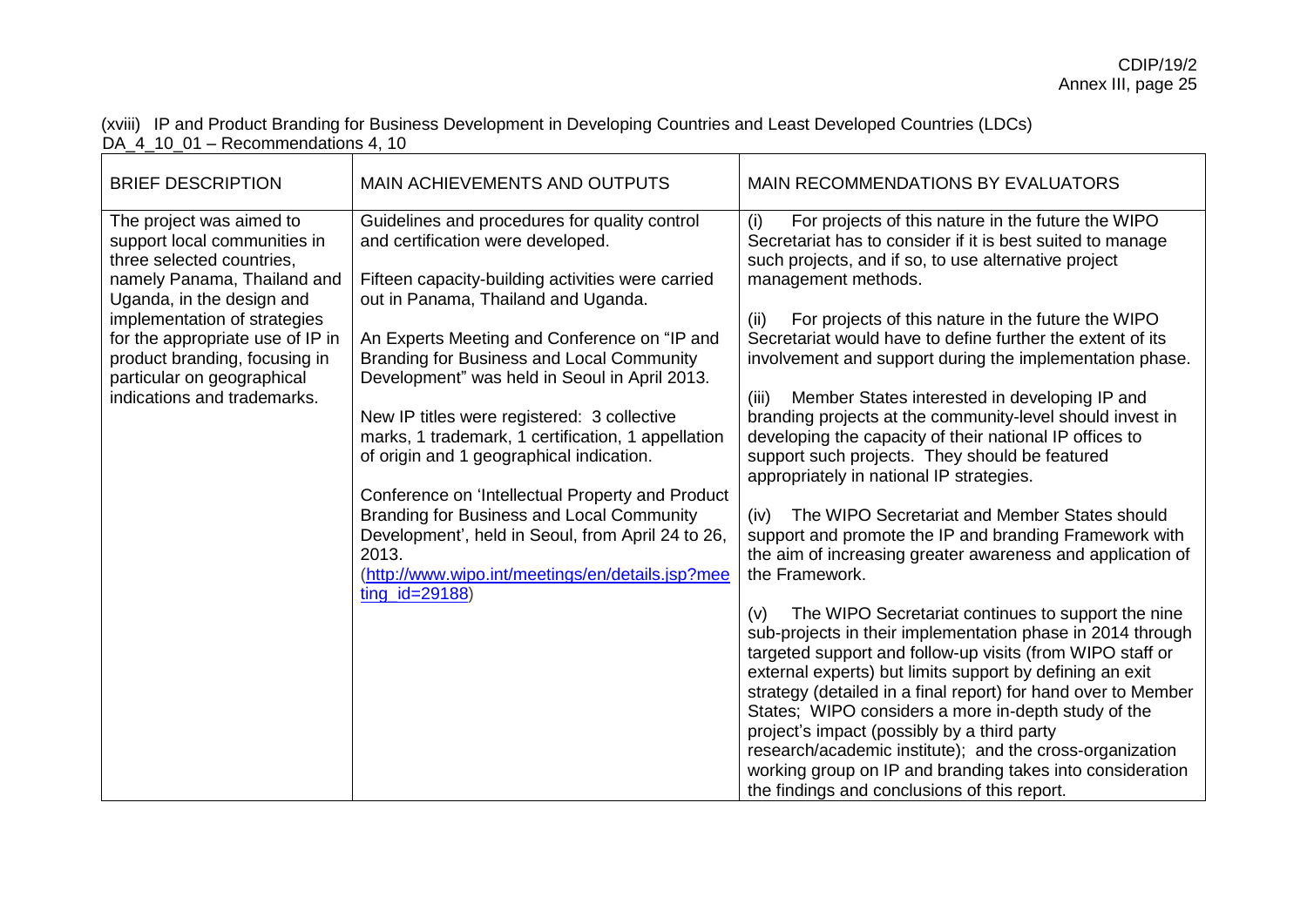### (xix) Project on Intellectual Property and Economic and Social Development DA\_35\_37\_01 – Recommendations 35, 37

| <b>BRIEF DESCRIPTION</b>                                                                                                                                                                                                                                                                                                                                                                                                                                                                                                                                                                                                                                                                                                                                        | <b>MAIN ACHIEVEMENTS AND OUTPUTS</b>                                                                                                                                                                                                                                                                                                                                                                                                                                                                                                                                                                                                                                                                                                                                                                                                                                                                                                                                                                                                                                                                                                                                                            | <b>MAIN RECOMMENDATIONS BY</b><br><b>EVALUATORS</b>                                                                                                                                                                                                                                                                                                                                                                                                                                                                                                                                                                                                                                                                                                                                                                                                                                                                                                                                                     |
|-----------------------------------------------------------------------------------------------------------------------------------------------------------------------------------------------------------------------------------------------------------------------------------------------------------------------------------------------------------------------------------------------------------------------------------------------------------------------------------------------------------------------------------------------------------------------------------------------------------------------------------------------------------------------------------------------------------------------------------------------------------------|-------------------------------------------------------------------------------------------------------------------------------------------------------------------------------------------------------------------------------------------------------------------------------------------------------------------------------------------------------------------------------------------------------------------------------------------------------------------------------------------------------------------------------------------------------------------------------------------------------------------------------------------------------------------------------------------------------------------------------------------------------------------------------------------------------------------------------------------------------------------------------------------------------------------------------------------------------------------------------------------------------------------------------------------------------------------------------------------------------------------------------------------------------------------------------------------------|---------------------------------------------------------------------------------------------------------------------------------------------------------------------------------------------------------------------------------------------------------------------------------------------------------------------------------------------------------------------------------------------------------------------------------------------------------------------------------------------------------------------------------------------------------------------------------------------------------------------------------------------------------------------------------------------------------------------------------------------------------------------------------------------------------------------------------------------------------------------------------------------------------------------------------------------------------------------------------------------------------|
| The project consists of a<br>series of studies on the<br>relationship between IP<br>protection and various<br>aspects of economic<br>performance in developing<br>countries. They would<br>seek to narrow the<br>knowledge gap faced by<br>policymakers in those<br>countries in designing and<br>implementing a<br>development-promoting IP<br>regime. The envisaged<br>studies would focus on<br>three broad themes:<br>domestic innovation, the<br>international and national<br>diffusion of knowledge, and<br>institutional features of the<br>IP system and its economic<br>implications. Studies<br>would be implemented by<br>research teams involving<br>the WIPO Office of the<br>Chief Economist,<br>international experts and<br>local researchers. | Country studies on Brazil, Chile, China, Egypt, Thailand and<br>Uruguay completed the creation of the necessary IP data capacity<br>and the research teams employed the data to investigate patterns<br>of IP use at the micro level.<br>The key project outputs are as follows:<br>Brazil: a study on IP use based on firm-level survey<br>(a)<br>data; an IP unit-record database at Brazilian IP office; a study<br>on IP use in Brazil based on these data; a study on IP use and<br>export performance.<br>Chile: an IP unit-record database at the Chilean IP<br>(b)<br>office; a study on IP use in Chile; a study on trademark squatting<br>in Chile; and a study on foreign pharmaceutical patenting in<br>Chile.<br>Uruguay: a study on IP in the forestry sector; and a<br>(c)<br>study on patenting and market structure in the pharmaceutical<br>industry, including a micro database on pharmaceutical IP filings<br>and products.<br>Egypt: a study on the role of IP in the information and<br>(d)<br>communications technology (ICT).<br>(e)<br>China: a study on foreign patenting behavior by<br>Chinese applicants and a study on patenting strategies of<br>Chinese firms. | A follow-up project to broaden and<br>(i)<br>consolidate the existing results along with<br>the suggestions contained in the Evaluation<br>Report (CDIP/14/3) under<br>Recommendation 1.<br>Approve a follow-up project to enable<br>(ii)<br>Member States to establish and use<br>Statistical IP Data for the purpose of<br>providing input to policy making along the<br>lines suggested in Recommendation 1 of<br>the Evaluation Report.<br>Strengthening the application of<br>(iii)<br>planning and monitoring tools: quality<br>control of projects at the design stage<br>should be strengthened; and introducing the<br>logical framework as a basis for project<br>cycle management.<br>IP Offices in Member States should<br>(iv)<br>pay proper attention to continue training of<br>new specialists to maintain and transmit the<br>knowledge gained; and processes of<br>construction of the datasets should be<br>clearly documented in order to ensure<br>continuous harmonious updating. |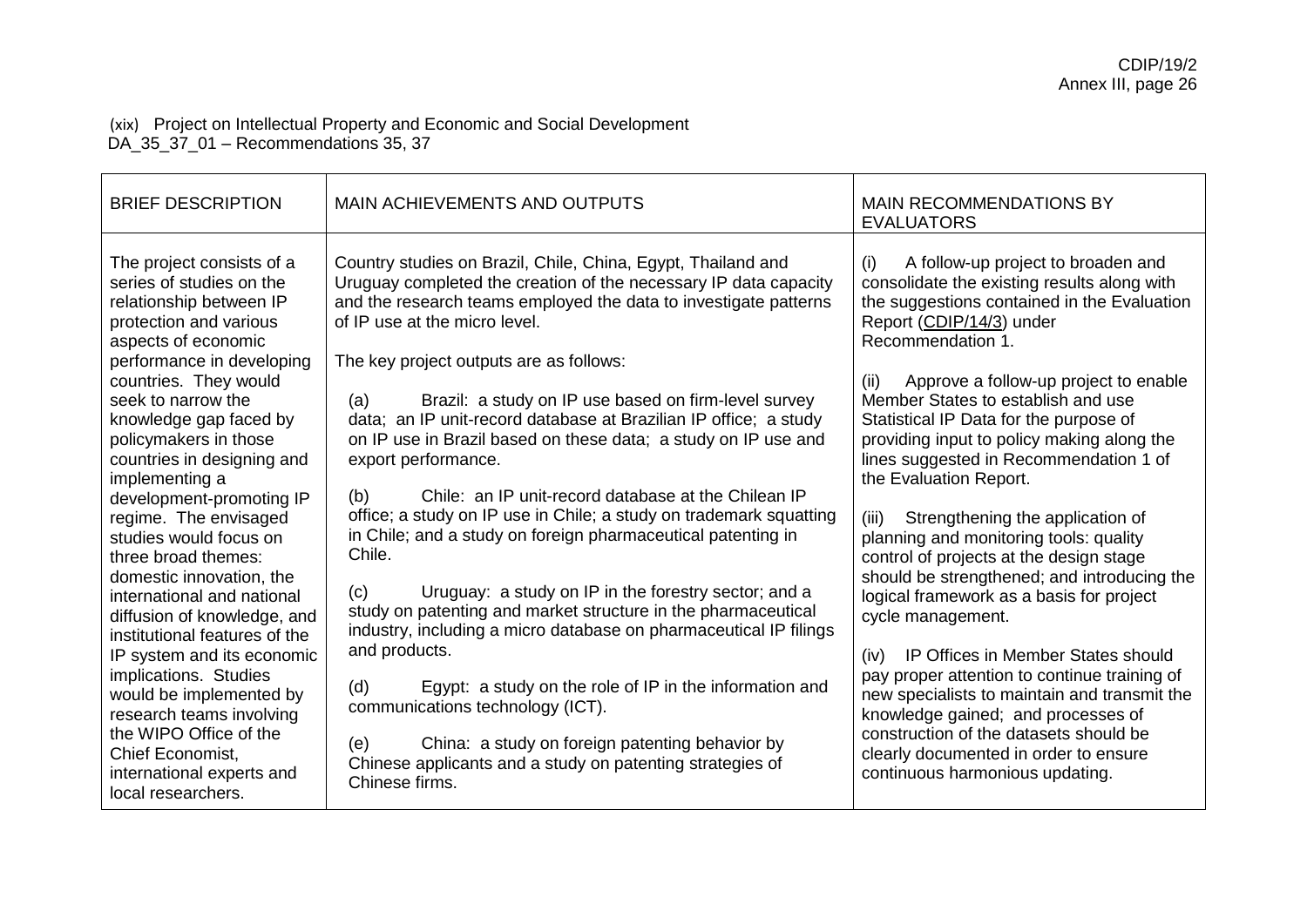| Thailand: a unit-record data of utility model filings in<br>Thailand; a study on utility model use in Thailand; and a study on<br>the relationship between utility model use and performance of<br>Thai firms. |  |
|----------------------------------------------------------------------------------------------------------------------------------------------------------------------------------------------------------------|--|
| In addition, workshops were conducted in all countries and an<br>Expert Meeting on IP and Socio-Economic Development was held<br>in December 2013.                                                             |  |

## (xx) Patents and the Public Domain

DA\_16\_20\_02 – Recommendations 16, 20

| <b>BRIEF DESCRIPTION</b>                                     | MAIN ACHIEVEMENTS AND OUTPUTS                                                              | MAIN RECOMMENDATIONS BY EVALUATORS                                                              |
|--------------------------------------------------------------|--------------------------------------------------------------------------------------------|-------------------------------------------------------------------------------------------------|
| This project examined and<br>explored (i) the important role | Study on Patents and the Public Domain (II)<br>was successfully completed and presented to | A self-evaluation report was undertaken on the Project, its<br>main conclusions are as follows: |
| of a rich and accessible public                              | the Committee at its twelfth session                                                       |                                                                                                 |
| domain; and (ii) the impact of                               | (CDIP/12/INF/2 Rev.).                                                                      | A feedback on the study received during the side<br>(i)                                         |
| certain enterprise practices in                              |                                                                                            | event organized on the margin of the twelfth session of the                                     |
| the field of patents on the                                  | The Study is available at:                                                                 | CDIP as well as during the plenary discussion was largely                                       |
| public domain.                                               | http://www.wipo.int/meetings/en/doc_details.jsp                                            | positive.                                                                                       |
|                                                              | ?doc id=253106                                                                             |                                                                                                 |
|                                                              |                                                                                            | One Member State, in particular, acknowledged the<br>(ii)                                       |
|                                                              |                                                                                            | study's conclusion that overall relationship between patents,                                   |
|                                                              |                                                                                            | innovation and a rich and freely accessible public domain                                       |
|                                                              |                                                                                            | was complex and nuanced, and expressed its belief that the                                      |
|                                                              |                                                                                            | study was useful in understanding how various actors and<br>factors affected the public domain. |
|                                                              |                                                                                            |                                                                                                 |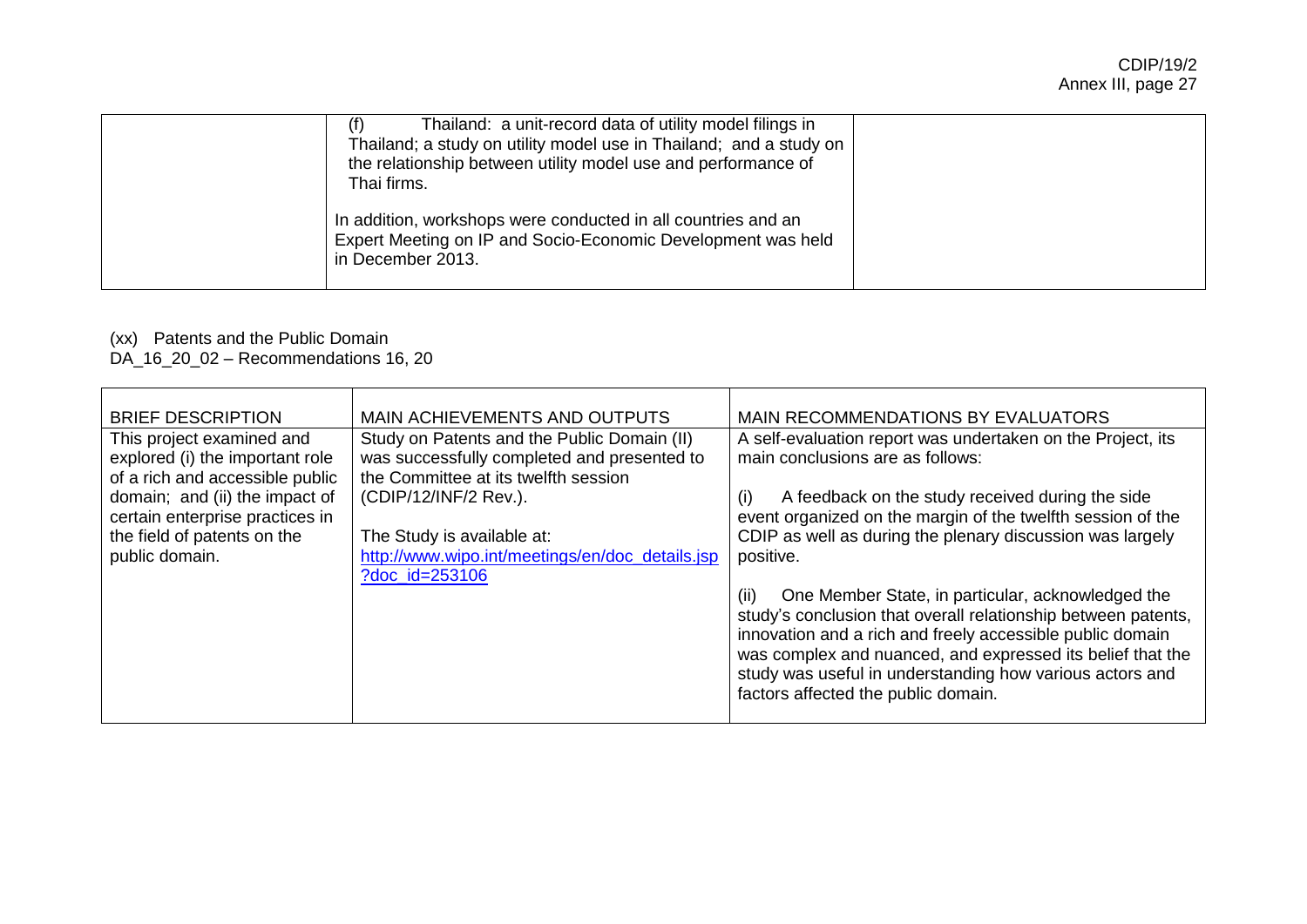#### (xxi) Intellectual Property and Brain Drain DA\_39\_40\_01 – Recommendations 39, 40

| <b>BRIEF DESCRIPTION</b>                                                                                                                                                                                                                                                                                                                                                                                                                                                                                                                                                                                                                      | MAIN ACHIEVEMENTS AND OUTPUTS                                                                                                                                                                                                                                                                                                                                                                                                                                                                                                                                                                                                                                                                                                                   | MAIN RECOMMENDATIONS BY EVALUATORS                                                                                                                                                                                                                                                                                                                                                                                                                                                                                                                                                                                                                                                                                                                                                                                                                                                                                                                                                                                                                                                                                                                                                                                     |
|-----------------------------------------------------------------------------------------------------------------------------------------------------------------------------------------------------------------------------------------------------------------------------------------------------------------------------------------------------------------------------------------------------------------------------------------------------------------------------------------------------------------------------------------------------------------------------------------------------------------------------------------------|-------------------------------------------------------------------------------------------------------------------------------------------------------------------------------------------------------------------------------------------------------------------------------------------------------------------------------------------------------------------------------------------------------------------------------------------------------------------------------------------------------------------------------------------------------------------------------------------------------------------------------------------------------------------------------------------------------------------------------------------------|------------------------------------------------------------------------------------------------------------------------------------------------------------------------------------------------------------------------------------------------------------------------------------------------------------------------------------------------------------------------------------------------------------------------------------------------------------------------------------------------------------------------------------------------------------------------------------------------------------------------------------------------------------------------------------------------------------------------------------------------------------------------------------------------------------------------------------------------------------------------------------------------------------------------------------------------------------------------------------------------------------------------------------------------------------------------------------------------------------------------------------------------------------------------------------------------------------------------|
| Mobility of highly-skilled<br>individuals from developing to<br>developed countries - the so-<br>called brain drain is a critical<br>development challenge. This<br>is especially true for certain<br>African economies, showing<br>the highest skilled emigration<br>ratios worldwide. The present<br>project aims to better<br>understand this phenomenon<br>by building a comprehensive<br>database on diasporas of<br>knowledge workers around the<br>globe using information on<br>inventors available in patent<br>documents. The project also<br>explores the link between IP<br>protection and the migration of<br>knowledge workers. | Study on IP and Brain Drain - A Mapping Exercise,<br>presented to the twelfth session of the Committee<br>(CDIP/12/INF/4).<br>Expert Workshop on Intellectual Property (IP), the<br>International mobility of Knowledge Workers and<br>the Brain Drain was held in April 2013. A summary<br>of this workshop was presented to the twelfth<br>session of the Committee (CDIP/12/INF/5).<br>Study on IP and Brain Drain – A Mapping Exercise<br>available at:<br>http://www.wipo.int/meetings/en/doc_details.jsp?do<br>$c$ _id=252189<br>Summary of the Expert Workshop on IP and the<br>International mobility of Knowledge Workers and<br>the Brain Drain available at:<br>http://www.wipo.int/meetings/en/doc_details.jsp?do<br>$c$ _id=252266 | (i)<br>to support continued research on IP and Brain<br>Drain, particularly in the following themes: (a) Causes<br>and consequences of skilled migration, (b) Use of<br>names and surnames in order to characterize the<br>inventors and their migratory background, (c) Inventors<br>surveys, and (d) Surveys on high skilled return<br>migration.<br>(ii)<br>WIPO Secretariat to support African Countries to<br>undertake research that can lead to: (a) the<br>implementation of policies to enable emigrants, including<br>inventors, to return home, and (b) better understanding<br>and knowledge by many African countries about their<br>diasporas.<br>To enhance sustainability of research on IP and<br>(iii)<br>Brain Drain, the secretariat should: (a) support<br>continued research activity on the subject matter;<br>(b) support capacity building of researchers from<br>developing countries through joint projects; (c) support<br>capacity building to meet the increasing number of<br>requests for data bases prepared from the research<br>project; (d) support more workshops to disseminate the<br>results of the research project; and (e) support the<br>preparation of more publications. |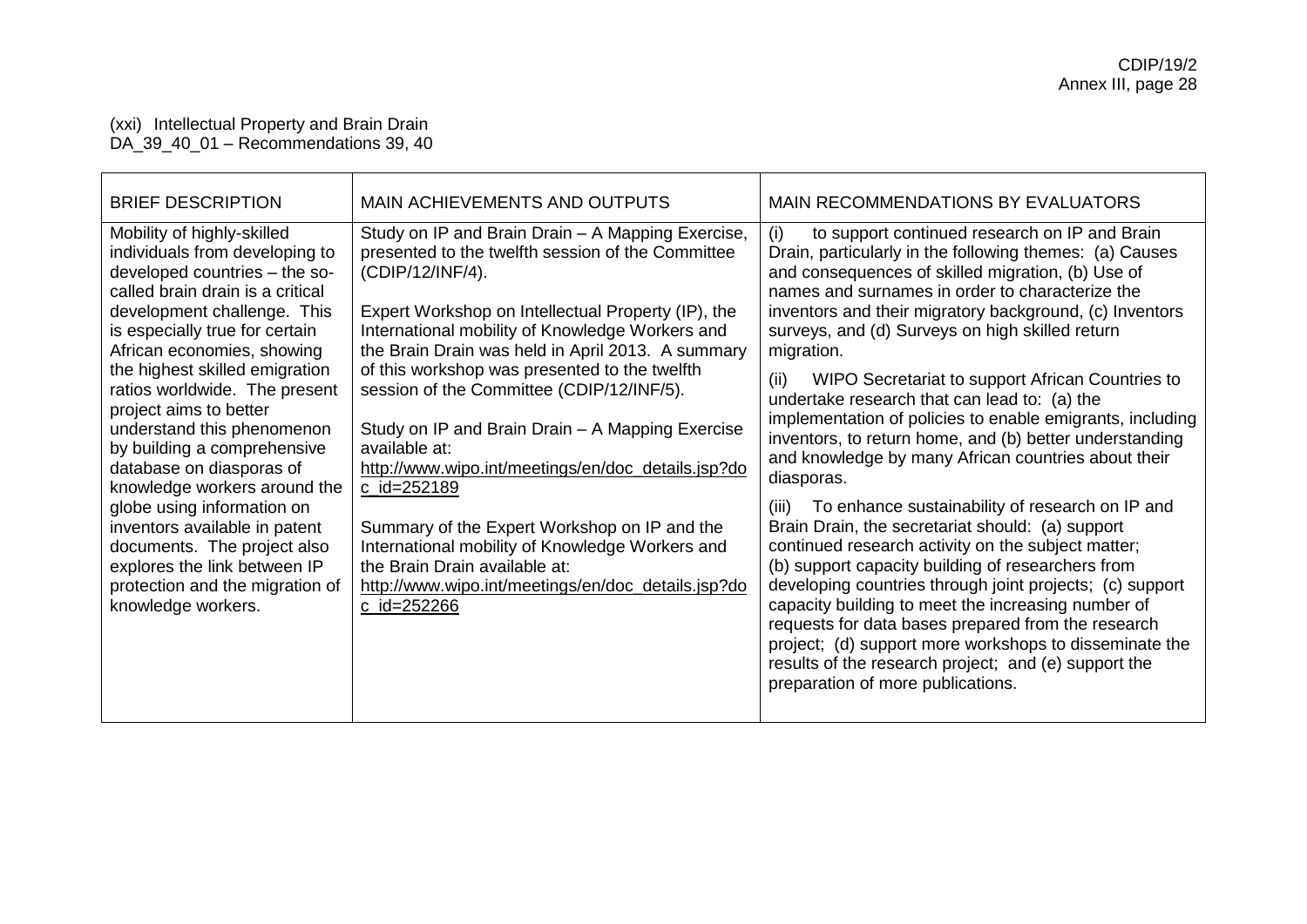### (xxii) Intellectual Property and the Informal Economy DA\_34\_01 – Recommendation 34

| <b>BRIEF DESCRIPTION</b>                                                                                                                                                                                                                                                                                                                                                                             | <b>MAIN ACHIEVEMENTS AND OUTPUTS</b>                                                                                                                                                                                                                                                                                                                                                                                                                                                                                                                                                                                       | <b>MAIN RECOMMENDATIONS BY EVALUATORS</b>                                                                                                                                                                                                                                                                                                                                                                                                                                                                                                                                                                                                                                                                                                                                                                                                                                                                                                                                                                                                                                                                                                                                                 |
|------------------------------------------------------------------------------------------------------------------------------------------------------------------------------------------------------------------------------------------------------------------------------------------------------------------------------------------------------------------------------------------------------|----------------------------------------------------------------------------------------------------------------------------------------------------------------------------------------------------------------------------------------------------------------------------------------------------------------------------------------------------------------------------------------------------------------------------------------------------------------------------------------------------------------------------------------------------------------------------------------------------------------------------|-------------------------------------------------------------------------------------------------------------------------------------------------------------------------------------------------------------------------------------------------------------------------------------------------------------------------------------------------------------------------------------------------------------------------------------------------------------------------------------------------------------------------------------------------------------------------------------------------------------------------------------------------------------------------------------------------------------------------------------------------------------------------------------------------------------------------------------------------------------------------------------------------------------------------------------------------------------------------------------------------------------------------------------------------------------------------------------------------------------------------------------------------------------------------------------------|
| Anecdotal evidence suggests<br>that innovation is taking place<br>in the informal economy. Yet<br>little is known about how<br>intangible assets are<br>generated in the informal<br>economy and how they are<br>appropriated and monetized.<br>The project offers to provide a<br>better understanding of<br>innovation in related sectors<br>and the nexus between IP and<br>the informal economy. | Conceptual Study on Innovation, Intellectual<br>Property and the Informal Economy presented to the<br>eleventh session of the Committee (CDIP/11/INF/5)<br>and available at:<br>http://www.wipo.int/meetings/en/doc_details.jsp?doc<br>_id=232525<br>Three country studies on Ghana, Kenya and South<br>Africa were presented to the CDIP at its thirteenth<br>session.<br>Country studies available at:<br>http://www.wipo.int/meetings/en/doc_details.jsp?doc<br>id=267526;<br>http://www.wipo.int/meetings/en/doc_details.jsp?doc<br>id=267443; and<br>http://www.wipo.int/meetings/en/doc_details.jsp?doc<br>id=268545 | (i)<br>The WIPO Secretariat should hold discussions<br>internally and with the Member States to elucidate<br>potential further involvement in promoting the project<br>outputs and supporting further similar work within other<br>Member State countries.<br>The WIPO Secretariat should engage with<br>(ii)<br>relevant institutions and bodies to seek ways of<br>ensuring that impact monitoring and measurement is<br>carried out and fed back to the Member States.<br>In order to further ensure sustainability, those<br>(iii)<br>Member States that hosted the country case studies<br>should disseminate the studies as widely as possible<br>within their own countries and advocate for further<br>work to be continued in this arena.<br>Future projects should ensure that the budget is<br>(iv)<br>sufficient to successfully tie up all project outputs in, for<br>example, a final project workshop.<br>The CDIP should ensure that unclearly worded<br>(v)<br>Development Agenda Recommendations should be<br>interpreted by the Committee in a way that gives the<br>Secretariat an appropriate direction to allow for<br>effective project design and implementation. |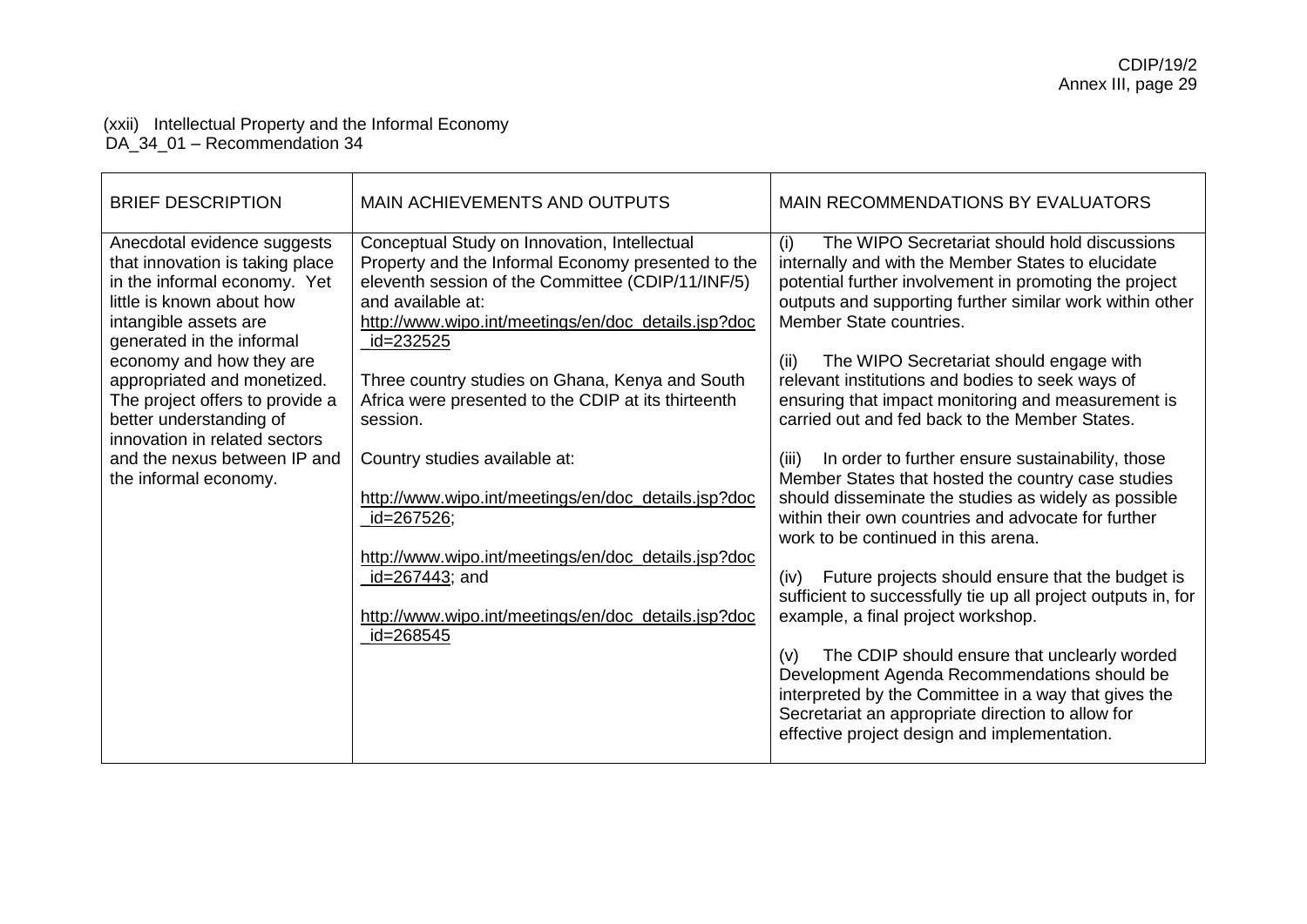(xxiii) Strengthening the Capacity of National IP Governmental and Stakeholder Institutions to Manage, Monitor and Promote Creative Industries, and to Enhance the Performance and Network of Copyright Collective Management Organizations DA\_10\_04 – Recommendation 10

|                                                           |                                                                            | MAIN RECOMMENDATIONS BY EVALUATORS                                                                 |
|-----------------------------------------------------------|----------------------------------------------------------------------------|----------------------------------------------------------------------------------------------------|
| <b>BRIEF DESCRIPTION</b>                                  | <b>MAIN ACHIEVEMENTS AND OUTPUS</b>                                        |                                                                                                    |
|                                                           | - First component of the project, relating to Creative                     | (i)<br>Where complex projects are to be                                                            |
| Assist in the improvement                                 | Industries, completed successfully in 2010 (see                            | implemented, project documentation would benefit                                                   |
| and strengthening of national                             | CDIP/6/2 Annex VIII).                                                      | from including guidance for project managers with                                                  |
| institutions and stakeholder                              |                                                                            | regard to project management and implementation                                                    |
| organizations dealing with                                | - Collective Management Organizations (CMOs):                              | approaches.                                                                                        |
| and representing creative                                 |                                                                            |                                                                                                    |
| industries in enhancing their                             | A high level business requirements document for WIPO                       | In future, it would be practical in terms of<br>(ii)                                               |
| understanding of the role of                              | Copyright Connection (WCC) system was completed.                           | reporting and follow up, to ensure that individual and                                             |
| IP for the effective                                      |                                                                            | separate projects are presented within separate                                                    |
| management and                                            | A workshop held in Geneva to bring together                                | project documentation.                                                                             |
| development of creative                                   | representatives of CMOs who will potentially use the                       |                                                                                                    |
| industries, and to facilitate the                         | new system, to review the High Level Business                              | Organizing workshops and seminars can<br>(iii)                                                     |
| establishment of regional or                              | Requirements and to create a Business Expert Group                         | involve complicated logistical set-up and a reliance                                               |
| sub-regional networks for the<br>collective management of | that will advise the project team during the development<br>of the system. | upon local partners. Prior to establishing such<br>events a thorough assessment of partners on the |
| copyright and neighboring                                 |                                                                            | ground should be undertaken to ensure that selected                                                |
| rights.                                                   | Request for Proposals (RFP) process started in early                       | partners can be relied upon to help plan the events                                                |
|                                                           | 2014 to identify a partner for the development of the                      | in sufficient detail to avoid having to deal with                                                  |
|                                                           | system.                                                                    | on-the-spot practical and logistical difficulties.                                                 |
|                                                           |                                                                            |                                                                                                    |
|                                                           | A technical project manager was recruited and will lead                    | Post-event participant monitoring at time<br>(iv)                                                  |
|                                                           | the project through the development and pilot phases.                      | intervals of some weeks, months or years after the                                                 |
|                                                           |                                                                            | event should be factored into future project design in                                             |
|                                                           | IT Platform and Creating a Data Center created.                            | order that WIPO has a better understanding of the                                                  |
|                                                           |                                                                            | effectiveness and impact of events which would help                                                |
|                                                           |                                                                            | ensure that events and their content are designed in                                               |
|                                                           |                                                                            | the most effective way.                                                                            |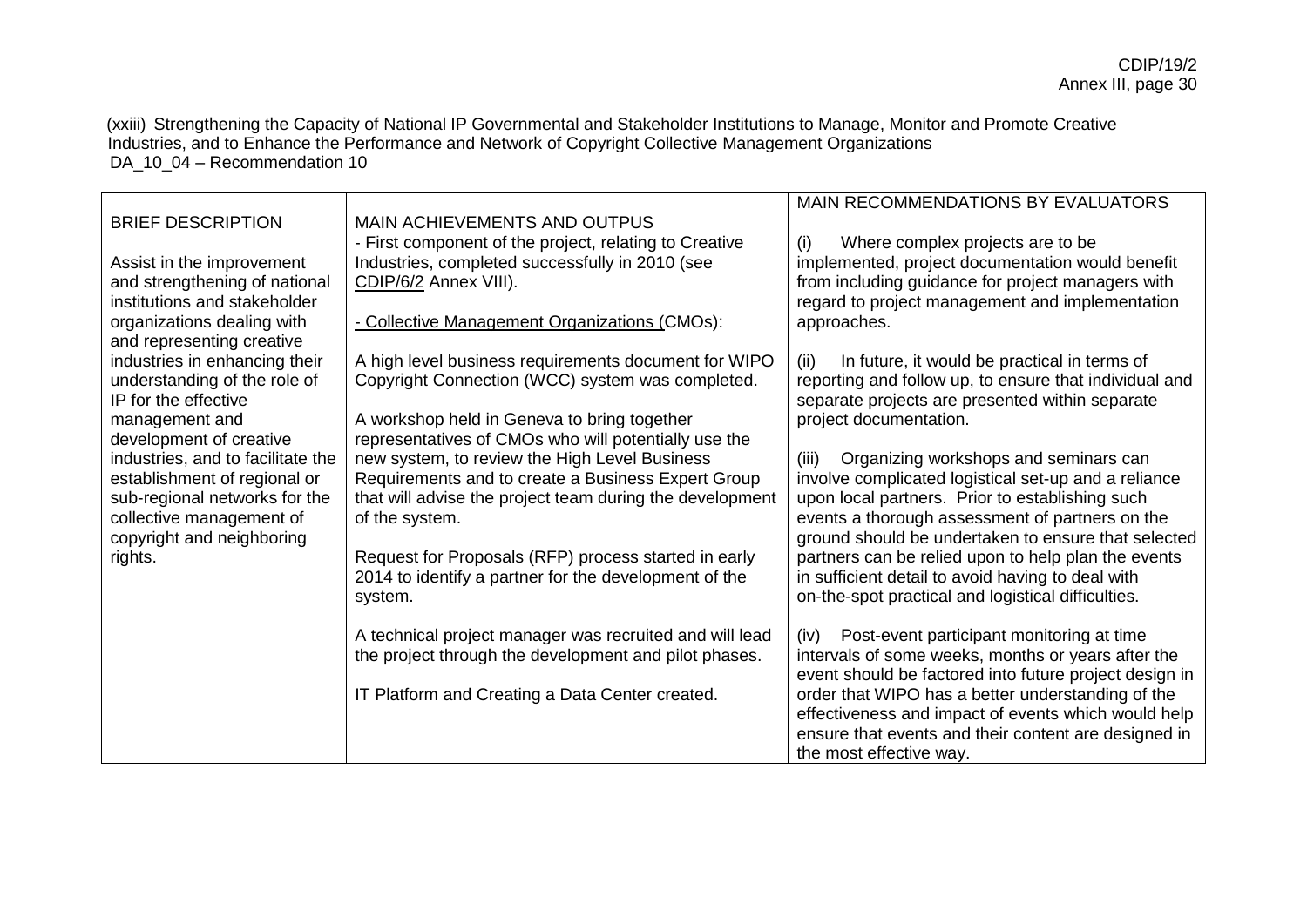### (xxiv) Open Collaborative Projects and IP-Based Models DA\_36\_1 – Recommendation 36

| <b>BRIEF DESCRIPTION</b>                                                                                                                                                                                                                                                                                                                                       | <b>MAIN ACHIEVEMENTS AND OUTPUTS</b>                                                                                                                                                                                                                                                                                                                                                                                                                                                                                                                                                                                                                                                                                                                                                                                                                                                                                                                                  | <b>MAIN RECOMMENDATIONS BY</b><br><b>EVALUATORS</b>                                                                                                                                                                                                                                                                                                                                                                                                                                                                                                                                                                                                                                                                                                                                                                                                                                                                                                                                                                                  |
|----------------------------------------------------------------------------------------------------------------------------------------------------------------------------------------------------------------------------------------------------------------------------------------------------------------------------------------------------------------|-----------------------------------------------------------------------------------------------------------------------------------------------------------------------------------------------------------------------------------------------------------------------------------------------------------------------------------------------------------------------------------------------------------------------------------------------------------------------------------------------------------------------------------------------------------------------------------------------------------------------------------------------------------------------------------------------------------------------------------------------------------------------------------------------------------------------------------------------------------------------------------------------------------------------------------------------------------------------|--------------------------------------------------------------------------------------------------------------------------------------------------------------------------------------------------------------------------------------------------------------------------------------------------------------------------------------------------------------------------------------------------------------------------------------------------------------------------------------------------------------------------------------------------------------------------------------------------------------------------------------------------------------------------------------------------------------------------------------------------------------------------------------------------------------------------------------------------------------------------------------------------------------------------------------------------------------------------------------------------------------------------------------|
| This project will initiate and<br>explore a range of activities<br>for exchanging experiences<br>on open innovation<br>environments (including<br>user-centric environments<br>where users co-create<br>innovations through open<br>collaborative agreements) in<br>developed and developing<br>countries, as well as<br>intellectual property (IP)<br>models. | An Expert Meeting organized in the WIPO Headquarters<br>in the form of a WIPO Conference on Open Innovation:<br>Collaborative Projects and the Future of Knowledge,<br>January 22-23, 2014.<br>In-Depth Evaluation Study and a study on "Global<br>Knowledge Flows" presented to the CDIP at its<br>fourteenth session.<br>The Taxonomy-Analytical Study for the Project on Open<br>Collaborative Projects and IP-Based Models is available<br>at:<br>http://www.wipo.int/meetings/en/doc_details.jsp?doc_id<br>$=188513$<br>WIPO Conference on Open Innovation: Collaborative<br>Projects and the Future of Knowledge is available at:<br>http://www.wipo.int/meetings/en/details.jsp?meeting_id=<br>31762<br>In-Depth Evaluation Study and a study on "Global<br>Knowledge Flows" respectively is available at:<br>http://www.wipo.int/meetings/en/doc_details.jsp?doc_id<br>$= 287169$ and<br>http://www.wipo.int/meetings/en/doc_details.jsp?doc_id<br>$= 287416$ | To the WIPO Secretariat on finalizing the<br>(i)<br>interactive platform:<br>Complete a beta version of the<br>(a)<br>interactive platform;<br>Test-run the interactive platform and<br>(b)<br>obtain feed-back from users;<br>Integrate the feed-back from users;<br>(c)<br>Present a final version of the<br>(d)<br>platform to the 17 <sup>th</sup> session of the CDIP<br>in November 2015; and<br>Assign a clear responsibility and<br>(e)<br>allocate resources to maintain and update<br>the interactive platform regularly.<br>To the WIPO Secretariat on preparing a<br>(ii)<br>proposal to the CDIP on how to facilitate Open<br>Innovation through WIPO's existing Programs:<br>Continuing identifying, collecting<br>(a)<br>and sharing best practices in the field of<br>Open Collaborative Projects (studies);<br>Offer practical capacity building<br>(b)<br>(including tool kits) tailored to specific<br>target users;<br>Offer capacity building to IP and/or<br>(c)<br>innovation service providers in developing |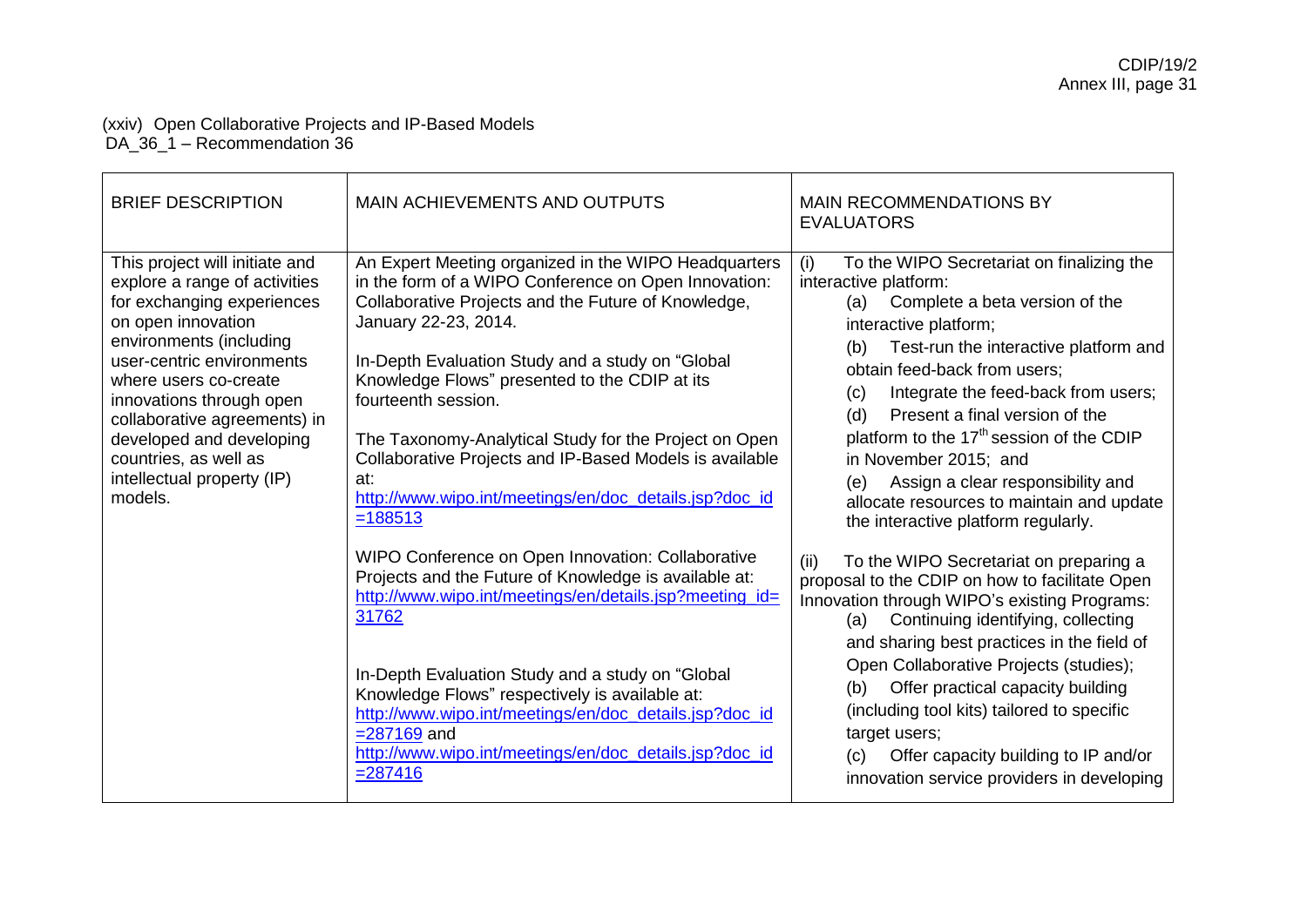| <b>BRIEF DESCRIPTION</b> | MAIN ACHIEVEMENTS AND OUTPUTS                                                                                                                                                                                                                                            | <b>MAIN RECOMMENDATIONS BY</b><br><b>EVALUATORS</b>                                                                                                                                                                                                                                                                                                                                                                                                                        |
|--------------------------|--------------------------------------------------------------------------------------------------------------------------------------------------------------------------------------------------------------------------------------------------------------------------|----------------------------------------------------------------------------------------------------------------------------------------------------------------------------------------------------------------------------------------------------------------------------------------------------------------------------------------------------------------------------------------------------------------------------------------------------------------------------|
|                          | Report on "Global Knowledge Flows" (CDIP 14/INF/13),:<br>http://www.wipo.int/edocs/mdocs/mdocs/en/cdip_14/cdip<br>14_inf_13.pdf<br>Draft version of Interactive Platform (screen shots) of<br>http://www-ocmstest.wipo.int/innovation (not<br>publically accessible yet) | countries, such as for example IP Offices,<br>Technology Transfer Centers, etc.;<br>Support specific open collaborative<br>(d)<br>pilot projects in developing countries; and<br>Advise Member States in creating<br>(e)<br>an enabling environment for open<br>collaboration in their IP policies.<br>To the WIPO Secretariat on strengthening<br>(iii)                                                                                                                   |
|                          |                                                                                                                                                                                                                                                                          | WIPO's presence in open collaboration<br>conferences and for a regular presence and<br>visibility of WIPO in international conferences<br>on open innovation (including but not limited to<br>events organized by other UN organizations)<br>may help WIPO to position itself as a<br>"competence center" in the field of open<br>collaborative projects, to create visibility and to<br>benefit from additional experience of a wide<br>array of conference participants. |
|                          |                                                                                                                                                                                                                                                                          | (iv) To the WIPO Secretariat on ensuring the<br>application of planning and monitoring tools in<br>project cycle management:                                                                                                                                                                                                                                                                                                                                               |
|                          |                                                                                                                                                                                                                                                                          | Strengthen the quality control of<br>(a)<br>new projects submitted to the CDIP in<br>regards to proper application of WIPO's<br>existing project tools for project cycle<br>management;                                                                                                                                                                                                                                                                                    |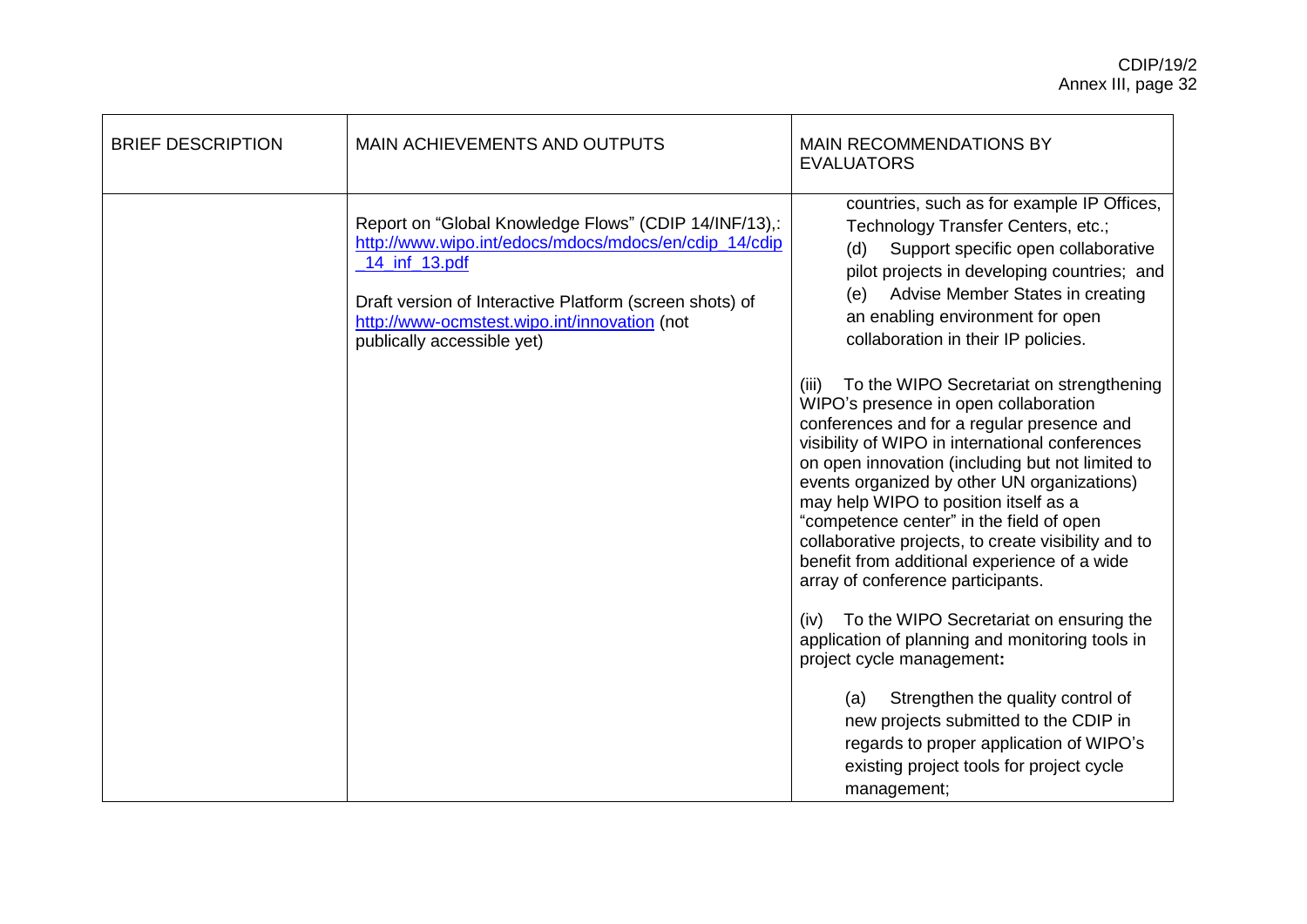| <b>BRIEF DESCRIPTION</b> | MAIN ACHIEVEMENTS AND OUTPUTS | <b>MAIN RECOMMENDATIONS BY</b><br><b>EVALUATORS</b>                                                                                                                                                                                                                                                                                                                                                                                                                                                         |
|--------------------------|-------------------------------|-------------------------------------------------------------------------------------------------------------------------------------------------------------------------------------------------------------------------------------------------------------------------------------------------------------------------------------------------------------------------------------------------------------------------------------------------------------------------------------------------------------|
|                          |                               | Strengthen the quality control of<br>(b)<br>progress reports submitted to the CDIP to<br>ensure that WIPO's existing project tools<br>for project cycle management are properly<br>applied;<br>Consider introducing the logical<br>(c)<br>framework as a basis for project cycle<br>management;<br>(d)<br>Consider the introduction of<br>compulsory courses for future project<br>managers on project cycle management;<br>and<br>(e)<br>Ensure regular coaching of project<br>managers on a demand basis. |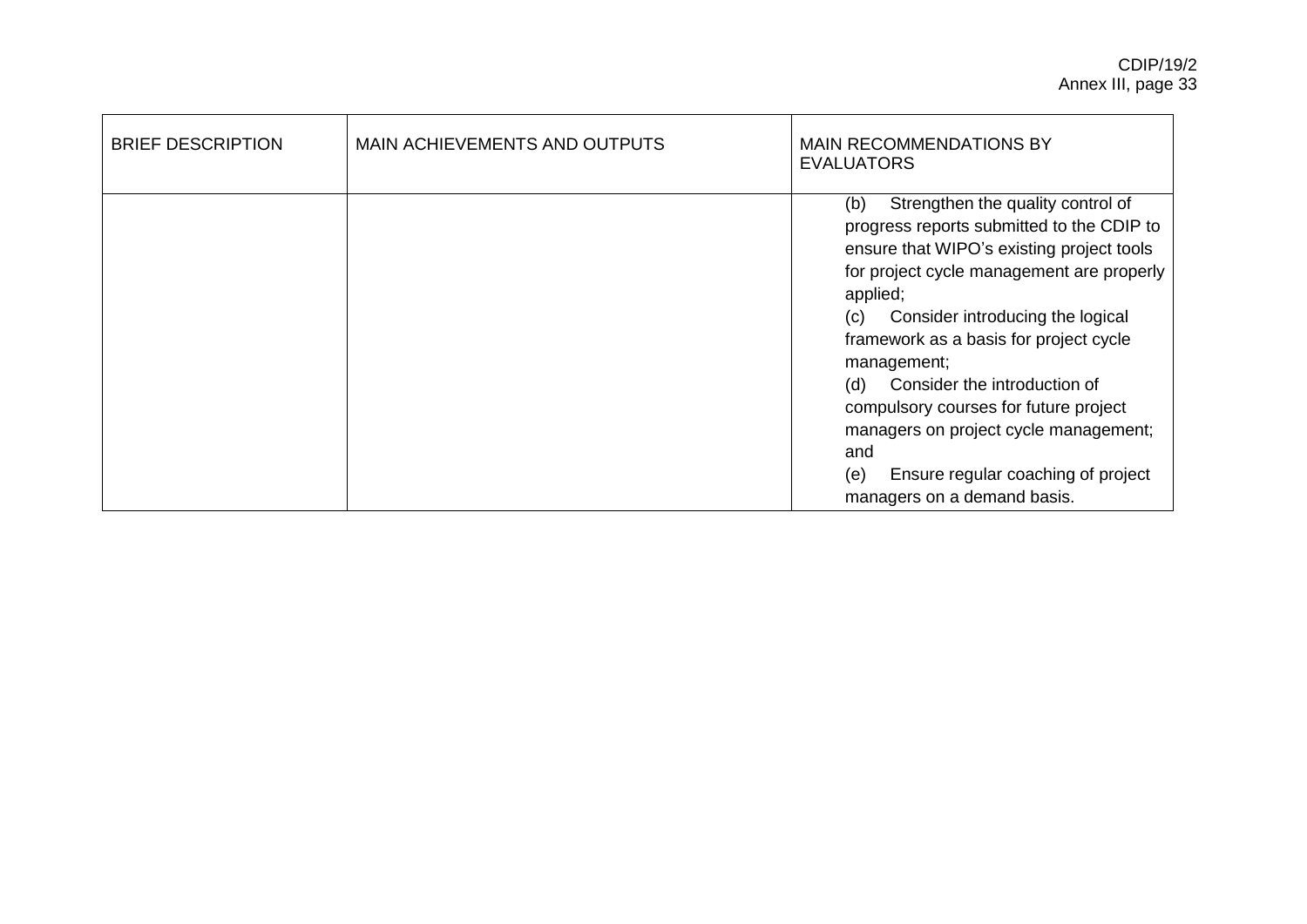(xxv) Project on Enhancing South-South Cooperation on IP and Development among Developing Countries and LDCs DA\_1\_10\_11\_13\_19\_25\_32\_01 – Recommendations 1, 10, 11, 13, 19, 25, 32

| <b>BRIEF DESCRIPTION</b>                                                                                                                                              | MAIN ACHIEVEMENTS AND OUTPUTS                                                                                                                                                                                                                                                                                                                                                                                                                                                                                       | MAIN RECOMMENDATIONS MADE BY<br><b>EVALUATORS</b>                                                                                                                                                                                                                                                                                                                                                                                                                           |
|-----------------------------------------------------------------------------------------------------------------------------------------------------------------------|---------------------------------------------------------------------------------------------------------------------------------------------------------------------------------------------------------------------------------------------------------------------------------------------------------------------------------------------------------------------------------------------------------------------------------------------------------------------------------------------------------------------|-----------------------------------------------------------------------------------------------------------------------------------------------------------------------------------------------------------------------------------------------------------------------------------------------------------------------------------------------------------------------------------------------------------------------------------------------------------------------------|
| This project aims to develop<br>means to channel the efforts<br>of different actors to promote<br>South-South Cooperation in<br>the area of intellectual<br>property. | Second WIPO Inter-Regional Meeting on South-South<br>Cooperation on Patents, Trademarks, Geographical<br>Indications, Industrial Designs and Enforcement held in<br>Cairo in May 2013. Information is available at:<br>http://www.wipo.int/meetings/en/details.jsp?meeting_id=<br>28982<br>Second WIPO Annual Conference on Intellectual<br>Property and Development held in Geneva in<br>November 2013. Information is available at:<br>http://www.wipo.int/meetings/en/details.jsp?meeting_id=<br>30462           | To the Member States and WIPO<br>(i)<br>Secretariat on mainstreaming South-South<br>cooperation as a regular part of WIPO activities:<br>It is recommended that the<br>(a)<br>Secretariat prepares, for the<br>consideration by the Member States, a<br>roadmap for the mainstreaming of South-<br>South cooperation as a delivery strategy<br>to complement existing approaches; and<br>Consider establishing a dedicated<br>(b)<br>coordination function, which will also |
|                                                                                                                                                                       | The South-South webpage completed at the end of<br>2013 and officially launched during a side-event to<br>CDIP/13 on May 21, 2014. The platform can be<br>accessed at:<br>(http://www.wipo.int/cooperation/en/south_south/).<br>Project Manager appointed as the de facto focal point<br>on South-South cooperation due to the time bound<br>nature of the project.<br>New functionalities introduced in the WIPO IP Technical<br>Assistance Database (IP-TAD) and IP Development<br>Matchmaking Database (IP-DMD). | coordinate with other organizations inside<br>and outside the UN system and a<br>formalization of the cooperation with<br>UNOSSC.<br>To CDIP on a project extension:<br>(ii)<br>Approve an extension of the Project<br>(a)<br>by one year in order to:<br>Fine-tune all web-based tools<br>based on user-feedback, promoting<br>them among potential users and<br>maintaining them (including<br>collecting information for the<br>databases);                              |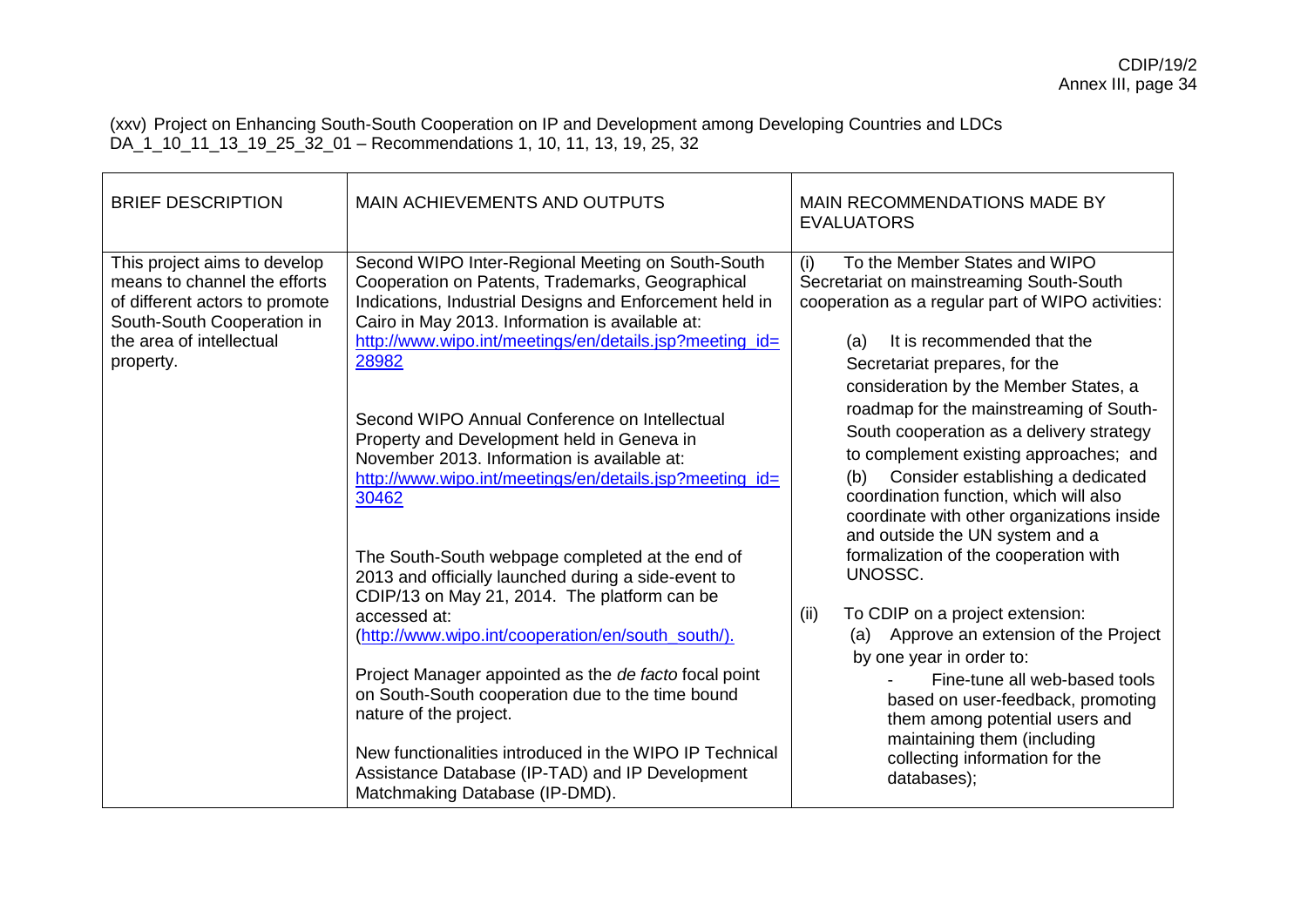| <b>BRIEF DESCRIPTION</b> | <b>MAIN ACHIEVEMENTS AND OUTPUTS</b>                                                                                                                                                                                                                                                                                                                                                                                                                                                                                                                                                                      | MAIN RECOMMENDATIONS MADE BY<br><b>EVALUATORS</b>                                                                                                                                                                                                                                                                                                                                                                                                                                                                                                                                                                                                                                                                                                                                                                                                                                                                                                                                                                                                                                                 |
|--------------------------|-----------------------------------------------------------------------------------------------------------------------------------------------------------------------------------------------------------------------------------------------------------------------------------------------------------------------------------------------------------------------------------------------------------------------------------------------------------------------------------------------------------------------------------------------------------------------------------------------------------|---------------------------------------------------------------------------------------------------------------------------------------------------------------------------------------------------------------------------------------------------------------------------------------------------------------------------------------------------------------------------------------------------------------------------------------------------------------------------------------------------------------------------------------------------------------------------------------------------------------------------------------------------------------------------------------------------------------------------------------------------------------------------------------------------------------------------------------------------------------------------------------------------------------------------------------------------------------------------------------------------------------------------------------------------------------------------------------------------|
|                          | A number of activities undertaken to promote the web<br>page among potential users and to collect additional<br>information for the South-South databases, including the<br>promotion of the new web platform via relevant social<br>media tools.<br>An Inter-regional Expert Meeting on South-South and<br>Triangular Cooperation for Access to Information and<br>Knowledge, Innovation Support, and Technology<br>Transfer organized in Peru in May 2016, with the<br>participation of around 50 experts from 20 developing<br>countries and other representatives of developed<br>countries and IGOs. | Mapping of existing South-<br>South activities within WIPO,<br>studying good practices within other<br>UN organizations;<br>Continue to actively participate<br>in different UN initiatives relating to<br>South-South cooperation and<br>triangular cooperation;<br>Approve the use of remaining<br>(b)<br>project funds (if any) and additional<br>funding for maintaining the existing<br>personnel resources for the extension<br>period.<br>To the CDIP and Project Managers and<br>(iii)<br>DACD and to Sectors involved into technical<br>capacity building on organization of conferences<br>(a) In order to cater to the need of<br>participants with expertise in specific<br>fields relating to IP, conferences should<br>focus on a limited number of topics that<br>are closely linked to each other (e.g.<br>Geographical Indications combined with<br>trade marks).<br>(b) When organizing conferences as<br>back-to-back meetings with the General<br>Assembly of Member States or the CDIP<br>meetings, the advantage of cost savings<br>should be carefully weighed against the |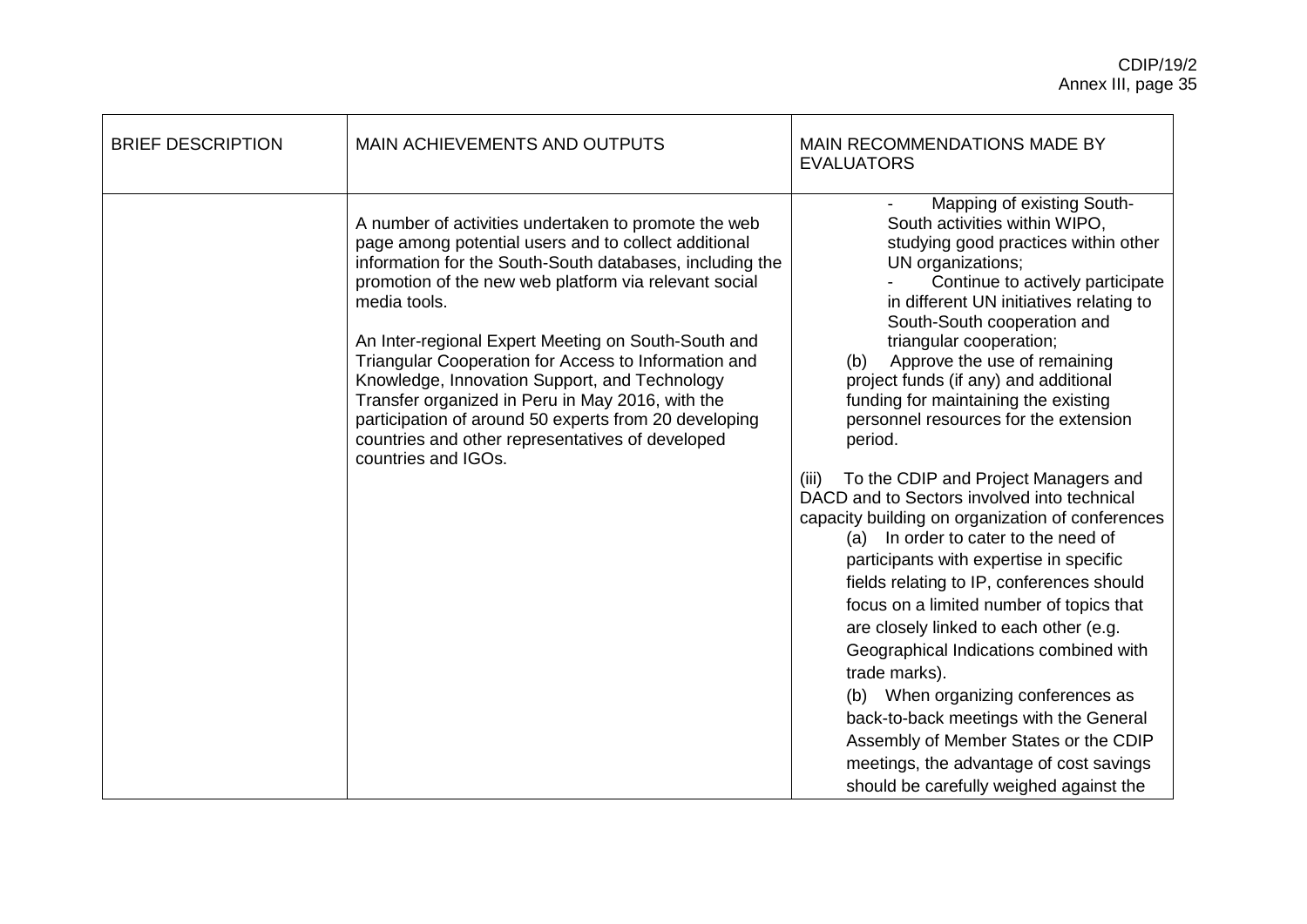| <b>BRIEF DESCRIPTION</b> | <b>MAIN ACHIEVEMENTS AND OUTPUTS</b> | MAIN RECOMMENDATIONS MADE BY<br><b>EVALUATORS</b>                                                                                                                                                                                                                                                                                                                                                                                                    |
|--------------------------|--------------------------------------|------------------------------------------------------------------------------------------------------------------------------------------------------------------------------------------------------------------------------------------------------------------------------------------------------------------------------------------------------------------------------------------------------------------------------------------------------|
|                          |                                      | disadvantage of not reaching the right<br>participants.<br>To the CDIP and Project Managers and<br>(iv)<br>DACD on the Roster of Consultants<br>Consider the inclusion of experts<br>(a)<br>who have not worked for WIPO before but<br>have the needed expertise into the Roster<br>of Consultants;<br>Systematically rate the performance<br>(b)<br>of external consultants and make the<br>relevant information available to all staff<br>members. |

(xxvi) Intellectual Property and Technology Transfer: Common Challenges-Building Solutions DA\_19\_25\_26\_28\_01 – Recommendations19, 25, 26, 28

| <b>BRIEF DESCRIPTION</b>                                                                                                                                                                                                                                 | MAIN ACHIEVEMENTS AND OUTPUTS                                                                                                                                                                  | MAIN RECOMMENDATIONS MADE BY<br><b>EVALUATORS</b>                                                                                                                                                                                                                                                                              |
|----------------------------------------------------------------------------------------------------------------------------------------------------------------------------------------------------------------------------------------------------------|------------------------------------------------------------------------------------------------------------------------------------------------------------------------------------------------|--------------------------------------------------------------------------------------------------------------------------------------------------------------------------------------------------------------------------------------------------------------------------------------------------------------------------------|
| The project includes a range of<br>activities that will explore possible<br>initiatives and IP-related policies for<br>promoting technology transfer,<br>particularly for the benefit of<br>developing countries.<br>It will consist of five progressive | Activities (i) and (ii) of the project were carried<br>out.<br>All of the planned Regional Consultation<br>Meetings on Technology Transfer were<br>concluded in the five regions, namely Asia, | To the Member States and the WIPO<br>Secretariat on establishing a proposal on how<br>WIPO could further contribute to facilitating<br>technology transfer. Member States should<br>consider requesting the Secretariat to map<br>WIPO's existing services in the field of<br>technology transfer and, taking into account the |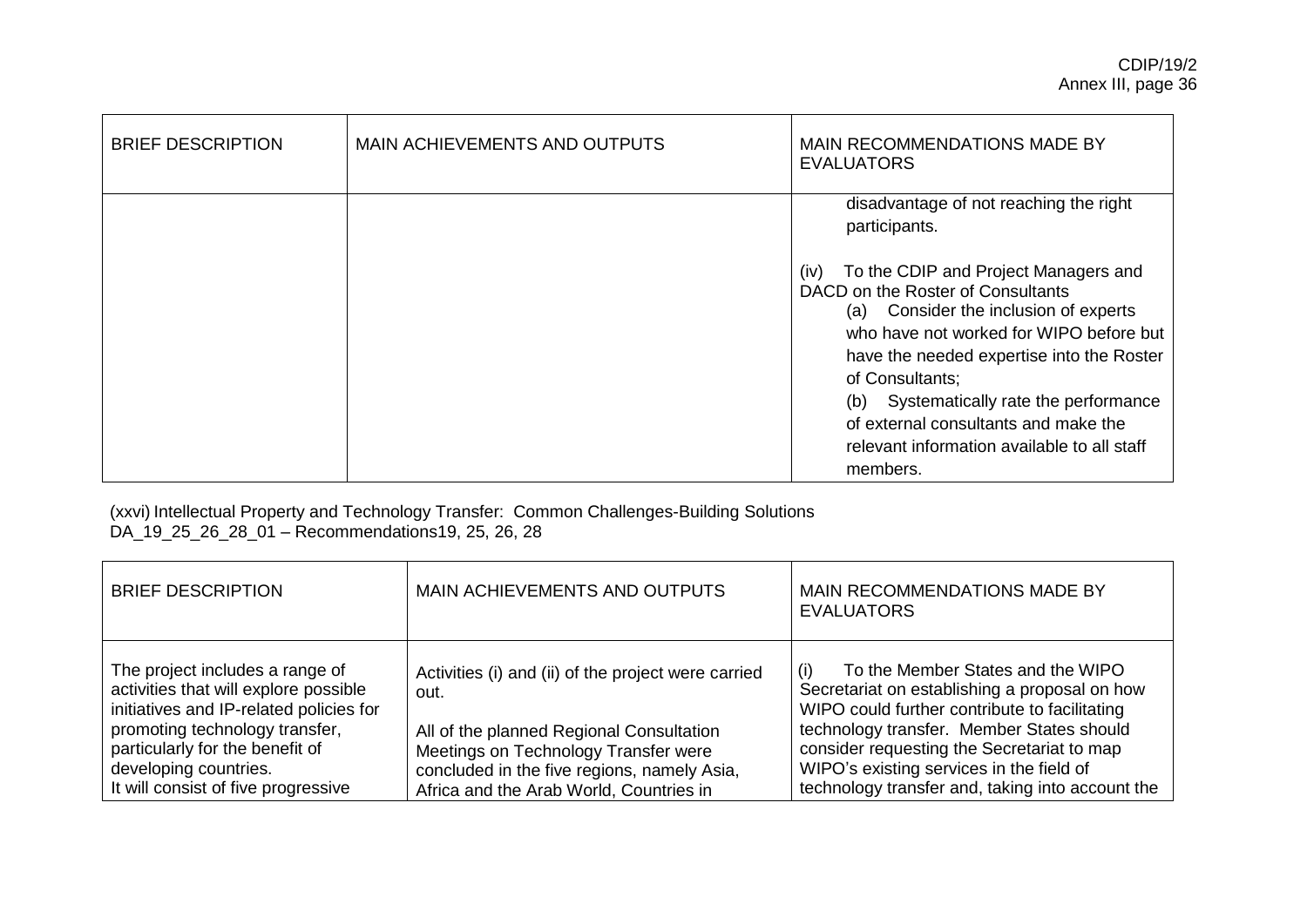| <b>BRIEF DESCRIPTION</b>                                                                                                             | MAIN ACHIEVEMENTS AND OUTPUTS                                                                                                                                                                       | MAIN RECOMMENDATIONS MADE BY<br><b>EVALUATORS</b>                                                                                      |
|--------------------------------------------------------------------------------------------------------------------------------------|-----------------------------------------------------------------------------------------------------------------------------------------------------------------------------------------------------|----------------------------------------------------------------------------------------------------------------------------------------|
| phases with the objective of adopting<br>a list of suggestions,<br>recommendations and possible<br>measures for promoting technology | Transition, Developed Countries Region, Latin<br>America and the Caribbean. Information on the<br>Regional Consultation Meeting is available at:<br>http://www.wipo.int/meetings/en/details.jsp?mee | findings of the Project, how to complement and<br>improve them.                                                                        |
| transfer.                                                                                                                            | ting $id = 28643$ ;                                                                                                                                                                                 | (ii)<br>To the Secretariat to consider providing<br>support in the following intervention areas:                                       |
| The project includes the following<br>activities:                                                                                    | http://www.wipo.int/meetings/en/details.jsp?mee<br>$ting_id=31263;$                                                                                                                                 | Continue identifying, collecting and<br>(a)<br>sharing best practices in the field of                                                  |
| (i)<br>the organization of five Regional<br><b>Technology Transfer Consultation</b><br>Meetings, the composition criteria and        | http://www.wipo.int/meetings/en/details.jsp?mee<br>$ting_id=30703;$                                                                                                                                 | technology transfer through additional<br>case studies and documenting success<br>stories resulting from collaboration                 |
| TOR of which will be decided by<br><b>Member States;</b>                                                                             | http://www.wipo.int/meetings/en/details.jsp?mee<br>$ting_id=31242$ ; and                                                                                                                            | between developing countries and<br>developed countries. Of particular interest<br>would be to identify the development                |
| the elaboration of a number of<br>(ii)<br>peer-reviewed analytic studies,                                                            | http://www.wipo.int/meetings/en/details.jsp?mee<br>ting id=31243.                                                                                                                                   | models of recently developed countries.                                                                                                |
| including economic studies and case<br>studies on international technology<br>transfer, that will provide inputs for                 | The six peer-reviewed analytic studies have<br>been presented to the CDIP at its fourteenth                                                                                                         | (b)<br>Continue offering practical capacity<br>building (including tool kits) tailored to<br>specific target users with focus on LDCs. |
| the High-Level Expert Forum;<br>the organization of a High-Level<br>(iii)                                                            | session. They are available at:<br>http://www.wipo.int/meetings/en/doc_details.jsp<br>?doc_id=287167;                                                                                               | Continue providing capacity building<br>(c)<br>to IP and/or innovation service providers                                               |
| International Expert Forum on<br>"Technology Transfer and IP:                                                                        | http://www.wipo.int/meetings/en/doc_details.jsp<br>?doc_id=287217;                                                                                                                                  | in developing countries, e.g. to IP Offices,<br>Technology Transfer Centers, etc.                                                      |
| Common Challenges - Building<br>Solutions" to analyze the needs in the                                                               | http://www.wipo.int/meetings/en/doc_details.jsp<br>?doc id=287221;                                                                                                                                  | Support and document specific pilot<br>(d)<br>technology transfer activities to                                                        |
| area of technology transfer and make<br>proposals for the above-mentioned<br>list of suggestions, recommendations                    | http://www.wipo.int/meetings/en/doc_details.jsp<br>?doc id=287221;<br>http://www.wipo.int/meetings/en/doc_details.jsp                                                                               | developing countries for demonstration<br>purposes.                                                                                    |
| and possible measures for promoting                                                                                                  | ?doc_id=287164;                                                                                                                                                                                     | Provide tailored, specific policy<br>(e)                                                                                               |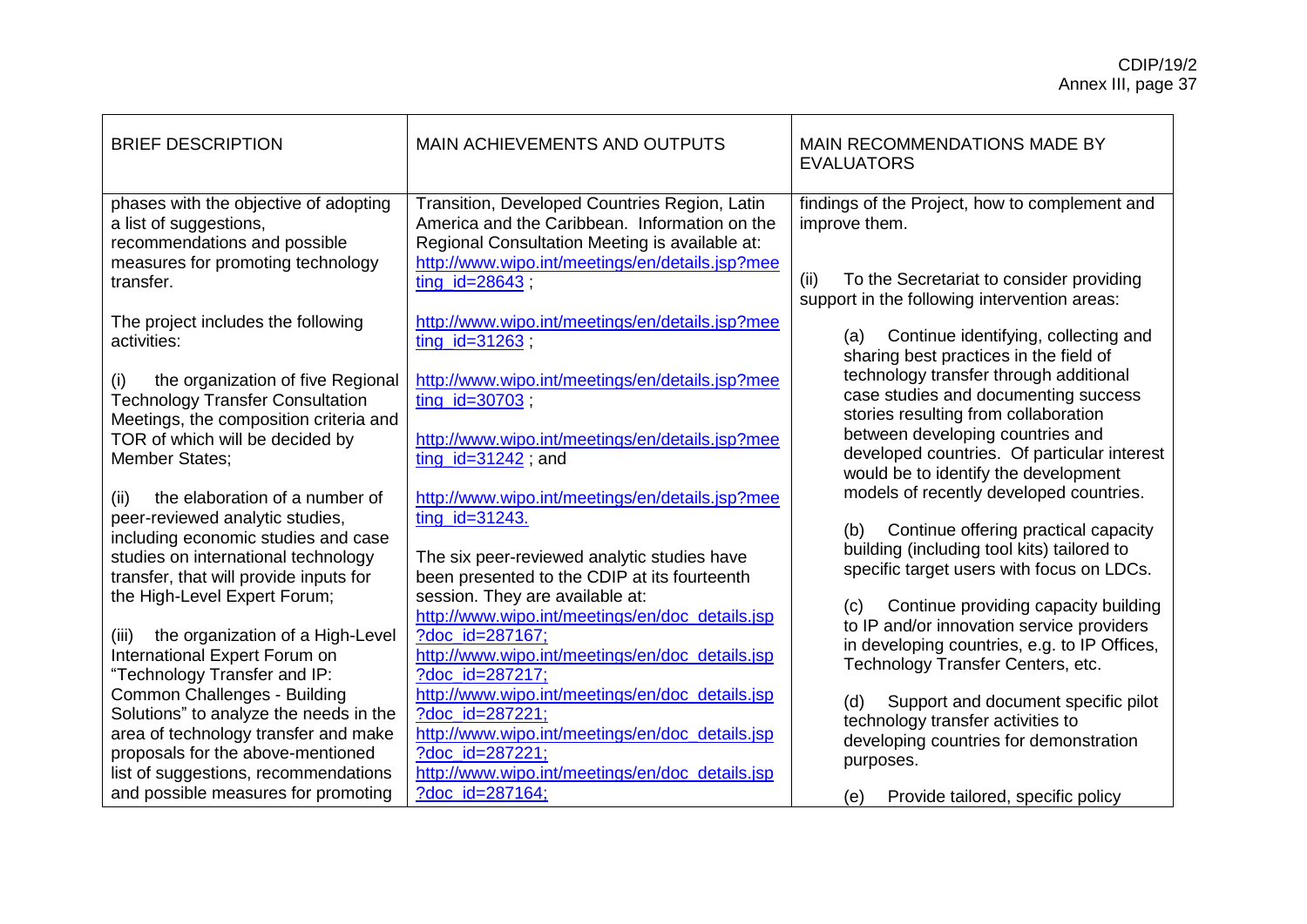| <b>BRIEF DESCRIPTION</b>                                                                                                                                                                                                                                                                                                                                                                                                                                                                                             | MAIN ACHIEVEMENTS AND OUTPUTS                                                                                                                                                                                                                                                                                                                                                                                                                                                                                                                                                                                                                                                                                                                                                                                                                                                                                                                                                                                                                                              | MAIN RECOMMENDATIONS MADE BY<br><b>EVALUATORS</b>                                                                                                                                                                                                                                                                                                                                                                                                                                                                                                                                                                                                                                                                                                                                                                                                                                                                                                                                                                                                                                                       |
|----------------------------------------------------------------------------------------------------------------------------------------------------------------------------------------------------------------------------------------------------------------------------------------------------------------------------------------------------------------------------------------------------------------------------------------------------------------------------------------------------------------------|----------------------------------------------------------------------------------------------------------------------------------------------------------------------------------------------------------------------------------------------------------------------------------------------------------------------------------------------------------------------------------------------------------------------------------------------------------------------------------------------------------------------------------------------------------------------------------------------------------------------------------------------------------------------------------------------------------------------------------------------------------------------------------------------------------------------------------------------------------------------------------------------------------------------------------------------------------------------------------------------------------------------------------------------------------------------------|---------------------------------------------------------------------------------------------------------------------------------------------------------------------------------------------------------------------------------------------------------------------------------------------------------------------------------------------------------------------------------------------------------------------------------------------------------------------------------------------------------------------------------------------------------------------------------------------------------------------------------------------------------------------------------------------------------------------------------------------------------------------------------------------------------------------------------------------------------------------------------------------------------------------------------------------------------------------------------------------------------------------------------------------------------------------------------------------------------|
| technology transfer. The composition<br>criteria and terms of reference<br>(TORs) of the High-Level Forum<br>would be decided upon by Member<br>States;<br>the creation of a Web Forum on<br>(iv)<br>"Technology Transfer and IP:<br>Common Challenges - Building<br>Solutions"; and<br>the incorporation of any<br>(v)<br>outcome resulting from the above<br>activities into the WIPO programs,<br>after consideration by the CDIP and<br>any possible recommendation by the<br>Committee to the General Assembly. | http://www.wipo.int/meetings/en/doc_details.jsp<br>?doc_id=287165; and<br>http://www.wipo.int/meetings/en/doc_details.jsp<br>?doc id=287218.<br>A Concept Paper, as a basis of discussion in the<br>High Level Expert Forum, was also approved by<br>the Committee at its fourteenth session.<br>An International Expert Forum on IP and<br>Technology Transfer: Common Challenges -<br><b>Building Solutions held in Geneva in</b><br>February 2015, bringing together the experts<br>who conducted the six studies developed under<br>the project, and the four corresponding peer-<br>reviewers. Six rounds of moderated panel<br>discussions on technology transfer by eight<br>international experts from developed and<br>developing countries were also conducted.<br>Information on the WIPO forum is available at:<br>http://www.wipo.int/meetings/en/details.jsp?mee<br>$ting_id=35562$<br>In addition, a Report on the WIPO Expert Forum<br>on International Technology Transfer (document<br>CDIP/15/5) was submitted to the fifteenth<br>session of the CDIP. | advice to Member States, in particular<br>developing countries and LDCs for<br>creating an enabling legal framework for<br>technology transfer. This may include<br>advice on the use of various flexibilities<br>under international agreements.<br>Add analytical capabilities of the<br>(f)<br>Patentscope database to enhance<br>usefulness of patent data to general users<br>in all countries, including LDCs. Consider<br>providing a mechanism on data mining<br>and the visualization of statistical IP data<br>and evidence.<br>Enhance the usefulness of the<br>(g)<br>Website on technology transfer in a way<br>that it presents all WIPO activities as well<br>as resources of WIPO and national<br>institutions.<br>Advise Member States on best<br>(h)<br>practices for the development of efficient<br>innovation infrastructures and network.<br>To the WIPO Secretariat for leveraging<br>(iii)<br>WIPO's presence in conferences and for a<br>relating to technology transfer. The Secretariat<br>should strengthen its active presence in<br>international fora and conferences on |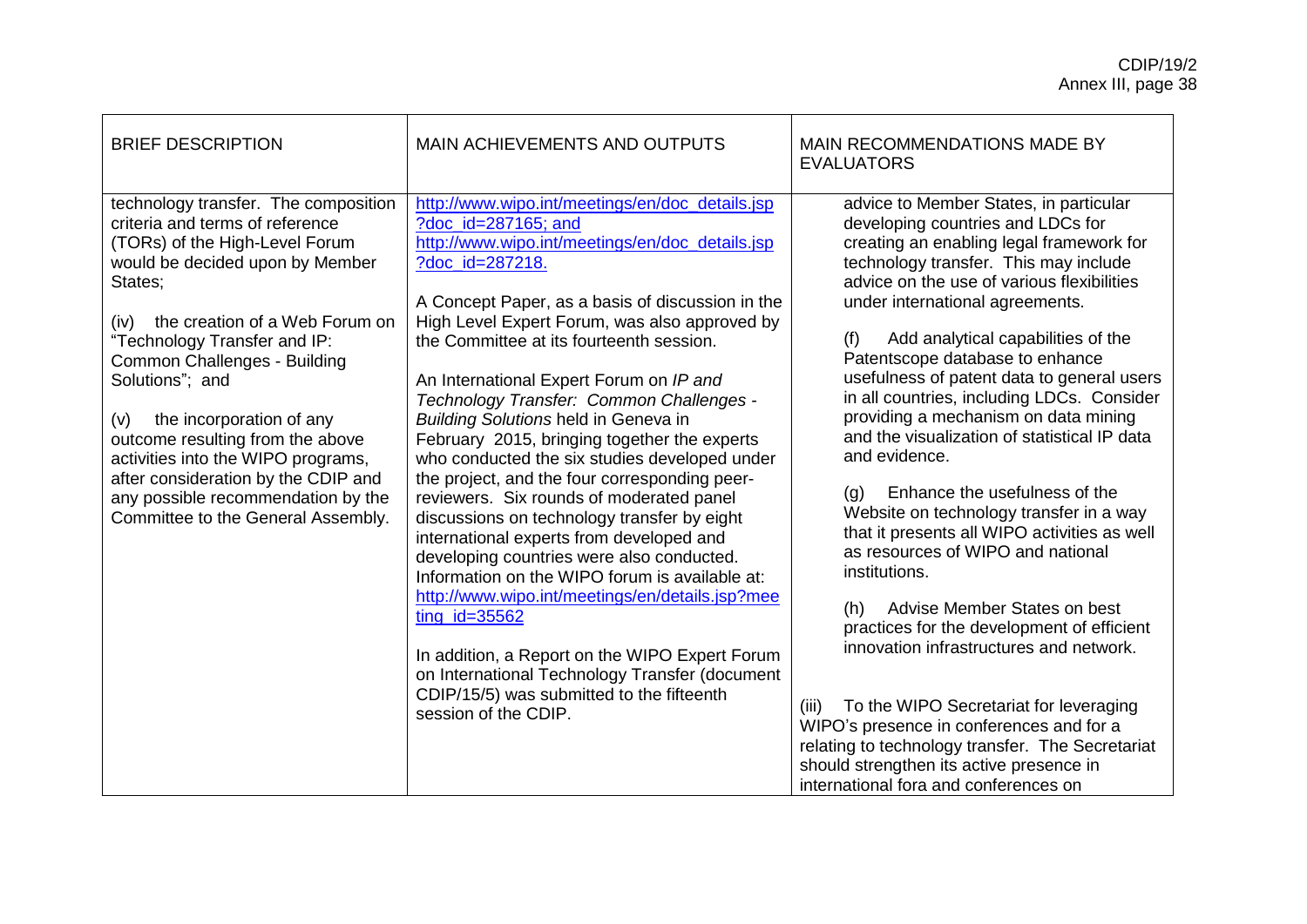| <b>BRIEF DESCRIPTION</b> | MAIN ACHIEVEMENTS AND OUTPUTS | MAIN RECOMMENDATIONS MADE BY<br><b>EVALUATORS</b>                                                                                                                                           |
|--------------------------|-------------------------------|---------------------------------------------------------------------------------------------------------------------------------------------------------------------------------------------|
|                          |                               | technology transfer with the objective to create<br>visibility, to contribute its<br>know-how and to benefit from additional<br>experience from a wide range of conference<br>participants. |
|                          |                               | (iv) To the WIPO Secretariat on strengthening<br>its project management capabilities and the<br>quality control for DA projects:                                                            |
|                          |                               | (a) Apply the logical framework tool for<br>planning, monitoring and evaluation of<br>DA Projects.                                                                                          |
|                          |                               | Consider introducing compulsory<br>(b)<br>project management courses for Project<br>Managers.                                                                                               |
|                          |                               | Consider introducing a mechanism<br>(c)<br>whereas the DACD will be requested to<br>add its "visa" for all major management<br>decision relating to DA projects.                            |
|                          |                               | Schedule regular progress meetings<br>(d)<br>with project managers of DA projects.                                                                                                          |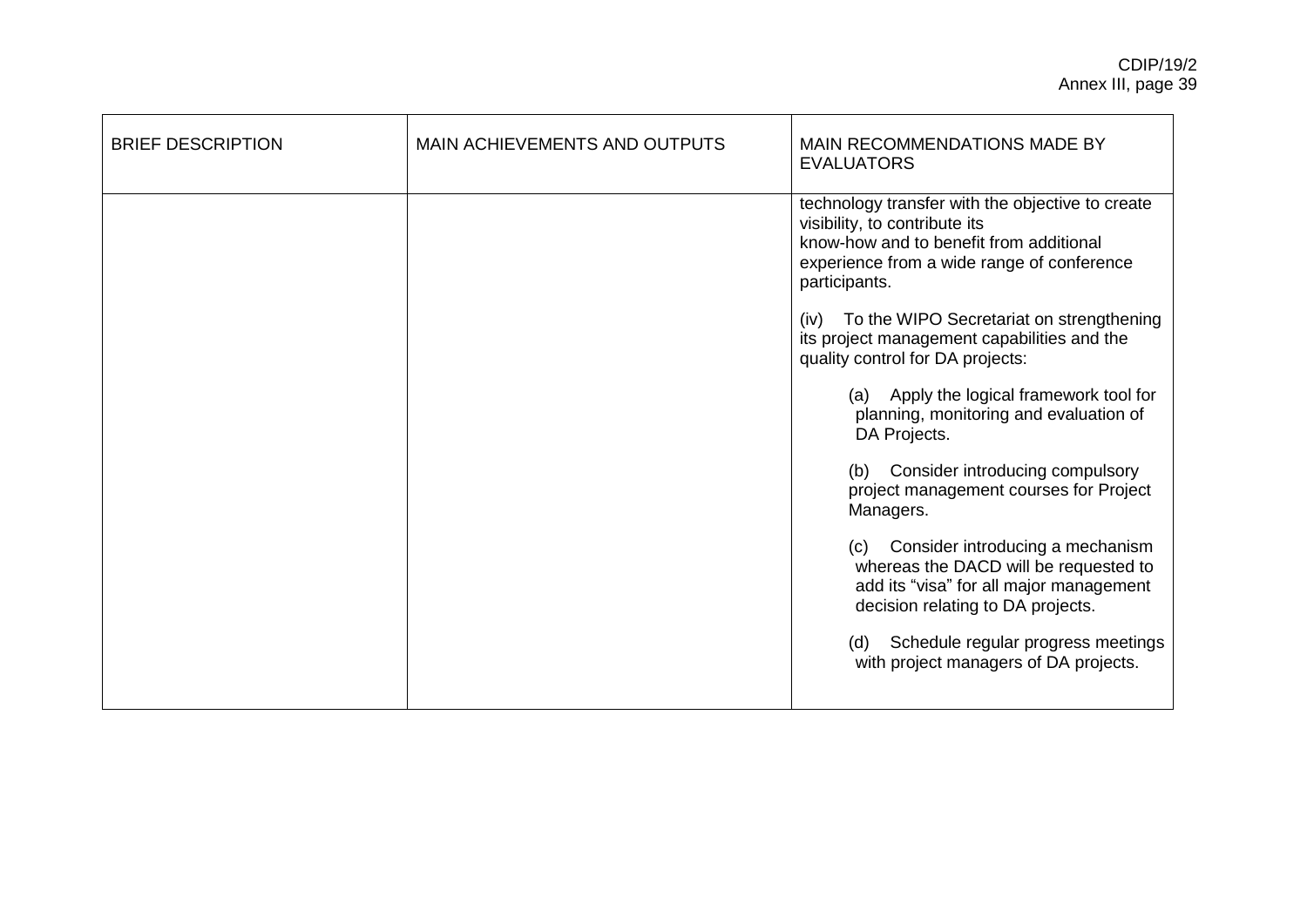(xxvii) Strengthening and Development of the Audiovisual Sector in Burkina Faso and Certain African Countries DA\_1\_2\_4\_10\_11\_1 – Recommendations 1, 2, 4, 10, 11

| <b>BRIEF DESCRIPTION</b>                                                                               | <b>MAIN ACHIEVEMENTS AND OUTPUTS</b>                                                                                                                                          | MAIN RECOMMENDATIONS BY EVALUATORS                                                                                                                                                                   |
|--------------------------------------------------------------------------------------------------------|-------------------------------------------------------------------------------------------------------------------------------------------------------------------------------|------------------------------------------------------------------------------------------------------------------------------------------------------------------------------------------------------|
| The project seeks to develop<br>a sustained framework for the<br>audiovisual sector in 3 pilot         | Focal points to facilitate the planning and implementation<br>of the project designated by each beneficiary country.                                                          | (i) It is recommended to the CDIP that a second<br>phase be supported for this project and the<br>necessary resources are available to the WIPO                                                      |
| countries, namely Burkina<br>Faso, Kenya and Senegal, on                                               | Training workshops:                                                                                                                                                           | Secretariat to enable its efficient implementation.                                                                                                                                                  |
| the basis of improved<br>professional structures,<br>markets and regulatory<br>environment. It aims to | Two training workshop for film professionals organized in<br>Kenya in April 2014 and April 2015.<br>Two national workshops for film professionals held in July                | (ii) It is recommended to the WIPO Secretariat in<br>designing a second phase to focus on the<br>consolidating the progress made to date in the<br>three countries and if extra countries are added, |
| enhance the understanding<br>and strategic use of the IP<br>system as a key tool to                    | 2014 and September 2015 in Burkina Faso. WIPO also<br>participated in a training program on "Contracts and<br>Production, Distribution in the Digital Era" which was part     | to carefully design the scope of support provided.<br>Further, a better monitoring and follow-up of<br>activities would need to be put in to place and                                               |
| support the development of<br>the African audiovisual sector.<br>The Projects' activities will         | of the 24 <sup>th</sup> edition of the Pan African Film and Television<br>Festival (FESPACO), organized in March 2015.                                                        | increased administrative staff support or other<br>solutions, such as regional focal points, budgeted<br>for. In addition, sufficient budget should be                                               |
| focus on professional<br>development and training, as<br>well as strengthening the                     | Two seminars for film professionals organized in Senegal<br>in September 2014 and in June 2015. At the request of<br>the Government and of the Bar Association, two practical | included to support the existing three countries<br>plus any additional countries.                                                                                                                   |
| relevant institutional capacity<br>and infrastructure                                                  | workshops for lawyers on copyright and contracts in the<br>audio-visual sector were held in March 2015 and June<br>2015. Lawyers from Burkina Faso were invited to            | (iii) It is recommended that all relevant national<br>stakeholders (Copyright Offices, Ministers of<br>Culture, Film Commissions and other agencies) in                                              |
| Option 2:<br>The project aimed to                                                                      | participate in the training sessions.                                                                                                                                         | participating countries reiterate their support and<br>commitment for the project and ensure that key                                                                                                |
| accelerate the development of<br>the African audiovisual sector<br>through technical assistance        | Institution and Skills Building. Onsite training and<br>licensing:                                                                                                            | roles, such as the local focal points are supported<br>and maintained                                                                                                                                |
| and capacity building to<br>increase understanding and<br>use of the copyright system.                 | A high level training and skills building program organized<br>in Burkina Faso and implemented in June 2015 for the<br>Director General of the Burkinabé Copyright Office     |                                                                                                                                                                                                      |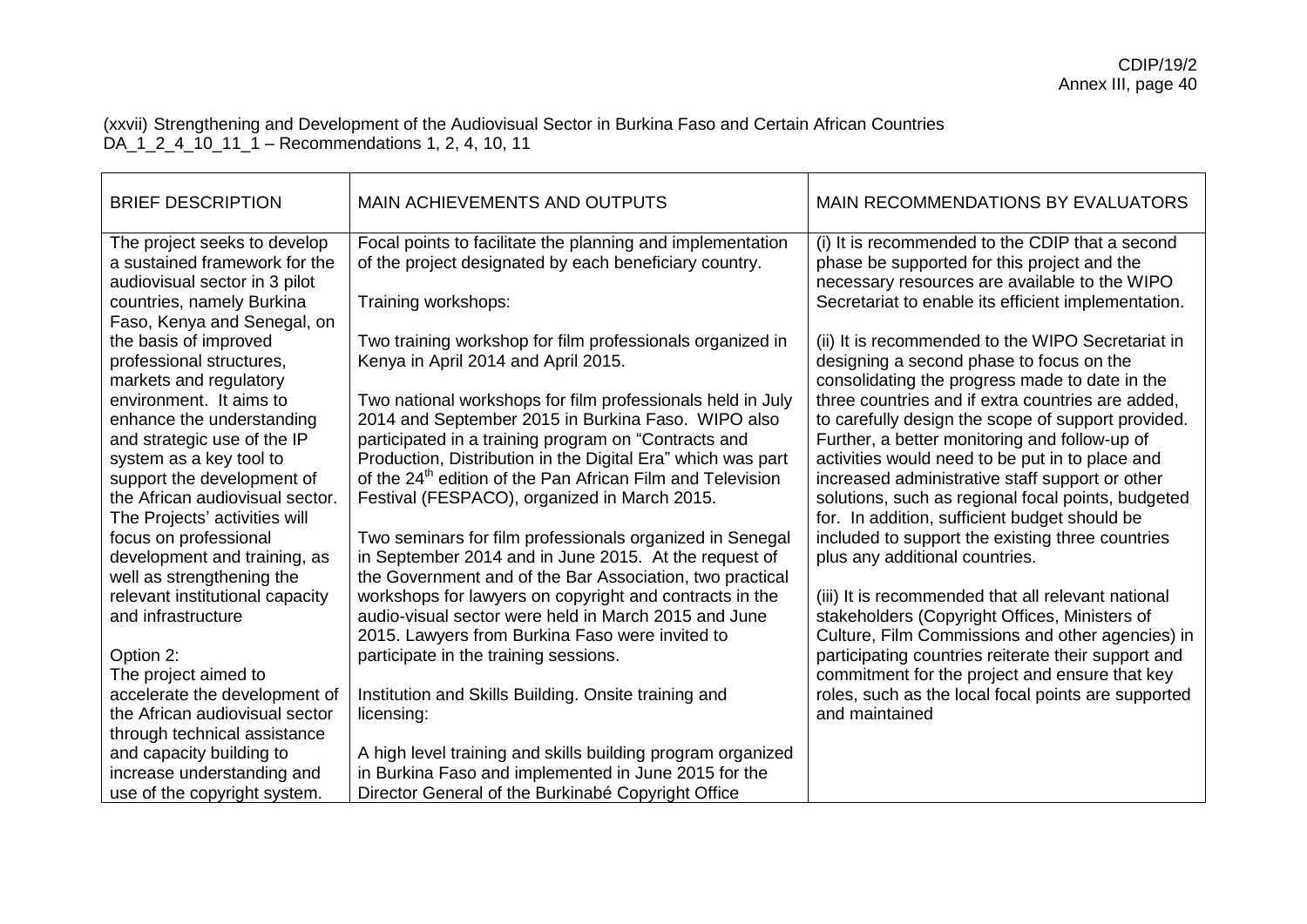| <b>BRIEF DESCRIPTION</b>                                                                                                                                                                                                                                             | MAIN ACHIEVEMENTS AND OUTPUTS                                                                                                                                                                                                                                                                                                                                                                                                                                                                                                                                                                                                                                                                                                                                                        | MAIN RECOMMENDATIONS BY EVALUATORS |
|----------------------------------------------------------------------------------------------------------------------------------------------------------------------------------------------------------------------------------------------------------------------|--------------------------------------------------------------------------------------------------------------------------------------------------------------------------------------------------------------------------------------------------------------------------------------------------------------------------------------------------------------------------------------------------------------------------------------------------------------------------------------------------------------------------------------------------------------------------------------------------------------------------------------------------------------------------------------------------------------------------------------------------------------------------------------|------------------------------------|
| The project was based on a<br>proposition by the CDIP<br>delegation of Burkina Faso<br>which was further developed<br>by the WIPO Secretariat and<br>validated by the CDIP to<br>include three countries in a<br>pilot approach: Burkina Faso,<br>Kenya and Senegal. | (BBDA) in cooperation with the Algerian National Office of<br>Copyrights and Related Rights (ONDA).<br>A task force grouping producers, distributors, the Film<br>Commission (KFC), and the Kenya Copyright Board<br>(KECOBO) created to define a roadmap for the creation of<br>an audiovisual Collective Management organization.<br>Scoping Study on Strengthening and Development of the<br>Audiovisual Sector in Burkina Faso and Certain African<br>Countries (CDIP/12/INF/3)<br>available at:<br>http://www.wipo.int/meetings/en/doc_details.jsp?doc_id=2<br>50851<br>Study on Collective Negotiation of Rights and Collective<br>Management of Rights in the Audiovisual Sector<br>(CDIP/14/INF/2) available at:<br>http://www.wipo.int/meetings/en/doc_details.jsp?doc_id=2 |                                    |
|                                                                                                                                                                                                                                                                      | 83200                                                                                                                                                                                                                                                                                                                                                                                                                                                                                                                                                                                                                                                                                                                                                                                |                                    |